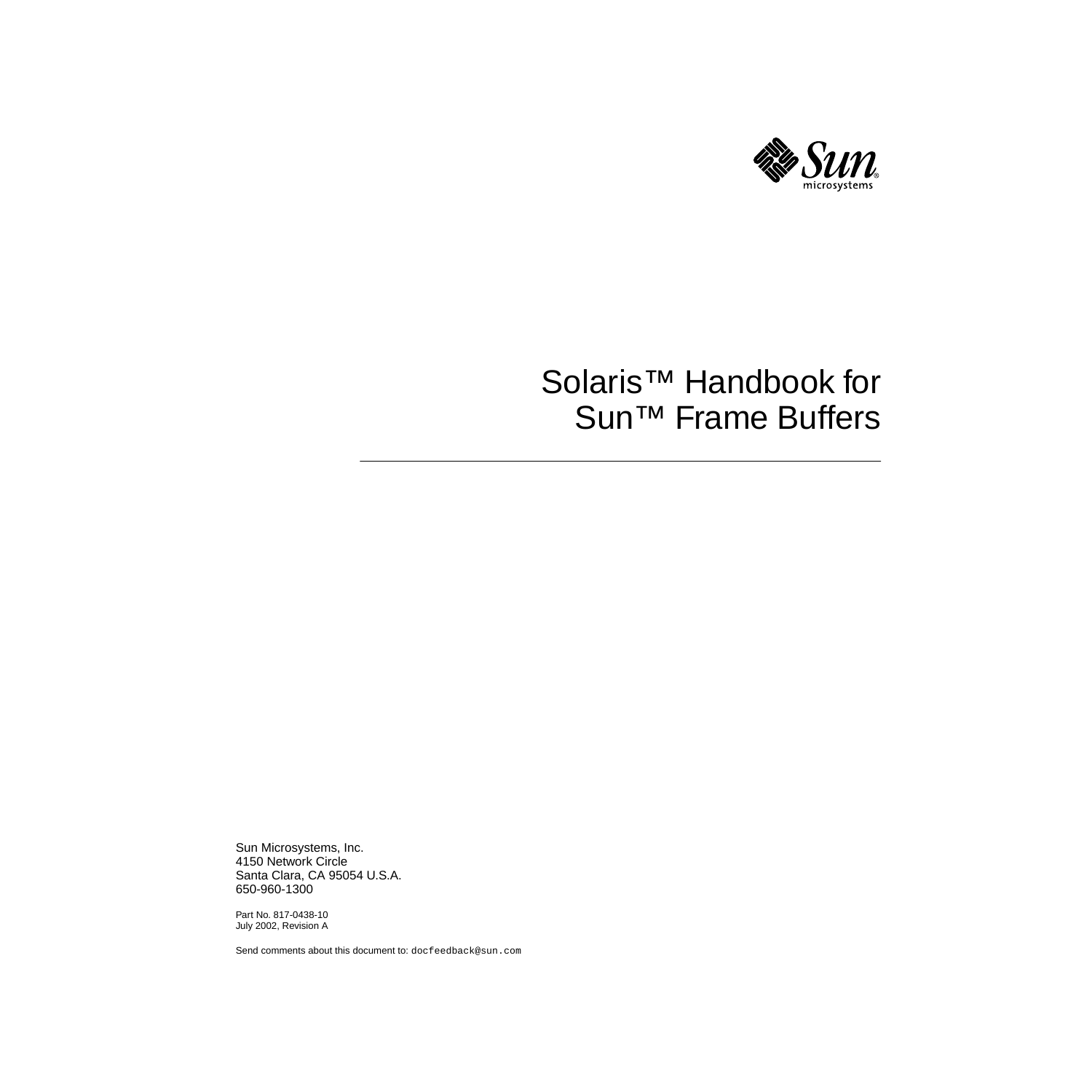Copyright 2002 Sun Microsystems, Inc., 4150 Network Circle, Santa Clara, CA, 95054 U.S.A. All rights reserved.

This product or document is distributed under licenses restricting its use, copying, distribution, and decompilation. No part of this product or document may be reproduced in any form by any means without prior written authorization of Sun and its licensors, if any. Third-party software, including font technology, is copyrighted and licensed from Sun suppliers.

Parts of the product may be derived from Berkeley BSD systems, licensed from the University of California. UNIX is a registered trademark in the U.S. and other countries, exclusively licensed through X/Open Company, Ltd.

Sun, Sun Microsystems, the Sun logo, AnswerBook2, docs.sun.com, and Solaris are trademarks, registered trademarks, or service marks of Sun Microsystems, Inc. in the U.S. and other countries. All SPARC trademarks are used under license and are trademarks or registered trademarks of SPARC International, Inc. in the U.S. and other countries. Products bearing SPARC trademarks are based upon an architecture developed by Sun Microsystems, Inc.

The OPEN LOOK and Sun™ Graphical User Interface was developed by Sun Microsystems, Inc. for its users and licensees. Sun acknowledges the pioneering efforts of Xerox in researching and developing the concept of visual or graphical user interfaces for the computer industry. Sun holds a non-exclusive license from Xerox to the Xerox Graphical User Interface, which license also covers Sun's licensees who implement OPEN LOOK GUIs and otherwise comply with Sun's written license agreements.

Federal Acquisitions: Commercial Software—Government Users Subject to Standard License Terms and Conditions.

DOCUMENTATION IS PROVIDED "AS IS" AND ALL EXPRESS OR IMPLIED CONDITIONS, REPRESENTATIONS AND WARRANTIES, INCLUDING ANY IMPLIED WARRANTY OF MERCHANTABILITY, FITNESS FOR A PARTICULAR PURPOSE OR NON-INFRINGEMENT, ARE DISCLAIMED, EXCEPT TO THE EXTENT THAT SUCH DISCLAIMERS ARE HELD TO BE LEGALLY INVALID.

Copyright 2002 Sun Microsystems, Inc., 4150 Network Circle, Santa Clara, CA, 95054 Etats-Unis. Tous droits réservés.

Ce produit ou document est distribué avec des licences qui en restreignent l'utilisation, la copie, la distribution, et la décompilation. Aucune partie de ce produit ou document ne peut être reproduite sous aucune forme, par quelque moyen que ce soit, sans l'autorisation préalable et écrite de Sun et de ses bailleurs de licence, s'il y en a. Le logiciel détenu par des tiers, et qui comprend la technologie relative aux polices de caractères, est protégé par un copyright et licencié par des fournisseurs de Sun.

Des parties de ce produit pourront être dérivées des systèmes Berkeley BSD licenciés par l'Université de Californie. UNIX est une marque déposée aux Etats-Unis et dans d'autres pays et licenciée exclusivement par X/Open Company, Ltd.

Sun, Sun Microsystems, le logo Sun, AnswerBook2, docs.sun.com, et Solaris sont des marques de fabrique ou des marques déposées, ou marques de service, de Sun Microsystems, Inc. aux Etats-Unis et dans d'autres pays. Toutes les marques SPARC sont utilisées sous licence et sont des marques de fabrique ou des marques déposées de SPARC International, Inc. aux Etats-Unis et dans d'autres pays. Les produits portant les marques SPARC sont basés sur une architecture développée par Sun Microsystems, Inc.

L'interface d'utilisation graphique OPEN LOOK et Sun™ a été développée par Sun Microsystems, Inc. pour ses utilisateurs et licenciés. Sun reconnaît les efforts de pionniers de Xerox pour la recherche et le développement du concept des interfaces d'utilisation visuelle ou graphique pour l'industrie de l'informatique. Sun détient une licence non exclusive de Xerox sur l'interface d'utilisation graphique Xerox, cette licence couvrant également les licenciés de Sun qui mettent en place l'interface d'utilisation graphique OPEN LOOK et qui en outre se conforment aux licences écrites de Sun.

LA DOCUMENTATION EST FOURNIE "EN L'ETAT" ET TOUTES AUTRES CONDITIONS, DECLARATIONS ET GARANTIES EXPRESSES OU TACITES SONT FORMELLEMENT EXCLUES, DANS LA MESURE AUTORISEE PAR LA LOI APPLICABLE, Y COMPRIS NOTAMMENT TOUTE GARANTIE IMPLICITE RELATIVE A LA QUALITE MARCHANDE, A L'APTITUDE A UNE UTILISATION PARTICULIERE OU A L'ABSENCE DE CONTREFAÇON.



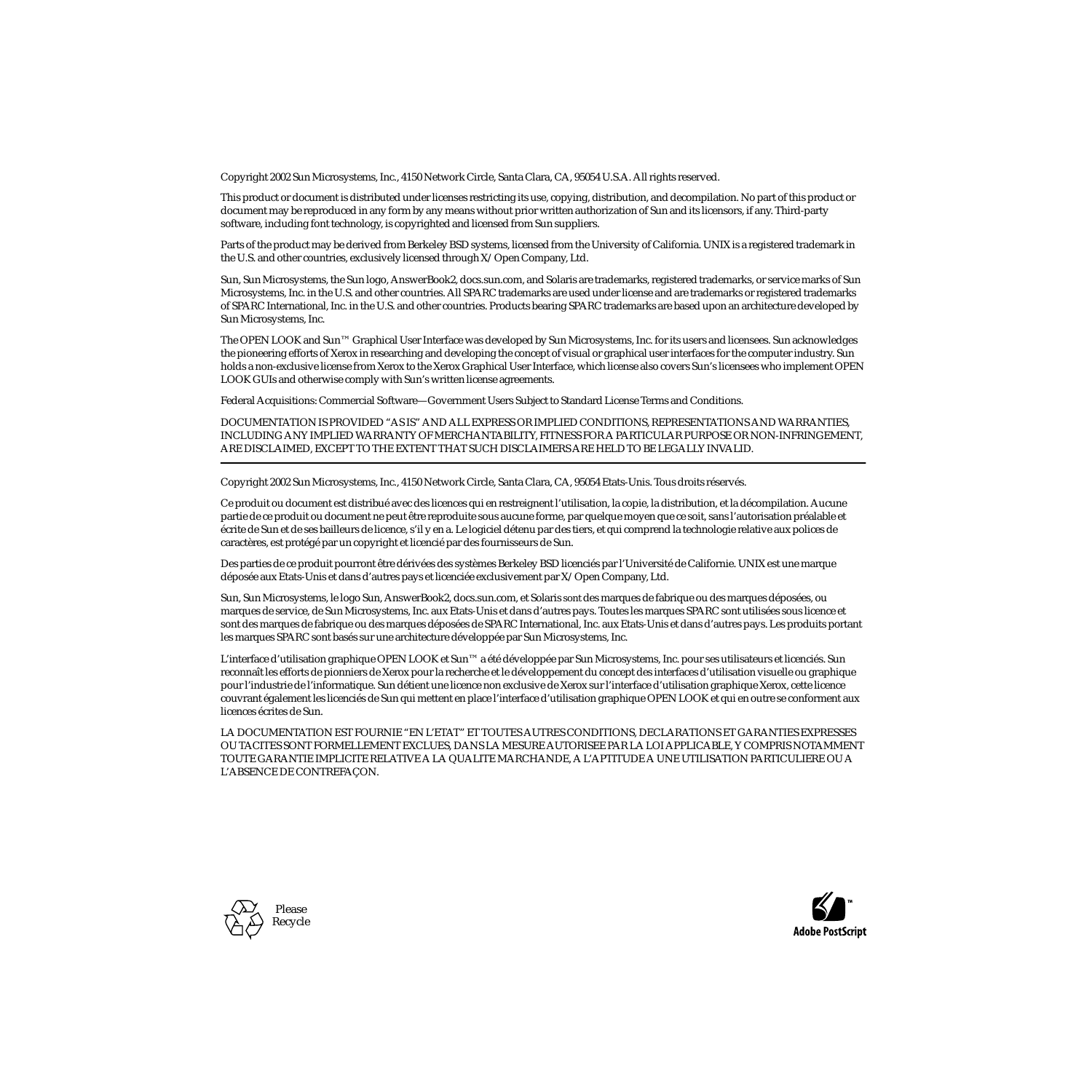# **Contents**

### **[Preface](#page-12-0) xiii**

| 1. | TurboGXplus Frame Buffer 1                                   |    |
|----|--------------------------------------------------------------|----|
|    | TurboGXplus-supported Monitors 1                             |    |
|    | <b>Default Screen Resolutions 2</b>                          |    |
|    | Programming the Screen Resolution 3                          |    |
|    | Configuring Monitors Using a UNIX Script 5                   |    |
|    | Configuring Monitors Using the PROM Method 6                 |    |
|    | Setting Up a Single Monitor Using the PROM Method 7          |    |
|    | Setting Up a Single Monitor Using a UNIX Script 7            |    |
|    | Setting Up Multiple Monitors Using a UNIX Script 8           |    |
| 2. | <b>Creator Graphics Accelerator 9</b>                        |    |
|    | <b>Default Screen Resolutions</b><br>- 10                    |    |
|    | <b>Supported Screen Resolutions</b> 11                       |    |
|    | Changing Screen Resolutions (-res) 12                        |    |
|    | Changing Screen Visuals List 14                              |    |
|    | Changing the Visual List Order (-linearorder, -overlayorder) | 14 |
|    | Changing the Default Visual (-deflinear, -defoverlay) 15     |    |
|    | Changing OpenGL Visual Support (-expvis)<br>16               |    |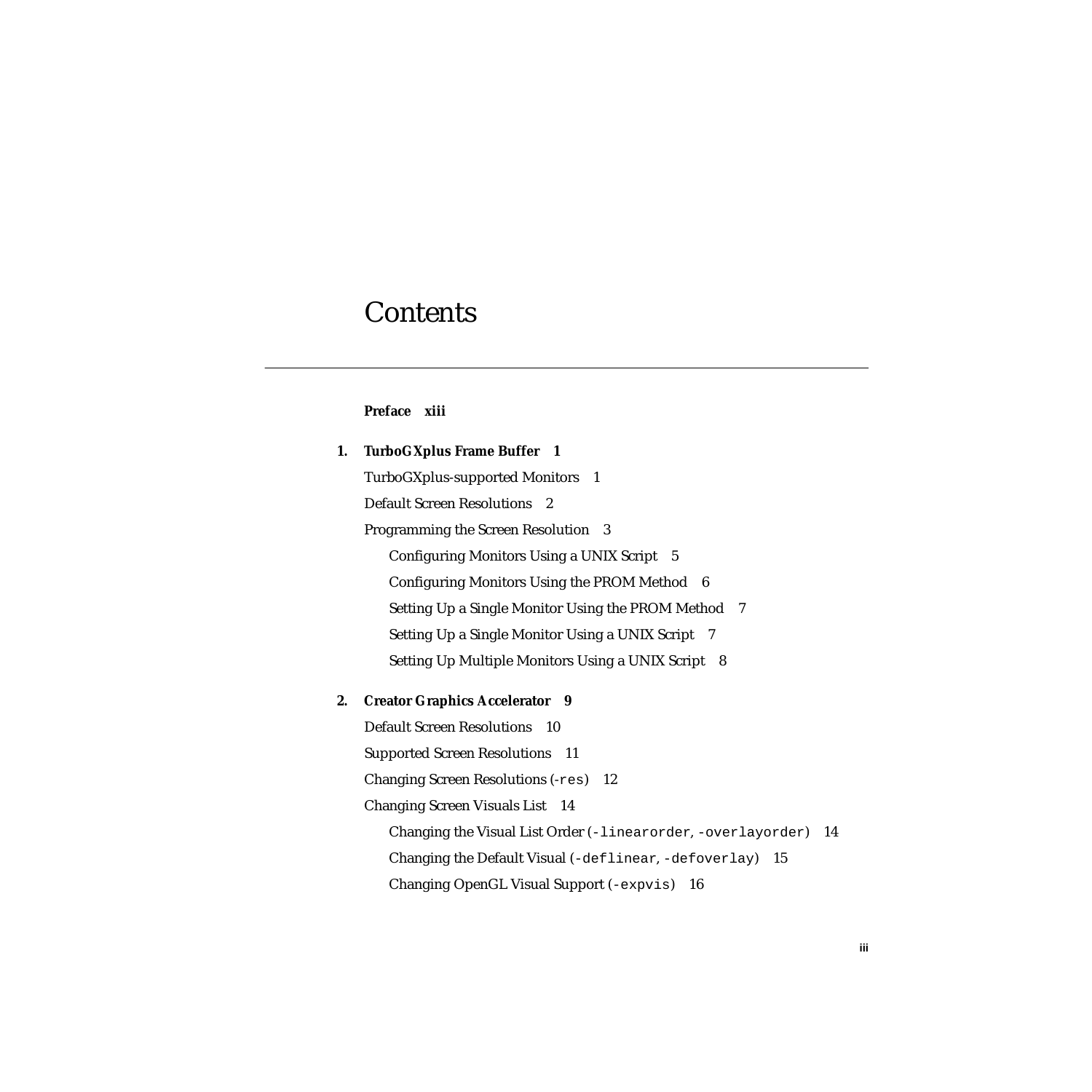### [Changing SERVER\\_OVERLAY\\_VISUALS Support \(](#page-32-0)-sov) 17 [Creator Series 3 Options 1](#page-32-1)7 [Setting Gamma Correction \(](#page-32-2)-g, -gfile) 17 [Choosing Extended Overlay \(](#page-33-0)-extovl) 18 [Impact on Screen Visual List by Various](#page-34-0) ffbconfig Visual Flags 19 [Effect on the Default Visual and the Visual Group Ordering 1](#page-34-1)9 [Effect on the Number of Visual Instances Within Selected Groups 2](#page-35-0)0 [Addition of the SERVER\\_OVERLAY\\_VISUALS Property and the Transparent](#page-36-0) [SOV Visuals in the 8-bit Overlay Group](#page-36-0) 21 [Stereo Connector 2](#page-37-0)2 [Creator Series 1 Stereo Connector](#page-37-1) 22 [Creator Series 2 and Series 3 Stereo Connector 2](#page-37-2)2 [Stereo Signal 2](#page-38-0)3

#### **3. [The Creator Window System](#page-40-0) 25**

[Creator Visuals](#page-41-0) 26 [List of Visuals 2](#page-41-1)6 [Overlay and Underlay Structure 2](#page-43-0)8 [Comparison with the SX Accelerator](#page-43-1) 28 [Comparing Creator with the ZX Accelerator 3](#page-45-0)0 [Hardware Color LUT Usage 3](#page-46-0)1 [Reducing Colormap Flashing 3](#page-46-1)1 [Notes to End Users](#page-47-0) 32 [Notes to Programmers](#page-47-1) 32 [Hardware Window IDs](#page-48-0) 33 [Cursor Management](#page-49-0) 34 [Hardware Double Buffering](#page-50-0) 35 [Device Configuration 3](#page-50-1)5 [Performance Notes 3](#page-51-0)6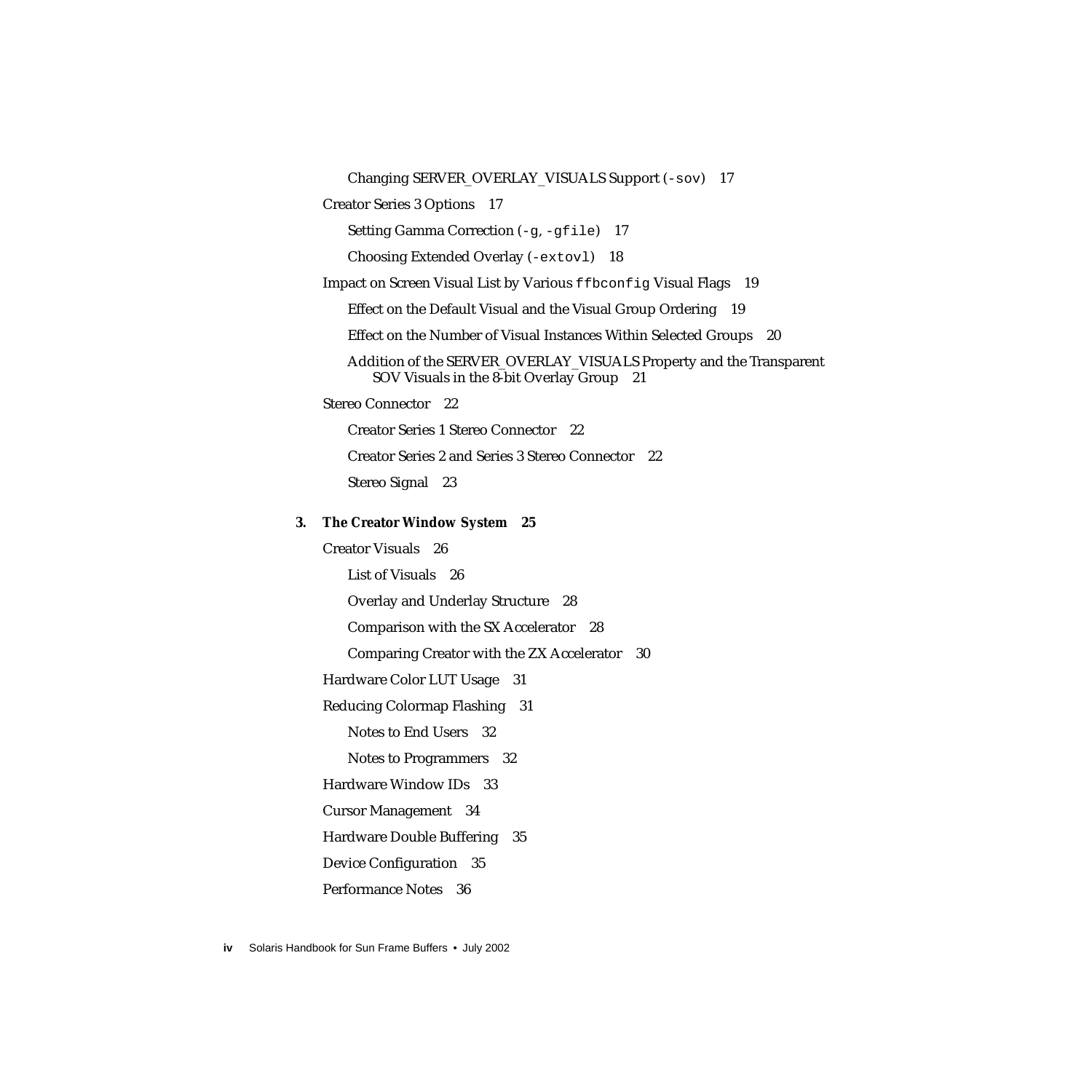[Direct Xlib 3](#page-51-1)6 [The X11perf Benchmark](#page-52-0) 37 [No Creator Pixel Copy Hardware](#page-52-1) 37 [Background None Window Transient Color Effects 3](#page-52-2)7

#### **4. [XIL Acceleration on the Creator Graphics Accelerator](#page-54-0) 39**

[XIL Data Types](#page-54-1) 39 [Accelerated Functions](#page-55-0) 40 [Notes to Table 7-1 4](#page-56-0)1 [Double Buffer Support](#page-58-0) 43

#### **5. [PGX Graphics Accelerator 4](#page-62-0)7**

[Supported Screen Resolutions 4](#page-63-0)8 [Changing the Screen Resolution Temporarily 4](#page-64-0)9 [Printing the PGX Hardware Configuration 5](#page-65-0)0 [For More Information 5](#page-66-0)1 [PEX Library Bug Workaround](#page-66-1) 51

#### **6. [PGX32 Graphics Accelerator](#page-68-0) 53**

[Interactive Configuration 5](#page-68-1)3 [Noninteractive Configuration](#page-70-0) 55 [Examples 5](#page-71-0)6 [Other Methods for Changing the Screen Resolution 5](#page-71-1)6 [Guidelines](#page-72-0) 57 [Methods 5](#page-72-1)7 [EDID Auto-detect Feature for PGX32](#page-72-2) 57 [output-device](#page-72-3) Method 57 [Video Mode Method](#page-73-0) 58 [Video Timing Method](#page-75-0) 60 [Setting PGX32 as the Console \(Optional\)](#page-77-0) 62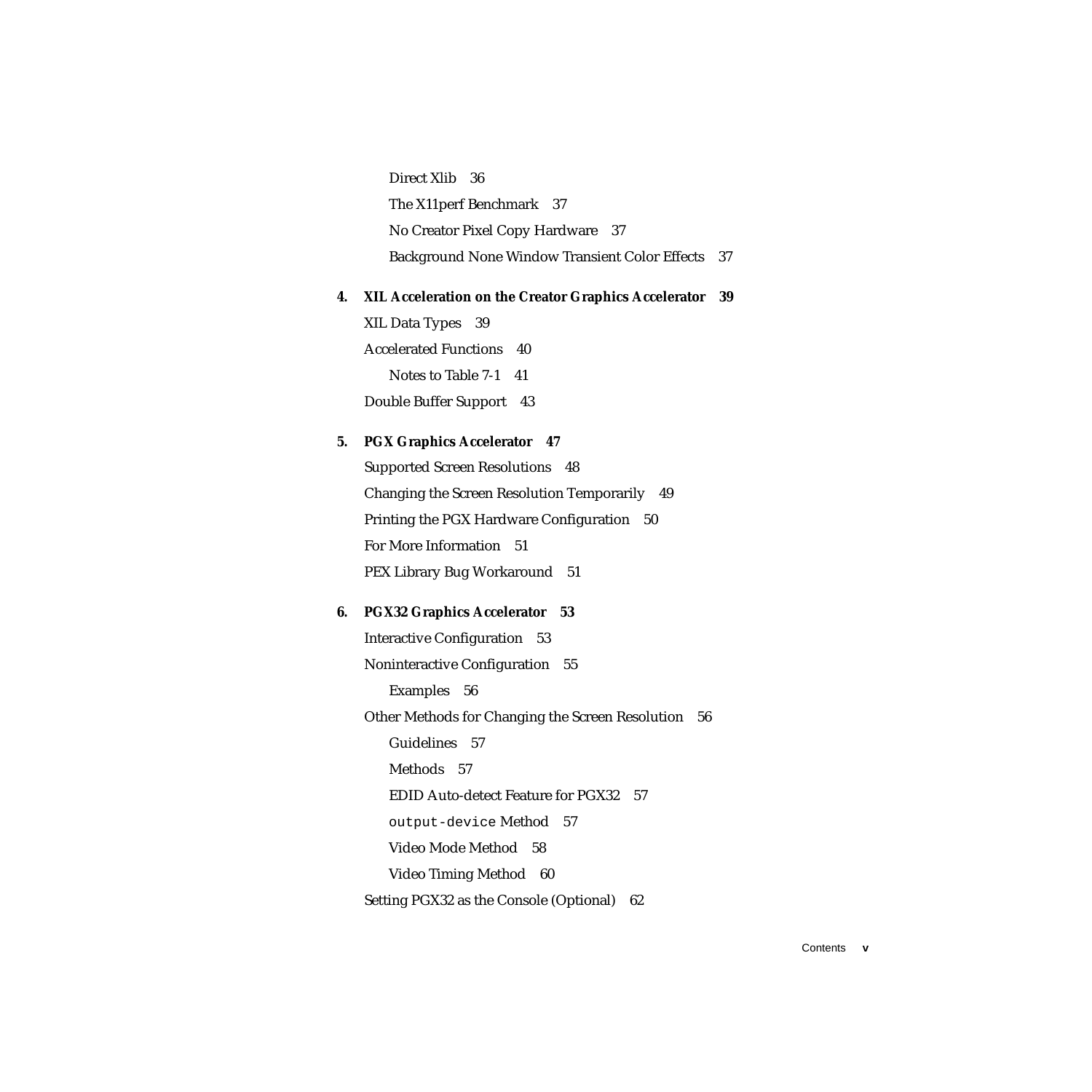[PGX32 Card as the Only Frame Buffer 6](#page-77-1)2 [PGX32 Card With a Secondary Frame Buffer 6](#page-78-0)3 [Starting the Desktop Environment](#page-79-0) 64 [OpenWindows Environment 6](#page-79-1)4 [Common Desktop Environment \(CDE\)](#page-80-0) 65 [X Display Manager](#page-81-0) 66 [Using](#page-82-0) nvedit to Modify NVRAM 67

#### **7. [PGX64 Graphics Accelerator](#page-84-0) 69**

[Man Pages](#page-84-1) 69 [Sun PGX64 Default Console Display](#page-85-0) 70 [Sun PGX64 Screen Resolutions 7](#page-86-0)1 [Sun PGX64 Software Patches 7](#page-87-0)2 [Patching Network Installation Image](#page-87-1) 72

#### **8. [Elite3D Graphics Accelerator 7](#page-90-0)5**

[Default Screen Resolutions 7](#page-91-0)6 [Supported Screen Resolutions 7](#page-91-1)6 [Changing Screen Resolutions \(](#page-93-0)-res) 78 [Changing Screen Visuals List](#page-94-0) 79 [Changing the Visual List Order \(](#page-94-1)-linearorder, -overlayorder) 79 [Changing the Default Visual \(](#page-95-0)-deflinear, -defoverlay) 80 [Changing OpenGL Visual Support \(](#page-96-0)-expvis) 81 [Changing SERVER\\_OVERLAY\\_VISUALS Support \(](#page-97-0)-sov) 82 Setting Gamma Correction  $(-q, -q$ file) 82 [Choosing Extended Overlay \(](#page-98-0)-extovl) 83 [Choosing the Number of WIDs and Colors in the Overlay \(](#page-99-0)-maxwids) 84 [Impact on Screen Visual List by Various](#page-99-1) afbconfig Visual Flags 84 [Effect on the Default Visual and the Visual Group Ordering 8](#page-99-2)4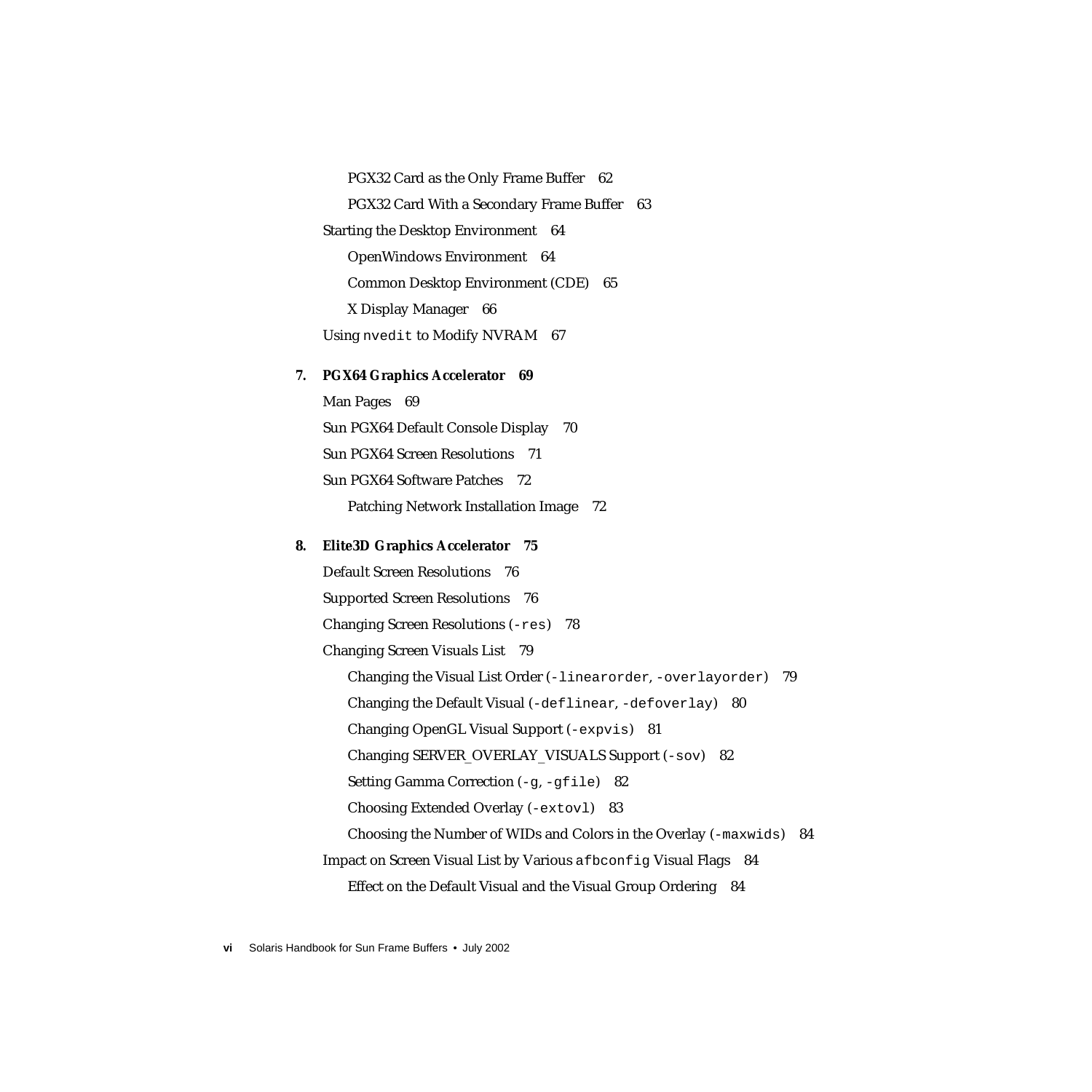[Effect on the Number of Visual Instances Within Selected Groups 8](#page-100-0)5

[Addition of the SERVER\\_OVERLAY\\_VISUALS Property and the Transparent](#page-101-0) [SOV Visuals in the 8-bit Overlay Group](#page-101-0) 86

[Stereo Connector 8](#page-102-0)7

[Stereo Signal 8](#page-103-0)8

#### **9. [Expert3D and Expert3D-Lite Graphics Accelerator 9](#page-106-0)1**

[Configuration Utilities](#page-107-0) 92

[The fbconfig Utility 9](#page-107-1)2

[The SUNWifb\\_config Utility 9](#page-107-2)2

[Default Screen Resolutions 9](#page-108-0)3

[Supported Screen Resolutions 9](#page-109-0)4

[Changing Screen Resolutions \(-](#page-110-0)res) 95

[Changing Screen Visuals List](#page-111-0) 96

[Changing the Visual List Order \(](#page-111-1)-linearorder, -overlayorder) 96

[Changing the Default Visual \(](#page-112-0)-deflinear, -defoverlay) 97

[Changing OpenGL Visual Support \(](#page-113-0)-expvis) 98

[Changing SERVER\\_OVERLAY\\_VISUALS Support \(](#page-114-0)-sov) 99

[Setting Gamma Correction \(](#page-114-1)-g, -gfile) 99

[Choosing Extended Overlay \(](#page-115-0)-extovl) 100

[Multiple Monitor Configuration](#page-115-1) 100

[Defining the Expert3D Card as the Default Console](#page-116-0) 101

[Multiview Ports](#page-118-0) 103

[Configuring Multiple Expert3D Graphics Cards](#page-118-1) 103

#### **10. [Sun XVR-500 Graphics Accelerator](#page-122-0) 107**

[Changing the Monitor Screen Resolution](#page-122-1) 107 [Man Pages](#page-122-2) 107 [Important Note for JumpStart Users 1](#page-123-0)08 [Configuring Multiple Frame Buffers 1](#page-125-0)10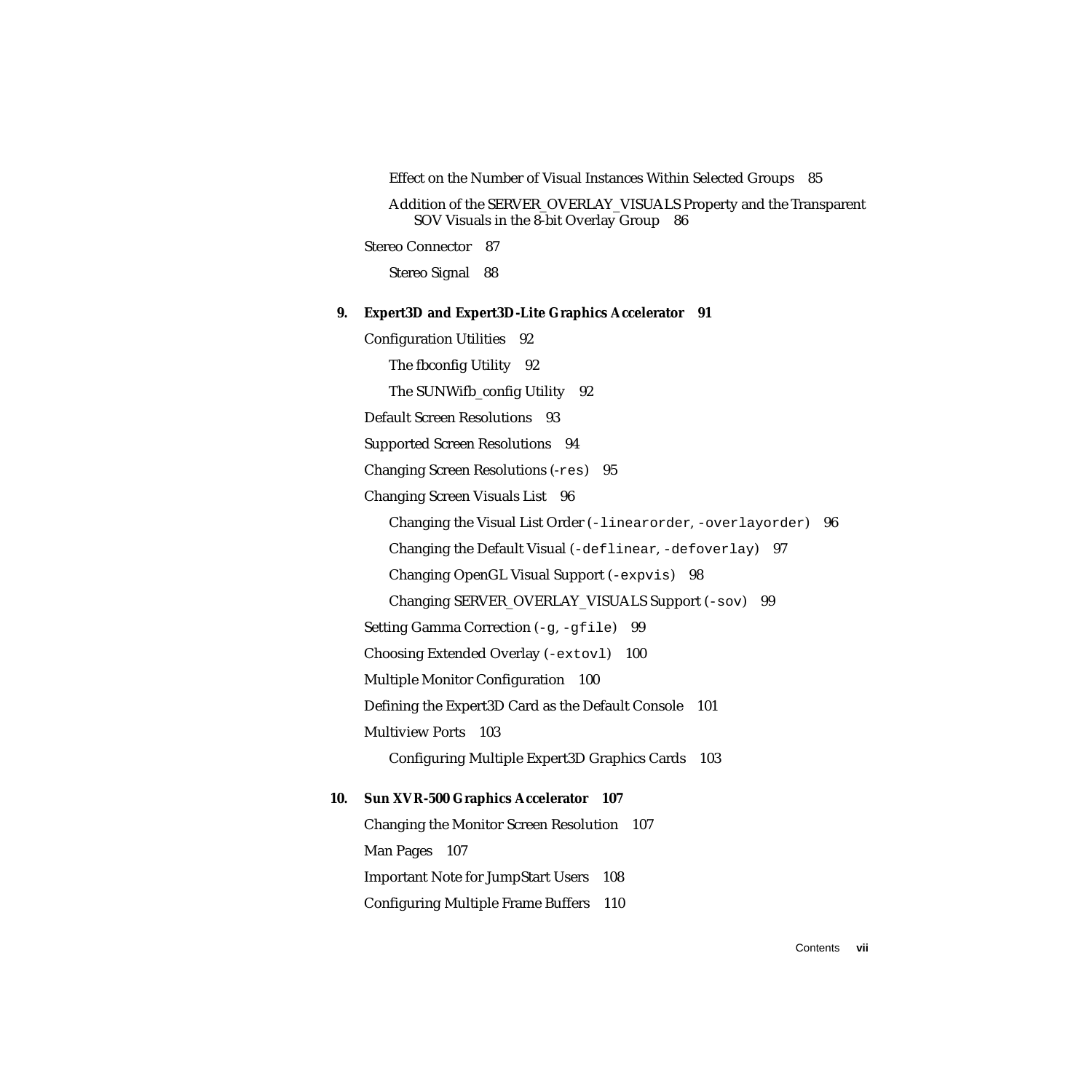[Setting the Default Console Display for the Sun Blade 1000 and 2000 Systems 1](#page-126-0)11

**11. [Sun XVR-1000 Graphics Accelerator 1](#page-128-0)13** [Changing the Monitor Screen Resolution](#page-128-1) 113 [Man Pages](#page-129-0) 114 [Important Note for JumpStart Users 1](#page-130-0)15 [Screen Resolutions](#page-131-0) 116 [Configuring Multiple Frame Buffers 1](#page-133-0)18

#### **12. [Multiple Monitors on a System 1](#page-136-0)21**

[Multiple Monitor Configuration](#page-136-1) 121 [Sun Ultra Systems 1](#page-136-2)21 [Sun SPARCstation SBus Systems](#page-137-0) 122 [Device File Names](#page-138-0) 123 [Checking the Available Frame Buffers 1](#page-138-1)23 [Starting OpenWindows from the Console](#page-139-0) 124 [Running OpenWindows on Multiple Monitors](#page-140-0) 125 [Changing the Polling Order 1](#page-141-0)26 [SBus Addresses 1](#page-141-1)26 [Polling Order 1](#page-142-0)27 [Changing the](#page-142-1) sbus-probe-list 127

**[Index 1](#page-144-0)29**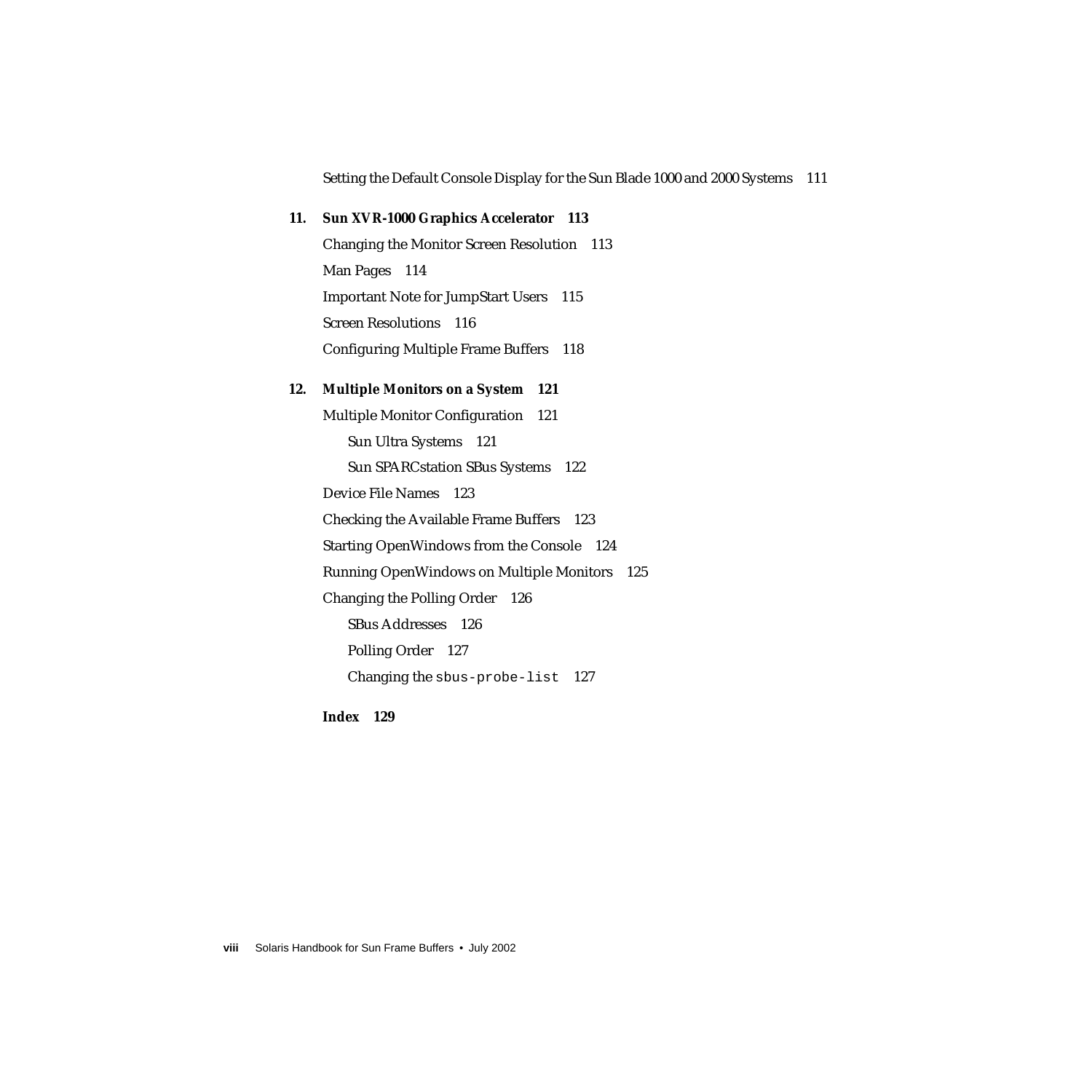## Figures

- FIGURE 2-1 Creator Series 1 Stereo Connector 22
- FIGURE 2-2 Creator Series 2 and Series 3 Stereo Connector 23
- FIGURE 2-3 Creator Stereo Signal 24
- FIGURE 3-1 The 11 Creator Accelerator Visuals 27
- FIGURE 4-1 Creator Depth-cueing 42
- FIGURE 6-1 PGX32 Configuration Window 54
- FIGURE 8-1 Elite3D Stereo Connector 88
- FIGURE 8-2 Elite3D Stereo Signal 89
- FIGURE 9-1 Expert3D Multiview In and Multiview Out Connectors 103
- FIGURE 12-1 SBus Probe List Explanation 128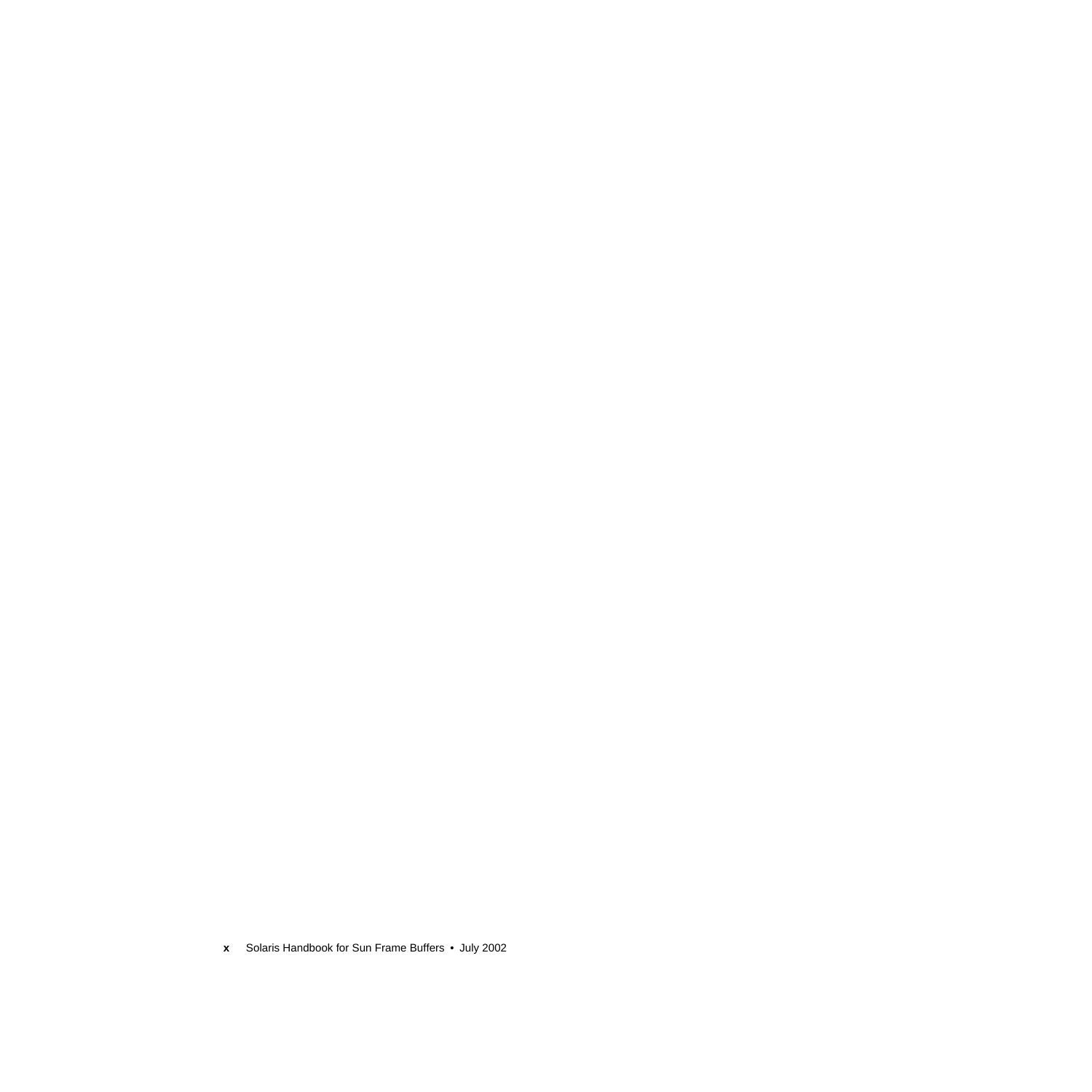## Tables

- TABLE 1-1 Monitors Supported by TurboGXplus 1
- TABLE 1-2 TurboGXplus Monitor Sense Codes 2
- TABLE 1-3 Video Setup Specifications 4
- TABLE 1-4 TurboGXplus Resolution Codes 6
- TABLE 2-1 Creator Graphics Accelerator Monitor Sense Codes 10
- TABLE 2-2 Creator-supported Screen Resolutions 11
- TABLE 2-3 Solaris Patches for Creator Monitor Synchronization 12
- TABLE 2-4 The Default Settings of the ffbconfig Visual Flags 14
- TABLE 2-5 Creator Series 2 and Series 3 Stereo Connector Signals 23
- TABLE 4-1 Accelerated XIL Functions 40
- TABLE 5-1 PGX-supported Screen Resolutions 48
- TABLE 5-2 PGX-screen Resolution Formats 49
- TABLE 6-1 PGX32 Configuration Window 54
- TABLE 6-2 Noninteractive Configuration Parameters 55
- TABLE 6-3 PGX32 Screen Resolutions 58
- TABLE 6-4 Sync Values 61
- TABLE 6-5 NVRAM Editor 67
- TABLE 7-1 Sun PGX64 Monitor Screen Resolutions 71
- TABLE 7-2 Sun PGX64 for Solaris Software Patches 72
- TABLE 8-1 Elite 3D Graphics Accelerator Monitor Sense Codes 76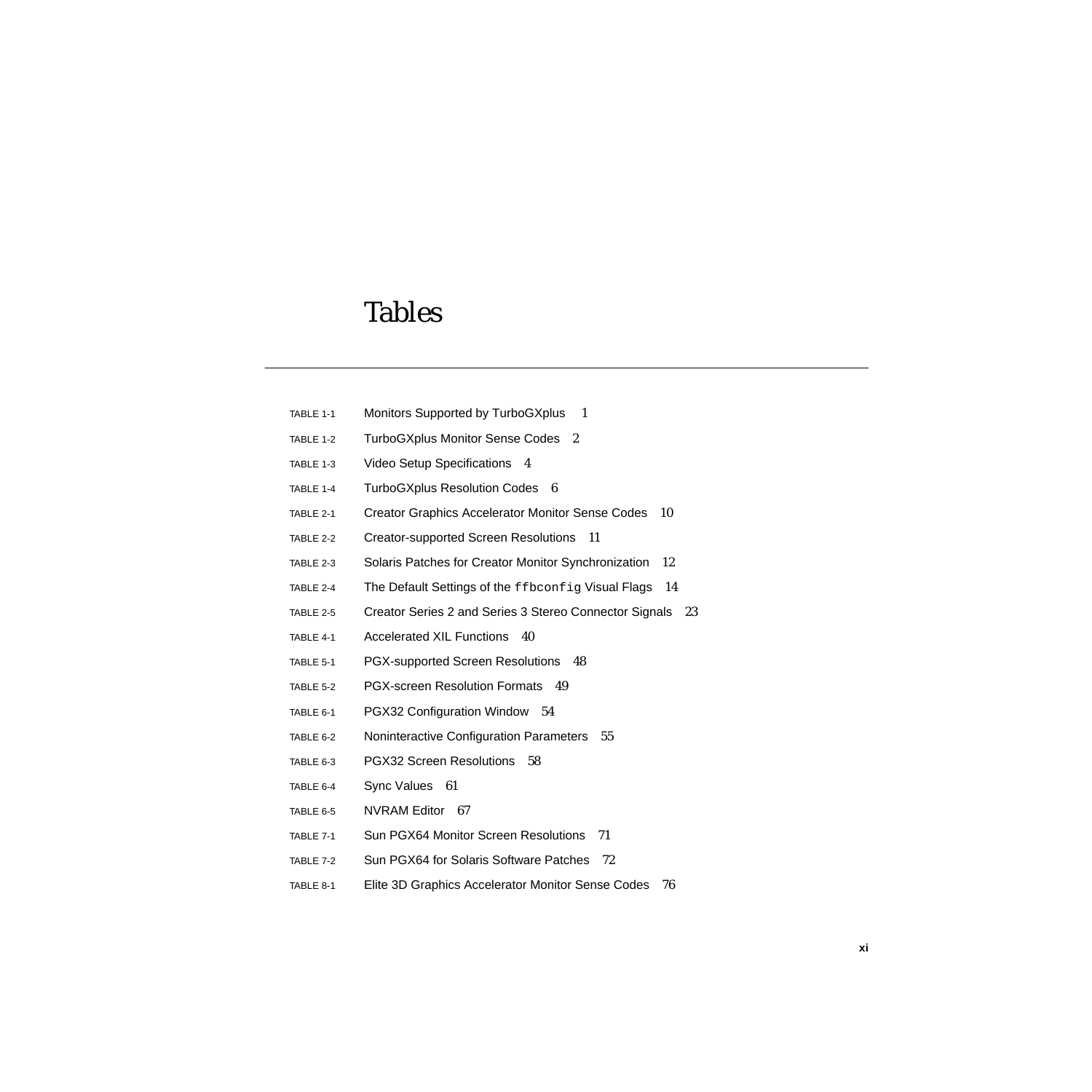- TABLE 8-2 Elite 3D-supported Screen Resolutions 76
- TABLE 8-3 Solaris Patches for Elite3D Monitor Synchronization 77
- TABLE 8-4 The Default Settings of the afbconfig Visual Flags 79
- TABLE 8-5 Default Settings for afbconfig -extovl Options 83
- TABLE 8-6 Default Settings for afbconfig -maxwids Options 84
- TABLE 8-7 Elite3D Stereo Connector Signals 88
- TABLE 9-1 Expert3D Graphics Accelerator Monitor Sense Codes 93
- TABLE 9-2 Expert3D-supported Screen Resolutions 94
- TABLE 9-3 The Default Settings of the SUNWifb\_config Visual Flags 96
- TABLE 10-1 Sun XVR-500 Graphics Accelerator Screen Resolutions 109
- TABLE 11-1 Sun XVR-1000 Graphics Accelerator Screen Resolutions 116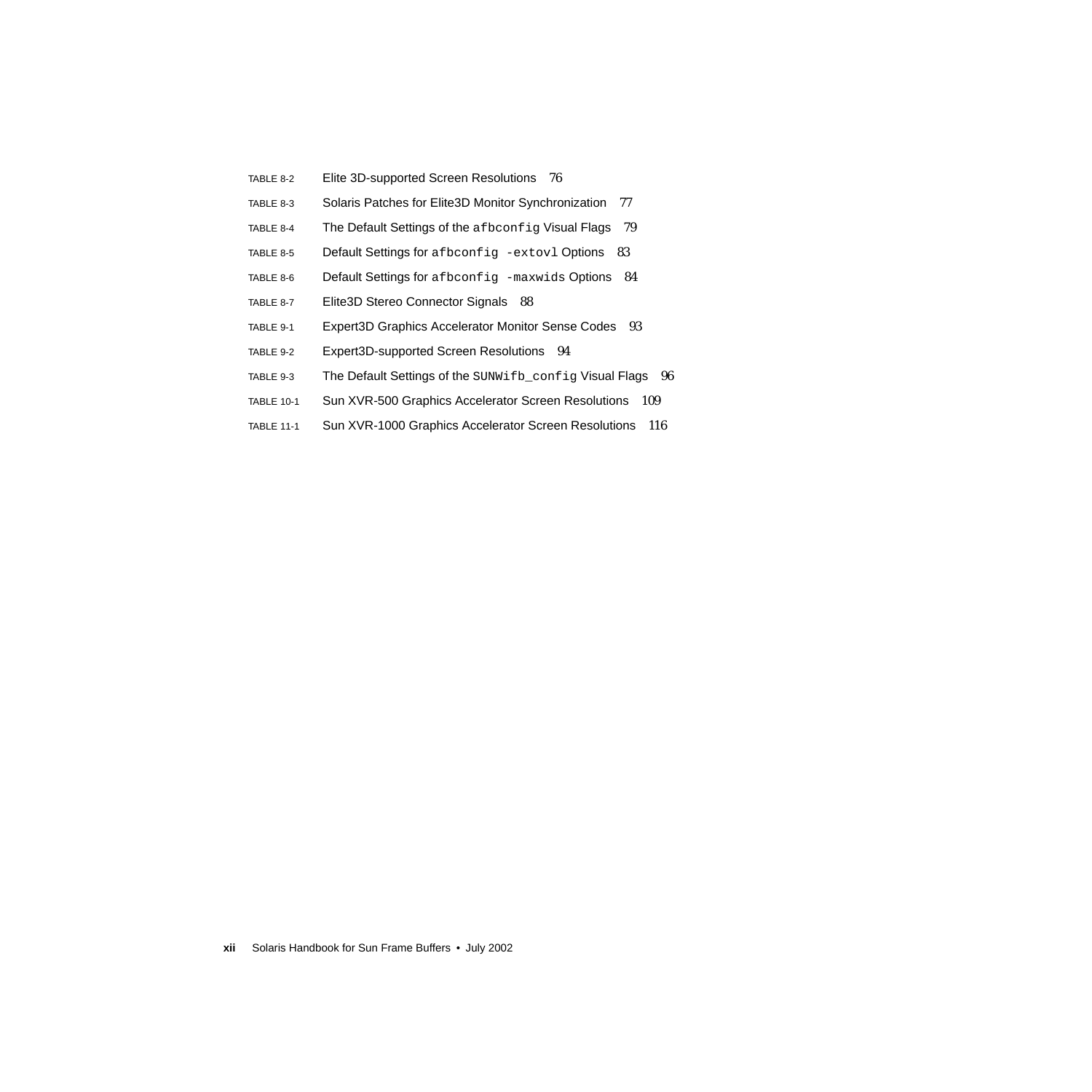## <span id="page-12-0"></span>Preface

The *Solaris Handbook for Sun Frame Buffers* contains important information on configuration options for the various frame buffers. The frame buffer devices described in this document are:

- TurboGXplus<sup>™</sup> Frame Buffer
- Creator and Creator 3D Graphics Accelerators
- PGX Graphics Accelerator
- PGX32 Graphics Accelerator
- PGX64 Graphics Accelerator
- Elite3D Graphics Accelerator
- Expert3D and Expert3D-Lite Graphics Accelerators
- Sun XVR-500 Graphics Accelerator
- Sun XVR-1000 Graphics Accelerator

This book is intended for anyone who needs to configure one of the described frame buffers or graphics accelerators to meet specific video or graphics requirements.

## How This Book Is Organized

This book consists of the following chapters:

[Chapter 1](#page-16-2) describes how to configure a system using a TurboGXplus card to suit different screen resolutions and to support multiple monitors.

[Chapter 2](#page-24-1) describes the use of the ffbconfig utility, which can be used to select configuration options for the Creator or Creator 3D Graphics Accelerator, the attached monitor, and the associated X11 screen.

[Chapter 3](#page-40-1) describes how the Solaris X11 window system works on the Creator and Creator 3D Graphics Accelerators.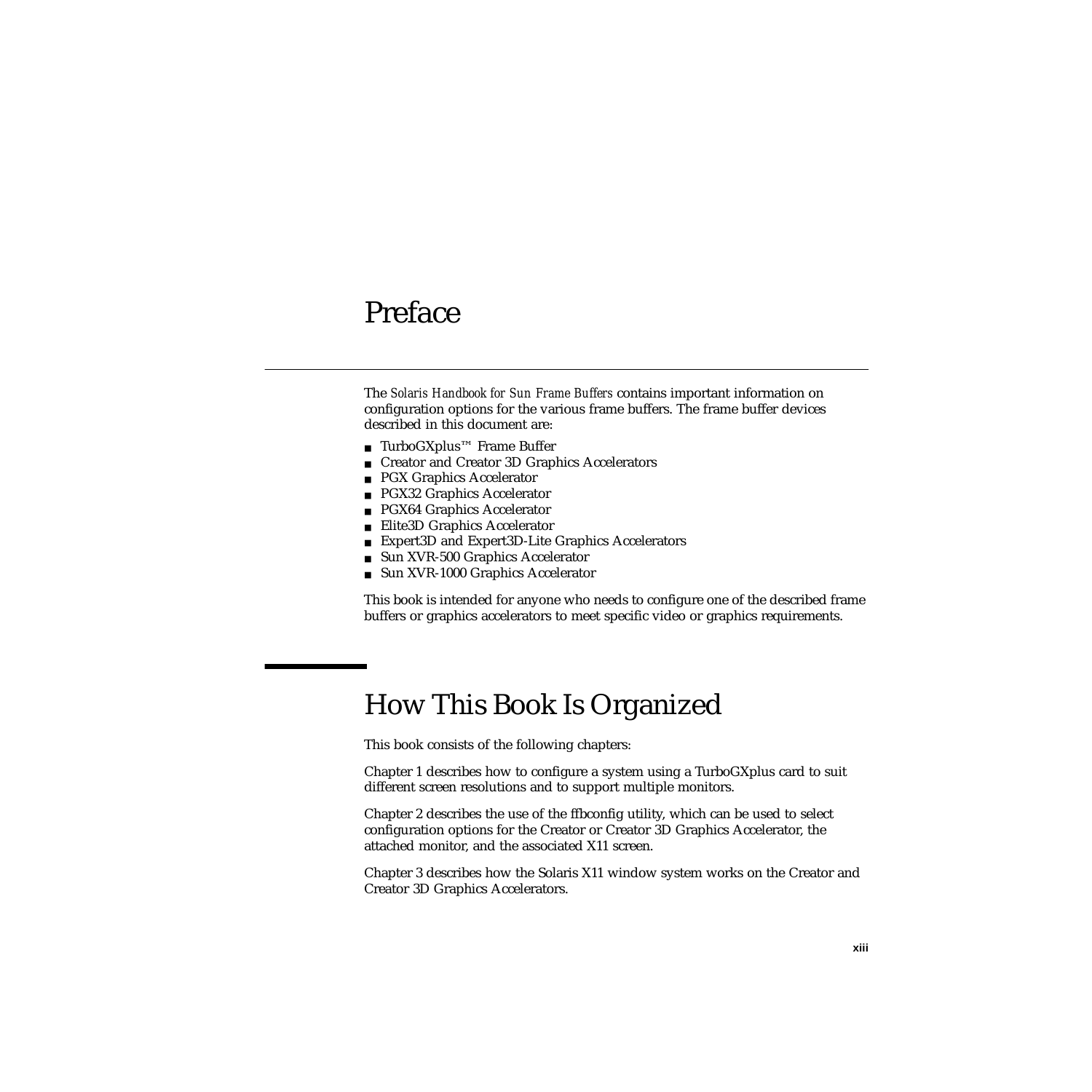[Chapter 4](#page-54-2) describes the XIL functions that are specific to the Creator and Creator 3D Graphics Accelerators.

[Chapter 5](#page-62-1) describes the use of the m64config utility to change the display resolution on the PGX Graphics Accelerator.

[Chapter 6](#page-68-2) describes the use of the GFXconfig command to change the display resolution on the PGX32 Graphics Accelerator.

[Chapter 7](#page-84-2) describes the use of the  $GFXconfiq$  command to change the display resolution on the PGX64 Graphics Accelerator.

[Chapter 8](#page-90-1) describes the use of the afbconfig utility, which can be used to select configuration options on the Elite3D Graphics Accelerator, the attached monitor, and the associated X11 screen.

[Chapter 9](#page-106-1) describes the use of the ifbconfig utility, which can be used to select configuration options for the Expert3D and Expert3D-Lite graphics accelerators, the attached monitor, and associated X11 screen.

[Chapter 10](#page-122-3) lists the screen resolutions and video formats for the Sun XVR-500 graphics accelerator, in addition to man page information for configuring graphics boards.

[Chapter 11](#page-128-2) lists the screen resolutions and video formats for the Sun XVR-1000 graphics accelerator, in addition to man page information for configuring graphics boards.

[Chapter 12](#page-136-3) describes how to use multiple monitors on a Sun system.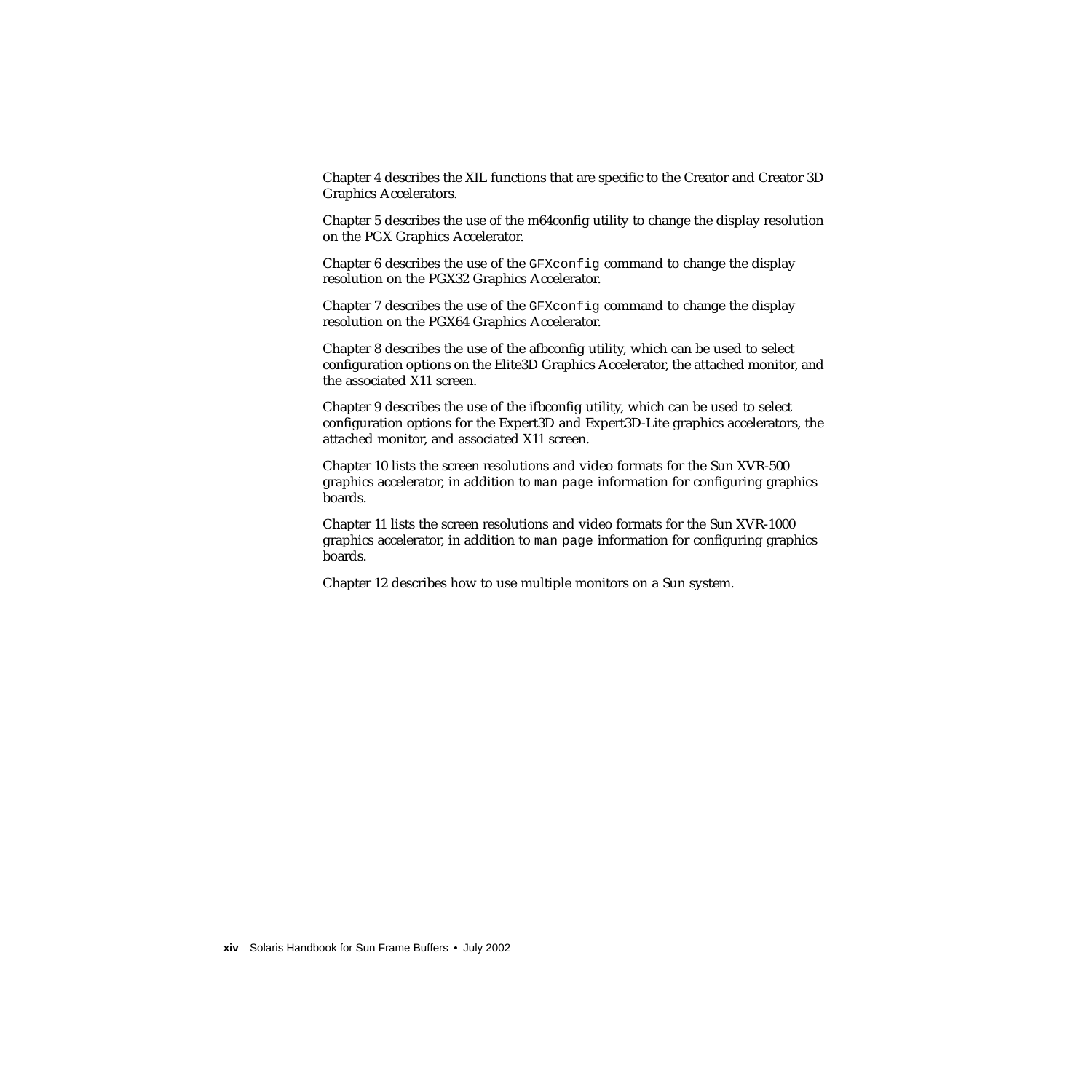# Typographic Conventions

| <b>Typeface or</b><br>Symbol | Meaning                                                                        | <b>Examples</b>                                                                                                           |
|------------------------------|--------------------------------------------------------------------------------|---------------------------------------------------------------------------------------------------------------------------|
| AaBbCc123                    | The names of commands, files,<br>and directories; on-screen<br>computer output | Edit your . login file.<br>Use $1s$ -a to list all files.<br>% You have mail.                                             |
| AaBbCc123                    | What you type, when<br>contrasted with on-screen<br>computer output            | ៖ su<br>Password:                                                                                                         |
| $A$ a $BbCc123$              | Book titles, new words or terms.<br>words to be emphasized                     | Read Chapter 6 in the User's Guide.<br>These are called <i>class</i> options.<br>You <i>must</i> be superuser to do this. |
|                              | Command-line variable; replace<br>with a real name or value                    | To delete a file, type rm filename.                                                                                       |

# Shell Prompts

| Shell                                 | Prompt                    |
|---------------------------------------|---------------------------|
| C shell                               | machine name <sup>§</sup> |
| C shell superuser                     | machine name#             |
| Bourne shell and Korn shell           | \$                        |
| Bourne shell and Korn shell superuser | #                         |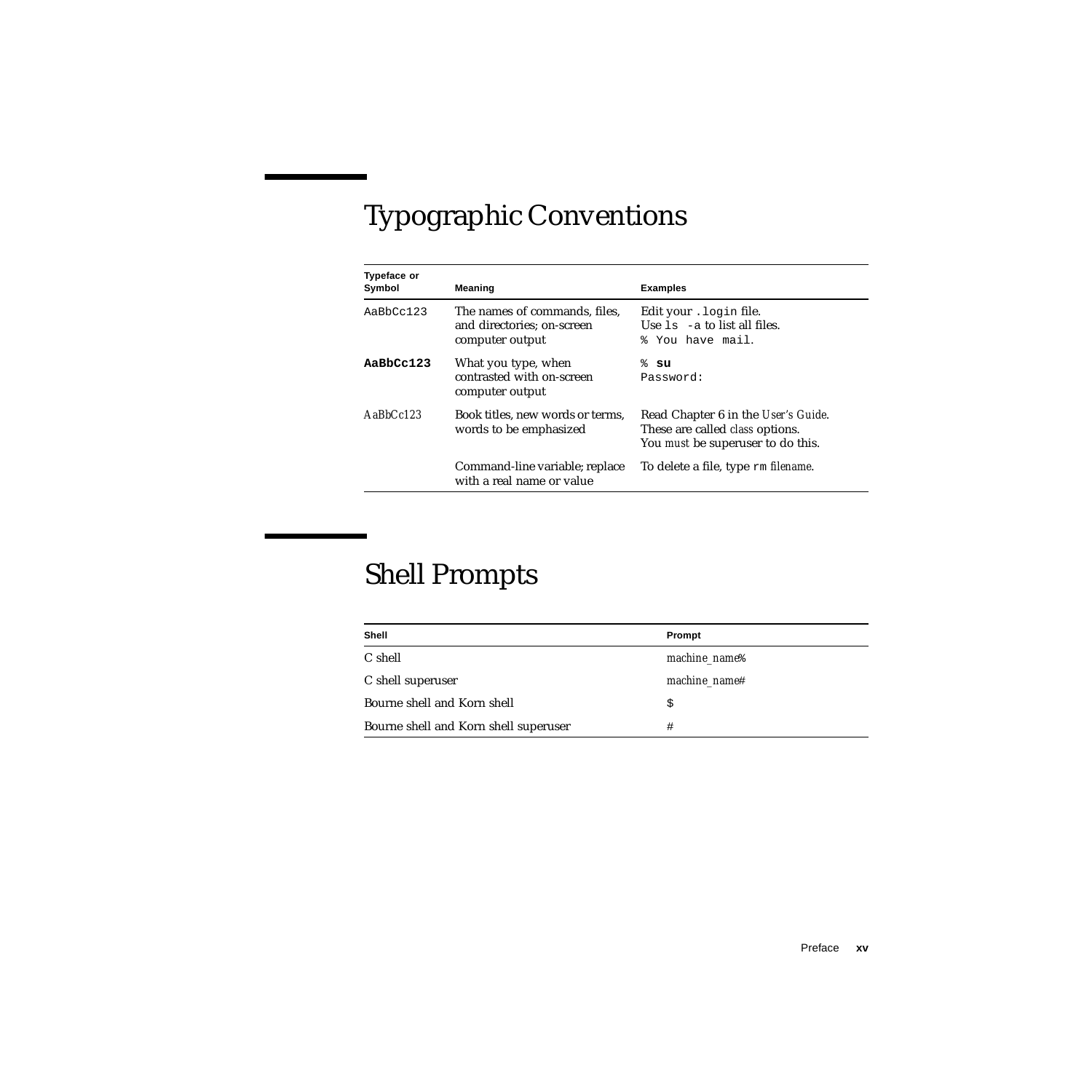# Accessing Sun Documentation Online

A broad selection of Sun system documentation is located at:

http://www.sun.com/products-n-solutions/hardware/docs

A complete set of Solaris documentation and many other titles are located at:

http://docs.sun.com

# Sun Welcomes Your Comments

Sun is interested in improving its documentation and welcomes your comments and suggestions. You can email your comments to Sun at:

docfeedback@sun.com

Please include the part number (817-0438-10) of your document in the subject line of your email.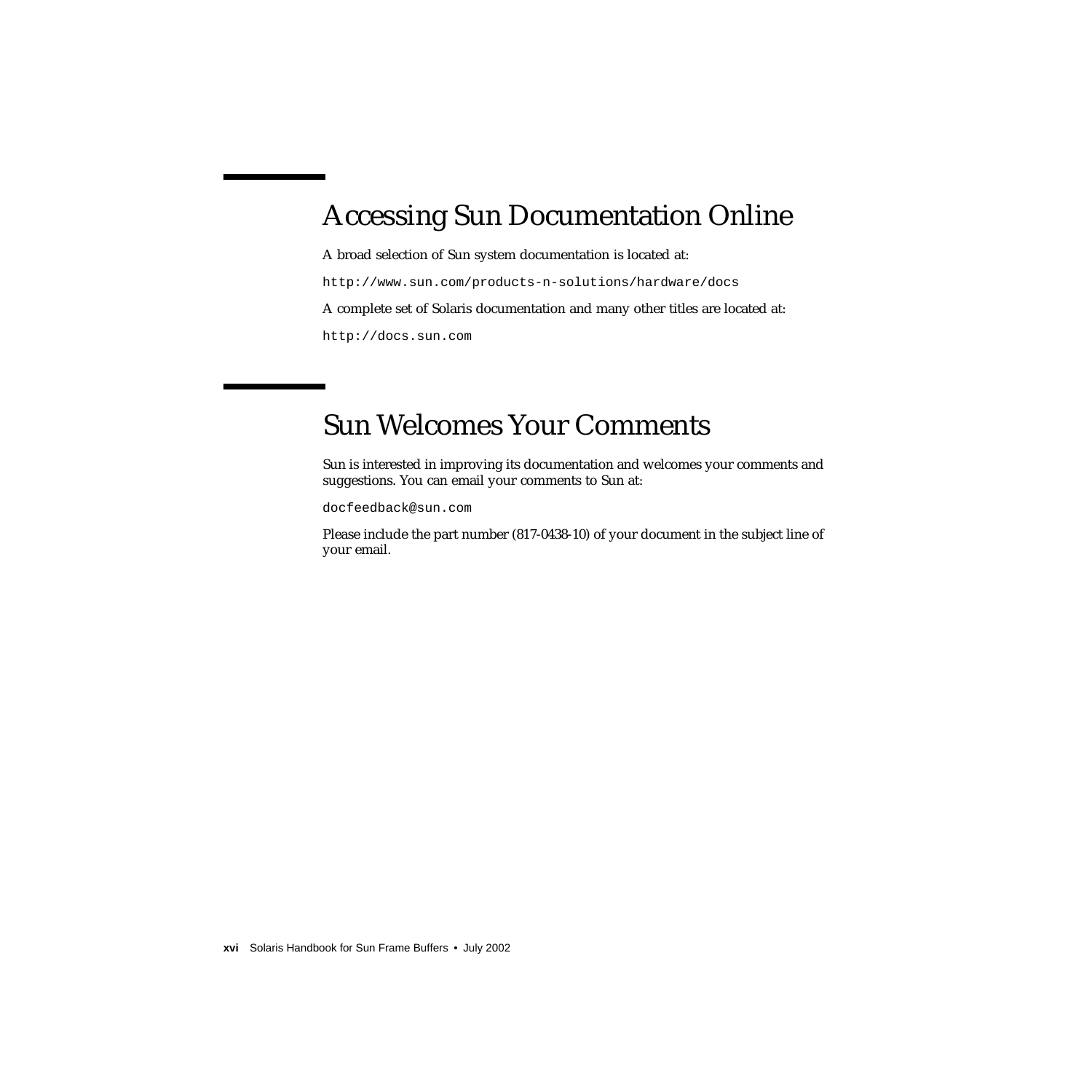# <span id="page-16-2"></span><span id="page-16-0"></span>TurboGXplus Frame Buffer

This chapter describes how you can configure your system using a TurboGXplus™ card to suit your specific video and graphics requirements. The information describes how to set up your TurboGXplus to support different screen resolutions and how to set up the system to support multiple monitors.

# <span id="page-16-1"></span>TurboGXplus-supported Monitors

[TABLE 1-1](#page-16-3) shows the list of monitors supported by the TurboGXplus card.

**Note –** The monitors listed in [TABLE 1-1](#page-16-3) are subject to change as Sun Microsystems announces new monitors. Contact your local Sun representative for a listing of supported monitors.

<span id="page-16-3"></span>

| Model       | <b>Sun Part Number</b> | <b>Type/Size/FCC</b> | <b>Monitor ID</b><br><b>Sense Code</b> | <b>Standard Resolution and Refresh Rate</b>                                                                              |
|-------------|------------------------|----------------------|----------------------------------------|--------------------------------------------------------------------------------------------------------------------------|
| X248A       | 365-1068-01            | Color 21"            | 2                                      | 1280 x 1024 at 76 Hz (Note 1)                                                                                            |
| $GDM-20D10$ | 365-1167-01            | Color 20"            | 4                                      | 1152 x 900 at 76 Hz (Note 1)<br>$1152 \times 900$ at 66 Hz<br>$1280 \times 1024$ at 67 Hz<br>$1280 \times 1024$ at 76 Hz |
| GDM-1955A15 | 365-1081-01            | Color 19"            | 3                                      | 1152 x 900 at 66 Hz                                                                                                      |
| GDM-1962    | 365-1095-01            | Color 19"            | 4                                      | 1152 x 900 at 76 Hz (Note 1)<br>1152 x 900 at 66 Hz<br>$1280 \times 1024$ at 67 Hz                                       |

**TABLE 1-1** Monitors Supported by TurboGXplus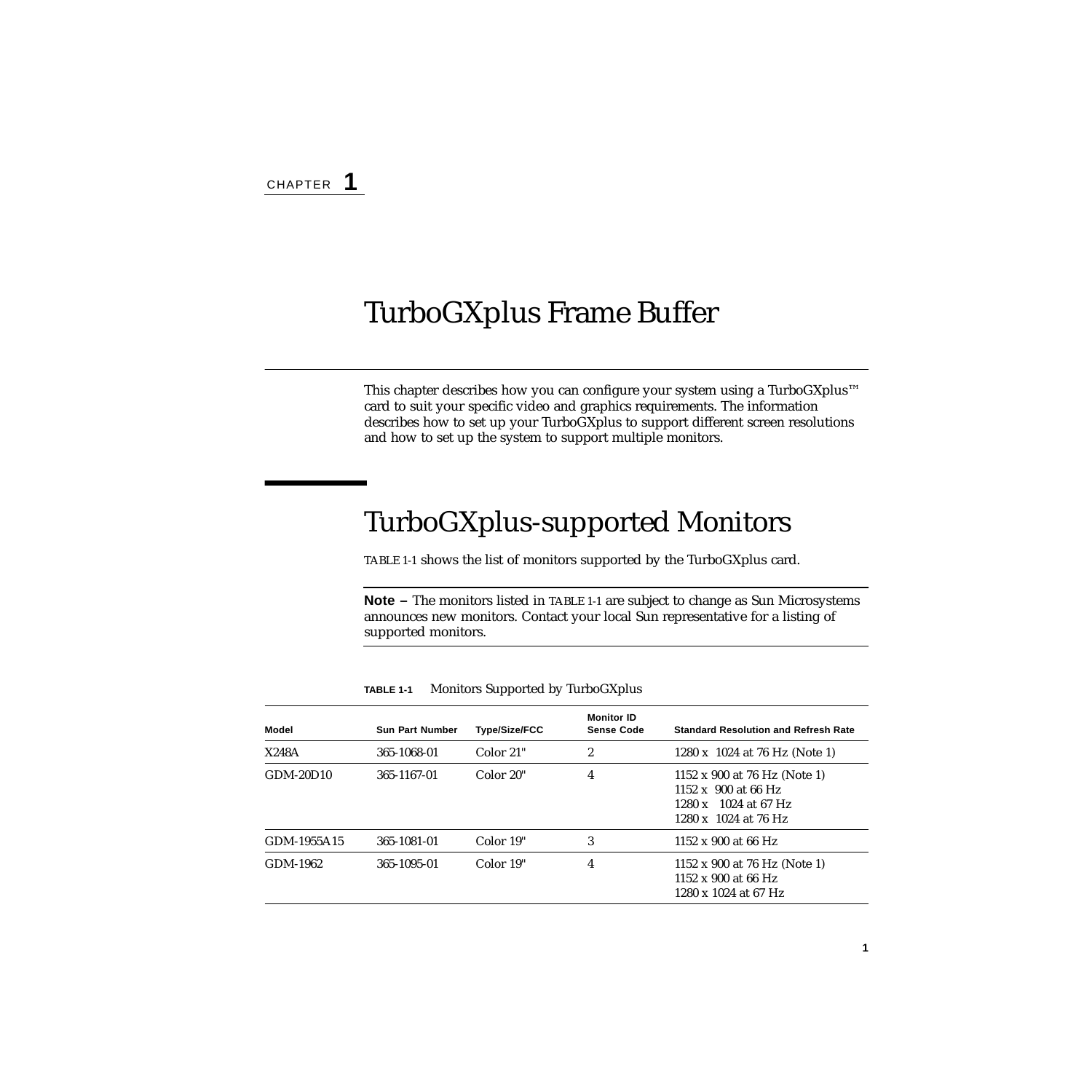| Model       | <b>Sun Part Number</b> | <b>Type/Size/FCC</b> | <b>Monitor ID</b><br><b>Sense Code</b> | <b>Standard Resolution and Refresh Rate</b>                                        |
|-------------|------------------------|----------------------|----------------------------------------|------------------------------------------------------------------------------------|
| $GDM-1962B$ | 365-1160-01            | Color 19"            | 4                                      | 1152 x 900 at 76 Hz (Note 1)<br>$1152 \times 900$ at 66 Hz<br>1280 x 1024 at 67 Hz |
| GDM-1604A15 | 365-1079-01            | Color 16"            | 3                                      | $1152 \times 900$ at 66 Hz                                                         |
| $GDM-1662B$ | 365-11593-01           | Color 16"            | 6                                      | 1152 x 900 at 76 Hz (Note 1)<br>$1152 \times 900$ at 66 Hz                         |
| CPD-1790    | 365-1151-01            | Color 16"            | 3                                      | 1152 x 900 at 66 Hz (Note 1)<br>1024 x 768 at 77 Hz                                |
| X449        | 365-1286-01            | Color 15"            | $\bf{0}$                               | 1024 x 768 at 77 Hz                                                                |
| GDM-20S5    | 365-1168-01            | Greyscale 20"        | 2 or<br>$4*$                           | 1280 x 1024 at 76 Hz ) or<br>1152 x 900 at 76 Hz (Note 2)<br>1280 x 1024 at 67 Hz  |
| 17SMM4 A    | 365-1100-01            | Grayscale 17"        | 6                                      | 1152 x 900 at 76 Hz                                                                |
| M20P110     | 365-1099-01            | Grayscale 19"        | 4                                      | 1152 x 900 at 76 Hz                                                                |
| Non-Sun     |                        | Unknown              | 7                                      | $1152 \times 900$ at 66 Hz                                                         |
|             |                        |                      |                                        |                                                                                    |

**TABLE 1-1** Monitors Supported by TurboGXplus *(Continued)*

1. The default resolution at power-on initialization.

<span id="page-17-0"></span>2. Monitor ID sense code is user-selectable by the rear switch.

# Default Screen Resolutions

[TABLE 1-2](#page-17-1) lists the default screen resolutions by monitor ID sense code.

<span id="page-17-1"></span>**TABLE 1-2** TurboGXplus Monitor Sense Codes

| Code | <b>Screen Resolution</b>   |
|------|----------------------------|
| 7    | $1152 \times 900$ at 66 Hz |
| 6    | 1152 x 900 at 76 Hz        |
| 5    | 1024 x 768 at 60 Hz        |
| 4    | 1152 x 900 at 76 Hz        |
| 3    | $1152 \times 900$ at 66 Hz |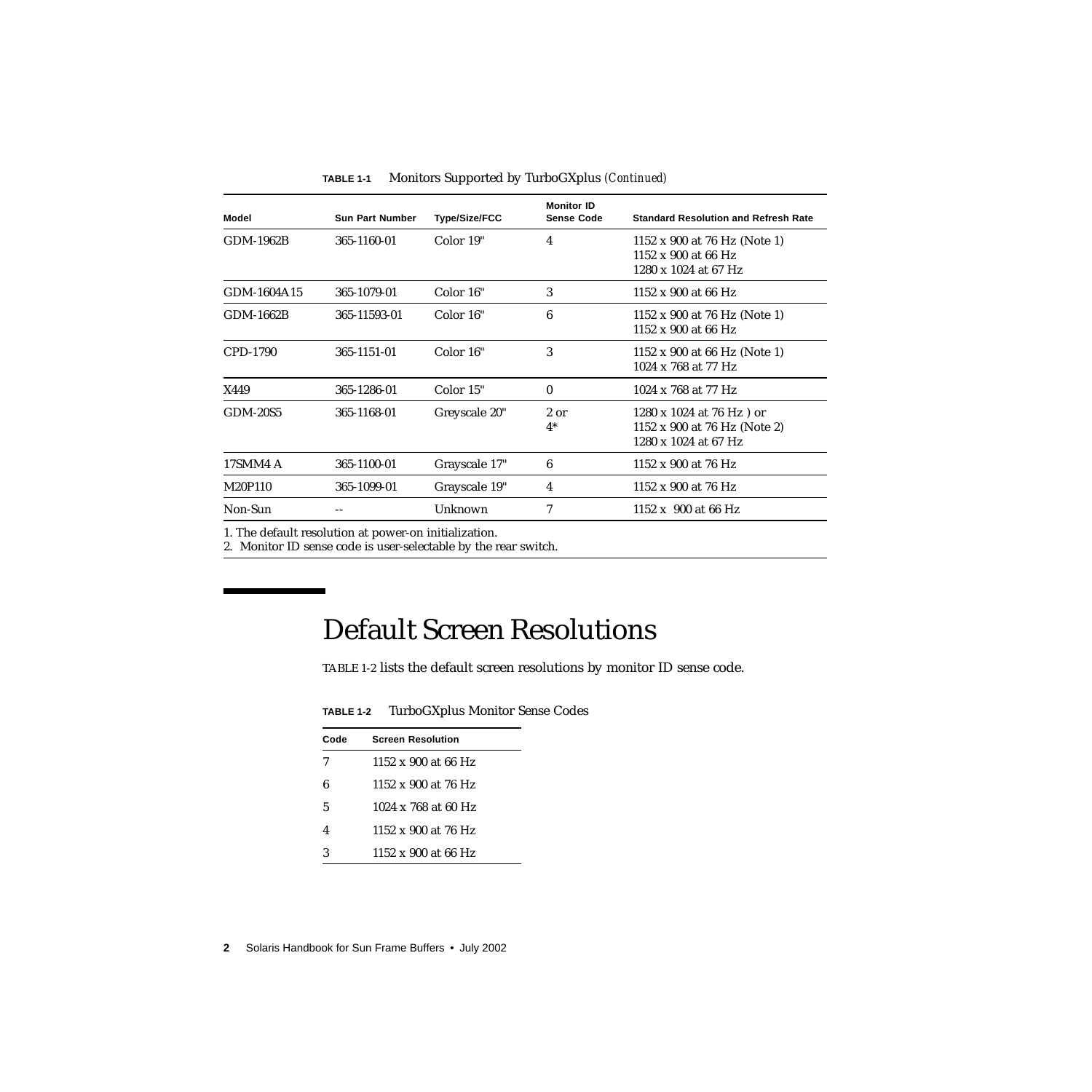**TABLE 1-2** TurboGXplus Monitor Sense Codes

| Code | <b>Screen Resolution</b>    |  |
|------|-----------------------------|--|
| 2    | $1280 \times 1024$ at 76 Hz |  |
| 1    | 1600 x 1280 at 76 Hz        |  |
|      | 1024 x 768 at 77 Hz         |  |

## <span id="page-18-0"></span>Programming the Screen Resolution

Programming the screen resolution for TurboGXplus frame buffers must be done in nvramrc, a nonvolatile PROM script memory. When the PROM reaches the device probing stage, it checks the use-nvramrc? variable and if it is true, executes the Forth code that resides in nvramrc. Otherwise, it calls probe-sbus (for all pre-Ultra systems) or probe-all (for all Ultra systems), install-console, and banner.

The following example places resolution initialization between the probe-sbus (or probe-all) stage and the install-console stage.

First probe-sbus or probe-all is called to probe all devices, so that the device tree is created, and the devices are initialized.

The next line defines a Forth word called vsetup which contains the monitor video setup values.

**CODE EXAMPLE 1-1** Resolution Initialization Between probe-sbus and install-console Stage

```
#!/bin/sh
eeprom fcode-debug\?=true
eeprom use-nvramrc\?=true
eeprom nvramrc='probe-sbus (or probe-all)
: vsetup " 117000000,71691,67,16,112,224,1280,2,8,33,1024,COLOR,0OFFSET" ;
vsetup 4
" /sbus/cgsix@1" " override" execute-device-method drop
install-console
banner
```
The following string of values (defined in [TABLE 1-3](#page-19-0)) are the specifications for a video setup: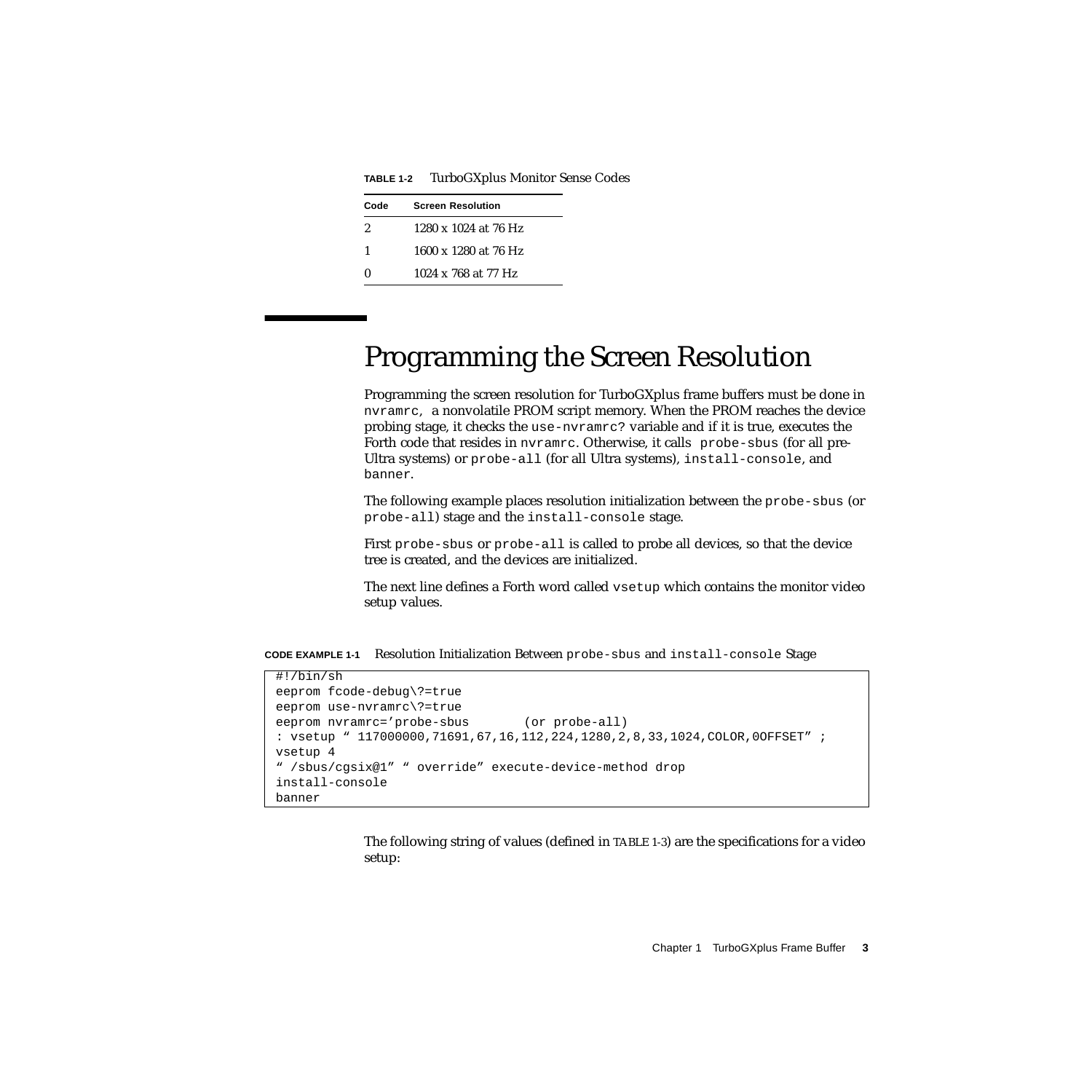" 117000000,71691,67,16,112,224,1280,2,8,33,1024,COLOR,0OFFSET"

<span id="page-19-0"></span>

| TABLE 1-3 |  |  | Video Setup Specifications |  |
|-----------|--|--|----------------------------|--|
|-----------|--|--|----------------------------|--|

| Value        | <b>Description</b>                      |
|--------------|-----------------------------------------|
| 117000000    | Pixel frequency or dot clock in Hz      |
| 71691        | Horizontal frequency in Hz              |
| 67           | Vertical frequency in Hz                |
| 16           | Horizontal front porch (in pixels)      |
| 112          | Horizontal sync width (in pixels)       |
| 224          | Horizontal back porch (in Pixels)       |
| 1280         | Horizontal displayed pixels (in pixels) |
| 2            | Vertical front porch (in lines)         |
| 8            | Vertical sync width (in lines)          |
| 33           | Vertical back porch (in lines)          |
| 1024         | Vertical displayed lines (in lines)     |
| <b>COLOR</b> | Color monitor flag                      |
| 0OFFSET      | No sync pedestal flag                   |

The line, vsetup 4, pushes the video string on the stack, the number 4 defines the sense code of the monitor to change the resolution on. See [TABLE 1-4](#page-21-1) for supported monitor codes. The number used should match the monitor attached to the TurboGXplus frame buffer.

The next line pushes the string /sbus/cgsix@1 onto the Forth stack, the path for the device where the resolution is to be changed. The "1" in  $\text{cgsi} \times \text{d}$  identifies the SBus slot number.

The following example changes the cgsix frame buffer on SBus slot 1.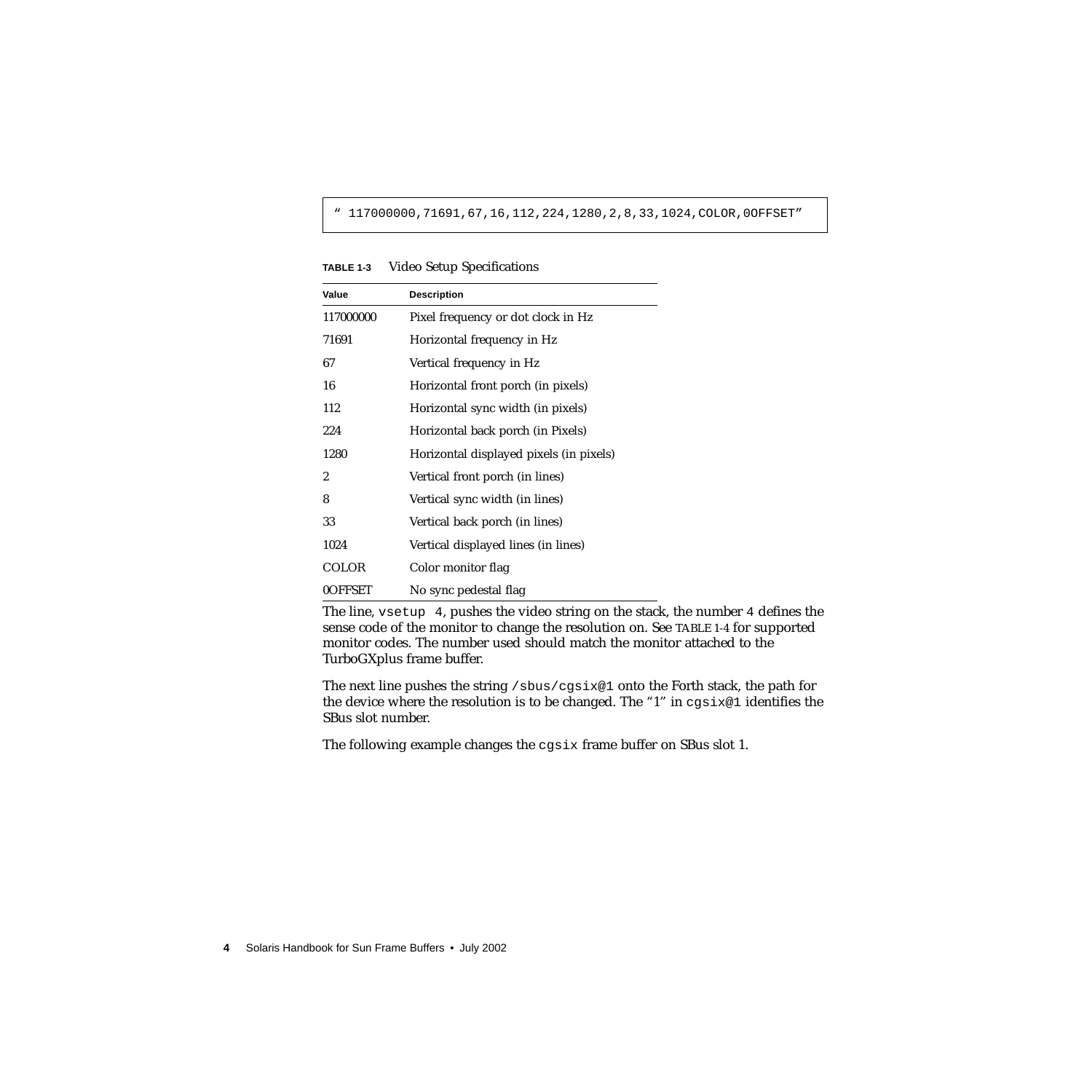**CODE EXAMPLE 1-2** Changes to cgsix Frame Buffer in SBus Slot 1

```
ok nvedit
0: probe-sbus (or probe-all)
1: : vsetup " 117000000,71691,67,16,112,224,1280,2,8,33,1024,COLOR,0OFFSET" ;
2: vsetup 4
3: " /sbus/cgsix@1" " override" execute-device-method drop
4: install-console
5: banner
6: \triangle Cok nvstore
ok setenv use-nvramrc? true
ok setenv fcode-debug? true
```
The "override" string is the actual entry point in the cgsix fcode PROM that reconfigures the resolution from the data on the forth stack. execute-devicemethod actually calls override and returns a pass or fail flag, which is ignored by the drop command that follows.

The remaining two lines install-console and banner, installs a terminal driver on the display device, then prints the banner at reset time or reboot time.

### Configuring Monitors Using a UNIX Script

The following is a UNIX script used to configure the TurboGXplus for a resolution of 1280 x 1024 at 67 Hz.

<span id="page-20-0"></span>**CODE EXAMPLE 1-3** UNIX Script Method

```
#!/bin/sh
eeprom fcode-debug\?=true
eeprom use-nvramrc\?=true
eeprom nvramrc='probe-sbus (or probe-all)
: vsetup " 117000000,71691,67,16,112,224,1280,2,8,33,1024,COLOR,0OFFSET" ;
vsetup 4
" /sbus/cgsix@1" " override" execute-device-method drop
install-console
banner
```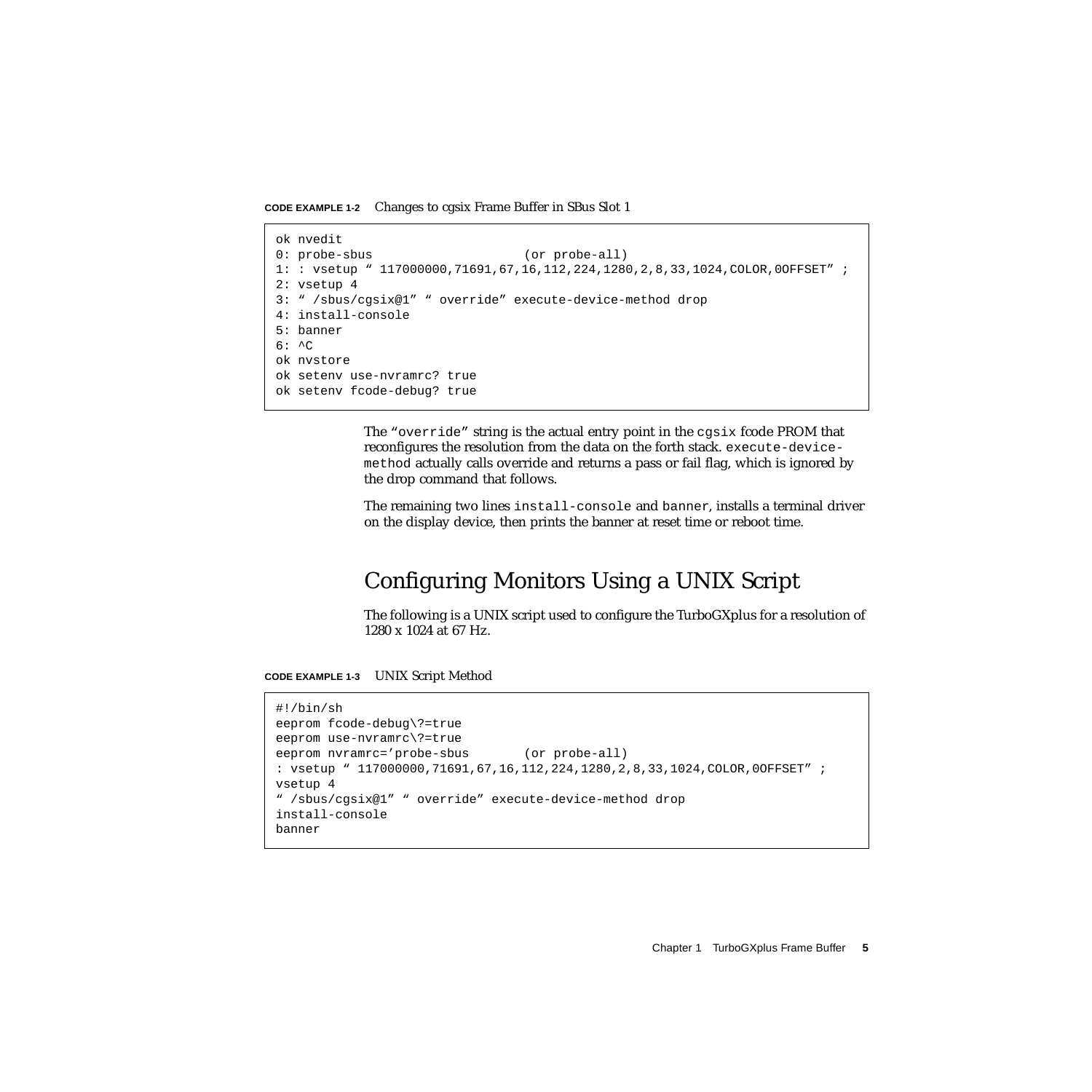### Configuring Monitors Using the PROM Method

The following example uses the PROM method to configure the TurboGXplus for a resolution of 1280 x 1024 at 67 Hz.

<span id="page-21-0"></span>**CODE EXAMPLE 1-4** PROM Method

```
ok nvedit
0: probe-sbus (or probe-all)
1: : vsetup " 117000000,71691,67,16,112,224,1280,2,8,33,1024,COLOR,0OFFSET" ;
2: vsetup 4
3: " /sbus/cgsix@1" " override" execute-device-method drop
4: install-console
5: banner
6: \triangle Cok nvstore
ok setenv use-nvramrc? true
ok setenv fcode-debug? true
```
[TABLE 1-1](#page-16-3) contains codes for TurboGXplus-supported resolutions:

<span id="page-21-1"></span>

| <b>Resolution</b>           | Code                                                            |  |  |  |
|-----------------------------|-----------------------------------------------------------------|--|--|--|
| 1024 x 768 at 60 Hz         | 64125000,48286,60,16,128,160,1024,2,6,29,768,COLOR"             |  |  |  |
| 1024 x 768 at 70 Hz         | 74250000,56593,70,16,136,136,1024,2,6,32,768,COLOR"             |  |  |  |
| 1024 x 768 at 77 Hz         | 84375000,62040,77,32,128,176,1024,2,4,31,768,COLOR"             |  |  |  |
| 1152 x 900 at 66 Hz         | 94500000,61845,66,40,128,208,1152,2,4,31,900,COLOR"             |  |  |  |
| 1152 x 900 at 76 Hz         | 108000000,71808,76,32,128,192,1152,2,4,31,900,COLOR,0OFFSET"    |  |  |  |
| 1280 x 1024 at 67 Hz        | 117000000,71691,67,16,112,224,1280,2,8,33,1024,COLOR,0OFFSET"   |  |  |  |
| $1280 \times 1024$ at 76 Hz | 135000000,81128,76,32,64,288,1280,2,8,32,1024,COLOR,0OFFSET"    |  |  |  |
| 1600 x 1280 at 76 Hz        | "216000000,101890,76,24,216,280,1600,2,8,50,1280,COLOR,0OFFSET" |  |  |  |

| TABLE 1-4 | TurboGXplus Resolution Codes |  |  |
|-----------|------------------------------|--|--|
|-----------|------------------------------|--|--|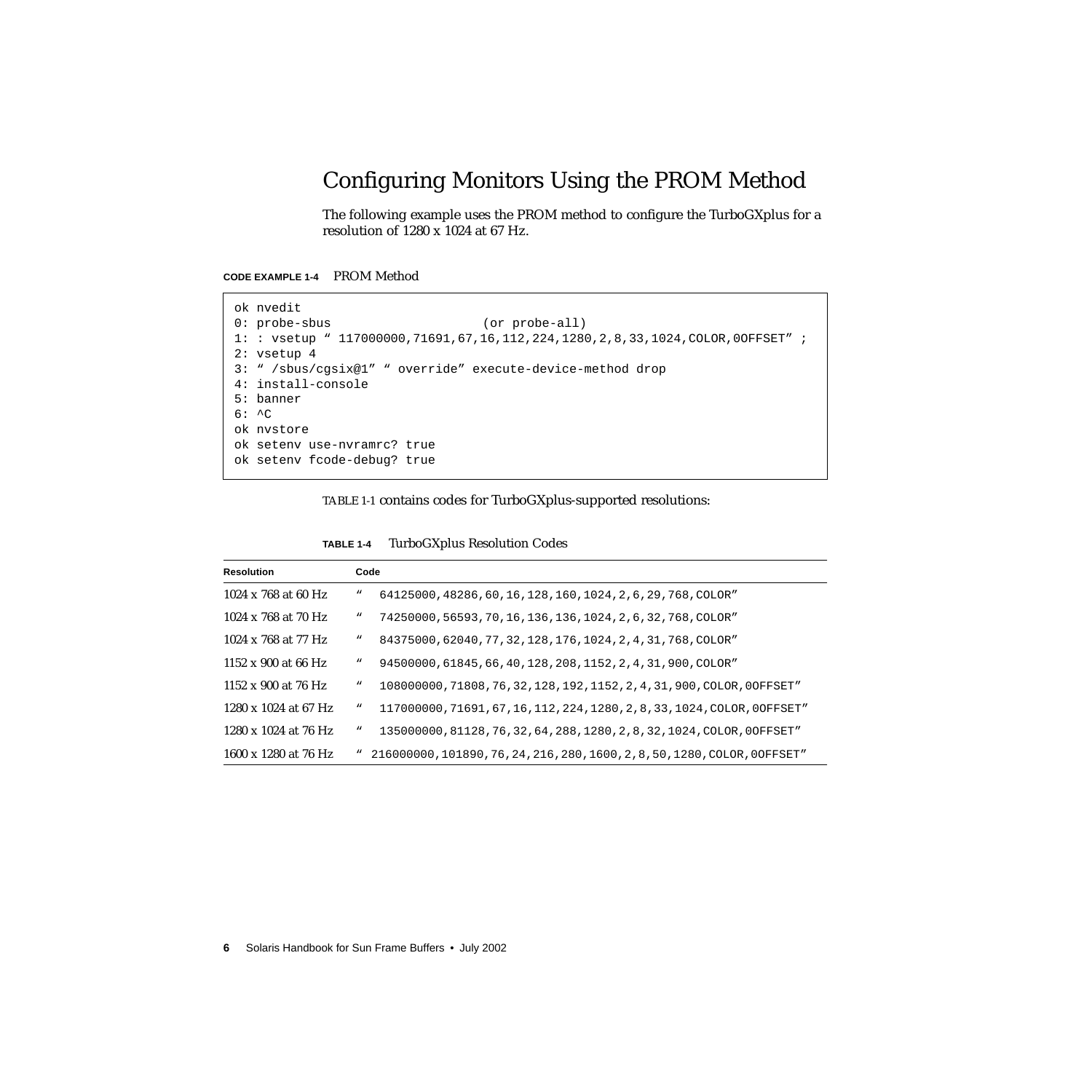### <span id="page-22-0"></span>Setting Up a Single Monitor Using the PROM Method

The following is an example of how to set up a TurboGXplus card in slot 2 to 1024 x 768 at 60 Hz using a 16-inch monitor.

**CODE EXAMPLE 1-5** PROM Method for Single Monitor Setup

```
ok nvedit
   0: probe-sbus (or probe-all)
   1: : vsetup " 64125000,48286,60,16,128,160,1024,2,6,29,768,COLOR" ;
   2: vsetup 6
   3: " /sbus/cgsix@2" " override" execute-device-method drop
   4: install-console
   5: banner
  6: \triangle Cok nvstore
ok setenv use-nvramrc? true
ok setenv fcode-debug? true
```
### Setting Up a Single Monitor Using a UNIX Script

The following is a UNIX script that sets a 1024 x 768 at 60 Hz for the TurboGXplus card in slot 2.

<span id="page-22-1"></span>**CODE EXAMPLE 1-6** UNIX Script Method for Single Monitor Setup

```
#!/bin/sh
eeprom fcode-debug\?=true
eeprom nvramrc='probe-sbus (or probe-all)
: vsetup " 64125000,48286,60,16,128,160,1024,2,6,29,768,COLOR" ;
vsetup 6
"/sbus/cgsix@2" " override" execute-device-method drop
install-console
banner
'
eeprom use-nvramrc\?=true
```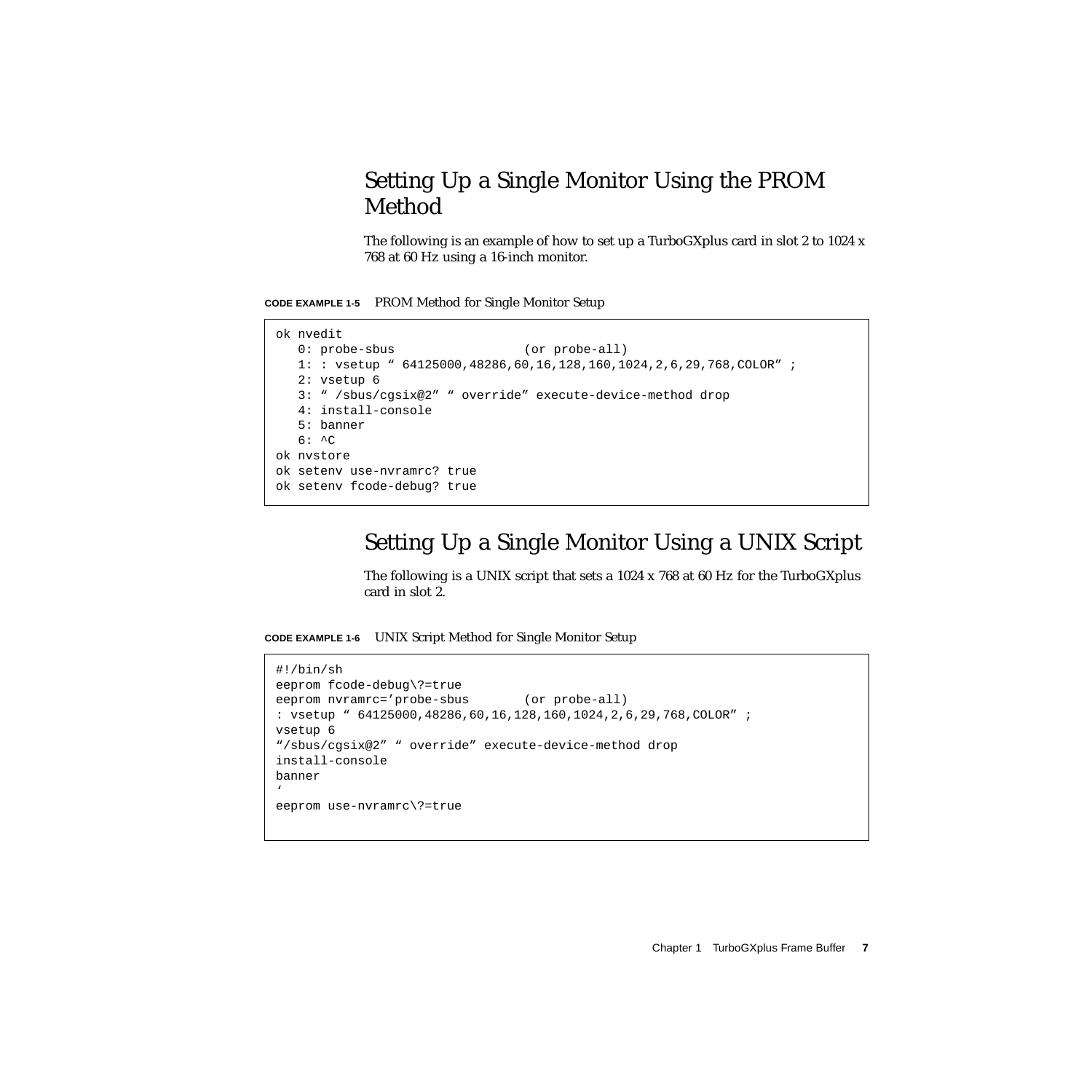### <span id="page-23-0"></span>Setting Up Multiple Monitors Using a UNIX Script

The following example shows a UNIX script that sets up the TurboGXplus card in slot 1 to 1152 x 900 at 76 Hz, and another TurboGXplus card in slot 3 to 1280 x 1024 at 67 Hz using two 19-inch monitors.

**CODE EXAMPLE 1-7** UNIX Script Method for Multiple Monitor Setup

```
#!/bin/sh
eeprom fcode-debug\?=true
eeprom nvramrc='probe-sbus (or probe-all)
: vsetup1 " 108000000,71808,76,32,128,192,1152,2,4,31,900,COLOR,0OFFSET" ;
vsetup1 4
" /sbus/cgsix@1" " override" execute-device-method drop
: vsetup2 " 117000000,71691,67,16,112,224,1280,2,8,33,1024,COLOR,0OFFSET" ;
vsetup2 4
" /sbus/cgsix@3" " override" execute-device-method drop
install-console
banner
\ddot{\phantom{0}}eeprom use-nvramrc\?=true
```
For more information on running multiple monitors, see Chapter 10.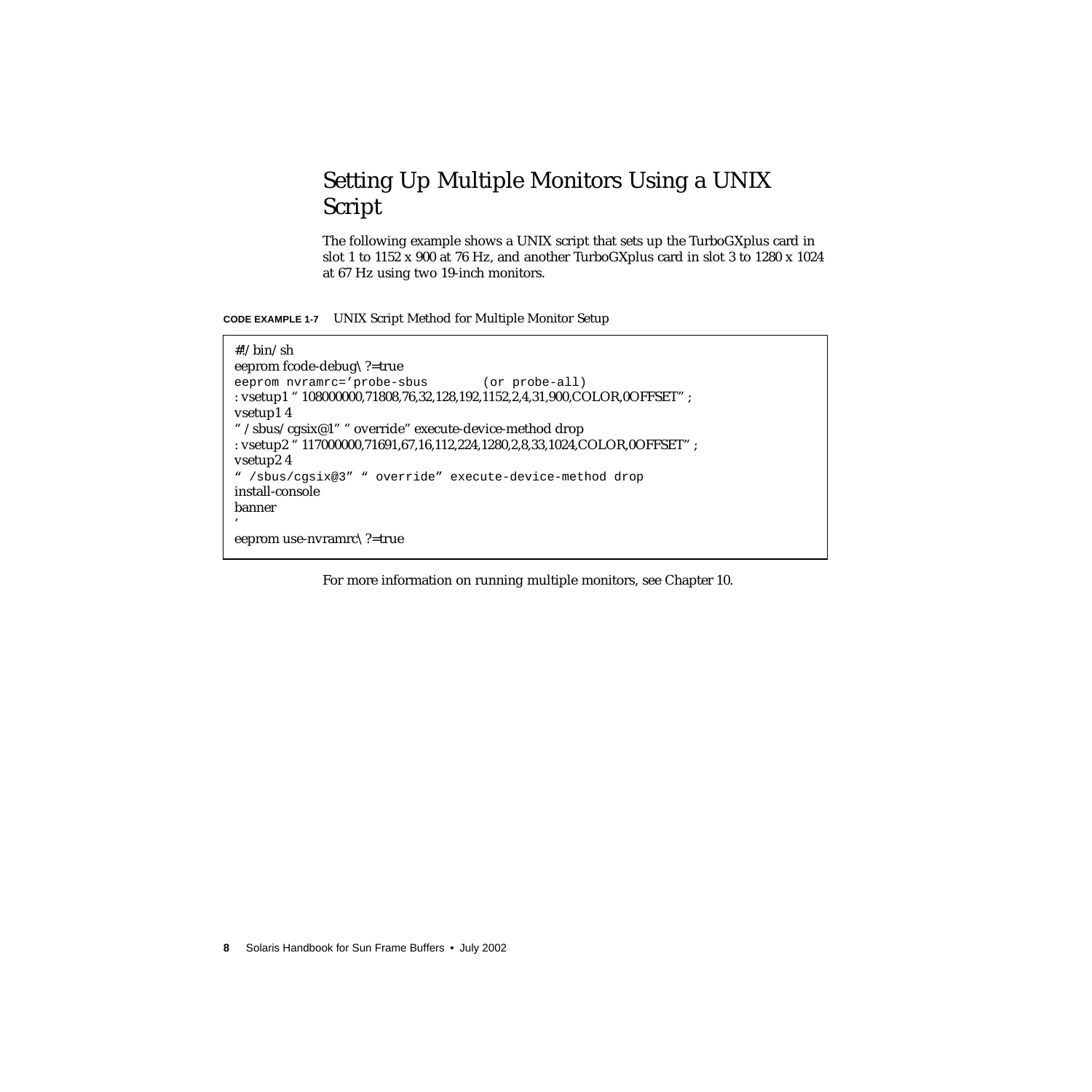## <span id="page-24-1"></span><span id="page-24-0"></span>Creator Graphics Accelerator

This chapter describes how to change the Creator and Creator 3D Graphics Accelerator screen resolution to work properly with different monitors.

The Creator Graphics Accelerator family consists of three different versions: Series 1, Series 2, and Series 3. The primary difference between each series is screen resolution, but there are other performance differences also. The Creator Series 1 is the base graphics accelerator in the family. The Creator Series 2 offers a performance improvement over the Series 1 and additional screen resolutions. The Creator Series 3 offers the highest performance and the largest number of screen resolutions, plus configurable gamma correction and extended overlay options.

You can change the Creator X11 screen and associated graphics hardware through the ffbconfig utility. Options are specified on the command line. The specified options are stored in the OWconfig file. You use these options to initialize the Creator device the next time Xsun is run on that device. Updating options in the OWconfig file provides persistence of these options across Xsun sessions and system reboots.

**Note –** ffb is the UNIX device name for the Creator family of graphics accelerators.

Use the ffbconfig utility to specify the following:

- Video mode (screen resolution and refresh rate)
- Type of visuals (linear or nonlinear)
- Whether to use 8-bit pseudocolor visual (overlay visual)
- Whether linear visuals will be reported before their nonlinear counterparts in the screen visuals list
- How to set the default screen visual
- How OpenGL visuals will be supported
- Whether Server Overlay Visuals (SOV) will be available
- The maximum number of Creator X channel pixels reserved for use as WIDs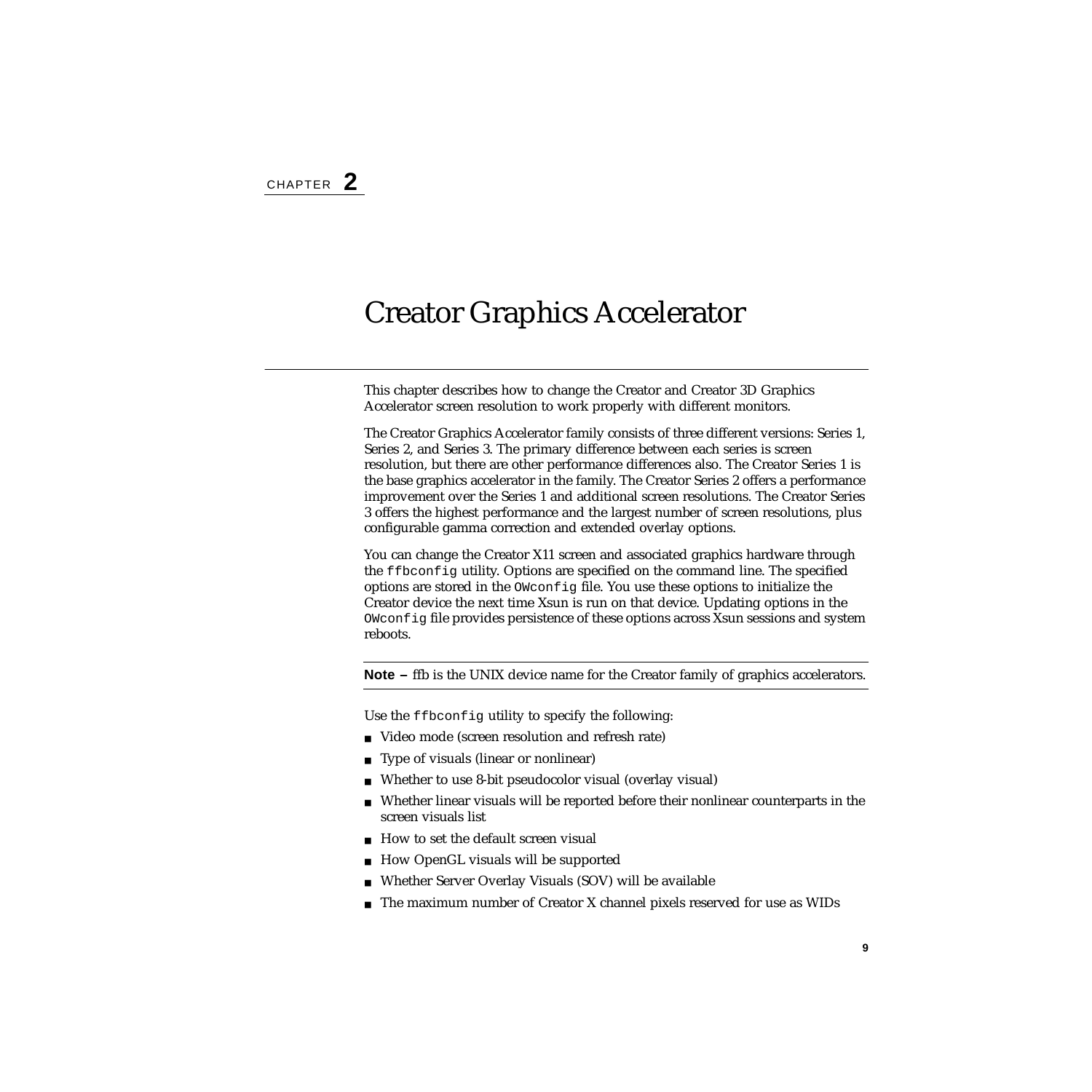■ Whether the pseudocolor overlay visual will come before the pseudocolor underlay visual in the screen visuals list

For the Creator Series 3, the ffbconfig utility can be used to specify the following additional functions:

- Configurable gamma correction by specifying a gamma value or a file containing a gamma-correction table
- Extended overlay option enables a full 256-color overlay and hardwareaccelerated transparency visuals

# <span id="page-25-0"></span>Default Screen Resolutions

The Creator system reads the VESA standard Extended Display Identification Data (EDID) from the monitor to determine the default screen resolution. If the EDID data is not available for the monitor, the monitor ID sense code is used to determine the default screen resolution.

[TABLE 2-1](#page-25-1) lists the default screen resolutions by monitor ID sense code.

<span id="page-25-1"></span>**TABLE 2-1** Creator Graphics Accelerator Monitor Sense Codes

| Code           | <b>Screen Resolution</b>    |
|----------------|-----------------------------|
| 7              | $1152 \times 900$ at 66 Hz  |
| 6              | 1152 x 900 at 76 Hz         |
| 5              | $1024 \times 768$ at 60 Hz  |
| 4              | $1280 \times 1024$ at 67 Hz |
| 3              | $1152 \times 900$ at 66 Hz  |
| $\overline{2}$ | 1280 x 1024 at 76 Hz        |
| 1              | $1152 \times 900$ at 66 Hz  |
|                | 1024 x 768 at 77Hz          |

If the Creator system is unable to determine the monitor type, such as for non-Sun monitors, it defaults to a resolution of 1152 x 900 at 66 Hz.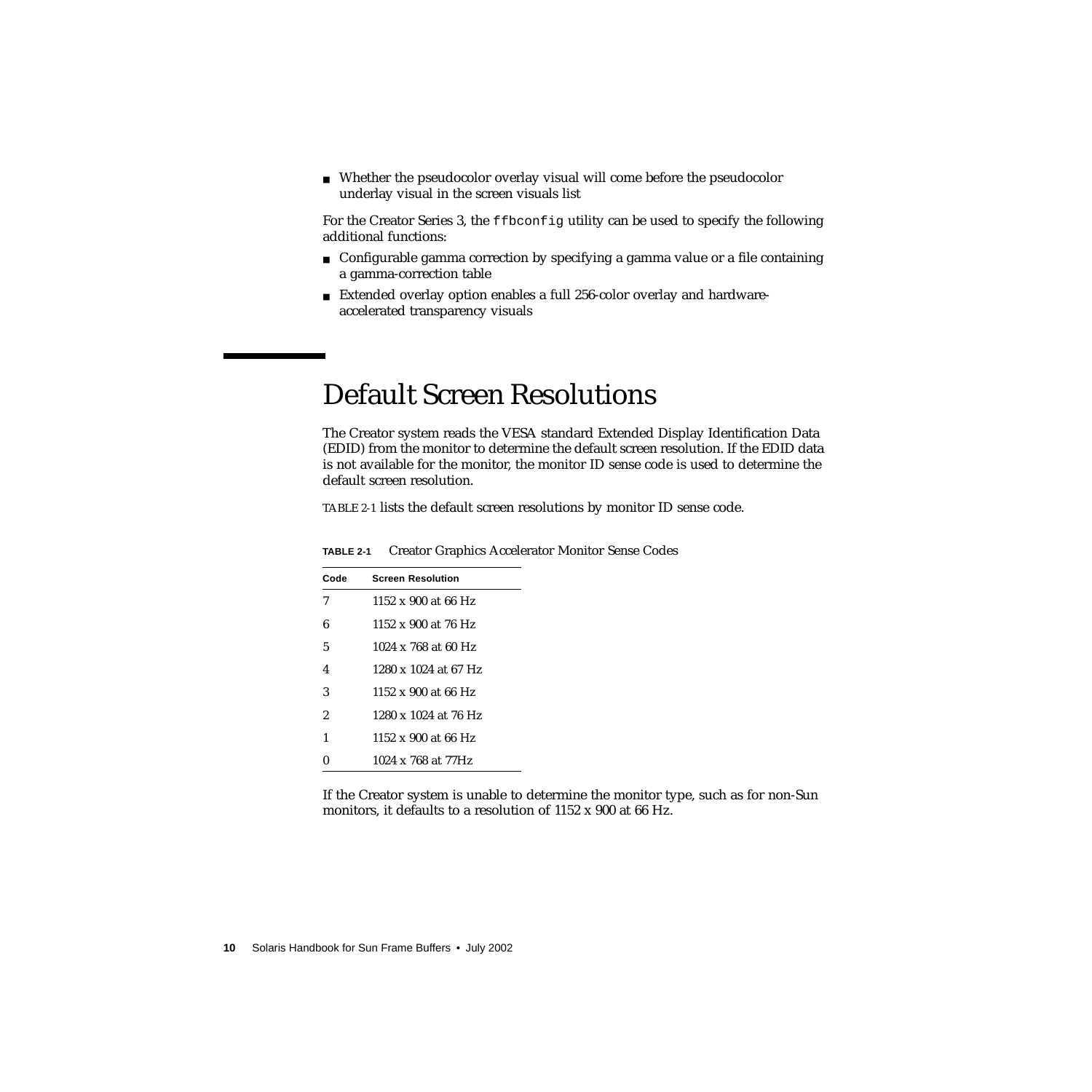# <span id="page-26-0"></span>Supported Screen Resolutions

[TABLE 2-2](#page-26-1) lists the Creator-supported screen resolutions. Some resolutions are supported only on Creator3D Series 2 or later.

<span id="page-26-1"></span>

| Screen<br><b>Resolution</b> | <b>Vertical</b><br><b>Refresh Rate</b> | <b>Description</b>                                | Video Mode<br>Format | Symbolic<br><b>Name</b> |
|-----------------------------|----------------------------------------|---------------------------------------------------|----------------------|-------------------------|
| 1920 x 1200                 | 70 Hz                                  | Non-interlaced, Hi-Res, Creator 3D, Series 2,3    | 1920x1200x70         |                         |
| 1920 x 1080                 | 72 Hz                                  | Non-interlaced, Hi-Res, Creator 3D, Series 2, 3   | 1920x1080x72         |                         |
| 1920 x 1200                 | 75 Hz                                  | Non-interlaced, Hi-Res, only Creator 3D, Series 3 | 1920x1200x75         |                         |
| 1600 x 1280                 | 76 Hz                                  | Non-interlaced, Hi-Res, Creator 3D, Series 2,3    | 1600x1280x76         |                         |
| 1600 x 1000                 | 76 Hz                                  | Non-interlaced, Hi-Res, Creator 3D, Series 2,3    | 1600x1000x76         |                         |
| $1600 \times 1000$          | 66 Hz                                  | Non-interlaced, Hi-Res, Creator 3D, Series 2.3    | 1600x1000x66         |                         |
| 1440 x 900                  | 76 Hz                                  | Non-interlaced, Hi-Res, Creator 3D, Series 2,3    | 1440x900x76          |                         |
| 1280 x 1024                 | 76 Hz                                  | Non-interlaced                                    | 1280x1024x76         | 1280                    |
| 1280 x 1024                 | 67 Hz                                  | Non-interlaced                                    | 1280x1024x67         |                         |
| 1280 x 1024                 | 60 Hz                                  | Non-interlaced, Creator, Series 2,3               | 1280x1024x60         |                         |
| 1280 x 1024                 | 85 Hz                                  | Non-interlaced, Creator, Series 3                 | 1280x1024x85         |                         |
| 1280 x 800                  | 76 Hz                                  | Non-interlaced, Creator, Series 2,3               | 1280x800x76          |                         |
| 1152 x 900                  | 76 Hz                                  | Non-interlaced                                    | 1152x900x76          | 1152                    |
| 1152 x 900                  | 66 Hz                                  | Non-interlaced                                    | 1152x900x66          |                         |
| 1024 x 800                  | 84 Hz                                  | Non-interlaced                                    | 1024x800x84          |                         |
| 1024 x 768                  | 77 Hz                                  | Non-interlaced                                    | 1024x768x77          |                         |
| 1024 x 768                  | 75 Hz                                  | Non-interlaced, Creator 3D, Series 2,3            | 1024x768x75          |                         |
| 1024 x 768                  | 70 Hz                                  | Non-interlaced                                    | 1024x768x70          |                         |
| 1024 x 768                  | $60$ Hz                                | <b>SVGA</b>                                       | 1024x768x60          | svga                    |
| $960 \times 680$            | $112$ Hz                               | Stereo, non-interlaced, 56 Hz field rate per eye  | 960x680x112s         | stereo                  |
| 960 x 680                   | 108 Hz                                 | Stereo, non-interlaced, 54 Hz field rate per eye  | 960x680x108s         |                         |
| 768 x 575                   | 50 Hz                                  | Interlaced - PAL                                  | 768x575x50i          | pal                     |
| 640 x 480                   | $60$ Hz                                | Interlaced - NTSC                                 | 640x480x60i          | ntsc                    |
| 640 x 480                   | 60 Hz                                  | Non-interlaced, Creator 3D, Series 2,3            | 640x480x60           |                         |

**TABLE 2-2** Creator-supported Screen Resolutions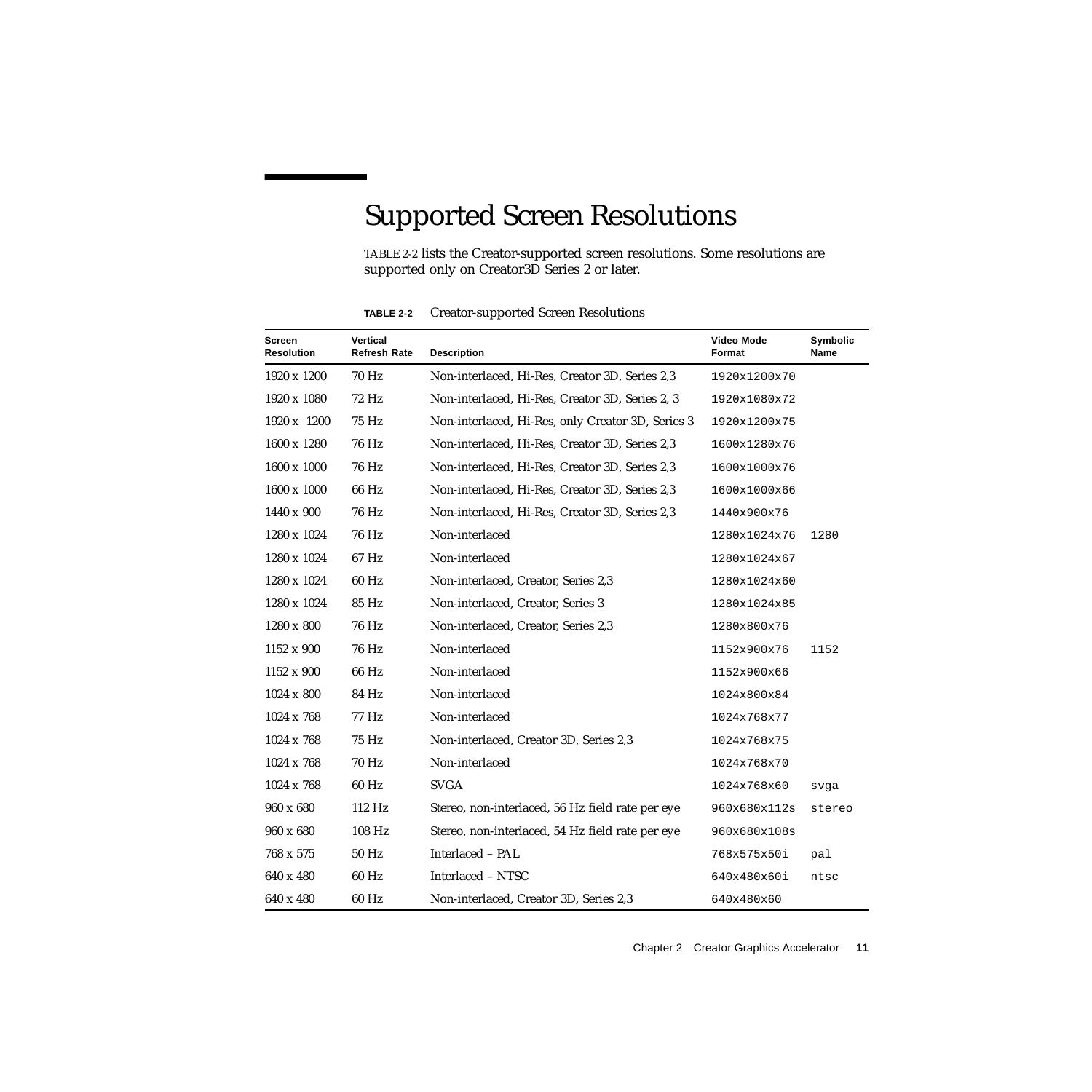Some monitors may not support some the resolutions supported by the Creator system. You can get the list of resolutions supported by the Creator and the connected monitor using the ffbconfig command.

To assure monitor synchronization of supported resolutions, you must install the following Solaris patches before running ffbconfig. [TABLE 2-3](#page-27-1) lists the required patches:

| <b>Solaris Release</b>                | Patch                  |  |
|---------------------------------------|------------------------|--|
| Solaris 2.5.1                         | 105790-19              |  |
| Solaris 2.6                           | 105360-33              |  |
| Solaris 2.7<br>ffb patch<br>xfb patch | 106145-16<br>106148-11 |  |
| Solaris 8                             | N/A                    |  |
| Solaris 9                             | N/A                    |  |

<span id="page-27-1"></span>**TABLE 2-3** Solaris Patches for Creator Monitor Synchronization

**Note –** When the ffb and xfb patches are required, you must install both patches as a pair.

## <span id="page-27-0"></span>Changing Screen Resolutions (-res)

- ▼ To Find Resolutions Supported By Creator and the Connected Monitor
	- **Use the** ffbconfig **command as follows:**

ffbconfig -res *\?*

You can change the screen resolution temporarily as a test to determine if the monitor supports the specified resolution.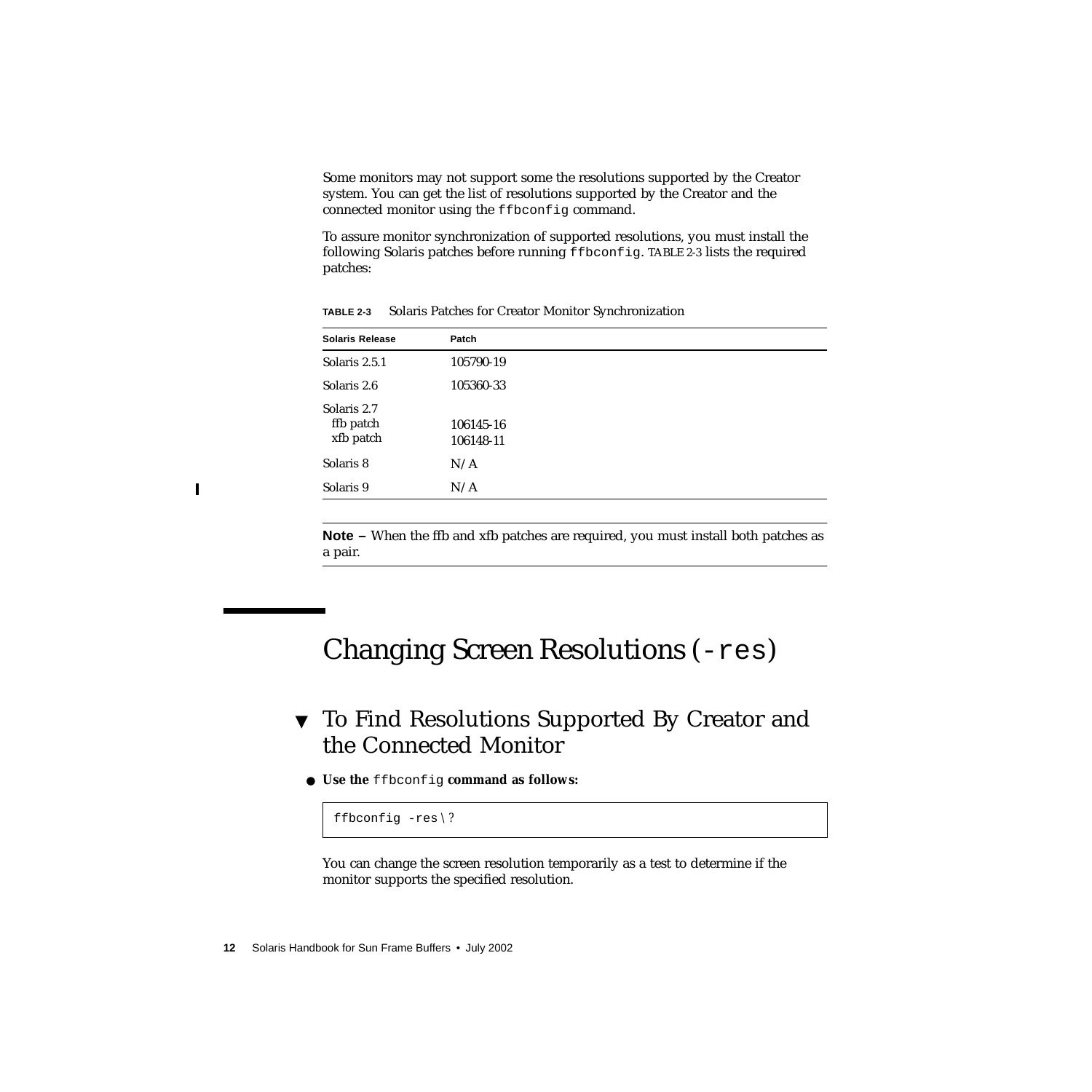**Caution –** Do not change screen resolution while the window system is running. Changing screen resolution while the window system is running may put the screen display in an unusable state.

- ▼ To Change Screen Resolutions Temporarily
	- **Use the** ffbconfig **command as follows:**

ffbconfig -res *video-mode* try

See [TABLE 2-2](#page-26-1) for the list of *video-mode* options (see the "Video Mode Format" and "Symbolic Name" columns in the table). You will have five seconds to confirm the video mode by typing **y**.

### ▼ To Change the Screen Resolution to Stereo

● **Enter the following:**

ffbconfig -res stereo

This changes the resolution to 960 x 680 at 112 Hz stereo the next time Xsun is run.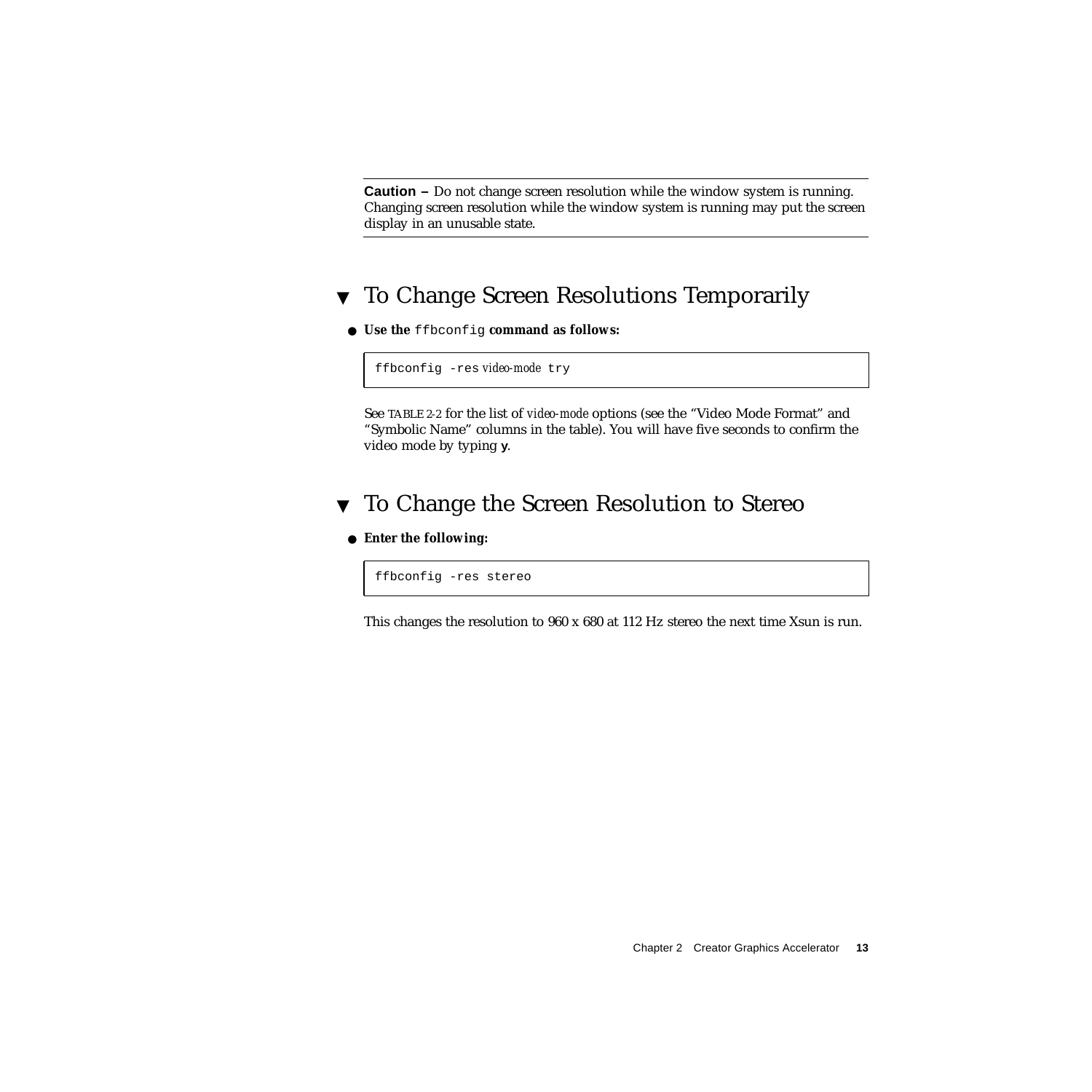# <span id="page-29-0"></span>Changing Screen Visuals List

The X server screen visuals list can be altered through  $ffbconfiq$ . The  $ffbconfiq$ options in [TABLE 2-4](#page-29-2) can be used to configure the list of the exported visuals for the specified device.

|              |                        | Defaults in<br>Solaris 2.5.1/ |                         |
|--------------|------------------------|-------------------------------|-------------------------|
| Name         | <b>Possible Values</b> | <b>2.5.1 SHWP</b>             | Defaults in Solaris 2.6 |
| linearorder  | first/last             | last                          | last                    |
| deflinear    | true/false             | false                         | false                   |
| overlayorder | first/last             | last                          | last                    |
| defoverlay   | true/false             | false                         | false                   |
| expvis       | enable/disable         | disable                       | enable                  |
| SOV          | enable/disable         | disable                       | enable                  |

<span id="page-29-2"></span>**TABLE 2-4** The Default Settings of the ffbconfig Visual Flags

### <span id="page-29-1"></span>Changing the Visual List Order (-linearorder, -overlayorder)

By default, the nonlinear visual comes before the linear visual on the screen visual list. You can modify the order of the visual list by using the ffbconfig command.

Most 3D applications require a linear visual. Some 3D applications do not search for a linear visual using XSolarisGetVisualGamma(3). Instead, these applications search the screen visual list for the first 24-bit TrueColor visual they find. To enable these applications to run with the correct visual, use the -linearorder option to change the visual list order so that the linear 24-bit TrueColor visual is the first one the application finds.

The desired visual ordering in the screen visuals list will be available whenever the window system is restarted.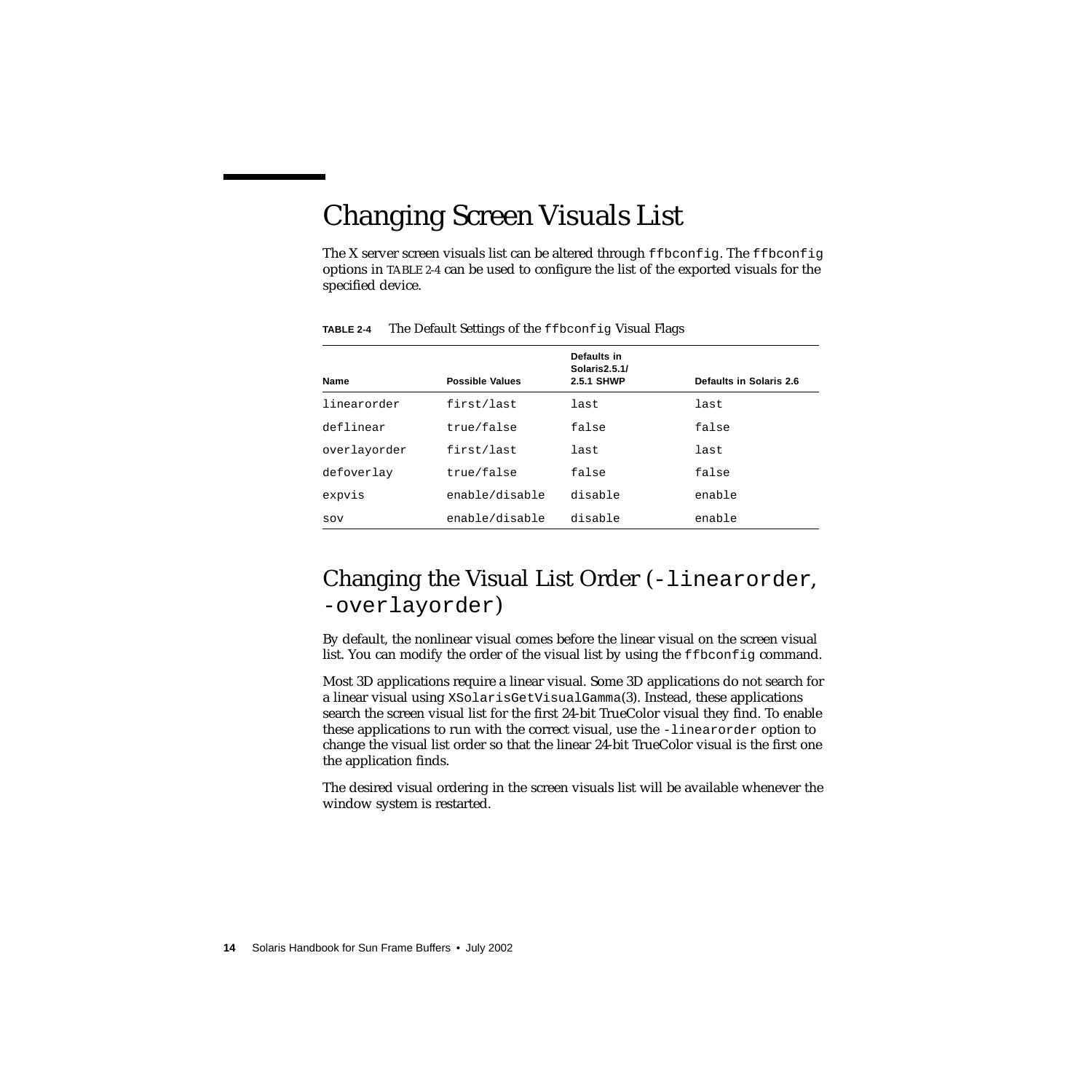● **To change the setting, enter the** ffbconfig **command with one of the** -linearorder **options.**

For example:

```
ffbconfig -linearorder first
```
By default, the 8-bit PseudoColor visual comes before the 8-bit PseudoColor Overlay visual on the screen visual list. You can modify the order of the visual list by using the ffbconfig command.

Some applications that use the 8-bit PseudoColor Overlay visual, search the visual list for the first 8-bit PseudoColor visual they find. To enable these applications to run with the correct visual, use the -overlayorder option to change the visual list order so that the 8-bit PseudoColor Overlay visual is the first 8-bit PseudoColor visual the application finds.

The desired visual ordering in the screen visuals list will be available whenever the window system is restarted.

● **To change the setting, enter the** ffbconfig **command with one of the** -overlayorder **options.**

For example:

ffbconfig -overlayorder first

## <span id="page-30-0"></span>Changing the Default Visual (-deflinear, -defoverlay)

By default, the 8-bit PseudoColor underlay visual is the default visual of the screen. The default visual can be changed to either a linear underlay visual or an overlay visual through ffbconfig.

● **To set the default visual to be a linear visual, enter the** ffbconfig **command as follows:**

ffbconfig -deflinear true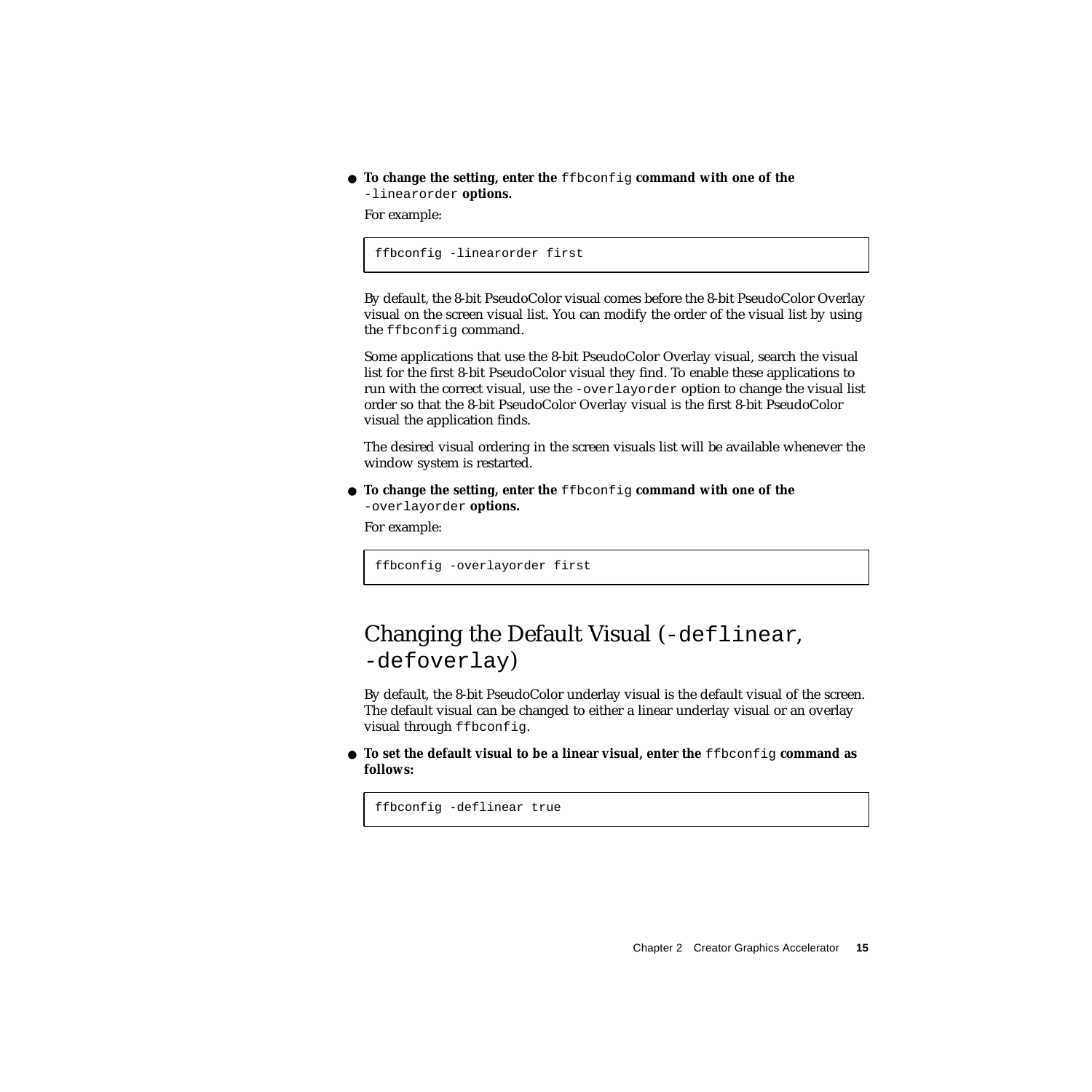● **To set the default visual to be an overlay visual, enter the** ffbconfig **command as follows:**

ffbconfig -defoverlay true



**Caution** – Since there is no linear overlay visual, the user should not specify both "deflinear true" and "-defoverlay true" simultaneously, or the result will be undefined.



**Caution –** Note that the visual ordering options (overlayorder and linearorder) are independent of the default visual options (defoverlay and deflinear). Moving the overlay visual groups, for example, to the front does not automatically make it a default visual. Some applications make this assumption and hence receive a "BADMATCH" X error when they try to match the colormap created by the default visual and the first 8-bit PseudoColor visual they can find.

## <span id="page-31-0"></span>Changing OpenGL Visual Support (-expvis)

Solaris 2.5.1 SHWP supports the OpenGL visual expansion. With visual expansion, five visual groups: the 8-bit PseudoColor, 24-bit TrueColor (Linear and Non-Linear), 24-bit DirectColor, and 8-bit PseudoColor Overlay, are expanded from a single visual to multiple visual instances of the same visual type. Different instances of the same visual groups represent different GLX capabilities (e.g. single-buffer or double-buffer capable, monoscopic or stereoscopic capable, or a combination of both). The number of visual instances depends on whether the X server is started in monoscopic or stereoscopic mode, and also whether the device is a Creator or Creator 3D.

### ▼ To Activate OpenGL Visual Support (Visual Expansion)

#### ● **Enter the following:**

ffbconfig -expvis enable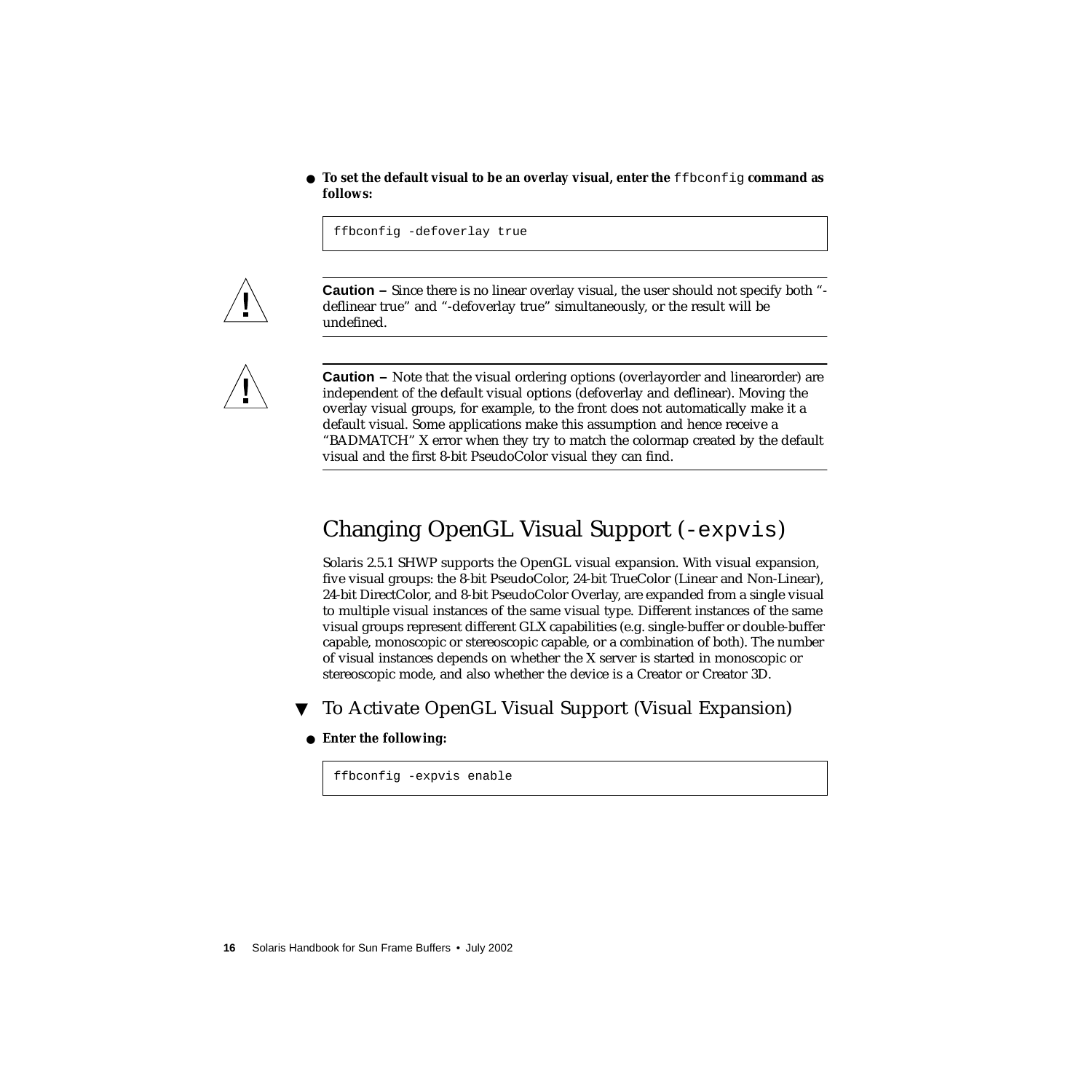## <span id="page-32-0"></span>Changing SERVER\_OVERLAY\_VISUALS Support  $(-\text{sov})$

SERVER\_OVERLAY\_VISUALS is one of the root window's properties that contains the visual ID, transparent type, transparent value, and layer of the server overlay visuals (SOV) of the screen. You can toggle the advertisement of this property and the export of the transparent server overlay visuals using ffbconfig.

- ▼ To Advertise SERVER\_OVERLAY\_PROPERTY and Export SOV
	- **Enter the following:**

ffbconfig -sov enable

## <span id="page-32-1"></span>Creator Series 3 Options

The following options apply only to the Creator Series 3 Graphics Accelerator.

### <span id="page-32-2"></span>Setting Gamma Correction (-g, -gfile)

Gamma correction may be set by specifying a gamma correction value or by specifying a file that contains a gamma table.

The -g option will set the gamma table entries based on the gamma value specified. A gamma value of 2.22 represents linear gamma correction and matches the fixed value on the Creator and Creator 3D products. This value is a per-screen value and therefore all gamma corrected or linear visuals will use this value.

### To Set the Gamma Correction Using a Value

● **Enter the following:**

ffbconfig -g 2.22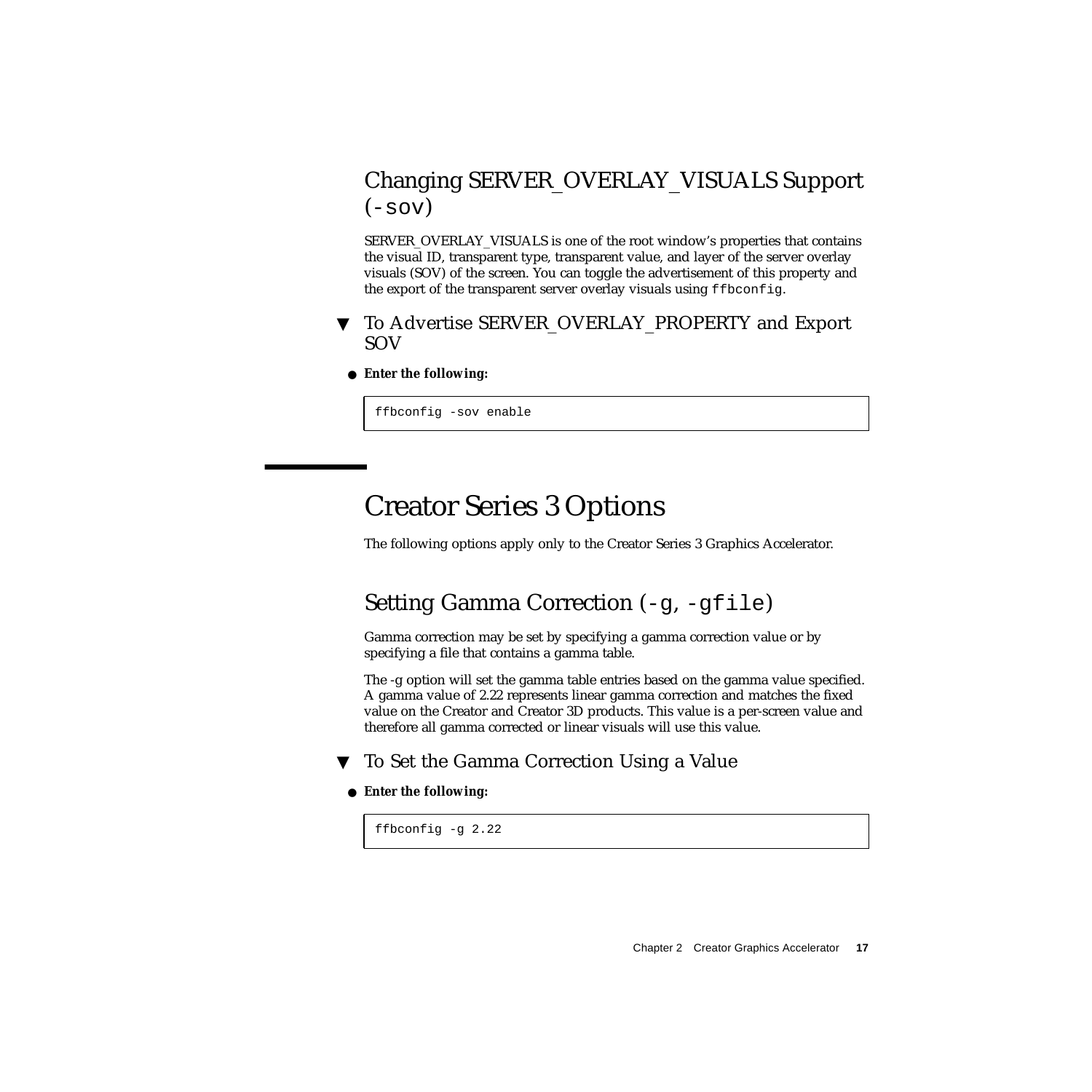The -gfile option will set the gamma table entries explicitly from a file containing three columns of 256 integers ranging from 0 to 255. The format is three integers separated by a newline character. Each line contains the RGB value to be put in the table for that entry. This value is a per-screen value and therefore all gammacorrected or linear visuals will use this value.

### ▼ To Set the Gamma Correction Using a File

● **Enter the following:**

ffbconfig -gfile filename

### <span id="page-33-0"></span>Choosing Extended Overlay (-extovl)

Enabling the extended overlay option will switch the Series 3 Creator 3D from the standard overlay mode supported on series 1 or 2 to the new extended overlay functionality supported on Series 3. The extended overlay mode enables full 256 color overlays and hardware-accelerated Server Overlay Visuals. The maximum number of underlay Window IDs (WIDs) is increased from 32 to 64 and three new overlay WIDs are provided. Extended Overlays can only be enabled on DBZ boards running in a standard resolution.

▼ To Configure for Extended Overlay Mode

● **Enter the following:**

ffbconfig -extovl enable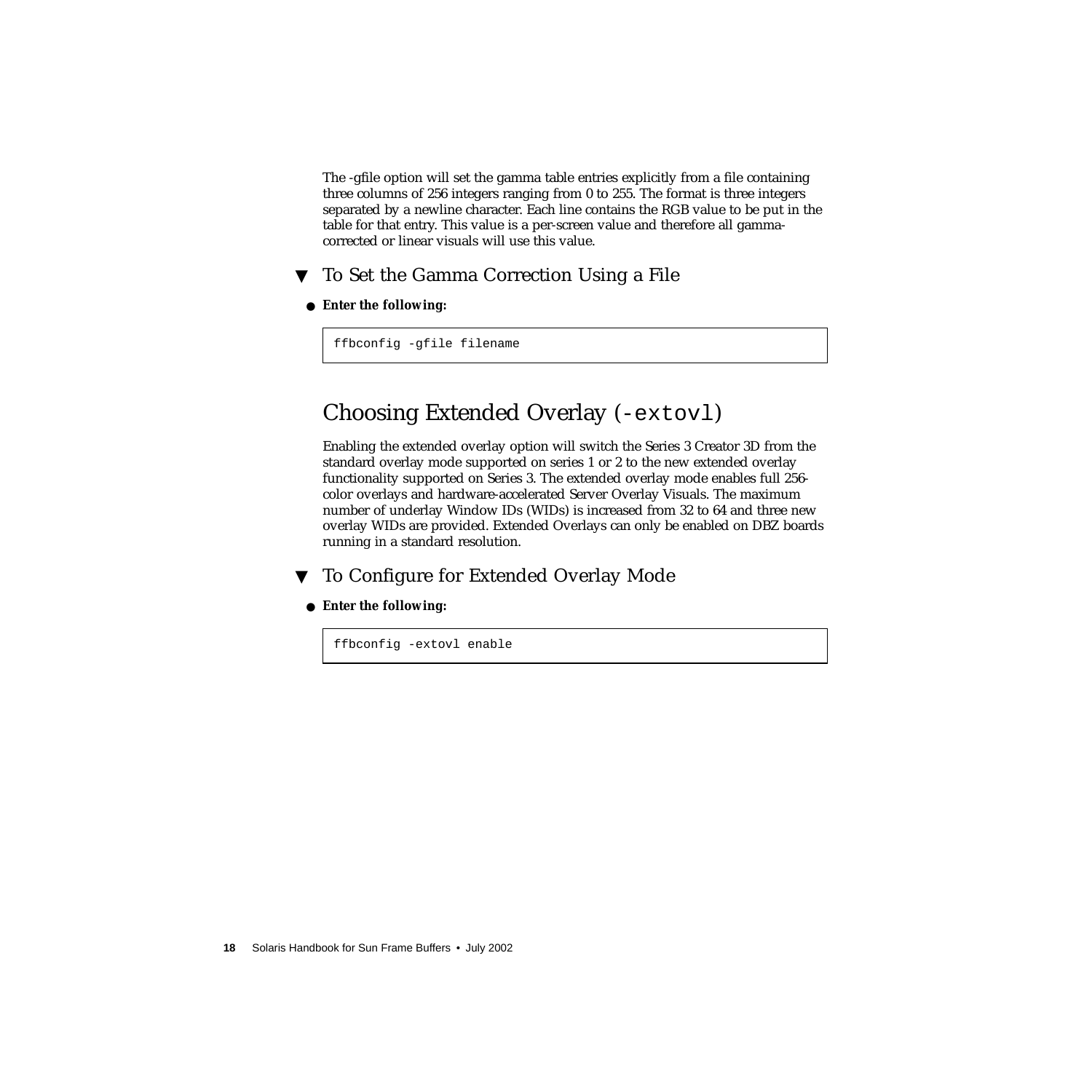# <span id="page-34-0"></span>Impact on Screen Visual List by Various ffbconfig Visual Flags

## <span id="page-34-1"></span>Effect on the Default Visual and the Visual Group Ordering

In summary, the appearance of the X server screen visual list can be changed to fit the user's needs using any of the ffbconfig visual flags (e.g., linearorder, overlayorder, expvis, sov, etc.). This section briefly shows the effect of these visual options on the visual list.

Without any alteration using ffbconfig, the X server screen visual list can roughly be categorized in the following visual groups and order:

- 8-bit PseudoColor
- 8-bit Miscellaneous (StaticColor, Non-linear StaticGray, etc)
- 8-bit Linear StaticGray
- 8-bit PseudoColor Overlay
- 24-bit Non-linear TrueColor
- 24-bit DirectColor
- 24-bit Linear TrueColor

The default screen visual will be the 8-bit PseudoColor visual. The deflinear and defoverlay options will alter this pointer to point to the first 8- or 24-bit linear visual, depending on the X server depth when it starts up, and the first 8-bit overlay visual, respectively. You can rearrange the entire "8-bit PseudoColor Overlay" group, the "8-bit Linear StaticGray" group, and the "24-bit Linear TrueColor" group to be ahead of all other visual groups of the same depth by using the linearorder and overlayorder flags. For example, if you specify the following:

ffbconfig -overlayorder first

The screen visuals list will be rearranged in the following order:

- 8-bit PseudoColor Overlay
- 8-bit PseudoColor
- 8-bit Miscellaneous (StaticColor, Non-linear StaticGray, etc.)
- 8-bit Linear StaticGray
- 24-bit Non-linear TrueColor
- 24-bit DirectColor
- 24-bit Linear TrueColor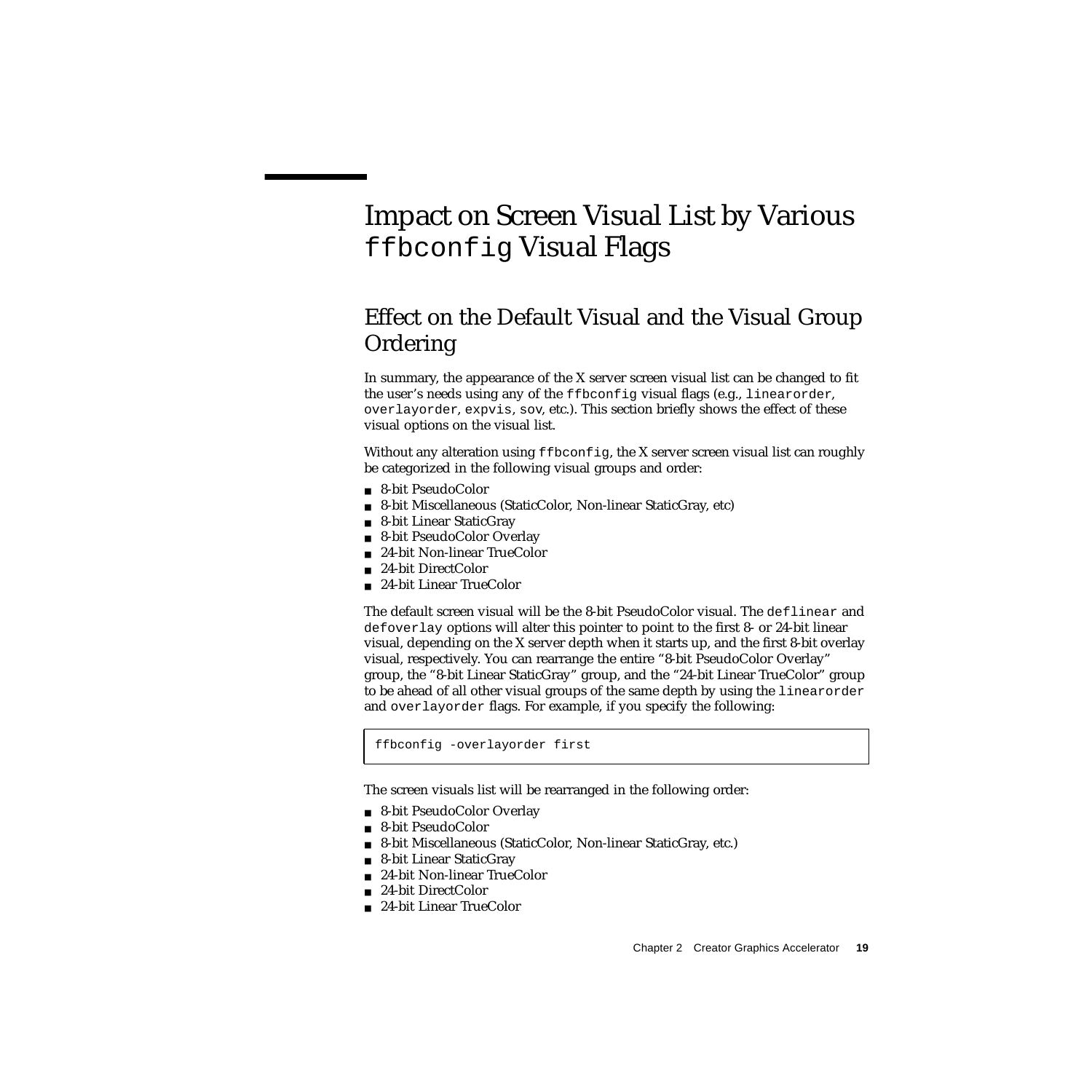## <span id="page-35-0"></span>Effect on the Number of Visual Instances Within Selected Groups

The expvis flag will change the number of visual instances in the following visual groups:

- 8-bit PseudoColor
- 8-bit PseudoColor Overlay
- 24-bit Non-linear TrueColor
- 24-bit DirectColor
- 24-bit Linear TrueColor

The number of instances that expvis will alter depends on whether the monitor is in monoscopic or stereoscopic resolution. In monoscopic resolution, if expvis is enabled, the order of the screen visual groups will be preserved, but within each group mentioned above, a "double-buffer capable" visual instance will be added. In stereoscopic resolution, two additional visual instances: "double-buffer, stereo capable" and "single-buffer, stereo capable", will be added. The "double-buffer capable" visual instances, if present, will always come ahead of the "single-buffer capable" visual instances, and the monoscopic visual instances will always come ahead of the stereoscopic ones.

For example, if you specify the following in stereoscopic resolution:

ffbconfig -overlayorder first -expvis enable

the screen visual list will be:

- 8-bit PseudoColor Overlay (Mono, Stereo)
- 8-bit PseudoColor (DB Mono, SB Mono, DB Stereo, SB Stereo)
- 8-bit Miscellaneous (StaticColor, Non-linear StaticGray... etc)
- 8-bit Linear StaticGray
- 24-bit Linear TrueColor (DB Mono, SB Mono, DB Stereo, SB Stereo)
- 24-bit Non-linear TrueColor (DB Mono, SB Mono, DB Stereo, SB Stereo)
- 24-bit DirectColor (DB Mono, SB Mono, DB Stereo, SB Stereo)

**Note –** There is no double-buffer capable overlay visual instance.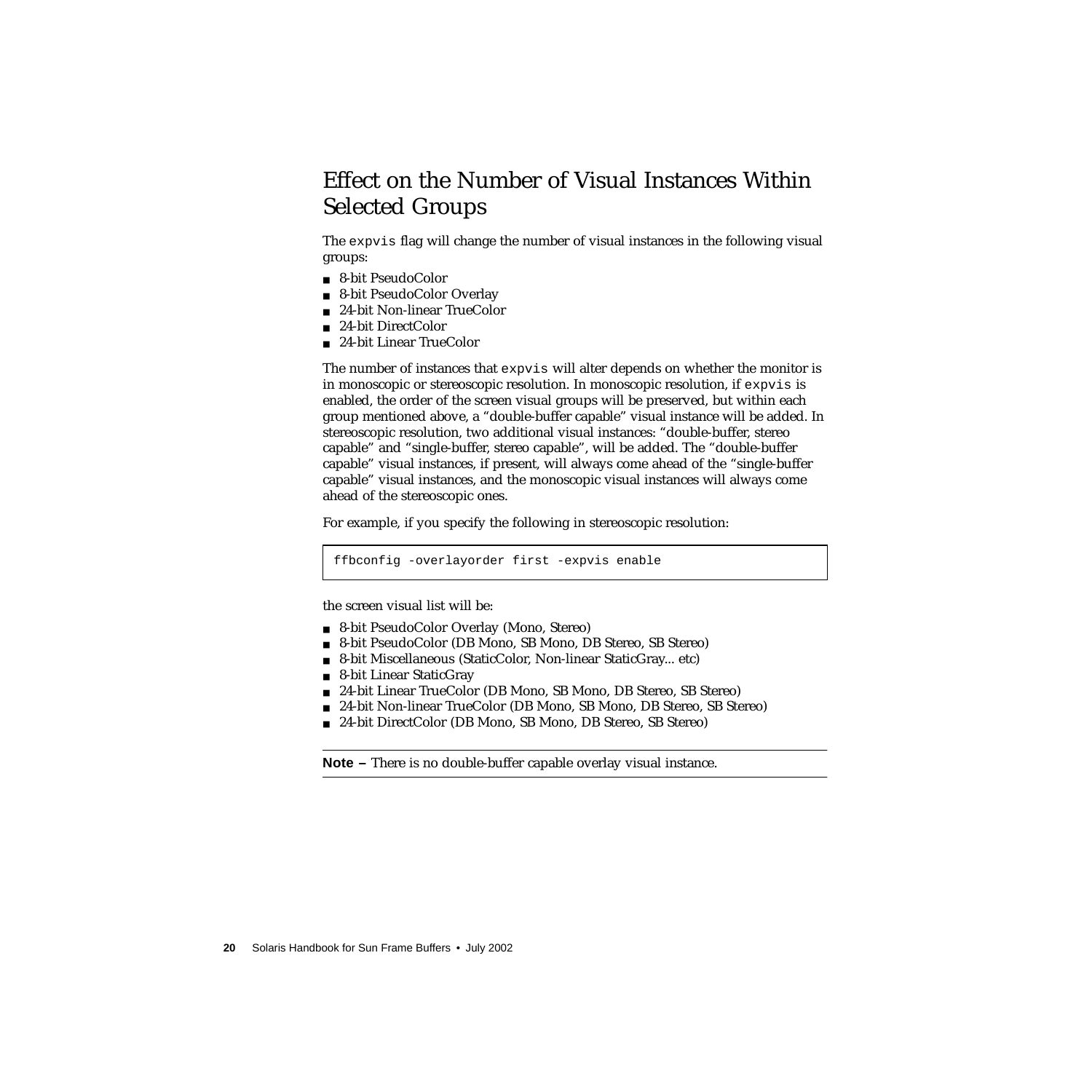### Addition of the SERVER\_OVERLAY\_VISUALS Property and the Transparent SOV Visuals in the 8-bit Overlay Group

Without the sov option being enabled, the only overlay visuals available are the ones without transparency. Enabling the sov option will add the transparent SOV visual instances into the screen visual list and also add the SERVER\_OVERLAY\_VISUALS property to the root window property. The transparent SOV visual instances belong to the "8-bit PseudoColor Overlay" visual group. The SERVER\_OVERLAY\_VISUALS property will contain the visuals' ID, transparent type, value, and layer of all available overlay visuals of the screen.

For example, if you specify the following in stereoscopic resolution:

ffbconfig -overlayorder first -expvis enable -sov enable

the screen visuals list will be:

- 8-bit PseudoColor Overlay (Mono, Stereo, Mono SOV, Stereo SOV)
- 8-bit PseudoColor (DB Mono, SB Mono, DB Stereo, SB Stereo)
- 8-bit Miscellaneous (StaticColor, Non-linear StaticGray, etc.)
- 8-bit Linear StaticGray
- 24-bit Linear TrueColor (DB Mono, SB Mono, DB Stereo, SB Stereo)
- 24-bit Non-linear TrueColor (DB Mono, SB Mono, DB Stereo, SB Stereo)
- 24-bit DirectColor (DB Mono, SB Mono, DB Stereo, SB Stereo)

and the SERVER\_OVERLAY\_VISUALS property will contain the following information:

```
===========================================================
               SERVER OVERLAY VISUALS (SOV) Info
===========================================================
No. of SOV visuals = 4
SOV #0,ID 0x36, TRANSPARENT_TYPE 0, VALUE 0, LAYER 1
SOV #1, ID 0x37, TRANSPARENT TYPE 0, VALUE 0, LAYER 1
SOV #2,ID 0x38, TRANSPARENT_TYPE 1, VALUE 255, LAYER 1
SOV #3,ID 0x39, TRANSPARENT_TYPE 1, VALUE 255, LAYER 1
===========================================================
```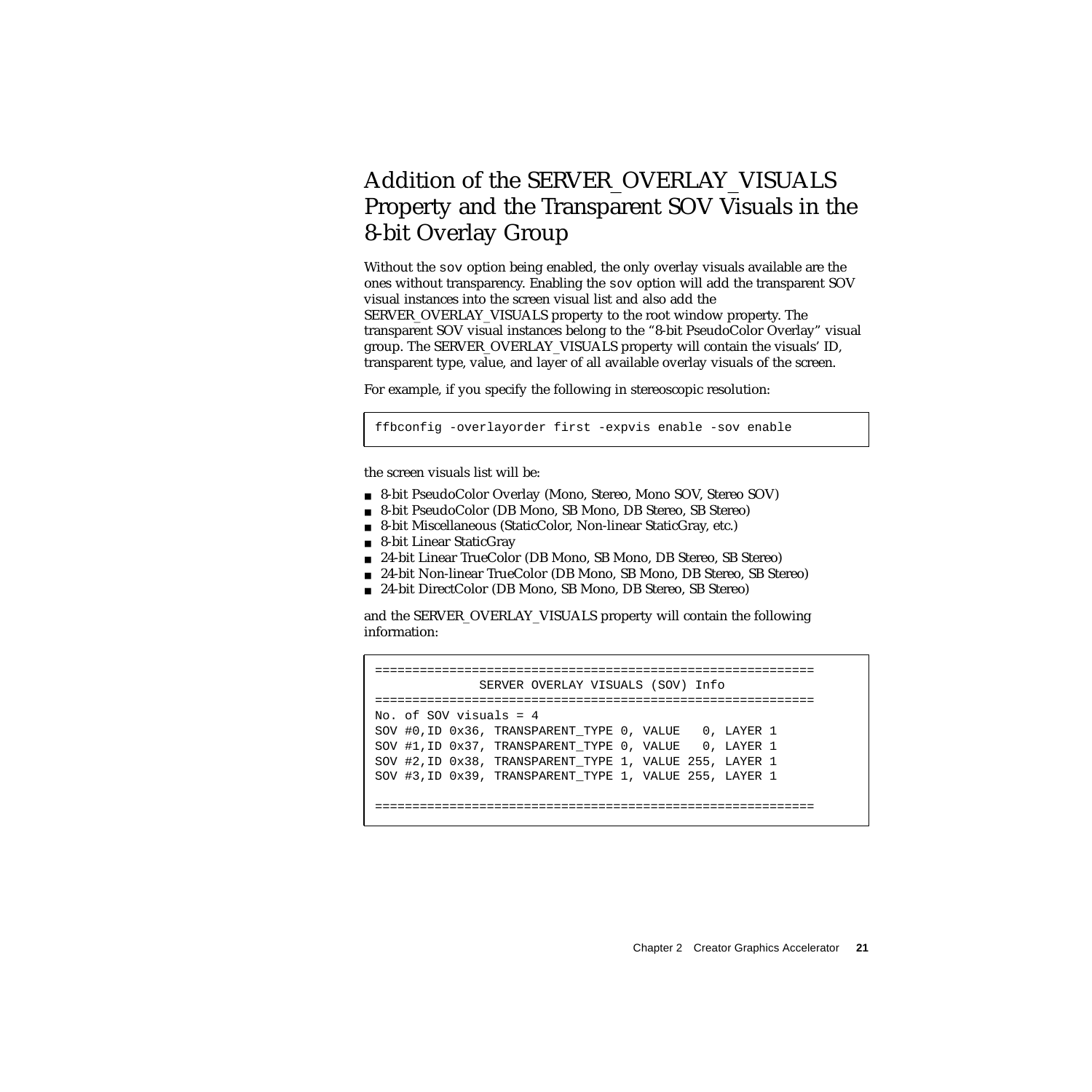## Stereo Connector

The stereo connector allows connection of stereo goggles to the Creator Graphics Accelerator. Two versions of stereo connector are used on the Creator Graphics Accelerator: a female, three-conductor, mini-phone connector used on the Series 1 board and a seven-pin DIN connector used on the Series 2 board.

#### Creator Series 1 Stereo Connector

The stereo connector for the Creator Series 1 board is a female, three-conductor, mini-phone connector, as shown in [FIGURE 2-1](#page-37-0).



<span id="page-37-0"></span>**FIGURE 2-1** Creator Series 1 Stereo Connector

#### Creator Series 2 and Series 3 Stereo Connector

The stereo connector for the Creator Series 2 and Series 3 boards is a seven-pin DIN connector, as shown in [FIGURE 2-2](#page-38-0).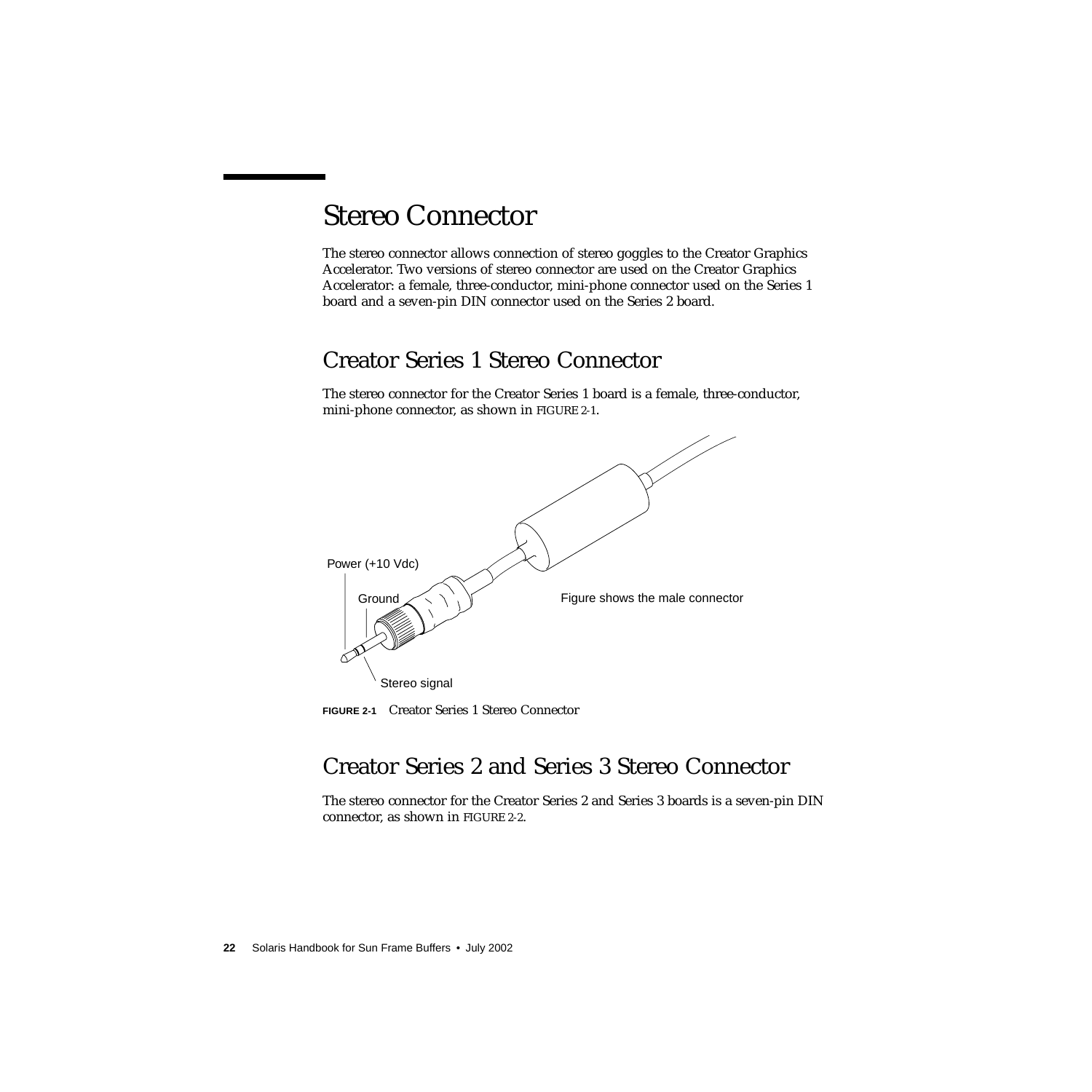

<span id="page-38-0"></span>**FIGURE 2-2** Creator Series 2 and Series 3 Stereo Connector

[TABLE 2-5](#page-38-1) lists the stereo cable signals.

<span id="page-38-1"></span>**TABLE 2-5** Creator Series 2 and Series 3 Stereo Connector Signals

| Pin | <b>Description</b> |
|-----|--------------------|
| 1   | Ground             |
| 2   | No connection      |
| 3   | $+12V$             |
| 4   | STEREO signal      |
| 5   | No connection      |
| ĥ   | No connection      |
|     | No connection      |

## Stereo Signal

The STEREO signal is a TTL-level, 50 percent duty cycle signal that switches between left and right stereo shutters, as shown in [FIGURE 2-3.](#page-39-0)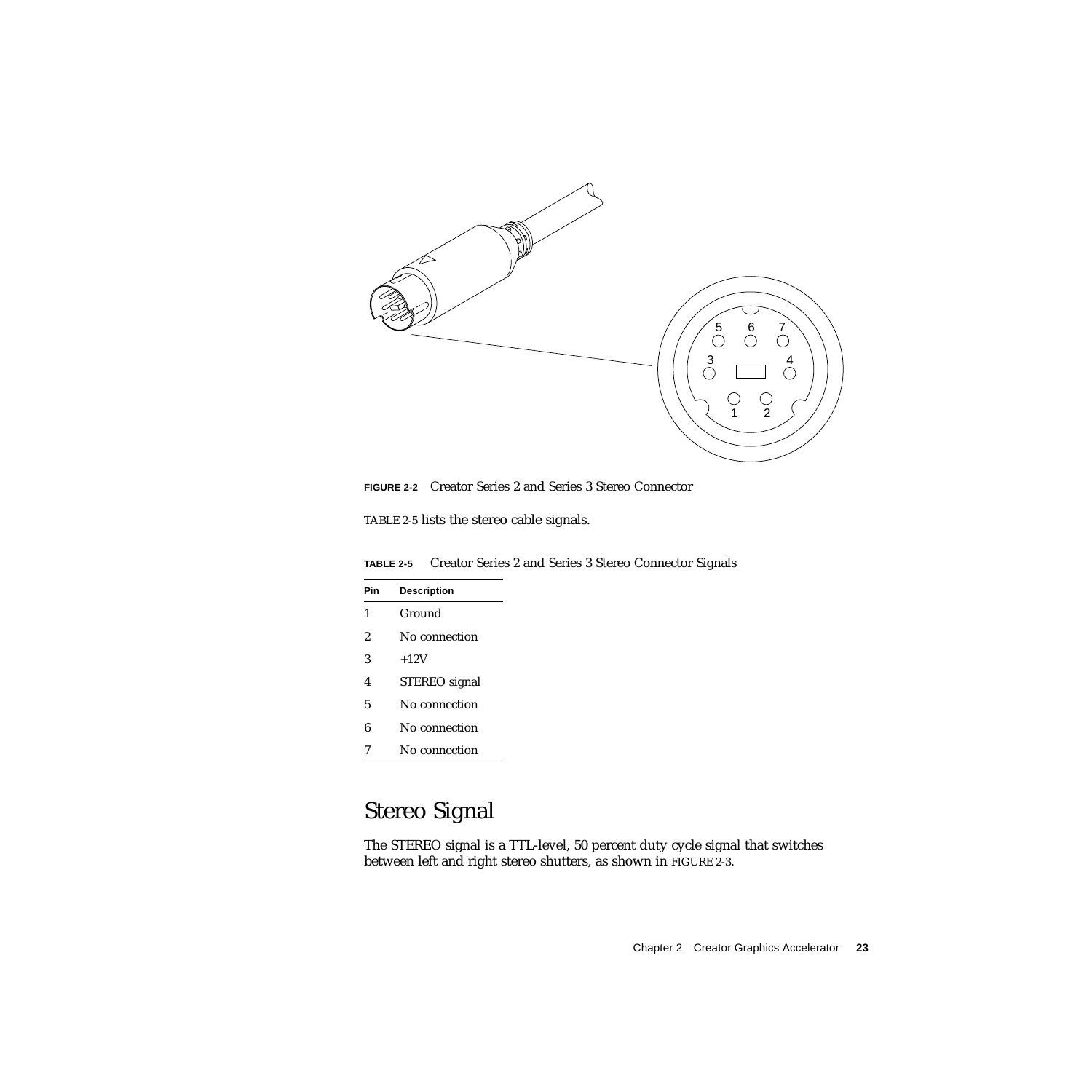

<span id="page-39-0"></span>**FIGURE 2-3** Creator Stereo Signal

A stereo cable and goggles for use with the Creator Graphics Accelerator are available from the following source:

StereoGraphics Corporation 2171–H East Francisco Blvd. San Rafael, CA 94901 (415) 459-4500 FAX: 415-459-3020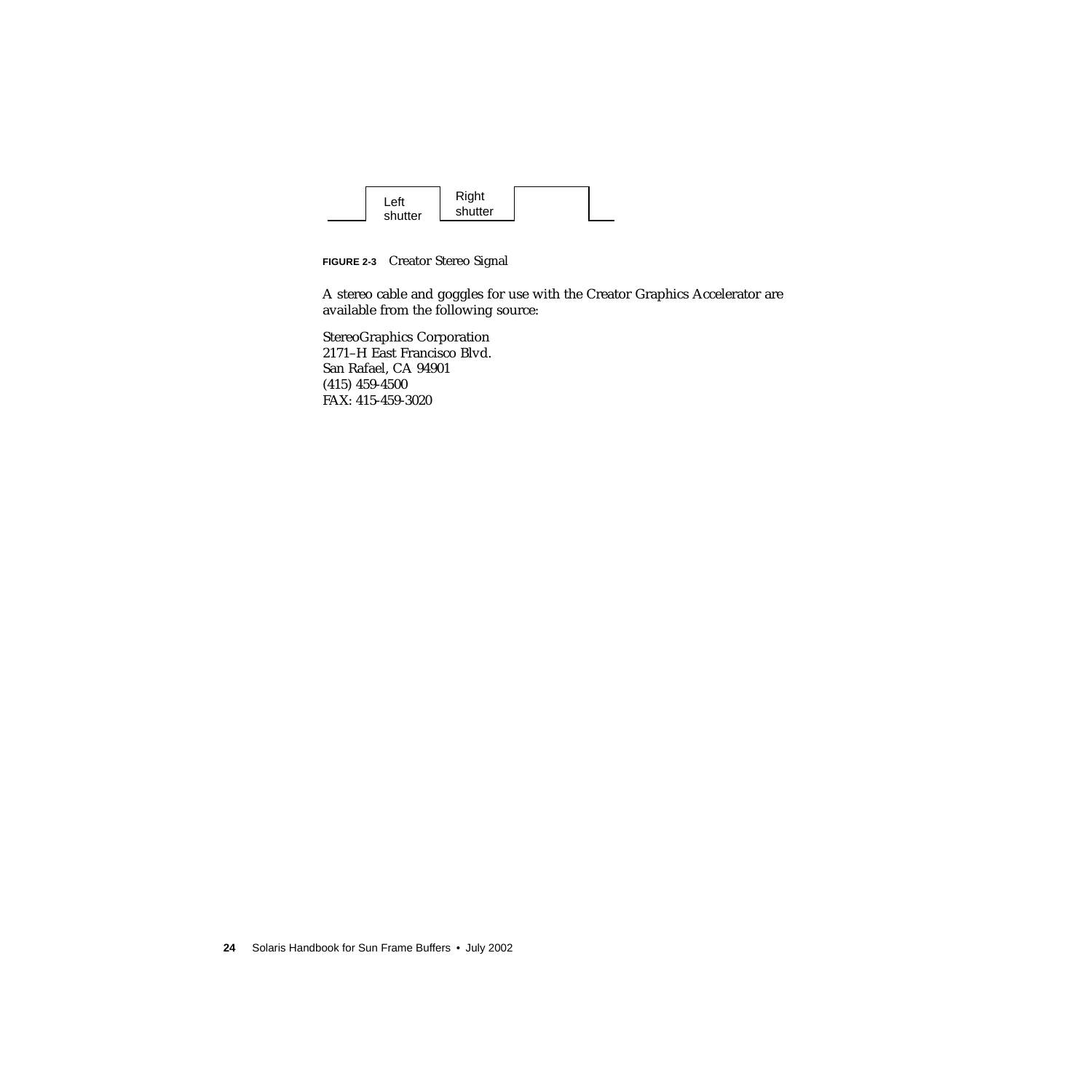## The Creator Window System

This chapter describes how the Solaris™ X11 window system is used with the Creator and Creator 3D Graphics Accelerators.

The Creator accelerators are a high performance combination of the GX, SX, ZX, and S24 display adaptors. Like the ZX graphics accelerator, the Creator accelerator provides advanced frame buffer capabilities such as:

- Multiple plane groups
- Hardware double buffering
- Non-interfering transparent overlays
- 3D acceleration
- Stereoscopic support

Like the SX accelerator, the Creator accelerator is an X-channel architecture display adaptor. See ["Creator Visuals" on page 26](#page-41-0).

Like the GX accelerator, the Creator accelerator provides accelerated X11 rendering operations and hardware cursor support. See ["Cursor Management" on page 34](#page-49-0).

Like the S24 accelerator, the Creator accelerator provides both gamma corrected and uncorrected visuals. See ["Creator Visuals" on page 26.](#page-41-0)

Like GX, SX, and ZX, the Creator accelerator supports multiple monitor video modes. See ["Device Configuration" on page 35](#page-50-0).

The Creator accelerator comes in two configurations: SB (Creator) and DBZ (Creator 3D). SB stands for "Single Buffer" and DBZ stands for "Double Buffer plus Z." Z values are per-pixel depth information. These configurations differ in the amount of video memory on the board. The Creator 3D accelerator provides additional memory for hardware double buffering and 3D rendering.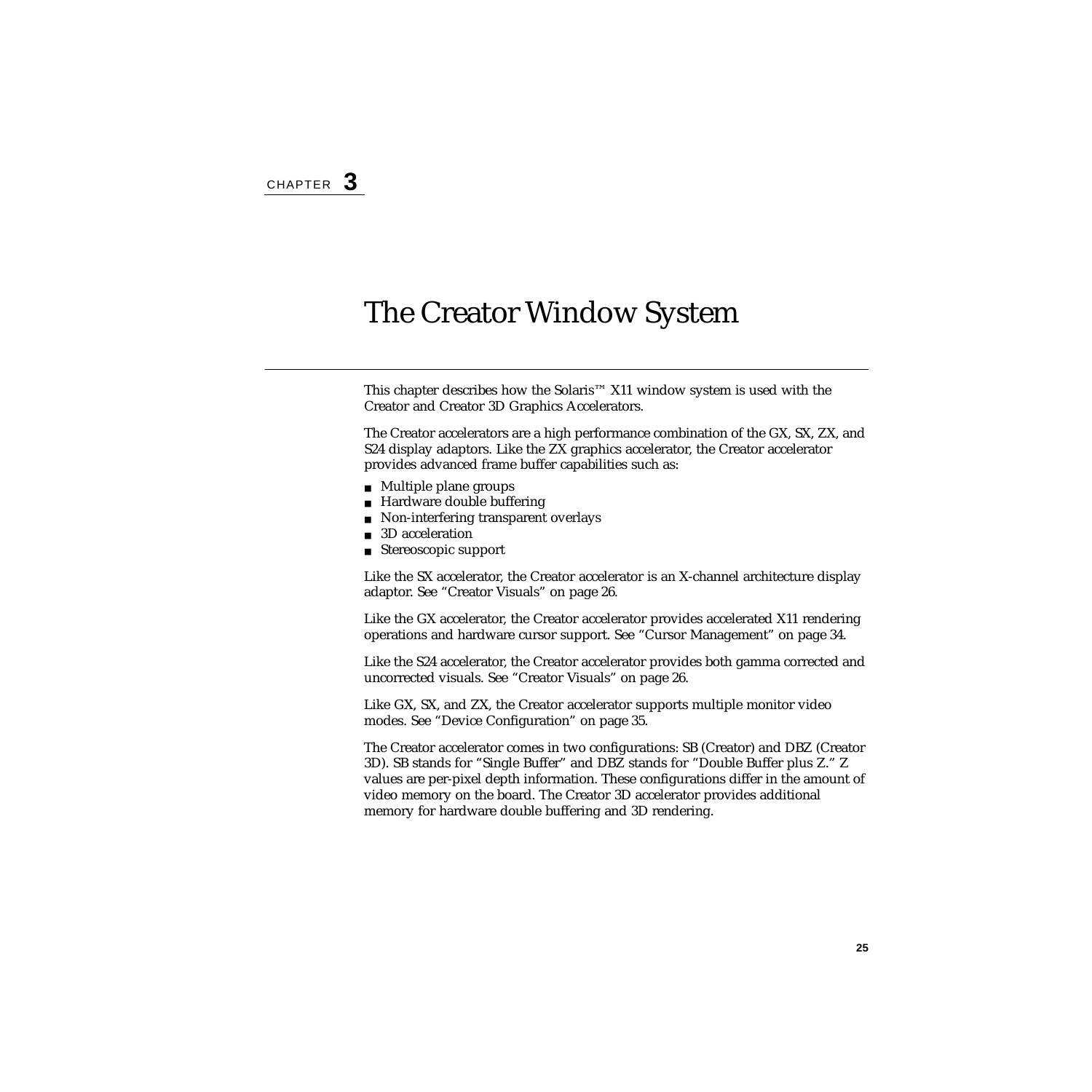## <span id="page-41-0"></span>Creator Visuals

The built-in factory default visual for the Creator accelerator is eight-bit PseudoColor. The user can specify a different default visual using the defdepth and defclass options of Xsun(1) and the -defoverlay and -deflinear options of ffbconfig(1m).

**Note –** The Creator accelerator is also called the Fast Frame Buffer (FFB). The FFB name is used in Creator software package names, loadable device pipeline module names, the configuration program, and device man pages.

When starting OpenWindows, you can specify an alternate default visual using standard OpenWindows command line options. Any of the exported visuals can be selected as the default. For example, you can select the 24-bit TrueColor visual to be the default by using the openwin defdepth 24 option (see  $Xsum(1)$ ). A 24-bit default helps to reduce colormap flashing.

#### List of Visuals

The Creator accelerator exports eleven visuals on the X11 screen visual list. You can query these visuals using XGetVisualInfo(3) or XMatchVisualInfo(3). The linearity of a visual can be queried using XSolarisGetVisualGamma(3). The visuals are:

- 8-bit PseudoColor
- 8-bit StaticColor
- 8-bit GrayScale
- 8-bit StaticGrav
- 8-bit TrueColor
- 8-bit DirectColor
- 8-bit StaticGray Linear
- 24-bit TrueColor
- 24-bit DirectColor
- 24-bit TrueColor Linear
- 8-bit PseudoColor Overlay

**Note –** In the above list, a visual is non-linear (not gamma corrected) unless it is explicitly specified to be linear. Also, an 8-bit visual resides in the Creator accelerator underlay plane group unless it is explicitly specified to reside in the overlay. 24-bit visuals are always underlay.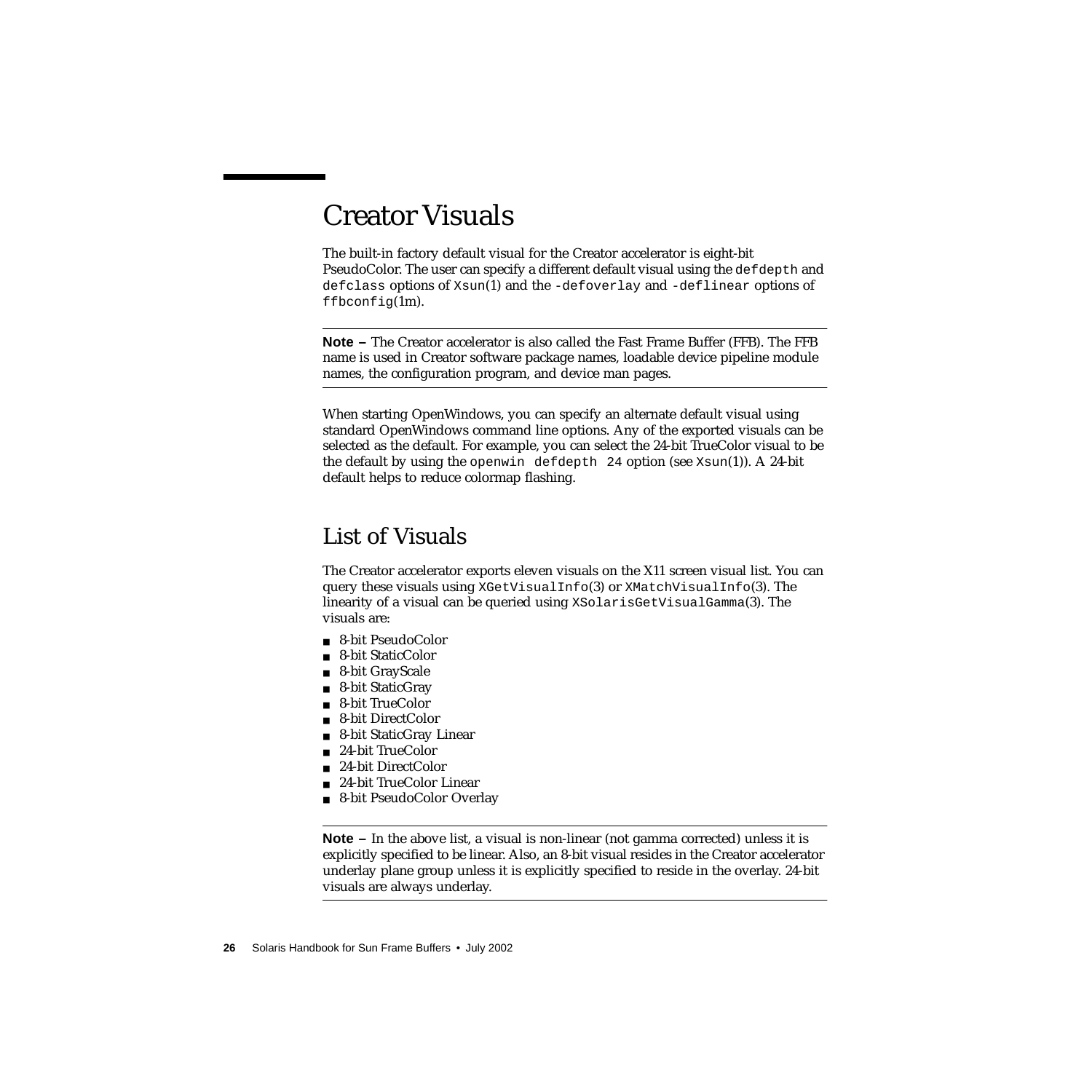[FIGURE 3-1](#page-42-0) shows how the Creator accelerator visuals relate to the pixel storage (plane groups) in the frame buffer. X, B, G, and R denote the four 8-bit channels in which pixel data can be stored. The figure shows pixel storage for Creator Series 1, 2, and 3 with extended overlay option disabled.

The B, G, and R channels can either store 8-bit pixel data (in the red channel only) or 24-bit pixel data (using all three channels). The R channel provides storage for windows of seven different visual types (the 8R visuals). The BGR channels provide storage for windows for three different visual types (the 24-bit visuals). Only one visual is provided by the X channel: 8X PseudoColor.



<span id="page-42-0"></span>**FIGURE 3-1** The 11 Creator Accelerator Visuals

The colormap\_size of the underlay visuals is 256. In the Creator Series 1 and 2, the colormap\_size of the overlay visual is 256 - maxwids. The Creator Series 3 can be configured to use a full 256-color overlay or to run in Series 1 or 2 compatibility mode with 25 -maxwids colors.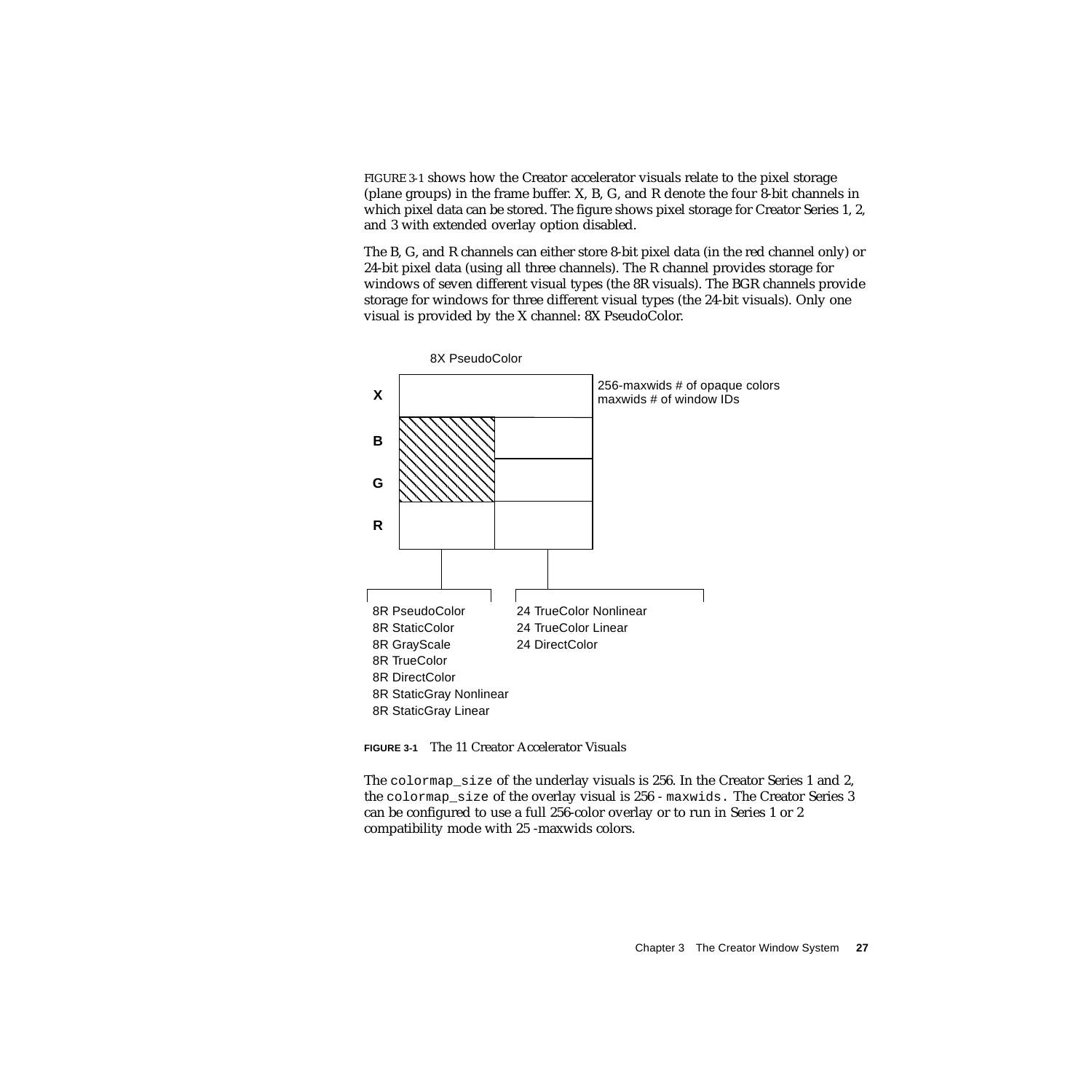### Overlay and Underlay Structure

The underlay 8-bit PseudoColor visual is sometimes referred to as the 8R visual because the pixel is stored in the red channel of the frame buffer. The overlay 8-bit PseudoColor visual is referred to as the 8X visual because it is stored in the X channel.

The window pixels in the overlay visual do not interfere with the window pixels in the underlay visuals. However, window pixels in the underlay visuals do interfere with window pixels in the overlay visual. This is true because underlay windows have color data which lives in the BGR (or just R) channels but they also have window id (WID) data which resides in the X channel. This can cause an x11 expose event (damage) to be generated.

When an overlay window is occluded by an underlay window, the WID portion of the underlay data will corrupt the color data of the overlay window. When the underlay window is moved away again, an x11 expose event will be sent out for the damaged portion of the overlay window. This is different from the ZX accelerator, which has mutually non-interfering underlays and overlays. Like the ZX accelerator, the pixels of Creator 8-bit underlay windows interfere with the pixels of 24-bit underlay windows.

The Creator accelerator follows an *X-channel architecture*. In this architecture, some pixel values in the 8X plane group display opaque colors and some codes are used as window IDs that control the display of pixels in the underlay visuals.

The Creator 3D Series 3 has an extended overlay mode that has non-interfering overlays and underlays like the ZX accelerator. When this mode is enabled, the window id planegroup no longer shares the X or overlay channel so that an underlay window will not cause an x11 expose (damage) event.

The maxwids configuration option to  $ffbconfiq(1m)$  specifies how many of the overlay pixel values are to be used as hardware window IDs. See ["Hardware](#page-48-0) [Window IDs" on page 33](#page-48-0)" for details. The minimum legal value for maxwids is 1. The default value is 32. Thus, the overlay visual is a *partial* visual because it has less than the usual 256 colormap entries. For colormaps of this visual, if the client renders with a pixel value greater than or equal to the specified number of colormap entries, no error is generated and the colors displayed are undefined.

### Comparison with the SX Accelerator

The visual architecture of the Creator accelerator is most similar to the CG14, the display adaptor of the SX accelerator. CG14 is also an X-channel architecture display adaptor that has 8-bit and 24-bit underlay visuals and a single 8-bit PseudoColor overlay visual. However, there are two primary differences, as described in the sections that follow.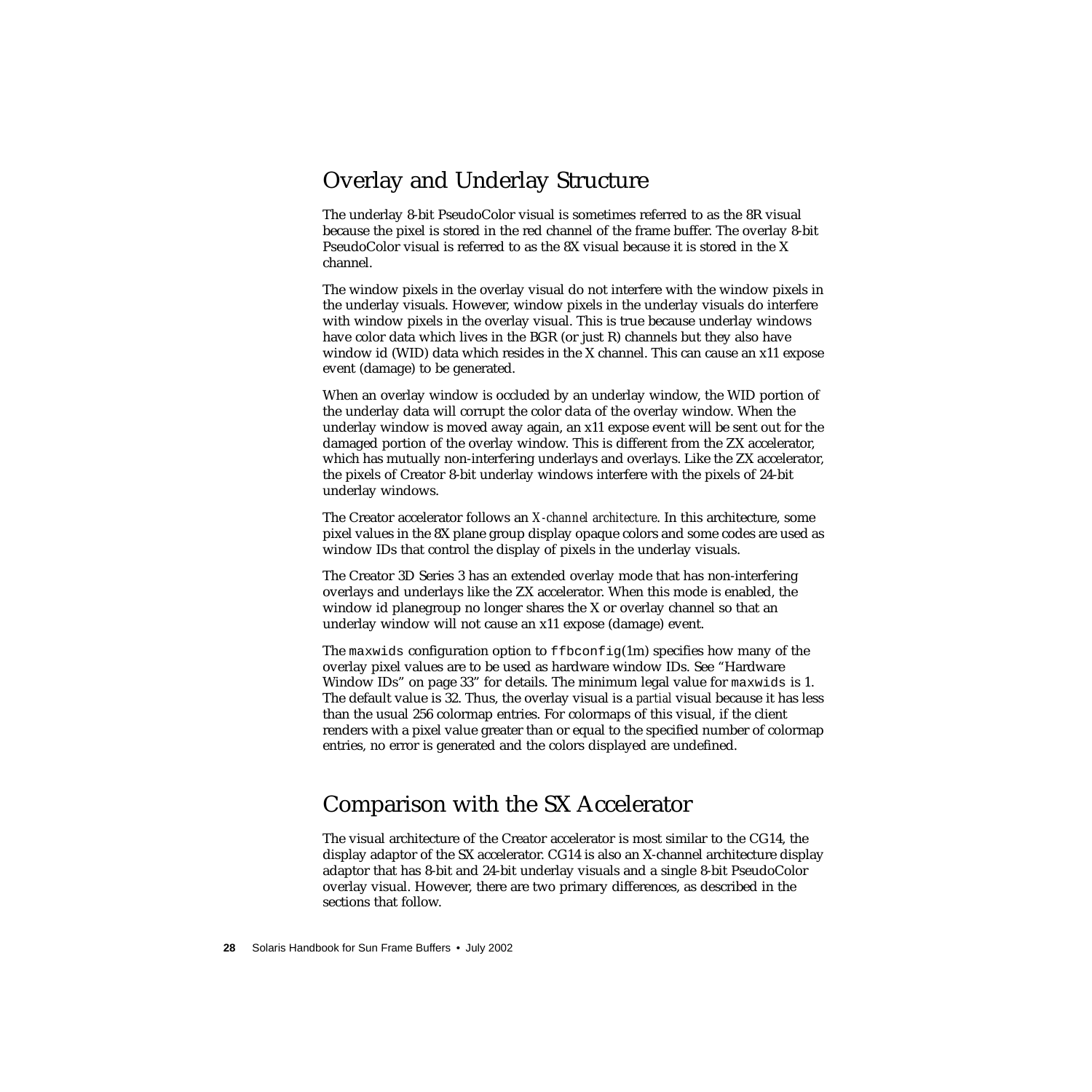#### Gamma Correction

The Creator accelerator has some visuals that are gamma-corrected and some that are not. A gamma-corrected visual is called a *linear* visual. The linear visuals are:

- 24-bit TrueColor Linear
- 8-bit StaticGray Linear

Both linear and non-linear visuals are present on the X11 screen visual list, which can be queried with XGetVisualInfo. Because linearity is not a visual property recognized by the X11 core protocol, an extended routine must be called to distinguish a linear visual from its nonlinear counterpart. This routine is XSolarisGetVisualGamma. Refer to the XSolarisGetVisualGamma(1) man page for further details.

CG14 does not have linear visuals like the Creator accelerator. It performs gamma correction using a special Gamma LUT that affects the entire screen. Thus, it is not possible on the CG14 to have both gamma-corrected and uncorrected 24-bit windows on the screen at the same time. This is possible, however, on the Creator accelerator.

#### Single Color LUT

CG14 has two hardware color LUTs. One is used by the 8-bit underlay visuals and the other is used by the 8-bit overlay visual. In contrast, the Creator accelerator Series 1 and 2 have only one hardware color LUT. This means that an overlay window on the Creator accelerator will colormap flash against an 8-bit underlay window unless precautions are taken to make sure that the colormaps of the two windows use the same colors in the same pixel locations. Creator series 3 has four hardware color LUTs whose allocation and sharing is managed by the Xserver.

When programming for the case where there is only one color LUT on a Creator accelerator, take precautions to share overlay and underlay colors on transparent overlay applications. Since the overlay visual is always a different visual from the underlay visual, a transparent overlay application always requires at least two separate colormaps: one for the overlay and one for the underlay. The overlay window is usually a child of the underlay window and the pixels are correlated (i.e., spatially congruent) by the application. In this situation, when the mouse pointer is inside the boundary of the underlay and overlay window pair, the overlay colormap will be installed in the hardware CLUT and the underlay colormap will not be installed. Thus, take care to ensure that underlay pixels display the correct colors when viewed through the overlay colormap. This can be done by allocating colors in the same position in both the underlay and overlay colormaps.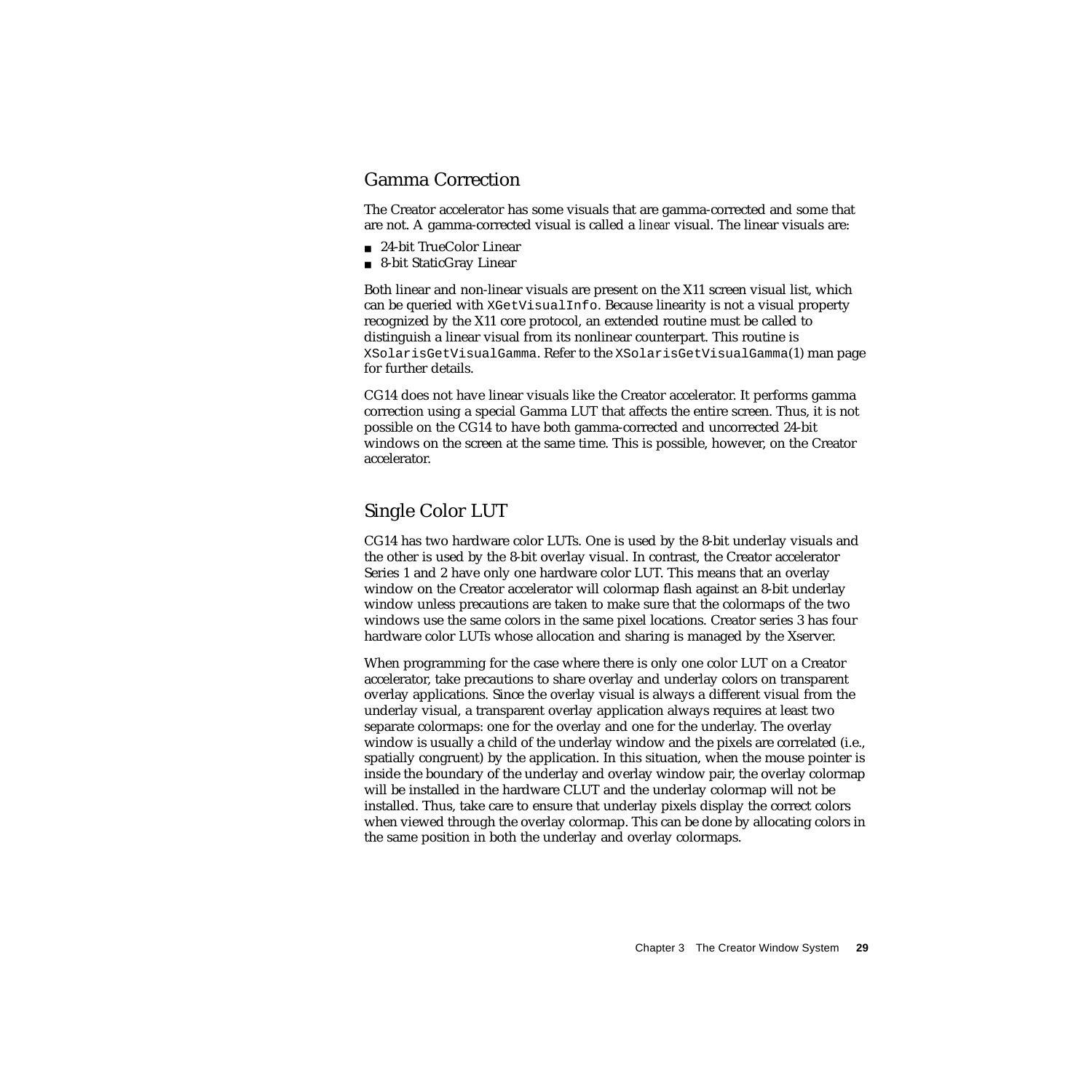### Comparing Creator with the ZX Accelerator

Unlike the ZX accelerator, the built-in factory default visual on the Creator accelerator is not an overlay. On the ZX accelerator, the default visual is the overlay 8-bit PseudoColor visual. But on the Creator accelerator, like the SX accelerator, it is the 8-bit *underlay* PseudoColor visual. Thus, if you want to create applications with pop-up windows that are non-damaging with underlay windows, you cannot simply use the default visual. Instead, applications should call XSolarisOvlSelectBestOverlay to find a non-damaging overlay visual. Refer to the Solaris documentation on the OVL extension to X.

**Note –** XSolarisOvlSelectBestOverlay was first introduced in Solaris 2.4. If an application needs to run on Solaris 2.3 or earlier as well as on Solaris 2.4, define the external reference to this function as #pragma weak. The program can then check the value of this symbol. If this symbol has the value of 0, then the program is running on Solaris 2.3 or earlier. In this case, XSolarisOvlSelectBestOverlay cannot be called to find the overlay visual. Instead, the application can use XGetVisualInfo to find the first 8-bit visual with less than 256 colormap entries. However, this technique is specific to the Creator accelerator and is not portable to other devices.

#### Window Manager Implications

Because the Creator accelerator default visual is not an overlay, problems occur when overlay windows are not override-redirect (i.e., wrapped with a window manager decoration window). The Solaris-supported window managers olwm, mwm, and dtwm always wrap toolkit subwindows with decoration windows in the default visual. This occurs even if an application specifies a non-default visual for the popup window.

For example, when the default visual is 8-bit underlay PseudoColor, the window manager will wrap it with an 8-bit *underlay* decoration window even if an application specifies to a toolkit that a pop-up window is to be placed in the 8-bit *overlay* PseudoColor visual. Thus, the pop-up continues to damage other underlay windows, which is not the intended effect.

Use the following workarounds to this limitation:

■ Require that the end user configure the default visual as the overlay visual by typing the following before starting the window system:

```
/usr/sbin/ffbconfig -defoverlay true
```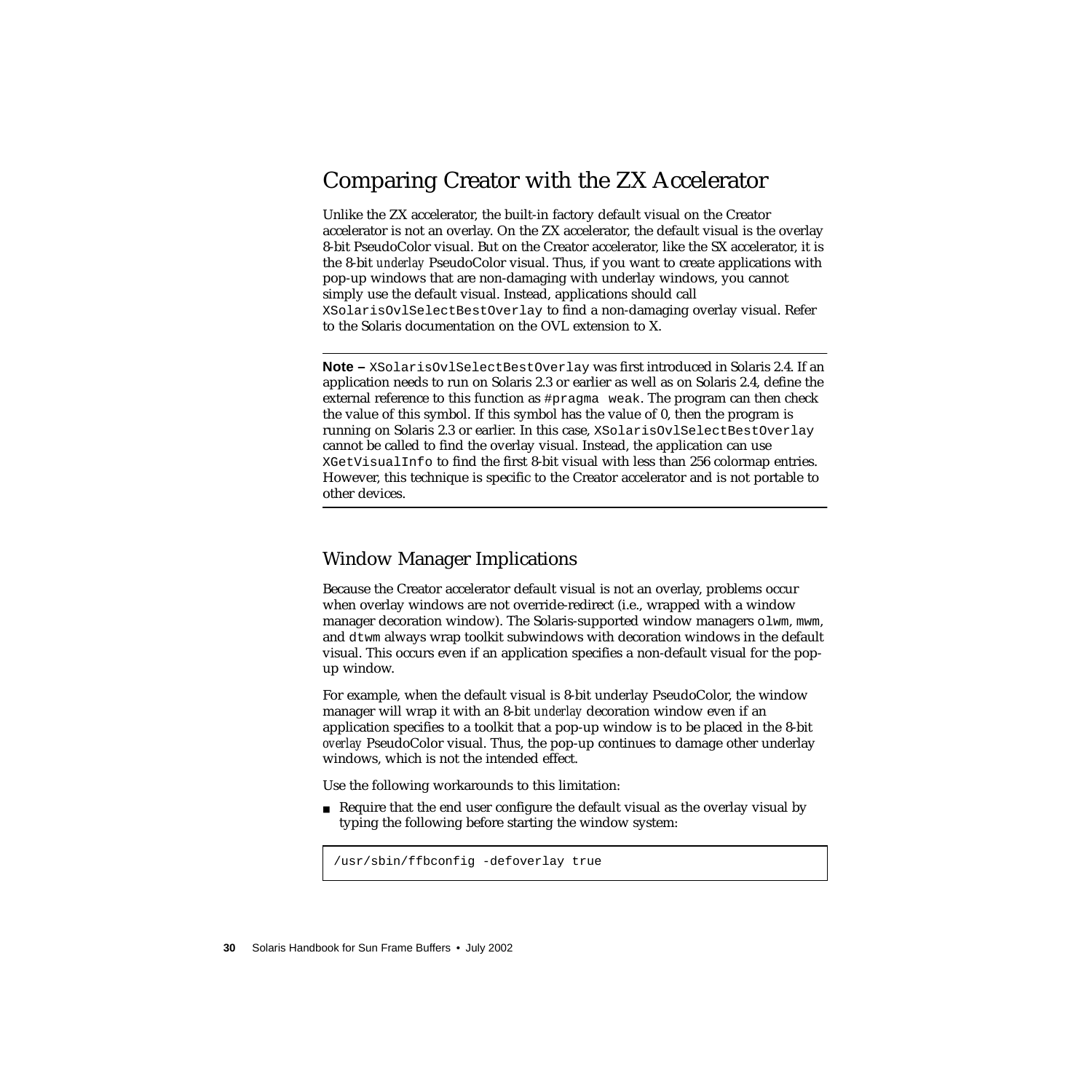Keep in mind that the overlay visual has less colormap entries than the underlay 8 bit visual. Thus, the default colormap may fill up sooner, which may lead to increased colormap flashing.

■ Rewrite the application to create override redirect pop-ups and manage them directly through Xlib, bypassing the toolkit.

## Hardware Color LUT Usage

The following visuals use a color LUT:

- 8-bit PseudoColor
- 8-bit StaticColor
- 8-bit GrayScale
- 8-bit TrueColor
- 8-bit DirectColor
- 24-bit DirectColor
- 8-bit PseudoColor Overlay

On the Creator accelerators where there is only one color LUT, the colormaps of these visuals colormap flash against each other. Refer to ["Reducing Colormap](#page-46-0) [Flashing" on page 31](#page-46-0)" for how to avoid colormap flashing.

The other Creator accelerator visuals don't use color LUT resources. Colormaps of these visuals never flash.

## <span id="page-46-0"></span>Reducing Colormap Flashing

The 24-bit TrueColor visual of the Creator accelerator can display over 16 million colors simultaneously without colormap flashing. Furthermore, the Creator rendering engine is optimized for 24-bit rendering. Consequently, it is very desirable for users and X client programmers to use this visual.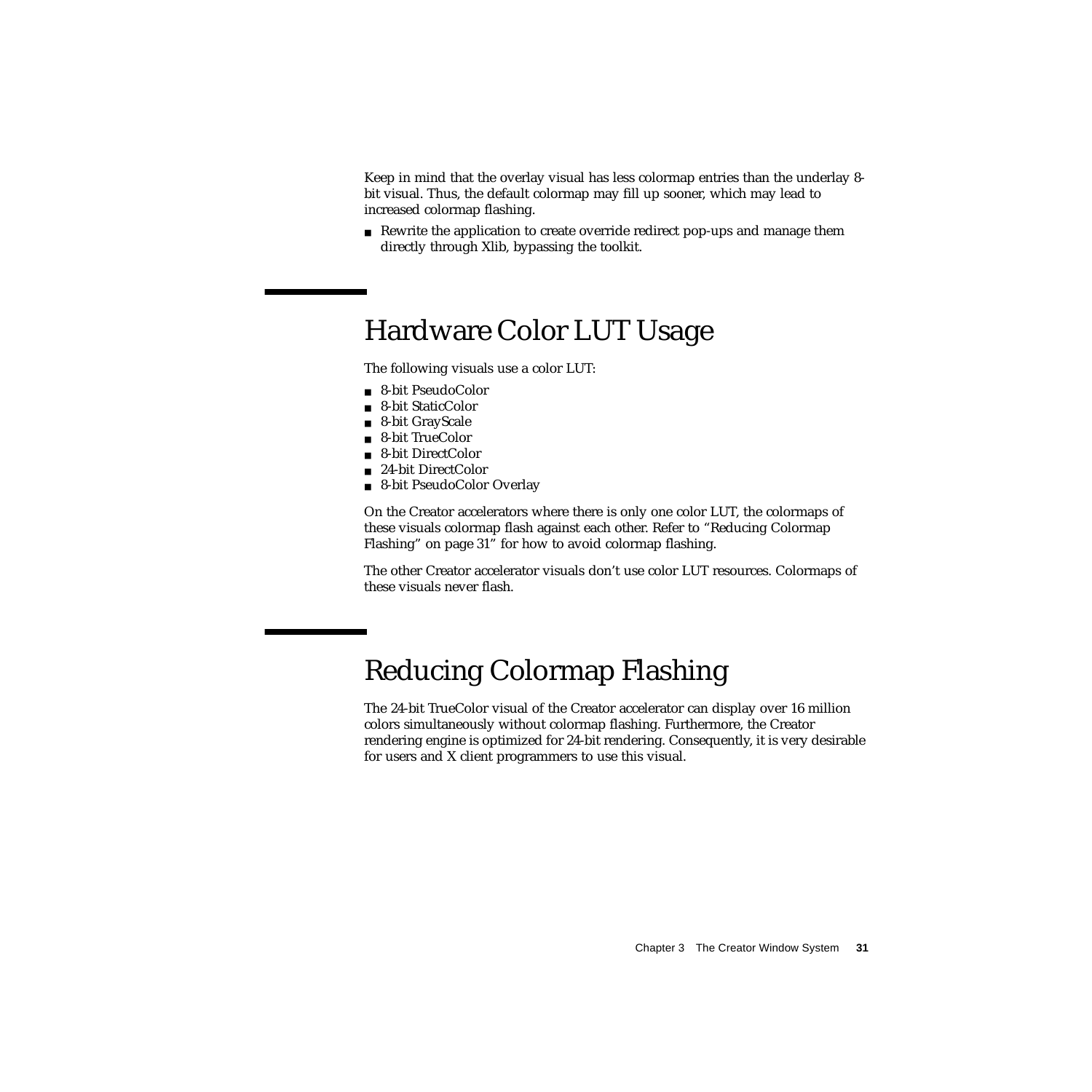### Notes to End Users

Even though 24-bit TrueColor offers fast rendering and no colormap flashing, the built-in factory default visual on the Creator accelerator is 8-bit PseudoColor. This was done to accommodate X applications that don't handle a 24-bit visual properly. It is better to have programs run and colormap flash than to not run at all. Fortunately, the majority of desktop applications do run properly with this visual.

Users who desire less colormap flashing on their desktop can run the window system with the default visual configured to 24-bit TrueColor. This is the recommended mode of running the window system on the Creator accelerator.

● **To run OpenWindows in this mode, use the following command:**

openwin -dev /dev/fbs/ffb0 defdepth 24

● **To run CDE in this mode, edit the** /usr/dt/config/Xservers **file and add "**defdepth 24**" to the appropriate X start-up command for your server.**

Be aware of the following conditions when using this mode:

- Some X applications cannot handle the 24-bit default. These type of programs usually fail to run and issue a BadMatch error message. Other programs may core dump or draw incorrect colors. If you encounter such an application, you can diagnose the problem by rerunning the application under the 8-bit PseudoColor default visual. If the program works, it probably cannot handle a 24-bit TrueColor default visual. Contact the application supplier and request an upgraded program. In the meantime, use the factory default 8-bit PseudoColor visual mode until the application is fixed.
- When the default visual depth is 24-bit, pixmaps and window backing store will occupy four times the space as in an 8-bit depth. This usually does not increase the working set of the server, but it does increase swap space. If you run programs that use lots of pixmaps or backing store windows, stay in 8-bit mode.

#### Notes to Programmers

X client programmers should strive to write programs that are *24-bit clean*, so that they run properly when the default visual is 24-bit TrueColor.

A program might fail to be 24-bit clean for several reasons. Following are some programming practices to avoid:

■ Do not assume that the default visual is 8-bit PseudoColor.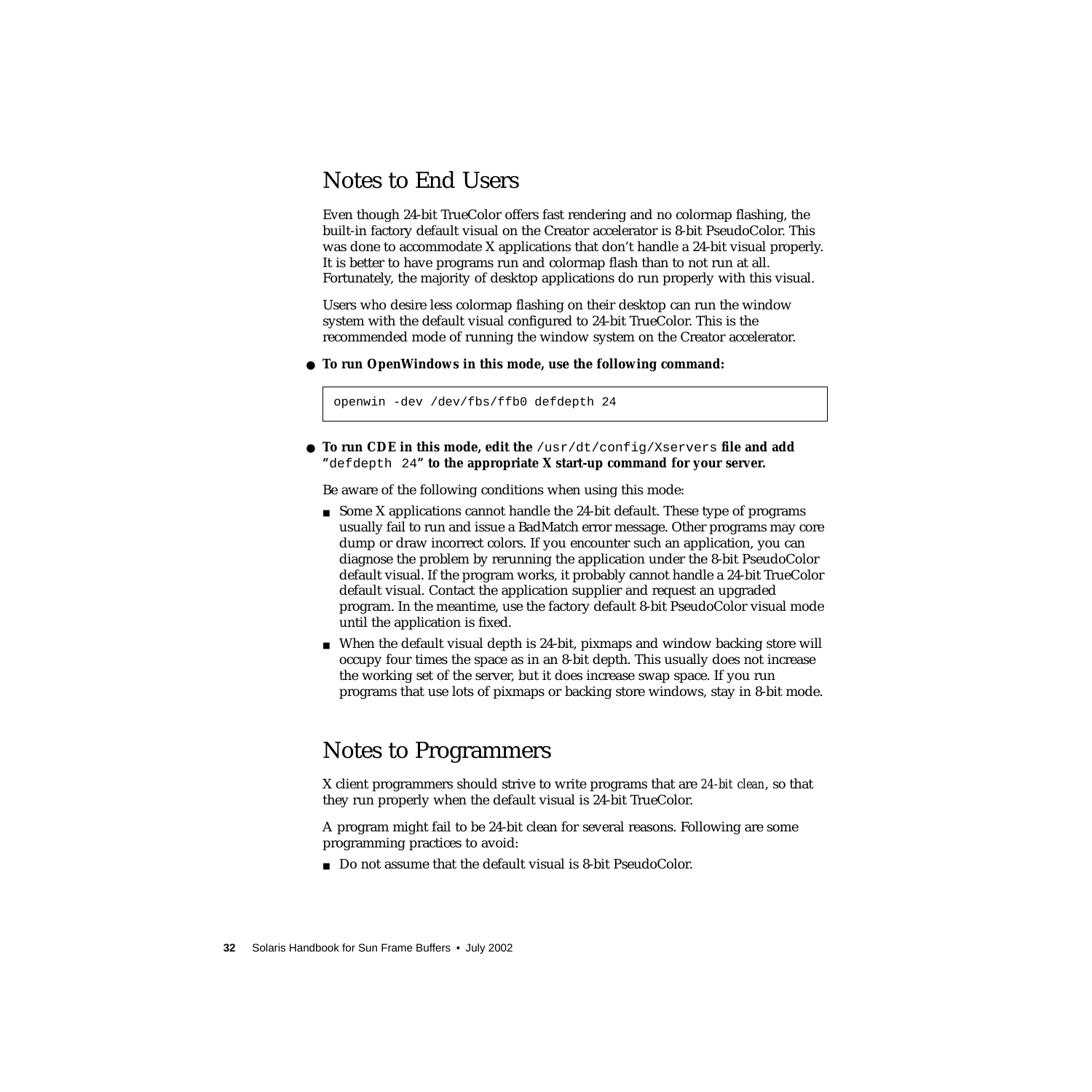Some programs only run in 8-bit depth because they have been ported from 8-bitonly systems and they have not been upgraded. Some programs might store their lists of pixels in a 256-element array. Other programs may require a modifiable colormap to perform colormap double buffering.

If your program requires 8-bit PseudoColor, check the depth and class of the default visual. If it's not the 8-bit PseudoColor visual, search the visual list until you find it.

■ Do not inherit the border pixel from the parent.

On a multiple plane group device like the Creator accelerator, the depth of the window you are creating may not match the depth of the parent window (which is often the root window). Unless you specify an explicit border pixel value, the border pixel value of the window is inherited from the parent. If the depths differ, XCreateWindow will fail with a BadMatch error. Always use XCreatewindow rather than XCreateSimpleWindow and explicitly specify a border pixel value.

Test your applications under both "defdepth 8" and "defdepth 24" modes of the window system.

## <span id="page-48-0"></span>Hardware Window IDs

Each window requires a hardware Window ID (WID) to display the contents of its pixels.

**Note –** Do not confuse the term *Window ID* used in this context with the X protocol term *window ID*. An X protocol window ID is an XID which uniquely identifies a window. A hardware window ID is a value rendered into the frame buffer that controls window appearance.

Some overlay pixel codes are treated as opaque pixels, which display visible colors. Other overlay pixel codes are used to control the display attributes of underlay windows. These codes are referred to as *hardware window IDs* (WIDs). Specifically, a certain number of codes at the high end of the colormap (toward 255) are used as WIDs. The actual number of WIDs is configurable through the  $ffbconfiq$ maxwids option. For each overlay code used as a WID, the number of overlay colormap entries is reduced by one. The default value of maxwids is 32, so there are 224 opaque pixel values in the overlay.

One hardware WID is always reserved for windows of the default visual. The remaining WIDs are assigned on a priority basis to windows that have the following characteristics:

■ Non-default visual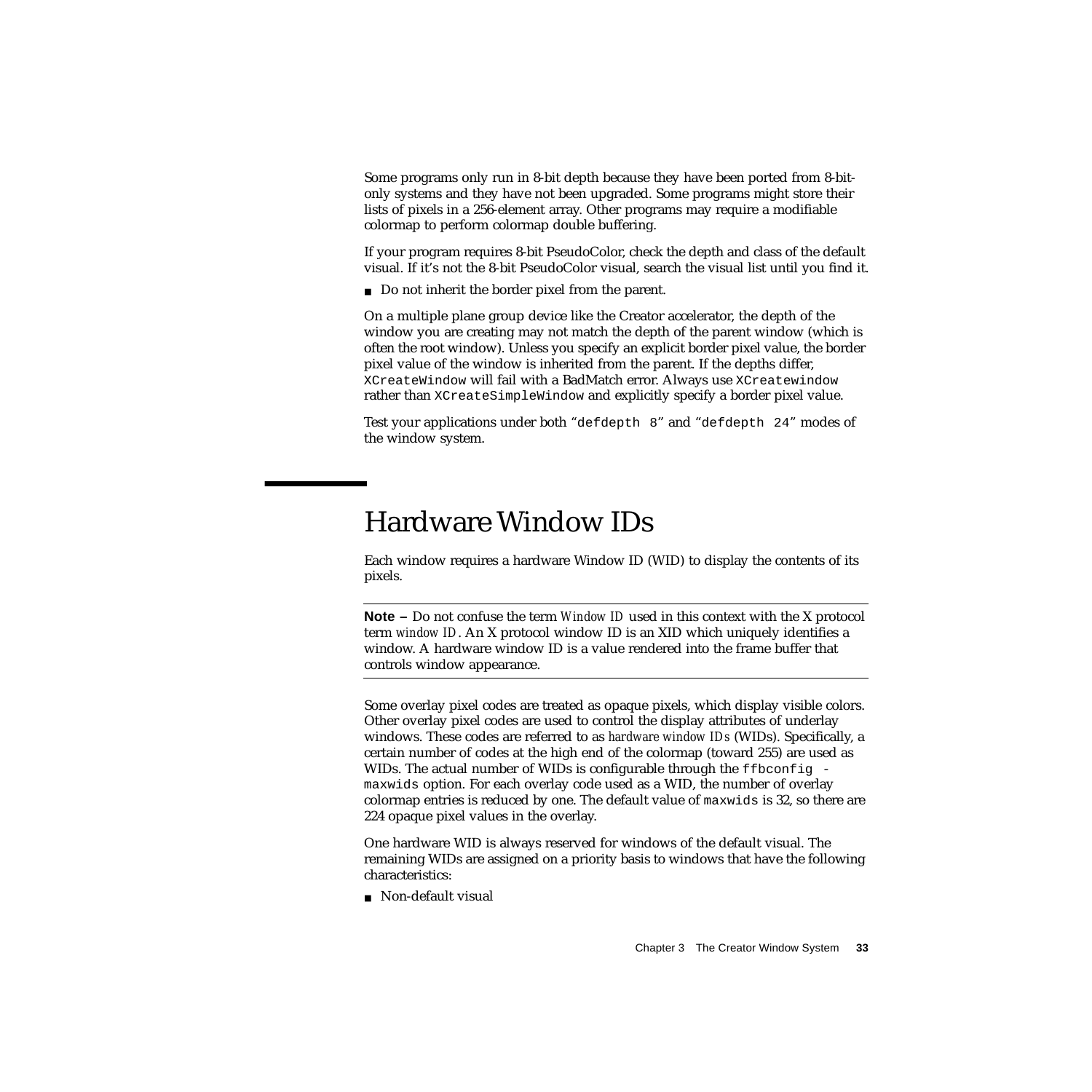- Double buffered
- Assigned a unique WID for the purposes of hardware WID clipping. (This clipping technique is used by the Sun 3D rendering libraries).

Non-default visual windows can share a WID with other windows of the same visual. However, like unique WID windows, double buffered windows always require a unique dedicated WID.

Creating these types of windows reduces the number of other types of windows that can be created. If all available WIDs are assigned, the call to XCreateWindow will return a BadAlloc failure.

maxwids must be a power-of-two. Thus, legal values for maxwids are: 1, 2, 4, 8, 16, and 32. The default value of maxwids is 32.

Reducing maxwids increases the number of opaque color pixels in the overlay visual but reduces the number of XGL, double buffered, and non-default visual windows that the user can create.

## <span id="page-49-0"></span>Cursor Management

The Creator accelerator has a hardware cursor. The image of this cursor is directly mixed into the output video signal. A software cursor, on the other hand, must be rendered into the frame buffer and the contents of the previous frame buffer must be temporarily stored. A software cursor incurs more overhead than a hardware cursor. A hardware cursor provides optimal interactive response when moving the cursor.

The maximum size of the Creator hardware cursor is  $64 \times 64$ . Cursors with an image whose width or height is less than or equal to 64 use the hardware cursor. Otherwise, they are rendered as software cursors.

The software cursor on the Creator accelerator is rendered in the overlay plane group. Therefore, software cursors interfere with pixels of overlay windows but not with pixels of underlay windows.

An X11 cursor has a foreground and background color that the client application requests. The colors of hardware cursors are rendered exactly as they are requested. However, the colors of software cursors may be approximations of the requested colors.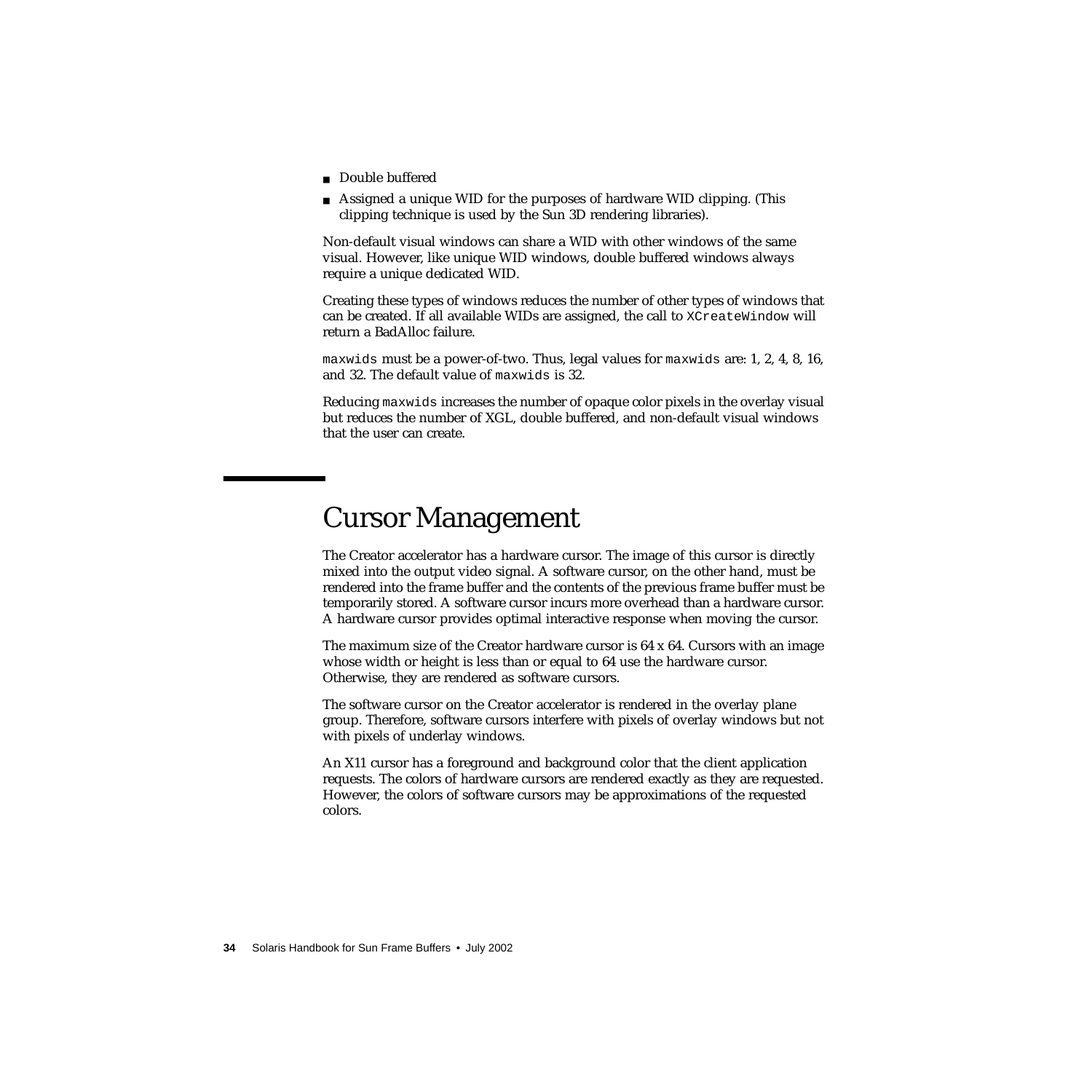**Note –** A bug in existing Solaris Visual graphics libraries means that software cursors are not properly removed. To work around this bug, the cursor will, in the presence of any DGA-grabbed window, be forced to be a hardware cursor, even if this entails truncating the cursor image.

## Hardware Double Buffering

Hardware double buffering is supported through MBX and XGL. MBX and XGL double buffering cannot both be used on a window at the same time.

Hardware double buffering is provided for 8R windows on all the Creator accelerator configurations. Hardware double buffering for 24-bit windows is only provided on the Creator/DBZ (Creator3D) configuration. 8X overlay windows are never hardware double buffered on any Creator accelerator configuration; 8X windows are always software double buffered.

Activating hardware double buffering through MBX consumes one WID. This reduces the number of other WID-consuming windows that can be created. See ["Hardware Window IDs" on page 33.](#page-48-0)" If no WID is available, MBX falls back to software buffering mode in which a copy from a back buffer pixmap to the window is used to flip the buffers.

In MBX, the buffer flips occur synchronously. That is, the server request does not return until the vertical retrace period of the monitor occurs and the buffer is flipped. X11 clients may continue to run and send requests to the server, but will not be processed until pending buffer flips are complete.

## <span id="page-50-0"></span>Device Configuration

Use the /usr/sbin/ffbconfig program to alter the Creator accelerator's monitor video mode, default visual, default linear order, and the number of WIDs. Refer to the ffbconfig(1m) man page for details.

Attempts to grab stereo through DGA are rejected unless the monitor is configured in a stereo video mode.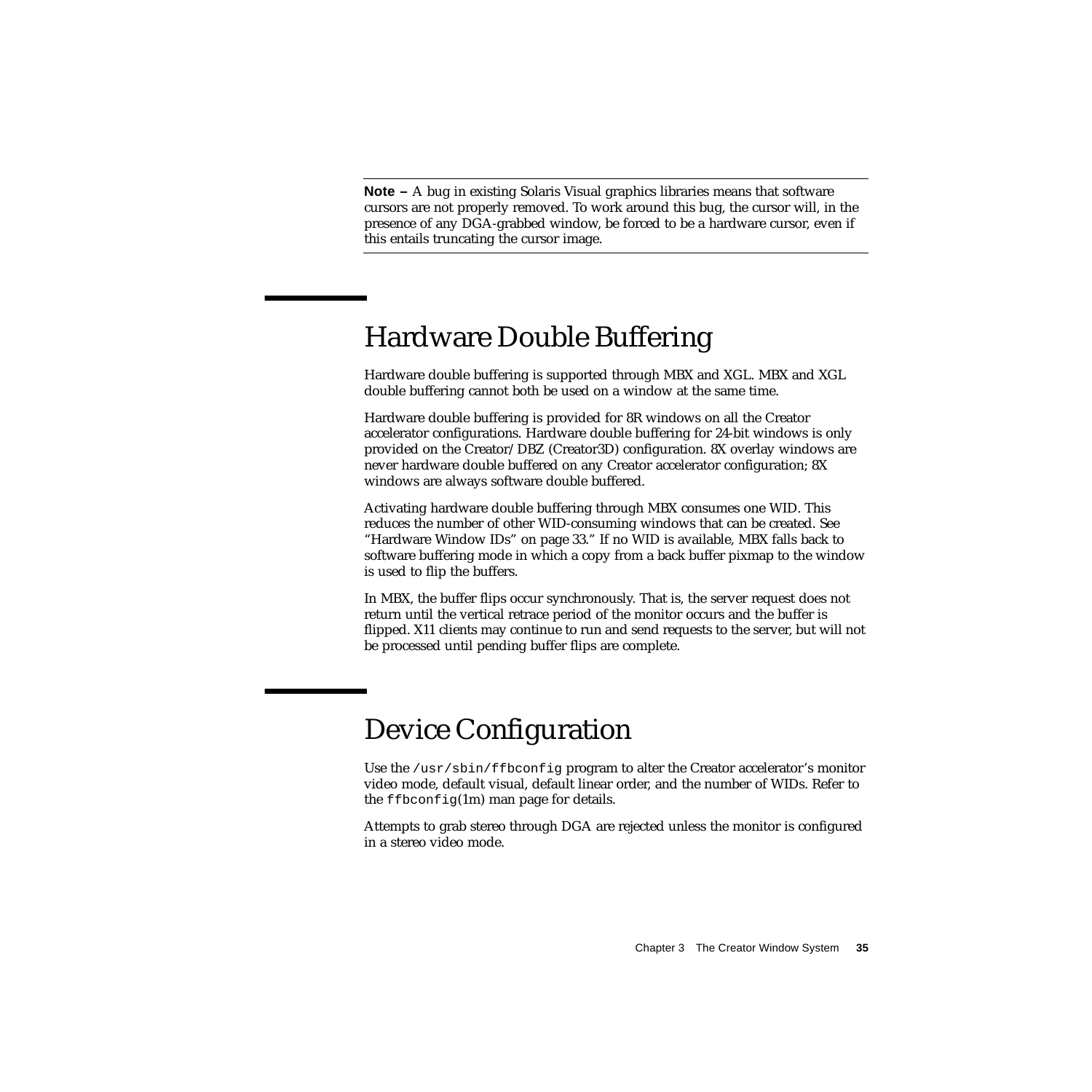When the "shared" OWconfig file is being updated via ffbconfig, an error occurs if the /usr/openwin directory is remotely mounted. This occurs even though ffbconfig is a setuid root program. This is because in UNIX, the root user of the local machine is different from the root users on a remote machine. The workaround is to log in to the remote machine to execute ffbconfig.

## Performance Notes

The following sections contain perfofrmance notes for the Creator Accelerator on various applications.

#### Direct Xlib

Direct Xlib is not supported on the Creator accelerator. The X shared memory transport feature (new in Solaris 2.5) should be used instead. To enable shared memory transport, set the following environment variables in the client environment:

setenv DISPLAY :0 setenv XSUNTRANSPORT shmem setenv XSUNSMESIZE 512

**Note –** The last line specifies a client request buffer size of 512 kilobytes. Different request buffer sizes can be specified. However, 512 is a good compromise between the transport speed and the system memory resources consumed.

Applications that rely on XPutImage and Direct Xlib for fast pixel transfer into the frame buffer should instead use the MITSHM extension function XShmPutImage on the Creator accelerator. This function provides the fastest transfer of pixels into the frame buffer when the client is on the same machine as the X server.

If you are using XShmPutImage to a 24-bit visual, you may need to increase the amount of allocated shared memory beyond the default amount. See ["The X11perf](#page-52-0) [Benchmark" on page 37](#page-52-0)" for details.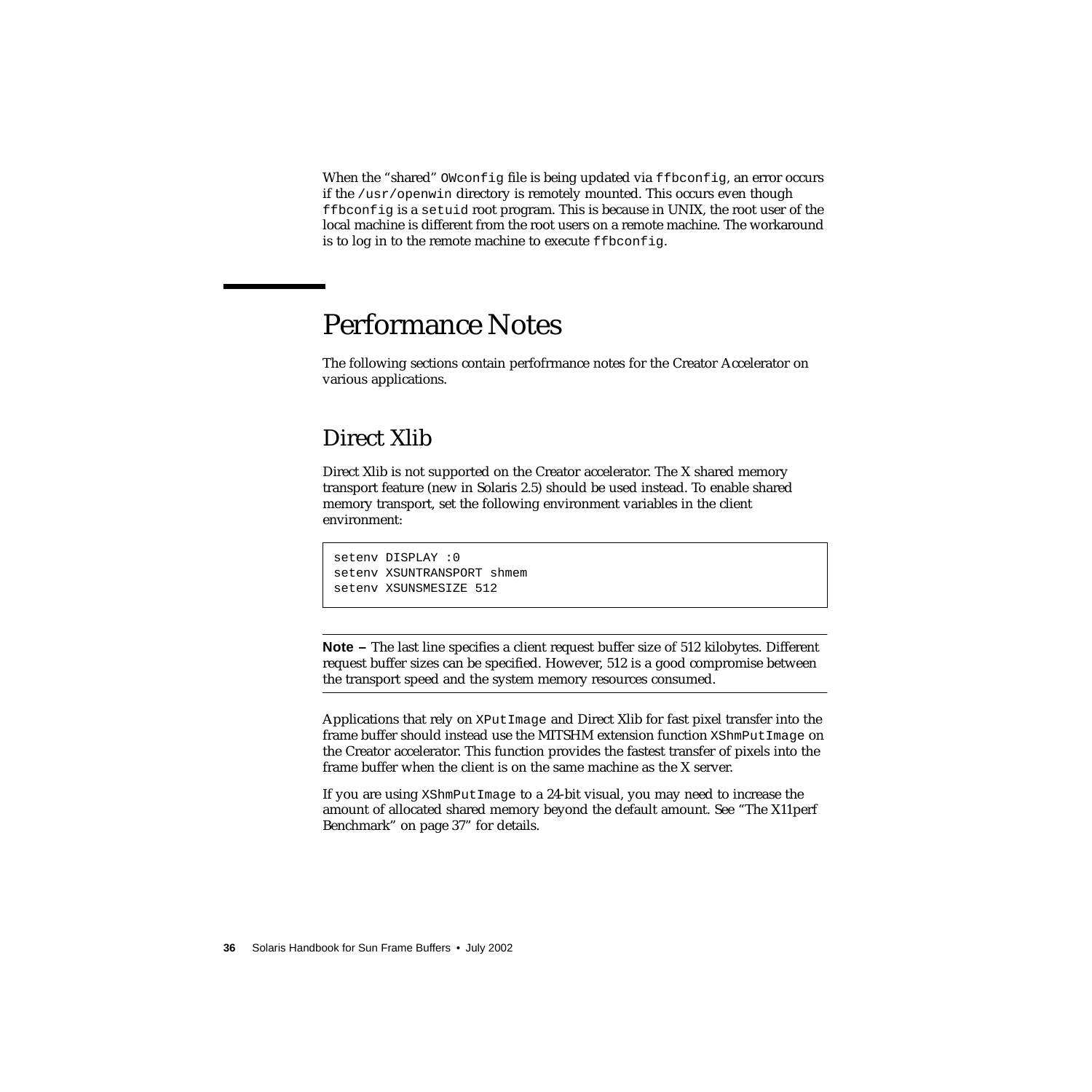### <span id="page-52-0"></span>The X11perf Benchmark

If you are running the x11perf benchmark when the default server visual is 24-bit TrueColor, the  $-\text{shmput}\leq n$  tests will fail. This is because this test requires more shared memory than that provided by the default shmsys configuration. The X11R5 version of x11perf version will core dump, while the X11R6 version will report an error and make no measurement.

To run this test, you will need to increase the amount of shared memory.

● **To increase the amount of shared memory, add the following line to** /etc/system**:**

```
set shmsys: shminfo shmmax=8192000
```
### No Creator Pixel Copy Hardware

The Creator accelerator does not have hardware for copying pixels within the frame buffer. Pixels are copied by reading the pixels into CPU registers and then writing them back to the frame buffer. Thus, pixel copies within the frame buffer are CPUintensive. When the system is under heavy load, the performance of window dragging operations may suffer. For example, the ShowMe Whiteboard "Snap Region" image drag operation may slow down while an active SunVideo stream is being rendered. This effect does not occur on a TurboGX accelerator, which has pixel copy hardware.

#### Background None Window Transient Color **Effects**

Dragging the imagetool image palette window with mouse shift-left over the main imagetool window can leave areas of the main window temporarily cyan-colored. These areas are quickly repaired, but persist long enough to be noticed. The effect is particularly pronounced when the window being dragged is partially inside and partially outside the imagetool main window. These effects occur because the imagetool main window is an Xview WIN\_TRANSPARENT window. This means the background of the corresponding X window is set to None. For this type of window, the server relies on the application to repair damaged areas after an occluding window is moved. This method of damage repair is inherently slow because the client must process damage events and send rendering requests.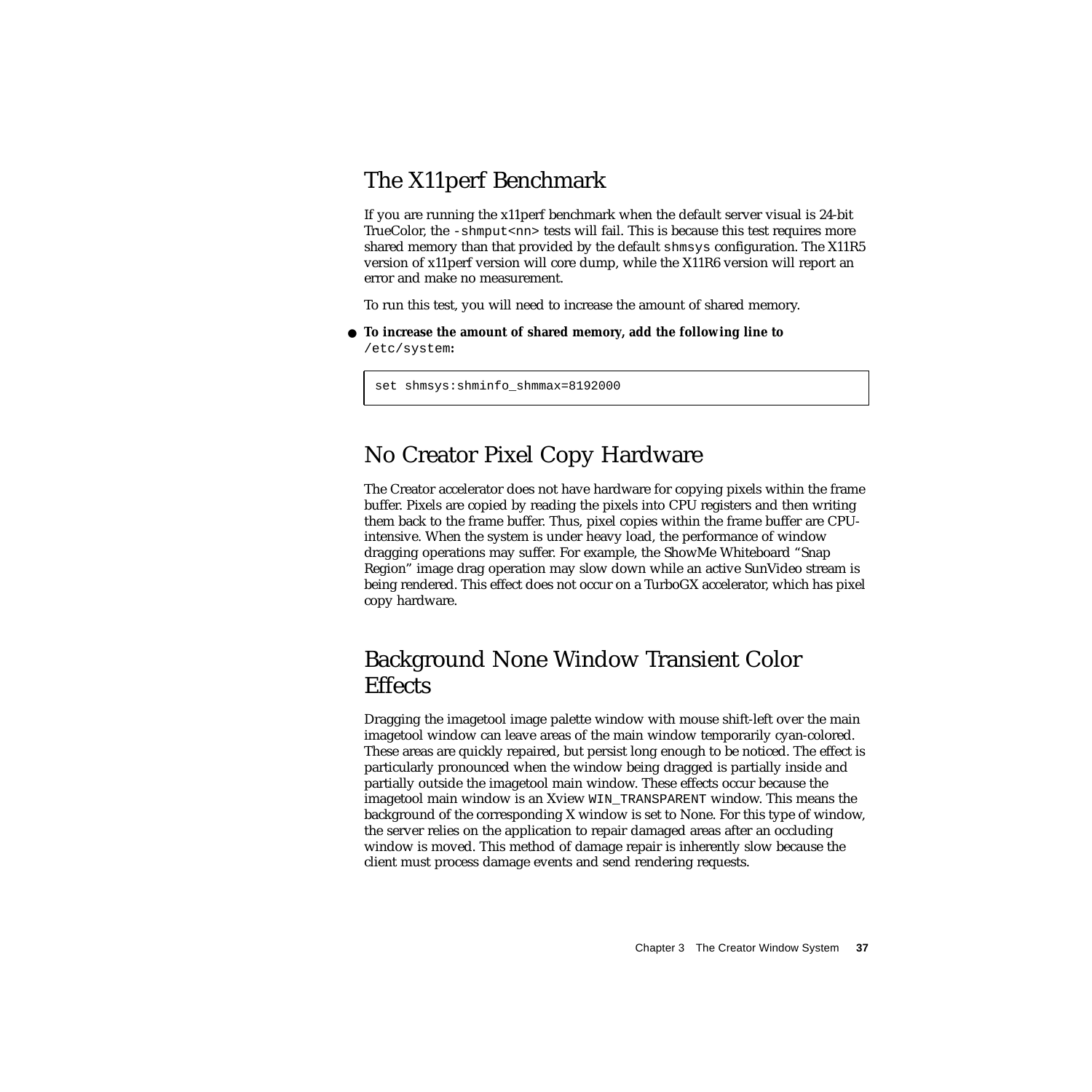The imagetool image palette window is an 8-bit window. The pixel data resides in the Creator accelerator 8-bit red channel. The background pixel value of this 8-bit window is a small number, typically 0x02. The data in the red channel doesn't damage data in the green and blue channels. The background of the main window was white (0xffffff) but when the 8-bit window occludes, the pixel values are 0xffff02.

When the 8-bit window occludes the area, it is viewed as an 8-bit window. But when the 8-bit window is moved, the server immediately changes the window ID values in this region, indicating that the region is now to be viewed as a 24-bit window. This happens before the background is repaired. So, for a moment, the old pixel values in this region (0xffff02) are viewed as a 24-bit pixel. This pixel value is viewed as pure blue + pure green, which forms cyan.

**Note –** This effect can also be seen on the SX frame buffer, although the SX frame buffer stores its 8-bit windows in the blue channel, so the transient color is green + red, which appears as yellow.

This effect is not as noticeable on the SX frame buffer, because it is more difficult to detect a contrast difference between yellow and white. On the Creator accelerator however, the difference between cyan and white is more pronounced. The effect also takes longer to go away when the dragged window is partially outside the imagetool window. This occurs because the Creator hardware has more rendering state to maintain than the SX frame buffer; dragging outside the imagetool window causes the window manager to continuously update the imagetool window header. This causes text rendering operations to be interleaved with copy operations. And since both operations use different rendering state, the state must be continually loaded and reloaded into the Creator hardware context. Thus, the repair of the transient color regions in on Creator in this situation is slower than the SX.

This example has dealt specifically with imagetool, but this will happen with any X window whose background is set to None. A bug for this has been filed for imagetool (Bug id 1215303).

To summarize, transient color effects like the one described above will occur on any window that has Background set to None. Applications that use this type of window should use some another background mode to avoid these effects. The X server can then repair the damage soon after it occurs.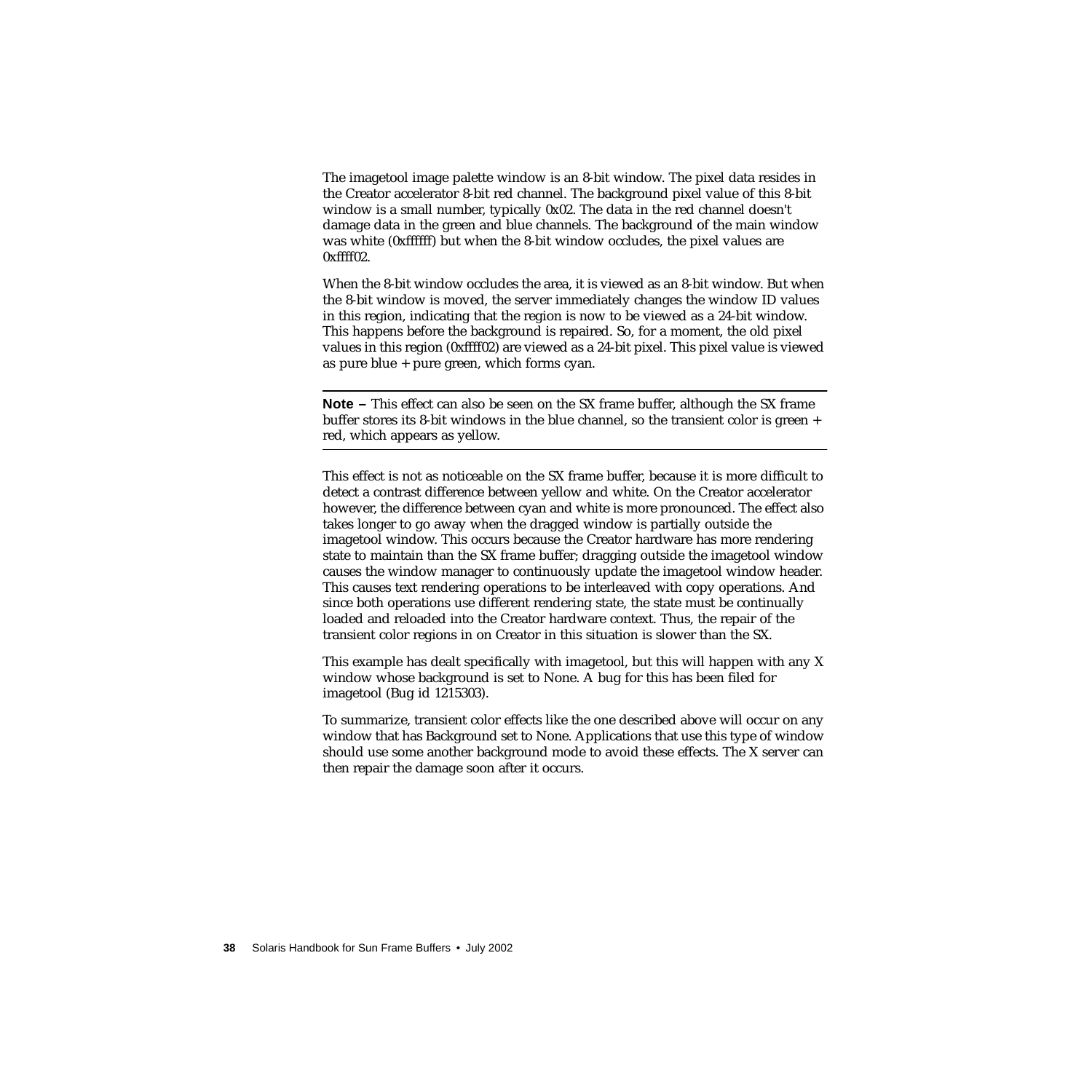CHAPTER **4**

## XIL Acceleration on the Creator Graphics Accelerator

This chapter describes the XIL functions that are specific to the Creator and Creator3D Graphics Accelerators.

XIL is Sun's foundation imaging and video library. Several important XIL functions have been accelerated for the Ultra platforms using the UltraSPARC Visual Instruction Set (VIS) and the Creator Graphics Accelerator.

## XIL Data Types

XIL supports a very general image structure, but not all types of XIL images are accelerated using VIS and Creator. The XIL data types supported in the VIS port are:

- 1-, 2-, 3-, and 4-banded unsigned byte images
- 1-, 2-, 3-, and 4-banded signed short images
- Band-aligned child images
- All regions of interest
- XIL\_PIXEL\_SEQUENTIAL type images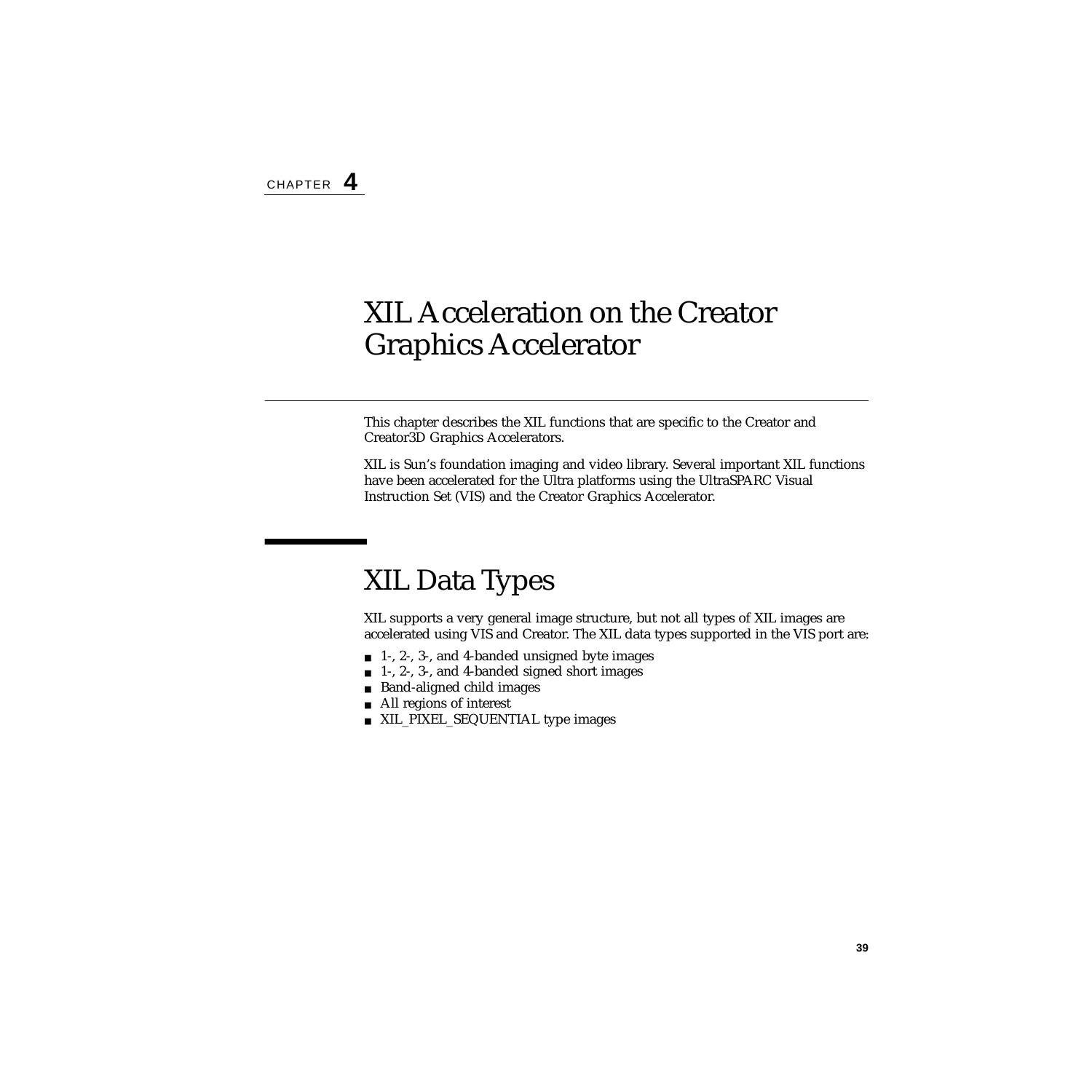## Accelerated Functions

[TABLE 4-1](#page-55-0) shows the XIL functions accelerated using VIS. Note that display molecules are defined for one- and three-banded XIL\_BYTE images.

<span id="page-55-0"></span>

|                                     | <b>VIS Acceleration</b>        |                                | <b>Molecules</b> |       |                 |
|-------------------------------------|--------------------------------|--------------------------------|------------------|-------|-----------------|
| <b>Function</b>                     | 8-bit                          | 16-bit                         | <b>Display</b>   | Other | <b>Comments</b> |
| xil_absolute                        |                                | $1 - 4$ bands                  |                  |       |                 |
| xil_add                             | $1 - 4$ bands                  | $1 - 4$ bands                  | X                |       |                 |
| xil_add_constant                    | $1 - 4$ bands                  | $1 - 4$ bands                  | X                |       |                 |
| xil_affine                          | $1 - 4$ bands                  | $1 - 4$ bands                  | X                |       | See Note 6      |
| xil_and                             | $1 - 4$ bands                  | $1 - 4$ bands                  | X                |       |                 |
| xil_and_constant                    | $1 - 4$ bands                  | $1 - 4$ bands                  | X                |       |                 |
| xil_band_combine                    | $1 - 4$ bands                  | $1 - 4$ bands                  |                  |       |                 |
| xil_blend                           | $1 - 4$ bands                  | $1 - 4$ bands                  |                  |       |                 |
| xil_cast<br>8 x 16<br>$16 \times 8$ | $1 - 4$ bands<br>$1 - 4$ bands | $1 - 4$ bands<br>$1 - 4$ bands | X                |       |                 |
| xil_convolve                        | $1 - 4$ bands                  | $1 - 4$ bands                  | $\mathbf x$      |       | See Note 1      |
| xil_copy                            | $1 - 4$ bands                  | $1 - 4$ bands                  | X                |       |                 |
| xil_decompress                      |                                |                                |                  |       | See Notes 2, 5  |
| xil_get_pixel                       |                                |                                |                  |       | See Note 4      |
| xil_lookup                          | $1 - 4$ bands                  | $1 - 4$ bands                  | X                | X     | See Note 5      |
| xil_max                             | $1 - 4$ bands                  | $1 - 4$ bands                  | X                |       |                 |
| xil_min                             | $1 - 4$ bands                  | $1 - 4$ bands                  | X                |       |                 |
| xil_multiply                        | $1 - 4$ bands                  | $1 - 4$ bands                  | X                |       |                 |
| xil_multiply_constant               | $1 - 4$ bands                  | $1 - 4$ bands                  | X                |       |                 |
| xil_not                             | $1 - 4$ bands                  | $1 - 4$ bands                  | X                |       |                 |
| xil_or                              | $1 - 4$ bands                  | $1 - 4$ bands                  | X                |       |                 |
| xil_or_constant                     | $1 - 4$ bands                  | $1 - 4$ bands                  | X                |       |                 |
| xil_rescale                         | $1 - 4$ bands                  | $1 - 4$ bands                  | X                | X     | See Notes 3, 5  |

#### **TABLE 4-1** Accelerated XIL Functions

▅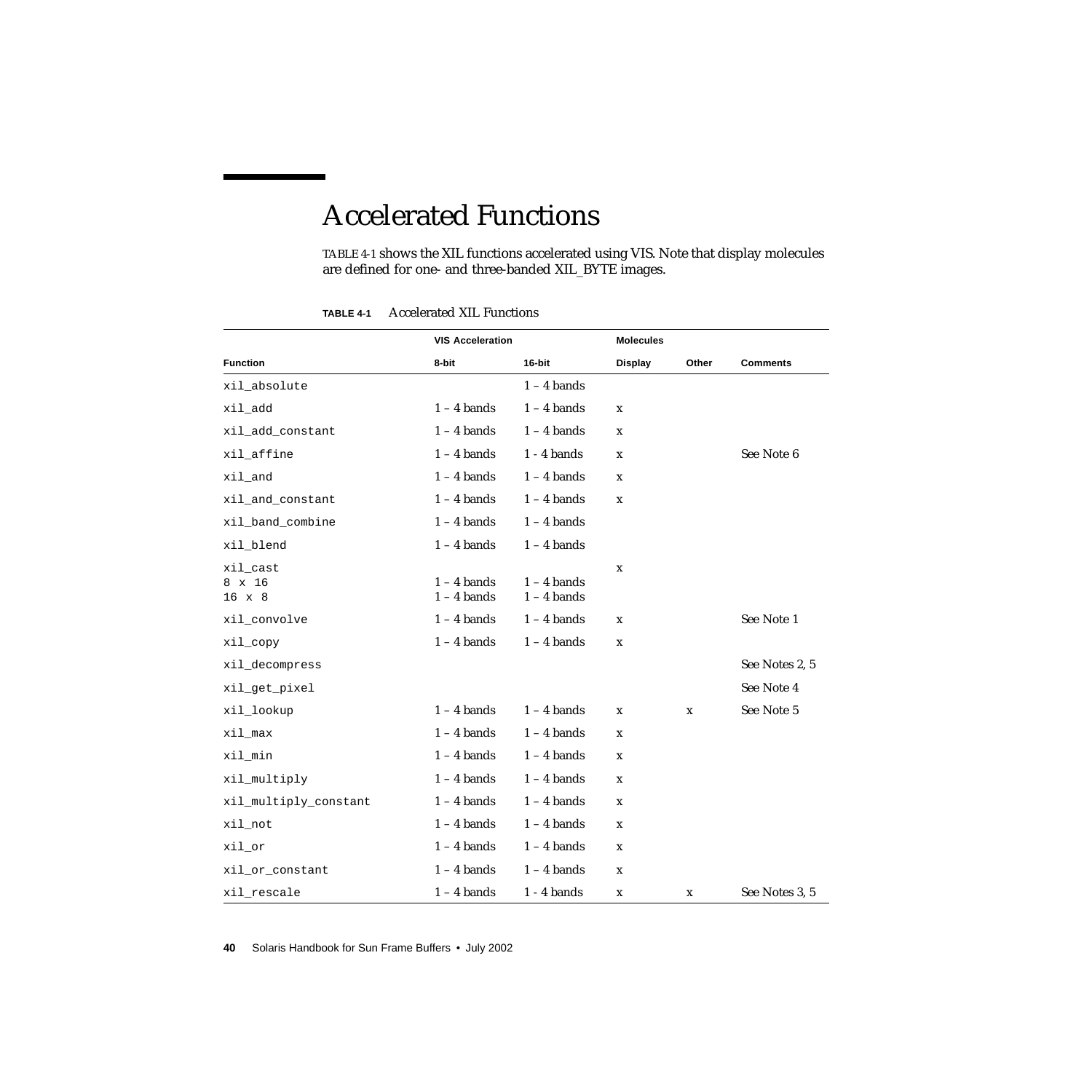|                         | <b>VIS Acceleration</b> |               | <b>Molecules</b> |              |                 |
|-------------------------|-------------------------|---------------|------------------|--------------|-----------------|
| <b>Function</b>         | 8-bit                   | 16-bit        | <b>Display</b>   | Other        | <b>Comments</b> |
| xil_rotate              | $1 - 4$ bands           | $1 - 4$ bands | $\mathbf x$      |              | See Note 6      |
| xil scale               | $1 - 4$ bands           | $1 - 4$ bands | X                | X            | See Note 5, 6   |
| xil_set_pixel           |                         |               | $\mathbf x$      |              | See Note 4      |
| xil set value           | $1 - 4$ bands           | $1 - 4$ bands | X                |              |                 |
| xil subtract            | $1 - 4$ bands           | $1 - 4$ bands | X                |              |                 |
| xil_subtract_const      | $1 - 4$ bands           | $1 - 4$ bands | X                |              |                 |
| xil_subtract_from_const | $1 - 4$ bands           | $1 - 4$ bands | X                |              |                 |
| xil_tablewarp           |                         |               | X                |              | See Note 4      |
| xil threshold           | $1 - 4$ bands           | $1 - 4$ bands | $\mathbf x$      | $\mathbf{x}$ | See Notes 3, 5  |
| xil_transpose           | $1 - 4$ bands           | $1 - 4$ bands | $\mathbf x$      |              |                 |
| xil_xor                 | $1 - 4$ bands           | $1 - 4$ bands | $\mathbf x$      |              |                 |
| xil_xor_const           | $1 - 4$ bands           | $1 - 4$ bands | $\mathbf x$      |              |                 |

**TABLE 4-1** Accelerated XIL Functions *(Continued)*

#### Notes to Table 7-1

Note 1:  $xil$  convolve is accelerated for 3 x 3, 5 x 5, and 7 x 7 kernels.

Note 2: xil\_decompress is accelerated for the following cases:

- xil decompress + color convert (JPEG compressed image or sequence and MPEG1 compressed sequence)
- xil decompress + color convert + display (JPEG compressed image or sequence and MPEG1 compressed sequence)
- xil decompress + color convert + scale + display (MPEG1 compressed sequence)

This decoder adheres to full-precision 24-bit CCIR 601 YCC to RGB709 color space conversion.

There are a few instances when decompression of streams will not be accelerated.

- Decompression of JPEG or MPEG1 streams which are not in one contiguous buffer in memory is not accelerated. For example, streams split up using xil\_cis\_put\_bits\_ptr might not be accelerated.
- If one frame in a stream is not accelerated for some reason (e.g. the decompressor encountered invalid data in the frame), subsequent frames in the stream will not be accelerated.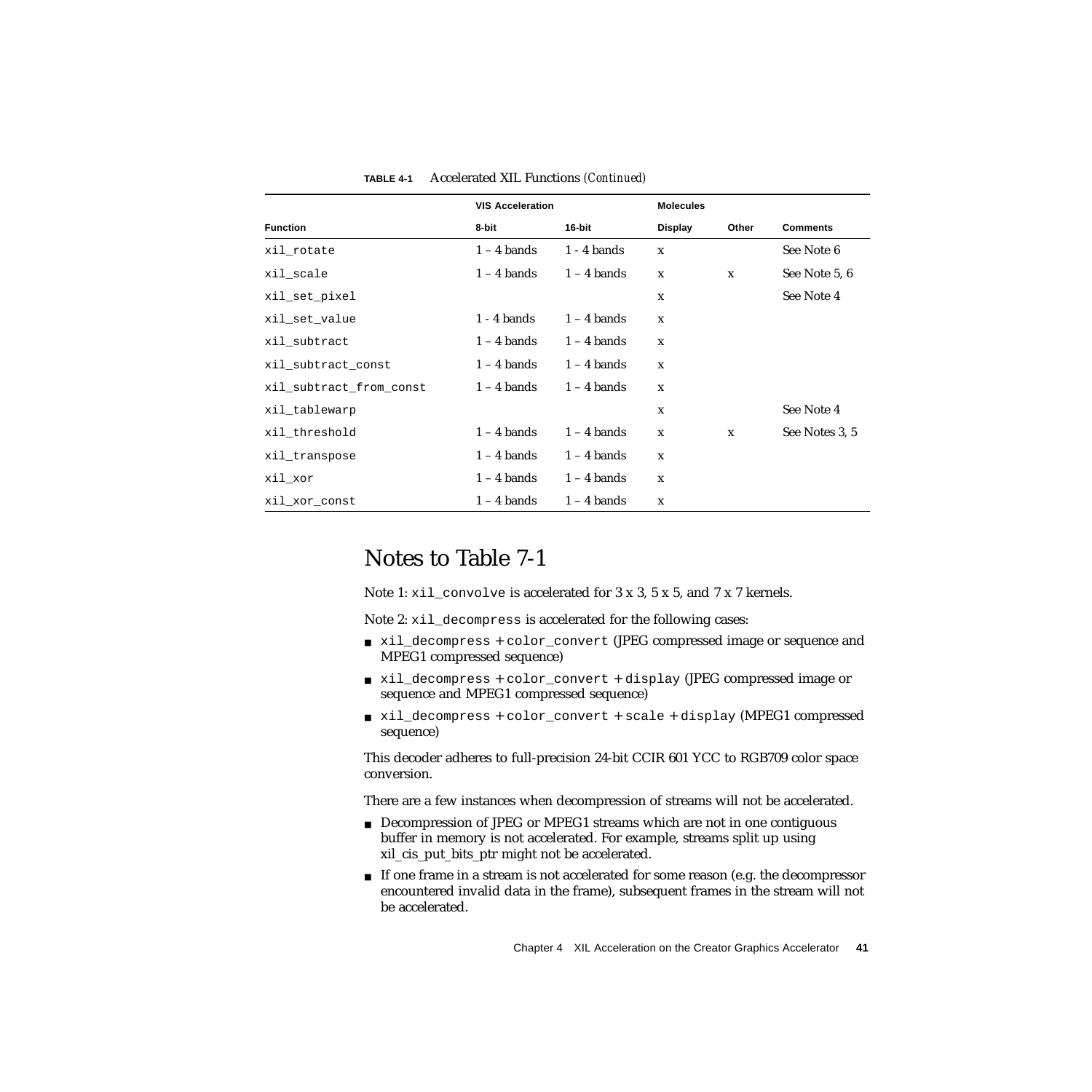■ Acceleration is also disabled if one tries to seek backwards or forwards in a stream.

Note 3:  $xil$  rescale +  $xil$  threshold +  $xil$  threshold + display molecule is accelerated using the Creator depth-cueing hardware. However, some restrictions apply, as follows:

- The first threshold must have a high value of 255. The low and map values must be equal (any number *N* between 0 and 255.)
- The second threshold must have a low value of 0. The high and map values must be equal (any number *M* between 0 and *N*).
- **The parameters for**  $x$ **il** rescale must be chosen such that y values of the line represented must span the range of values between *N* and *M* while the *x* values are within 0 and 255. See [FIGURE 4-1.](#page-57-0)
- The images must be 1-banded XIL\_BYTE images.



<span id="page-57-0"></span>**FIGURE 4-1** Creator Depth-cueing

The following code is an example of a correct call to invoke this molecule:

```
float scale[1] = 1.5;
float offset[1] = -10;
float t1 lo[1] = 255;
float t1 hi[1] = 240;
float t1_map[1] = 240;
float t2 lo[1] = 0;
float t2 hi[1] = 15;
float t2_map[1] = 15;
xil_rescale(src,tmp1,scale,offset);
xil_threshold(tmp1,tmp2,t1_lo,t1_hi,t1_map);
xil_threshold(tmp2,tmp3,t2_lo,t2_hi,t2_map);
xil_display(tmp3,display);
```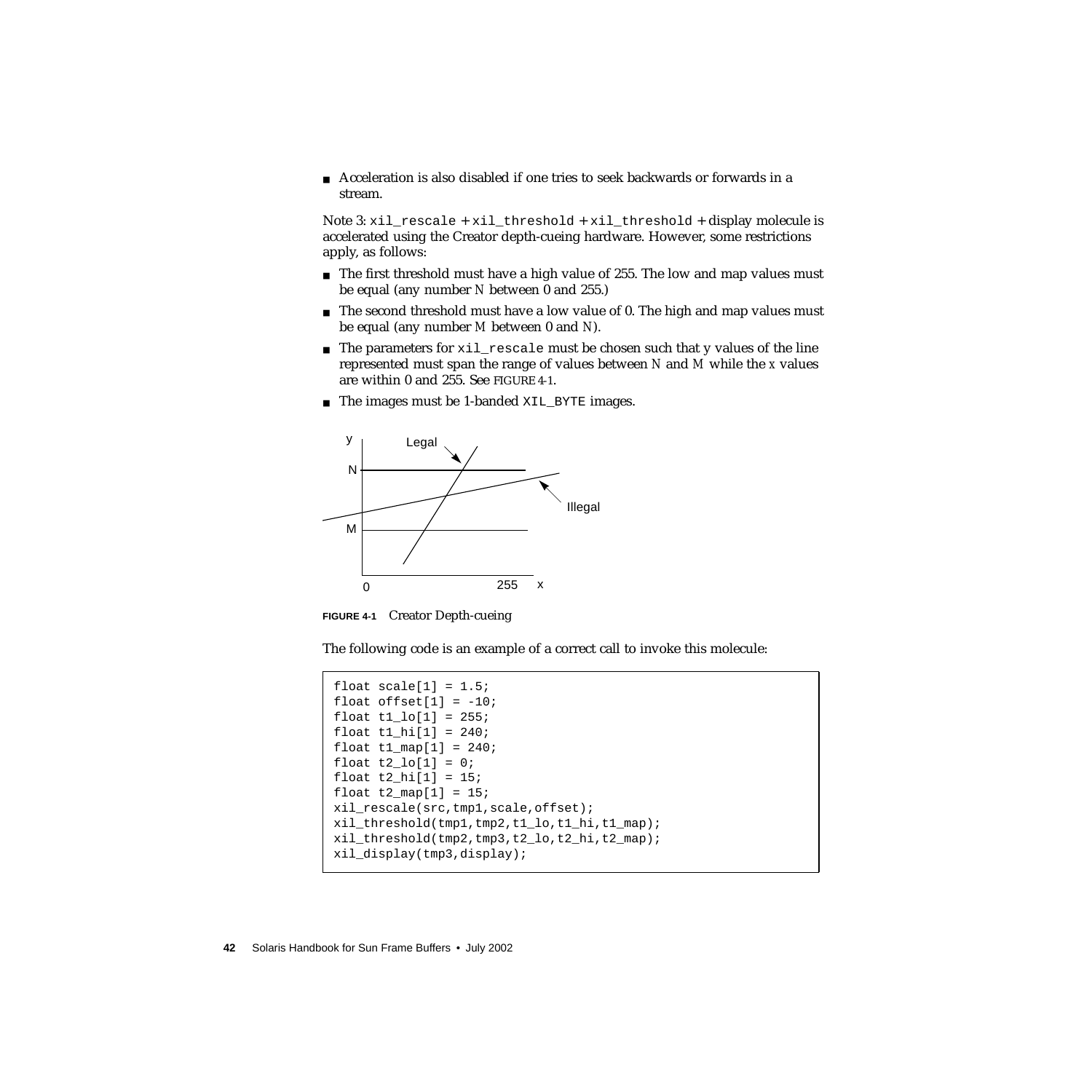However, if the same calling sequence is done with  $\text{scale}[1] = .40$ , the molecule will not be invoked because the line  $y = 0.40 \times x -10$  only spans the range *y* =  $-10$  to *y* = (255\*0.40) – 10 = 92 between *x* = 0 and *x* = 255. For the molecule to execute, *y* must span at least the range  $y = 15$  to  $y = 240$  for *x* between 0 and 255.

Note 4: xil\_get\_pixel, xil\_set\_pixel, and xil\_tablewarp are accelerated only as display molecules. For  $x$ il tablewarp, only interpolation = "nearest" is accelerated.

Note 5: All the molecules (other than a single xil function  $+$  display) that are accelerated are as follows:

- xil\_decompress + xil\_colorconvert [+ display] (for JPEG)
- xil\_decompress + xil\_colorconvert [+ display] ( for MPEG1)
- xil\_decompress + xil\_colorconvert + xil\_scale + display (for MPEG1)
- xil\_threshold + xil\_threshold [+ display]
- [xil\_rescale] + [xil\_threshold] + [xil\_threshold] +  $[xil cast] + display$
- $\bullet$  xil\_scale + xil\_lookup + display (the accelerated molecules are for 8- or 16-bit bilinear scale followed by 8-to-8 bit or 16-to-8 bit lookup)

Note 6: There are some restrictions on the acceleration of  $xil$  affine, xil scale, and xil rotate: xil affine and xil rotate are accelerated only for 1-, 3-, and 4-banded images with "nearest" interpolation, and only for 1 and 3-banded images with "bilinear" and "bicubic" interpolation. The restriction for  $x$ il scale is that in the case of interpolation = "general" the size of the resampling kernels are limited to 8 x 8 for 8-bit images, and 8 x 4 for 16 bit images.

## Double Buffer Support

XIL supports double buffers on hardware where double buffers are available (e.g. the Creator family). This section describes the double buffer support functions and their usage.

The functions are:

- xil\_create\_double\_buffered\_window
- xil\_set\_active\_buffer
- xil\_qet\_active\_buffer
- xil\_swap\_buffers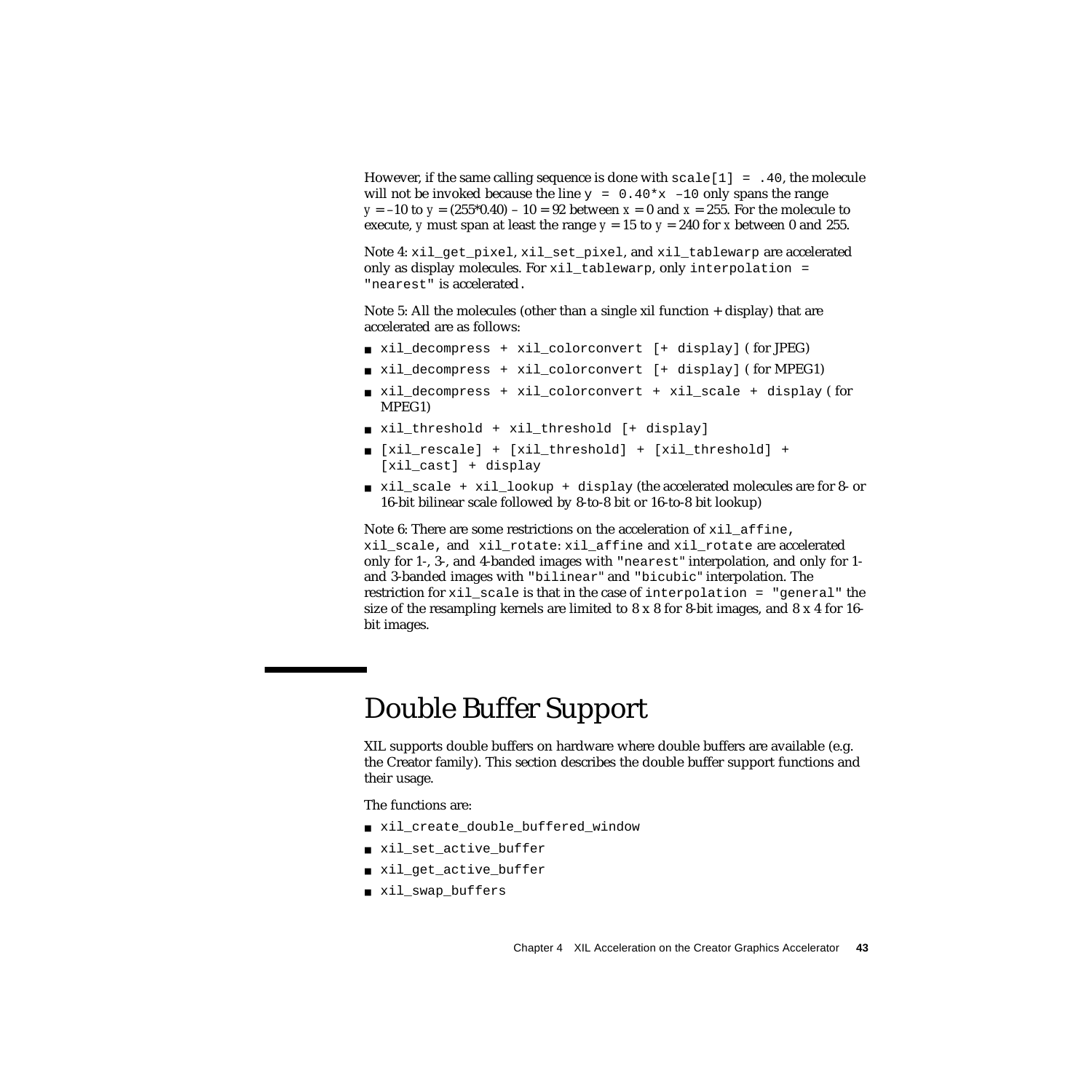If you want to use a display image as a double-buffered display image, then instead of using xil\_create\_from\_window, use

xil\_create\_double\_buffered\_window to create the image. Trying to use xil\_create\_double\_buffered\_window on hardware that does not support double buffers returns a NULL device. The developer must catch the failure and call xil\_create\_from\_window instead.

If the image was created with xil\_create\_double\_buffered\_window and the hardware supports double buffers, then XilBufferId makes sense and can take two values, XIL\_BACK\_BUFFER and XIL\_FRONT\_BUFFER. For such a window, one of the buffers is considered to be active at any time, and all functions writing to the image will be writing the active buffer (for example a copy to the image will copy the pixels to the active buffer of the image). On the other hand, the front buffer is the one that is visible, i.e. displayed on the screen. At creation time, the active buffer is XIL\_BACK\_BUFFER.

To start using the display image as a double buffered image after it has been created by xil\_create\_double\_buffered\_window, you need to take no special action since the active buffer is XIL\_BACK\_BUFFER. If the active buffer has been set to XIL\_FRONT\_BUFFER, the image will not be used as a double-buffered image (although imaging operations will not fail). To start using it again as a doublebuffered image, make a call like the following:

xil\_set\_active\_buffer(dest,XIL\_BACK\_BUFFER)

which will cause output to go to the back buffer. Note that in this case, the content of the image will not be displayed (i.e., visible) without some action from the user. The action to take is a call like the following:

xil\_swap\_buffers(dest)

This will make the content of the image visible. When the image is not needed as a double-buffered image any longer, make a call like the following:

xil\_set\_active\_buffer(dest,XIL\_FRONT\_BUFFER)

This ensures that the write and display buffers of the hardware are reset to their default values.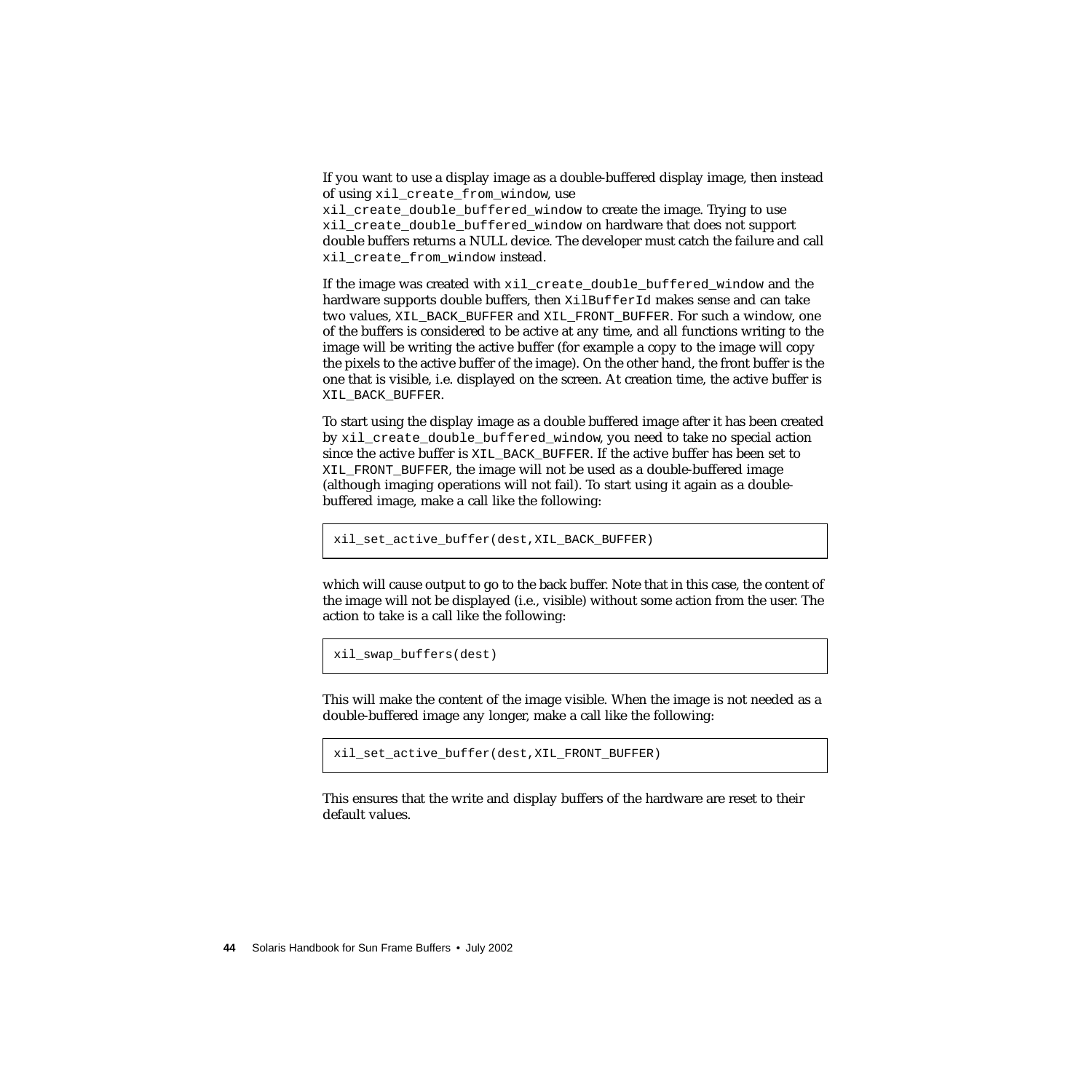The following is a typical code segment for using double buffers:

```
dest =
xil_create_double_buffered_window(state,display,dwindow);
...
for (i=0; i<sub>re</sub> = 1; i<sub>tr</sub> = 1)...
xil_lookup(src,dest,lut);
xil_swap_buffers(dest);
}
xil_set_active_buffer(dest,XIL_FRONT_BUFFER);
```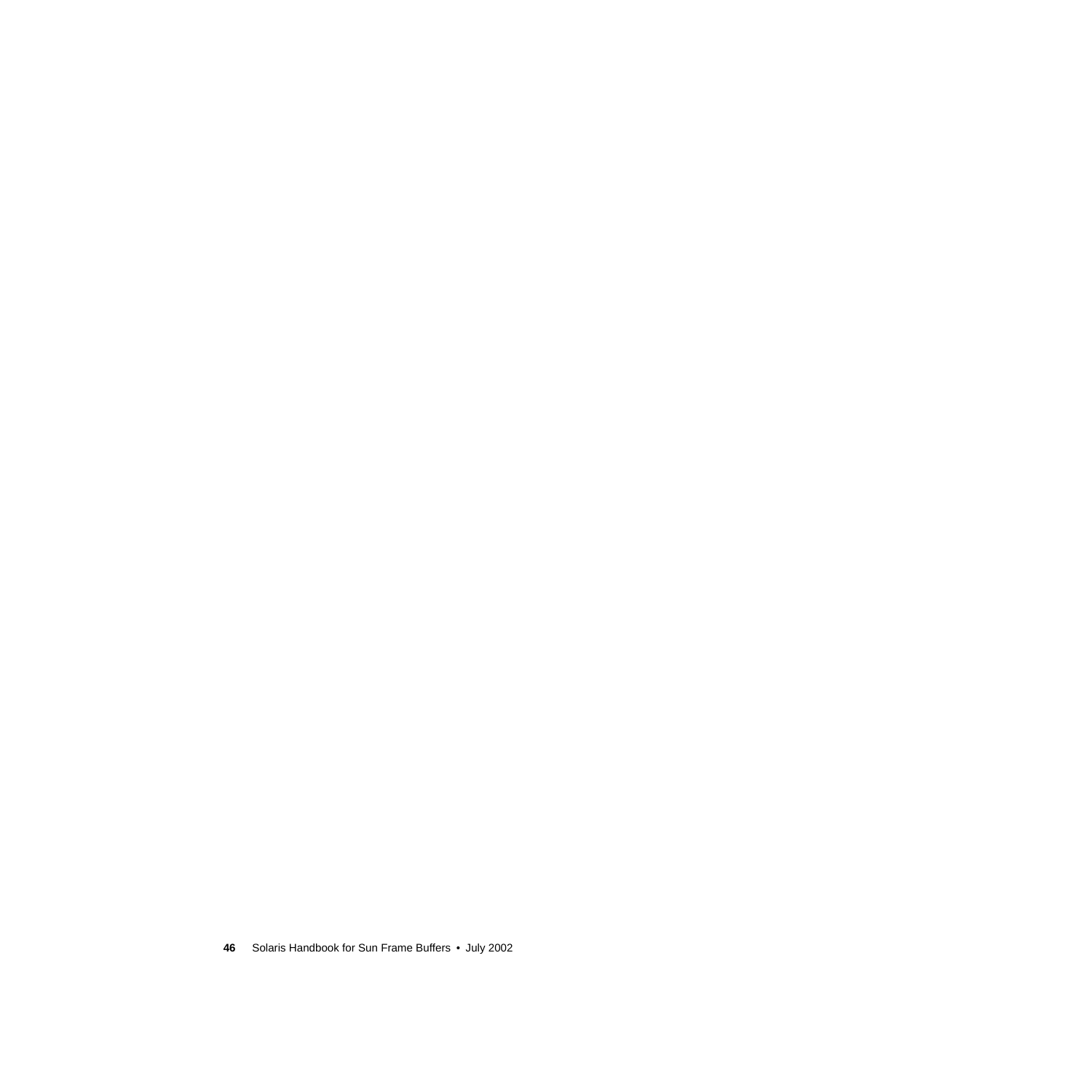## PGX Graphics Accelerator

This chapter describes how to change the display resolution on the PGX Graphics Accelerator.

You can change the PGX screen and associated graphics hardware through the m64config utility. Options are specified on the command line. The specified options can be stored in the OWconfig file to provide persistence of the options across window system sessions and system reboots.

Use the m64config utility to:

- Specify the video mode (screen resolution and refresh rate).
- Specify the OWconfig file to update.
- Reset all option values to their default values.
- Print the current values of all PGX options in the OWconfig file.
- Print the PGX hardware configuration.

**Note –** m64 is the UNIX device name for the PGX Graphics Accelerator.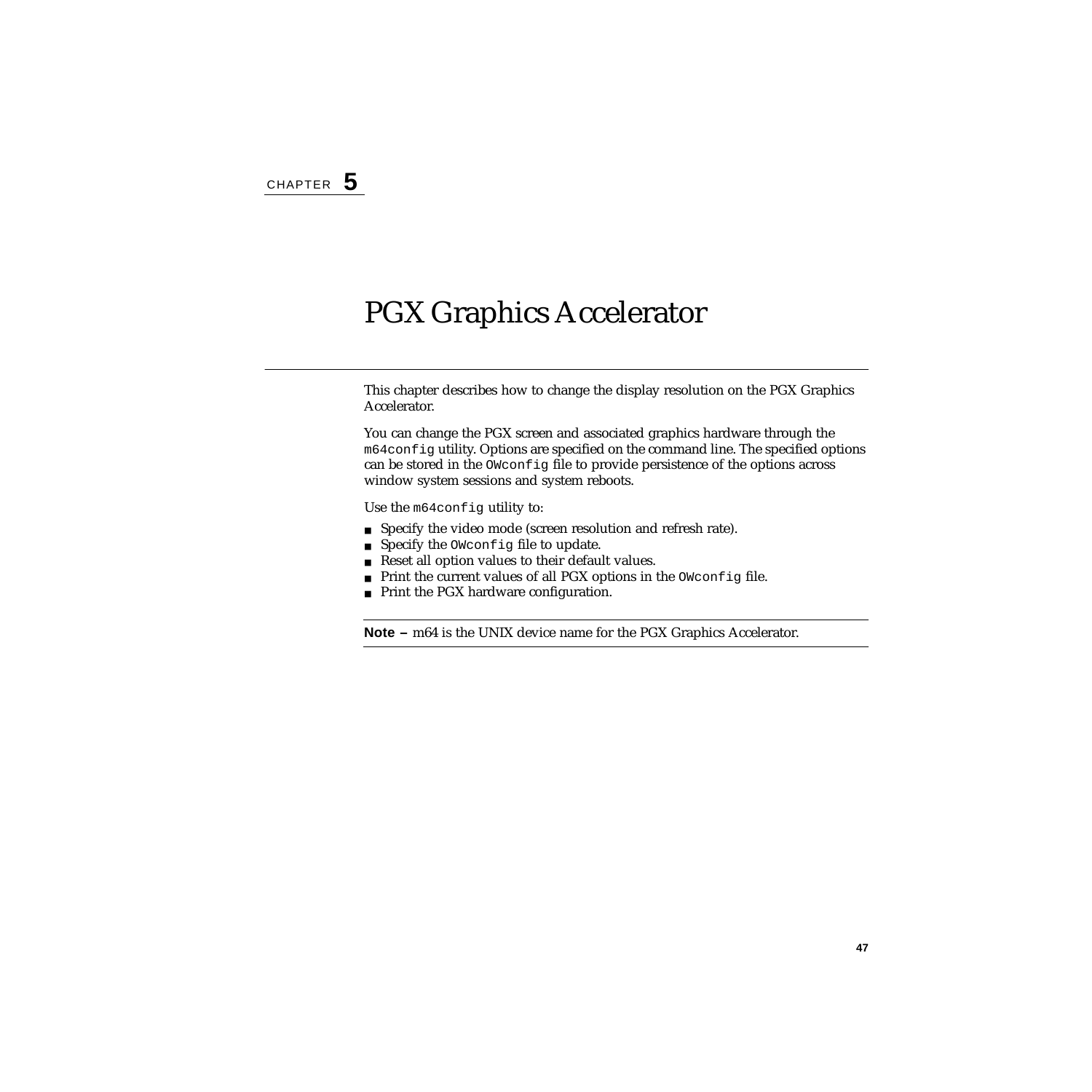# Supported Screen Resolutions

[TABLE 5-1](#page-63-0) lists the screen resolutions that are supported by the PGX Graphics Accelerator.

| Screen            | <b>Vertical</b>     |                       |
|-------------------|---------------------|-----------------------|
| <b>Resolution</b> | <b>Refresh Rate</b> | <b>Description</b>    |
| 1600 x 1000       | 76 Hz               | Non-interlaced        |
| 1600 x 1000       | 66 Hz               | Non-interlaced        |
| $1440 \times 900$ | 76 Hz               | Non-interlaced        |
| 1280 x 1024       | 76 Hz               | Non-interlaced        |
| 1280 x 1024       | 75 Hz               | Non-interlaced        |
| 1280 x 1024       | $67$ Hz             | Non-interlaced        |
| 1280 x 1024       | 60 Hz               | Non-interlaced        |
| $1280 \times 800$ | 76 Hz               | Non-interlaced        |
| $1152 \times 900$ | 76 Hz               | Non-interlaced        |
| $1152 \times 900$ | 66 Hz               | Non-interlaced        |
| 1024 x 768        | 75 Hz               | Non-interlaced        |
| 1024 x 768        | 70 Hz               | Non-interlaced        |
| 1024 x 768        | $60$ Hz             | SVGA (non-interlaced) |
| $800 \times 600$  | 75 Hz               | Non-interlaced        |
| 768 x 575         | 50 Hz               | PAL (interlaced)      |
| 640 x 480         | 60 Hz               | NTSC (interlaced)     |

<span id="page-63-0"></span>**TABLE 5-1** PGX-supported Screen Resolutions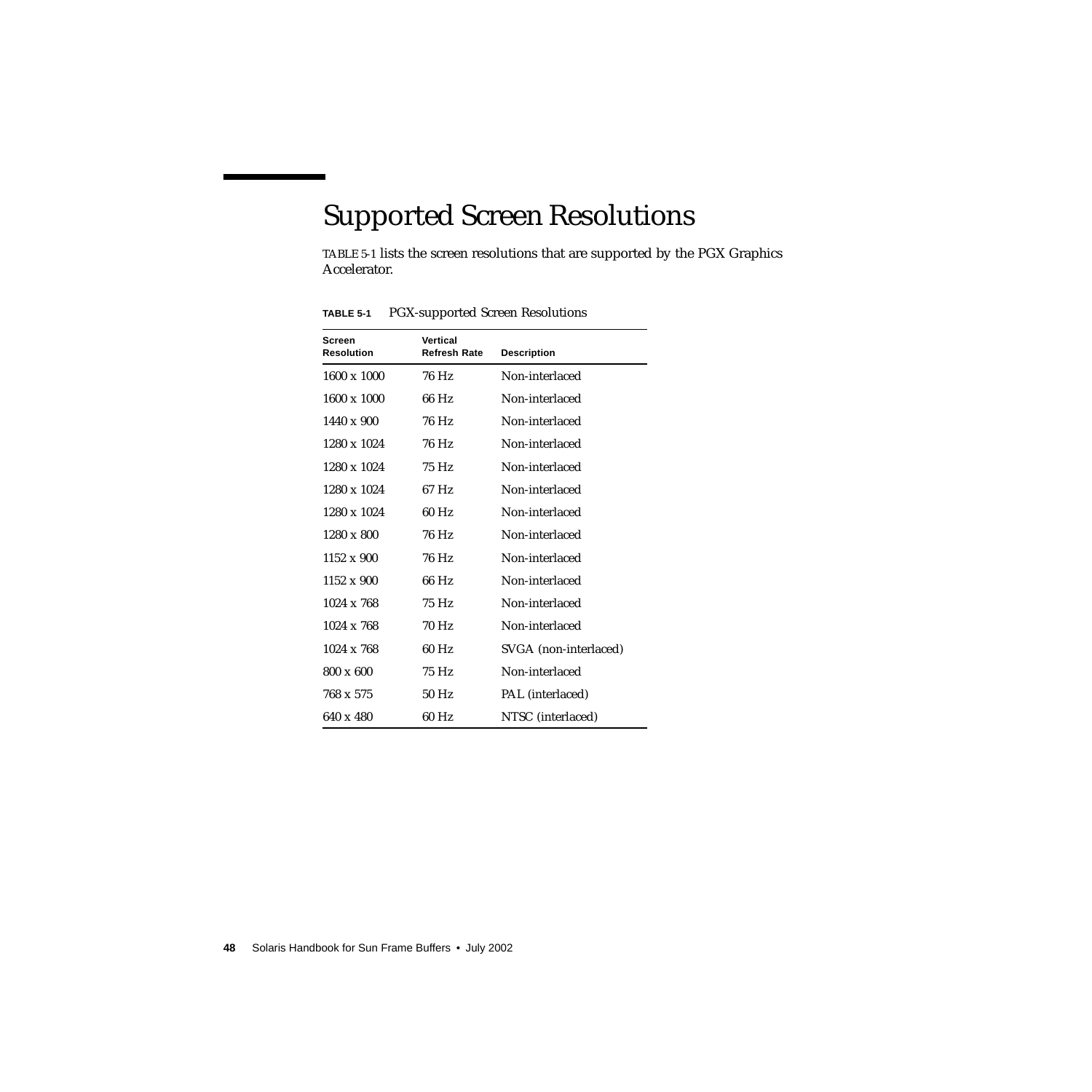## Changing the Screen Resolution **Temporarily**

This example changes the screen resolution temporarily. It can be used to verify that the monitor supports the specified resolution.

```
/usr/sbin/m64config -res video-mode try
```
[TABLE 5-2](#page-64-0) lists the *video-mode* options. You are given ten seconds to confirm the video mode by typing **y**.

| <b>Video Mode</b> |                      |                                                       |
|-------------------|----------------------|-------------------------------------------------------|
| WidthxHeightxRate | <b>Symbolic Name</b> | <b>Resolution</b>                                     |
| 1600x1000x76      |                      | 1600 x 1000 at 76 Hz                                  |
| 1600x1000x66      |                      | 1600 x 1000 at 66 Hz                                  |
| 1440x900x76       |                      | 1440 x 900 at 76 Hz                                   |
| 1280x1024x76      | 1280                 | 1280 x 1024 at 76 Hz                                  |
| 1280x1024x75      |                      | 1280 x 1024 at 75 Hz                                  |
| 1280x1024x67      |                      | 1280 x 1024 at 67 Hz                                  |
| 1280x1024x60      |                      | 1280 x 1024 at 60 Hz                                  |
| 1280x800x76       |                      | 1280 x 800 at 76 Hz                                   |
| 1152x900x76       | 1152                 | 1152 x 900 at 76 Hz                                   |
| 1152x900x66       |                      | 1152 x 900 at 66 Hz                                   |
| 1024x768x75       |                      | 1024 x 768 at 75 Hz                                   |
| 1024x768x70       |                      | 1024 x 768 at 70 Hz                                   |
| 1024x768x60       | svqa                 | 1024 x 768 at 60 Hz                                   |
| 800x600x75        |                      | 1024 x 600 at 75 Hz                                   |
| 768x575x50i       | pal                  | 768 x 575 at 50 Hz, interlaced                        |
| 640x480x60i       | ntsc                 | 640 x 480 at 60 Hz, interlaced                        |
|                   | none                 | The video mode currently programmed for<br>the device |

<span id="page-64-0"></span>**TABLE 5-2** PGX-screen Resolution Formats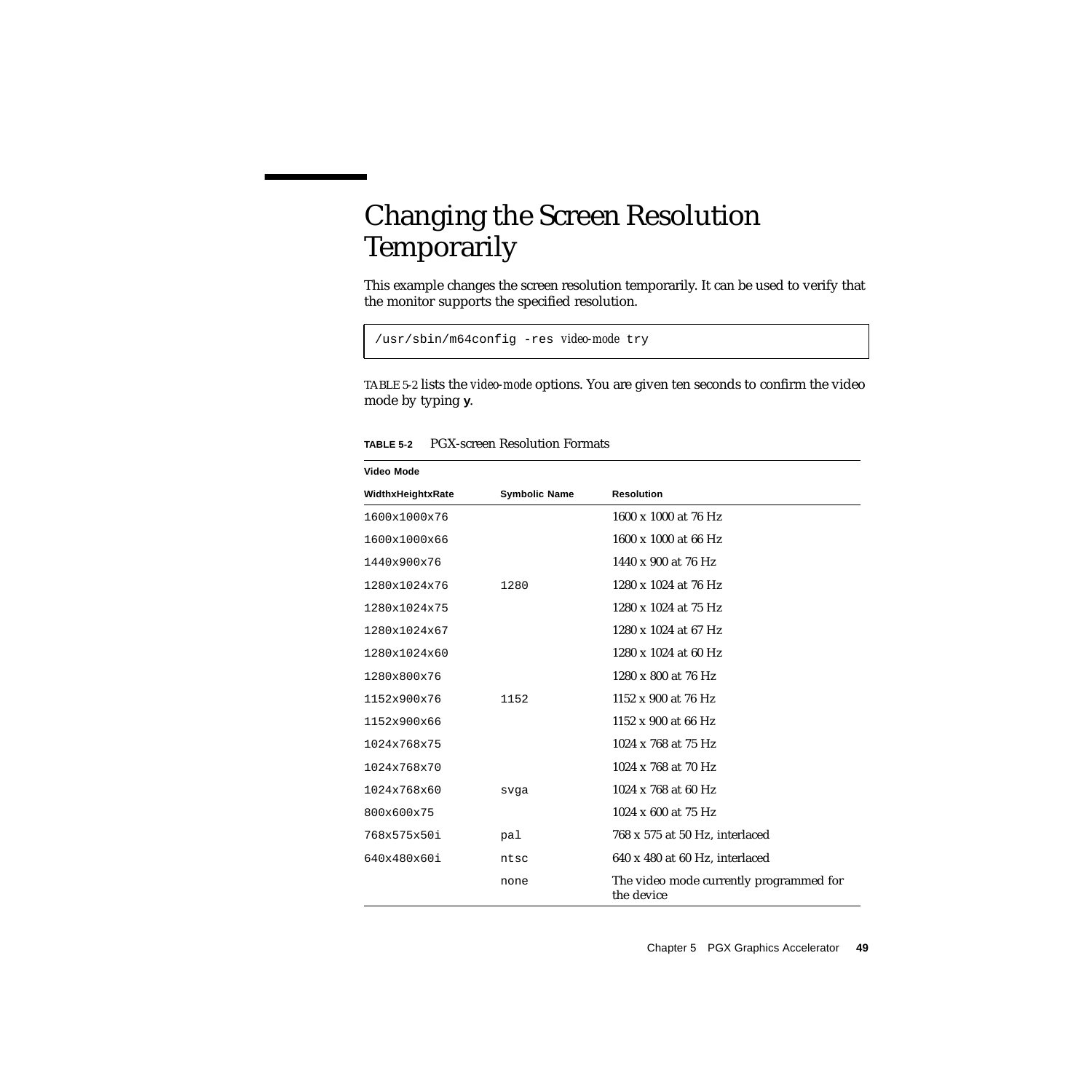For example, to try the 1152 x 900 resolution at 76 Hz, enter one of the following formats:

This example uses the WidthxHeightxRate format

/usr/sbin/m64config -res 1152x900x76 try

This example uses the symbolic name format.

/usr/sbin/m64config -res 1152 try

## Printing the PGX Hardware Configuration

● **To print the PGX hardware configuration information, type:**

/usr/sbin/m64config -prconf

The following is a typical display of the hardware configuration information:

```
--- Hardware Configuration for /dev/fbs/m640 ---
ASIC: version 0x41004754
DAC: version 0x0
PROM: version 0x0
Card possible resolutions: 640x480x60, 800x600x75, 1024x768x60
   1024x768x70, 1024x768x75, 1280x1024x75, 1280x1024x76
   1280x1024x60, 1152x900x66, 1152x900x76, 1280x1024x67
   960x680x112S, 960x680x108S, 640x480x60i, 768x575x50i, 1280x800x76
   1440x900x76, 1600x1000x66, 1600x1000x76, vga, svga, 1152, 1280
Monitor possible resolutions: 720x400x70, 720x400x88, 640x480x60
   640x480x67, 640x480x72, 640x480x75, 800x600x56, 800x600x60
   800x600x72, 800x600x75, 832x624x75, 1024x768x87, 1024x768x60
   1152x900x76, 1280x1024x67, 960x680x112S, vga, svga, 1152, 1280
   stereo
Current resolution setting: 1280x1024x76
Current depth: 8
```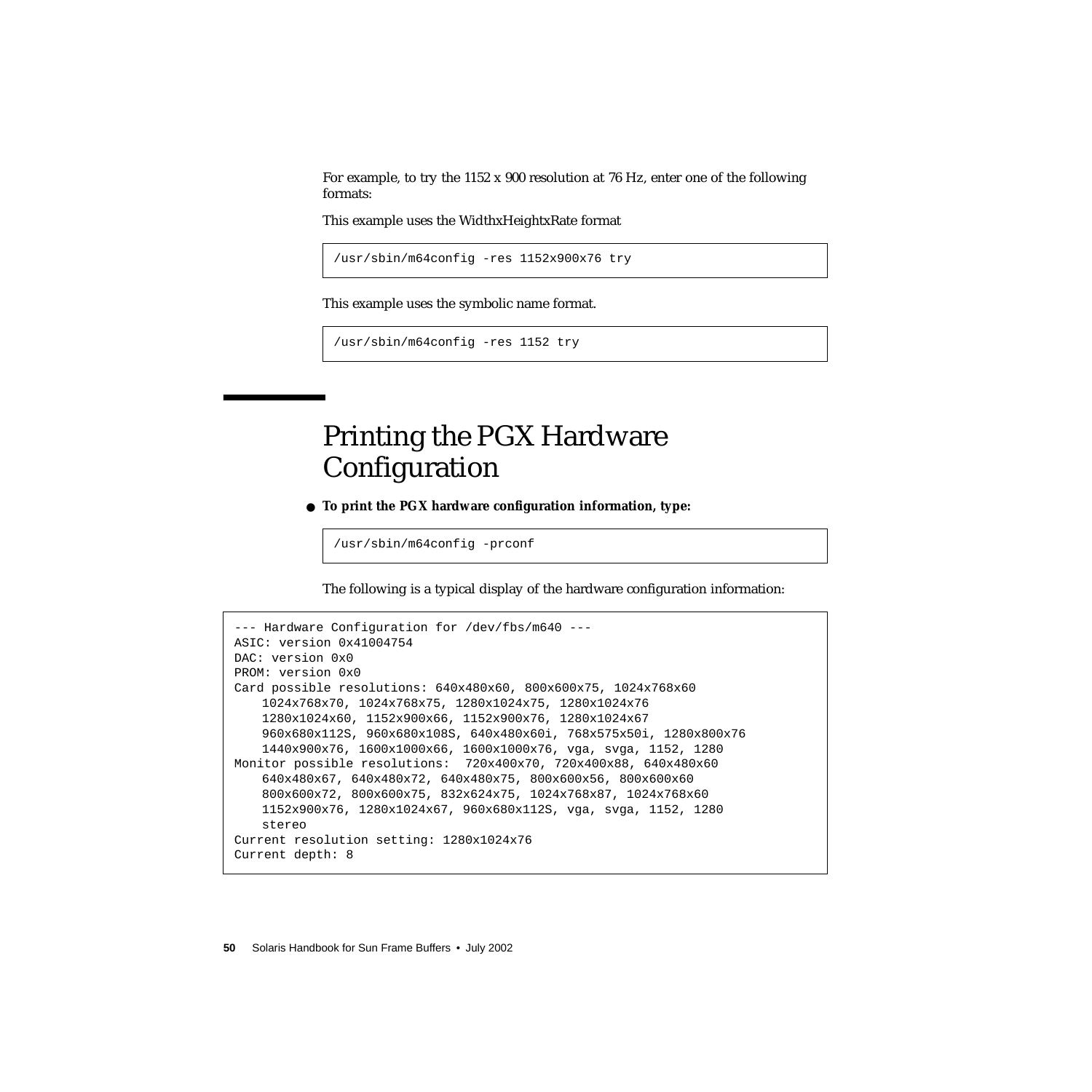## For More Information

The examples in this chapter are only two of the simpler uses of the m64config utility. For more information on m64config, see the m64config man page.

## PEX Library Bug Workaround

Some 3D applications may experience problems when run on the PGX frame buffer. Problems may range from incorrect rendering to window system crashes.

The work-around for these problems is to set the environment variable XGLNOPEX before executing any 3D applications. For example:

```
setenv XGLNOPEX
```
You do not have to assign any particular value to this environment variable, just create it.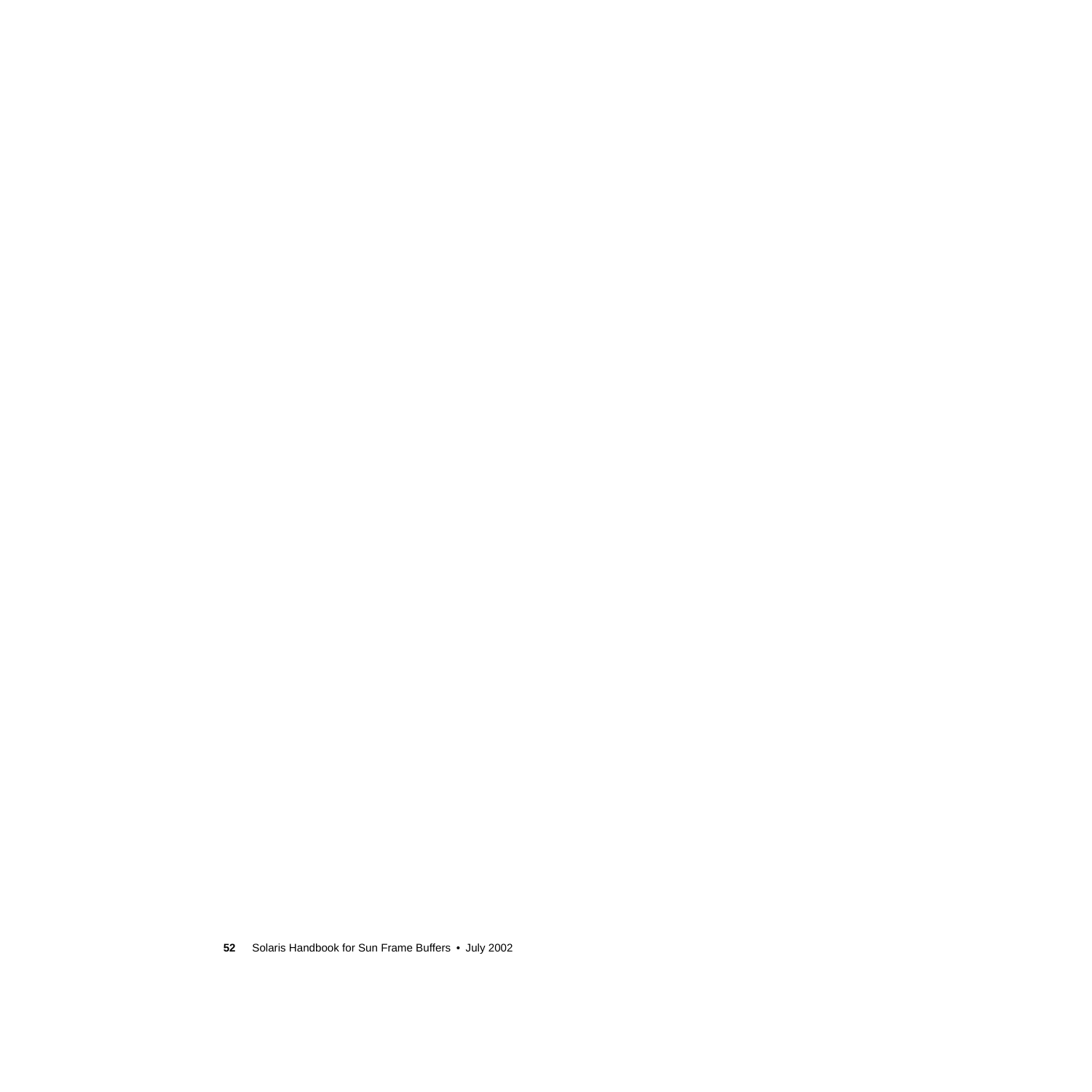## PGX32 Graphics Accelerator

This chapter describes how to change the display resolution on the PGX32 Graphics Accelerator.

You can use the GFXconfig menu-style interface utility any time to change screen resolutions. See the GFXconfig man page for a detailed description.

**Note –** gfx is the UNIX device name for the PGX32 Graphics Accelerator.

## Interactive Configuration

● **To use** GFXconfig **to configure your PGX32 card, type:**

# **GFXconfig -i**

The PGX32 configuration window is displayed ([FIGURE 6-1\)](#page-69-0).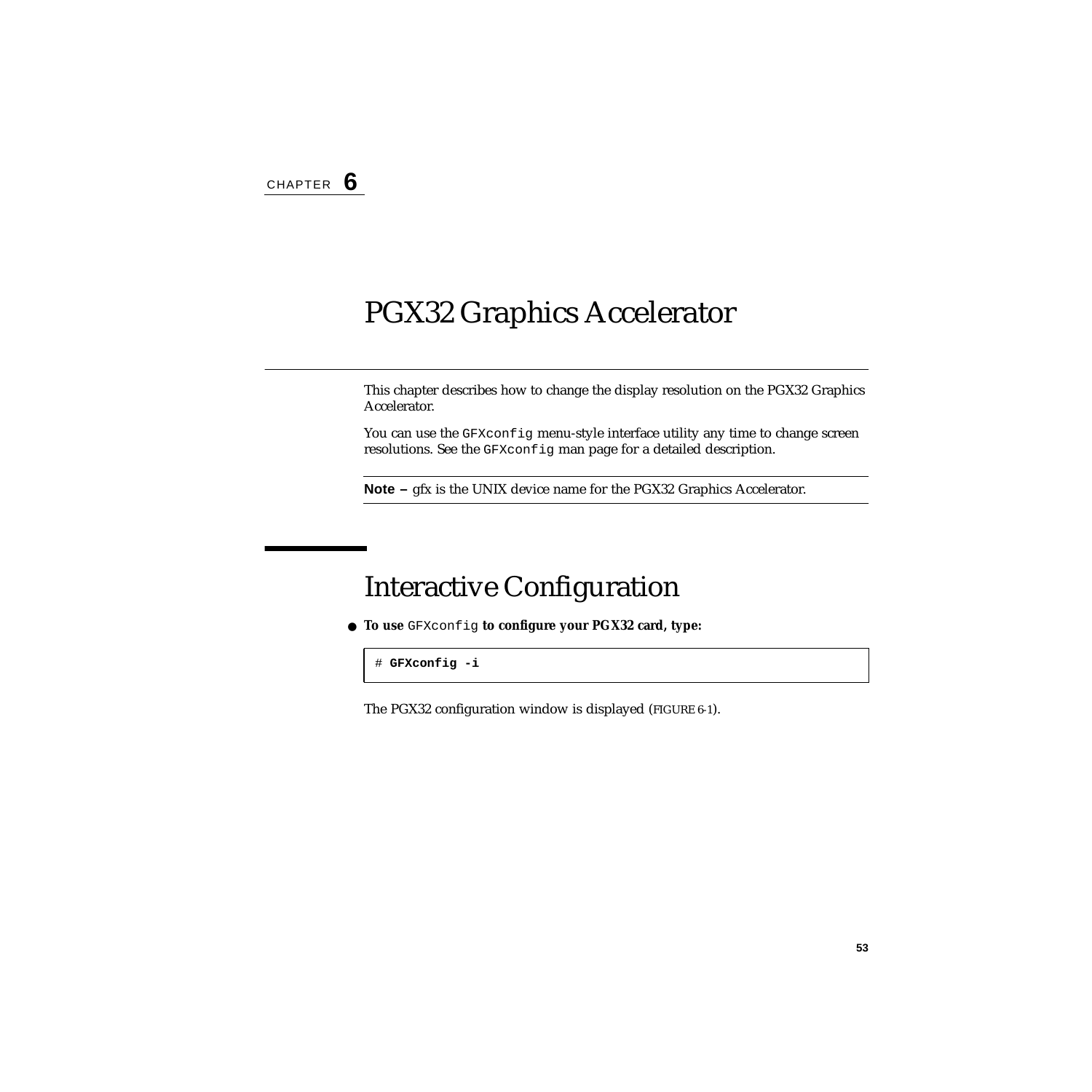| comole ghu2 |  | <b>sevicinosis</b>                                                                                                                                               | BUT5-<br>喜烈<br>虔 | 50K |
|-------------|--|------------------------------------------------------------------------------------------------------------------------------------------------------------------|------------------|-----|
|             |  | Press SPACE to change ortion<br>Arrow UP and DDAN to select DDVDS<br>Arrow UET and RIGHT to select DDVDS                                                         |                  |     |
|             |  | Frees (7) to show test pattern on device<br>Fress (3) to save changes and exit program<br>Frees (3) to exit program without saving changes<br>Frees (3) for help |                  |     |

<span id="page-69-0"></span>**FIGURE 6-1** PGX32 Configuration Window

[TABLE 6-1](#page-69-1) describes the PGX32 configuration window.

<span id="page-69-1"></span>**TABLE 6-1** PGX32 Configuration Window

| <b>Function</b>       | <b>Description</b>                                                                                   |
|-----------------------|------------------------------------------------------------------------------------------------------|
| Up and down arrows    | Selects the desired PGX32 device to modify.                                                          |
| Left and right arrows | Selects the parameter to modify (for example, screen resolution, bit-<br>depth, or synchronization). |
| Space bar             | Used to modify the parameter for the given PGX32 device (brings<br>up a menu when applicable).       |
| Т                     | Puts a test pattern on the entire display. Press any key to return to<br>the main screen.            |
| S                     | Saves the current settings and exits the configuration window.                                       |
| H                     | Help                                                                                                 |
| Q                     | Exits the program without saving any changes.                                                        |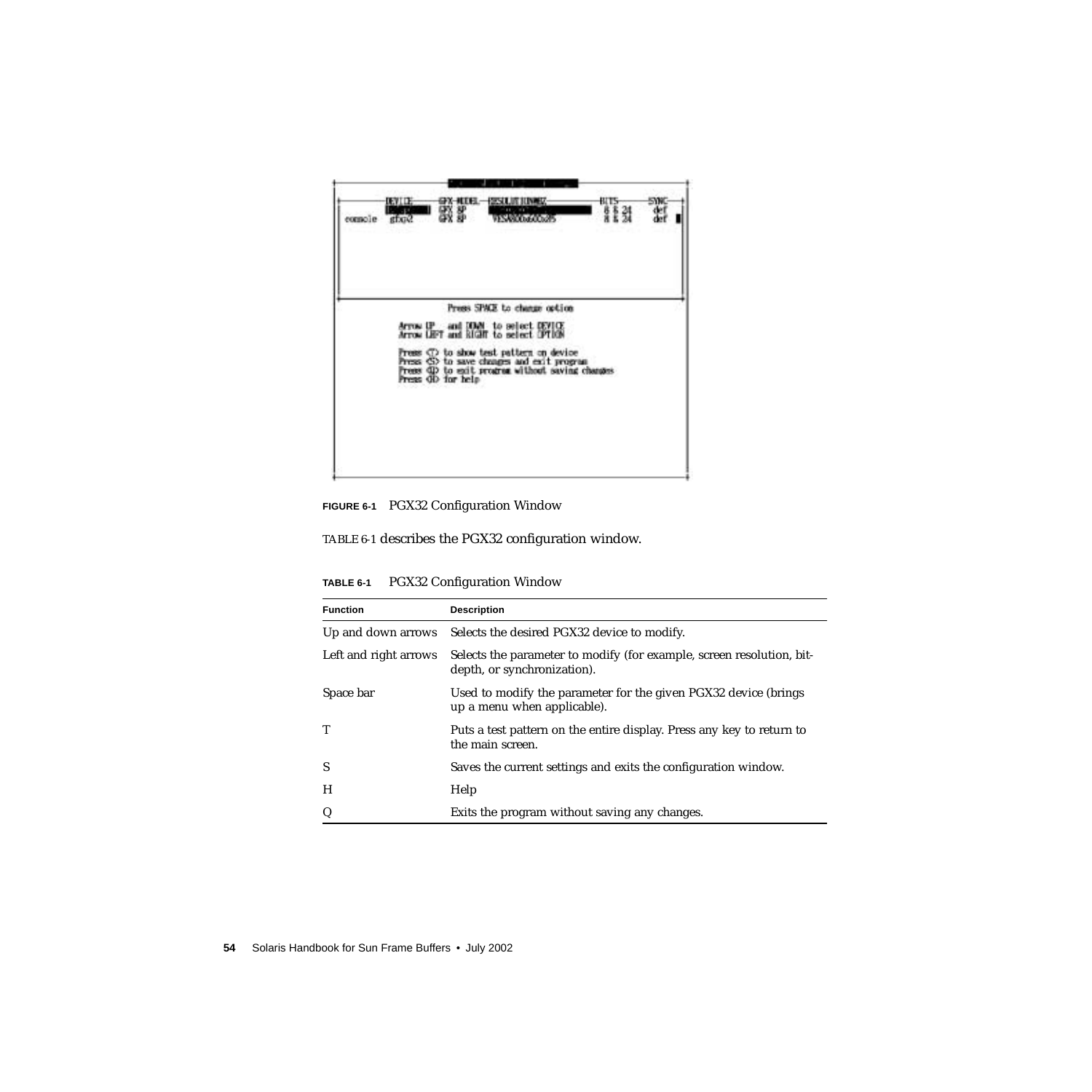## Noninteractive Configuration

Sometimes it is convenient to configure the PGX32 card noninteractively. This method is especially useful when configuring many systems identically or when you know which configuration is appropriate for the system.

GFXconfig uses the same conventions as the m64config utility. m64config is used for all ATI-based graphics which includes the Sun Ultra 5 and Sun Ultra 10 motherboard graphics (both 8-bit and 24-bit systems) and PGX 8-bit PCI frame buffer. You can set all of the parameters that can be set using the interactive version by specifying the correct flag followed by a desired value. [TABLE 6-2](#page-70-0) describes these parameters.

| <b>Parameter</b>         | <b>Description</b>                                                                                   |
|--------------------------|------------------------------------------------------------------------------------------------------|
| $-dev$ device            | Displays the device to configure.                                                                    |
| $-r$ es resolution       | Displays the resolution name.                                                                        |
| $-res$ $\backslash$ ?    | Shows resolutions.                                                                                   |
| -file filename           | Displays the configuration file: system or machine.                                                  |
| -depth <i>depth</i>      | Shows the bit depth (8 or 24, default is 24).                                                        |
| -defaults                | Resets the device to the default parameters.                                                         |
| -24only (true/false)     | Forces all windows to use 24-bit visuals. This may prohibit<br>some 8-bit applications from working. |
| -gfile <i>gamma file</i> | Lists the gamma file.                                                                                |
| -gvalue gamma value      | Lists the gamma value.                                                                               |
| -propt                   | Displays the current settings.                                                                       |
| -prconf                  | Displays hardware information.                                                                       |
| -help                    | Shows usage information.                                                                             |

<span id="page-70-0"></span>**TABLE 6-2** Noninteractive Configuration Parameters

**Note –** By default, the bit depth is set to 8/24 for resolutions of 1280 x 1024 and less, or 8 only for higher resolutions.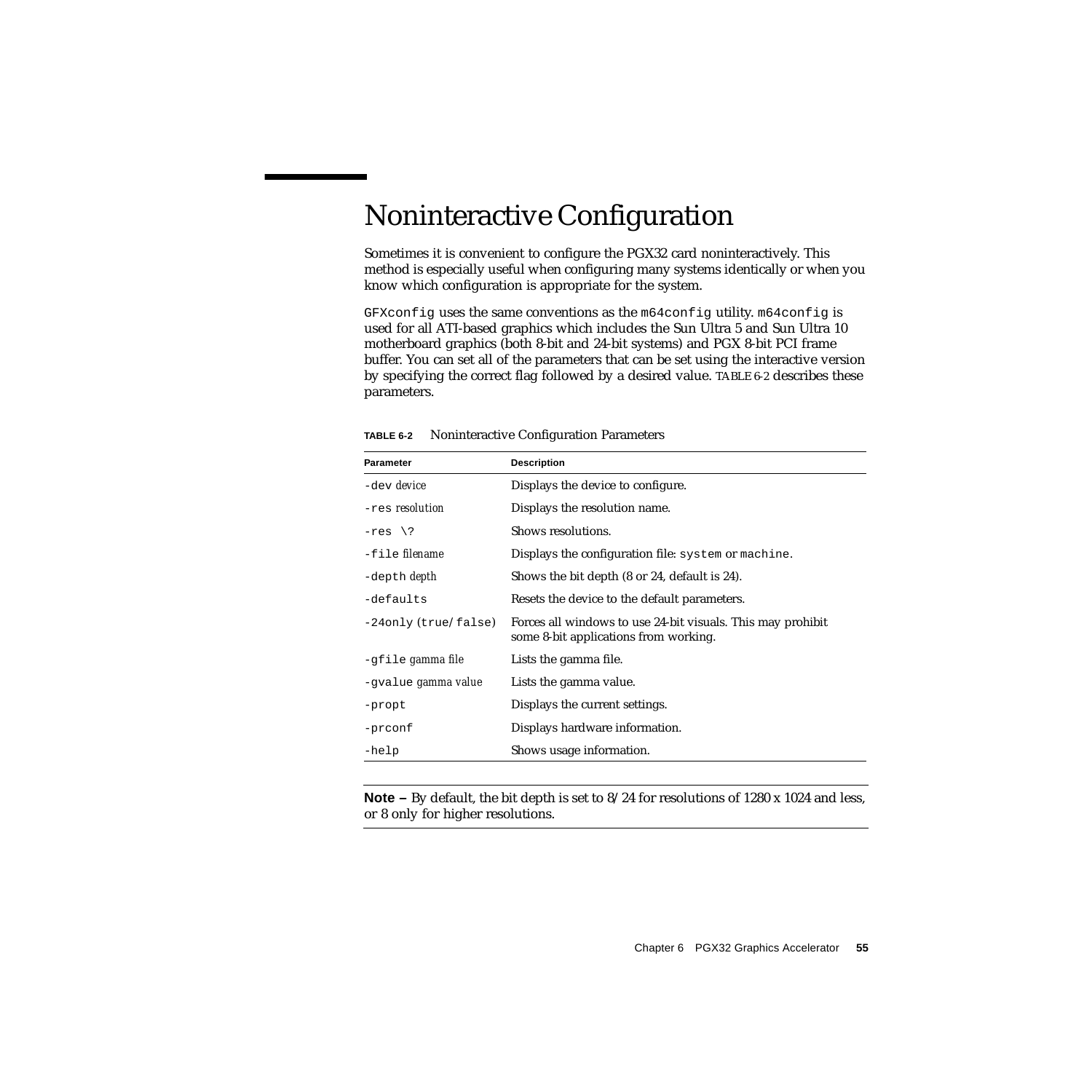#### Examples

● **To configure the resolution on the PGX32 to 1152 x 900 at 66, type:**

```
# GFXconfig -res 1152x900x66
```
To verify the resolution prior to setting it permanently, add the word "try" after the resolution name. This option displays a test pattern on the screen until you press the Return key. Then you can accept or reject the resolution. For example:

```
# GFXconfig -res 1152x900x66 try -dev /dev/fbs/gfxp0
```
● **To set the resolution to 1024 x 768 at 60 with a single TrueColor visual (no 8-bit PseudoColor visual), type:**

```
# GFXconfig -res 1024x768x60 -24only true
```
● **To see the current settings for** /dev/fbs/gfxp0**, type:**

```
# GFXconfig -propt -dev /dev/gfx/gfxp0
```
# Other Methods for Changing the Screen Resolution

Normally, the default screen resolution is sufficient for most users. However, you may need to change the default resolution if:

- You change the X Windows depth from the default listed in the table, then you should configure the screen depth to match the X Windows depth.
- The monitor does not "sync up" at the default screen resolution, then you need to choose a different screen resolution.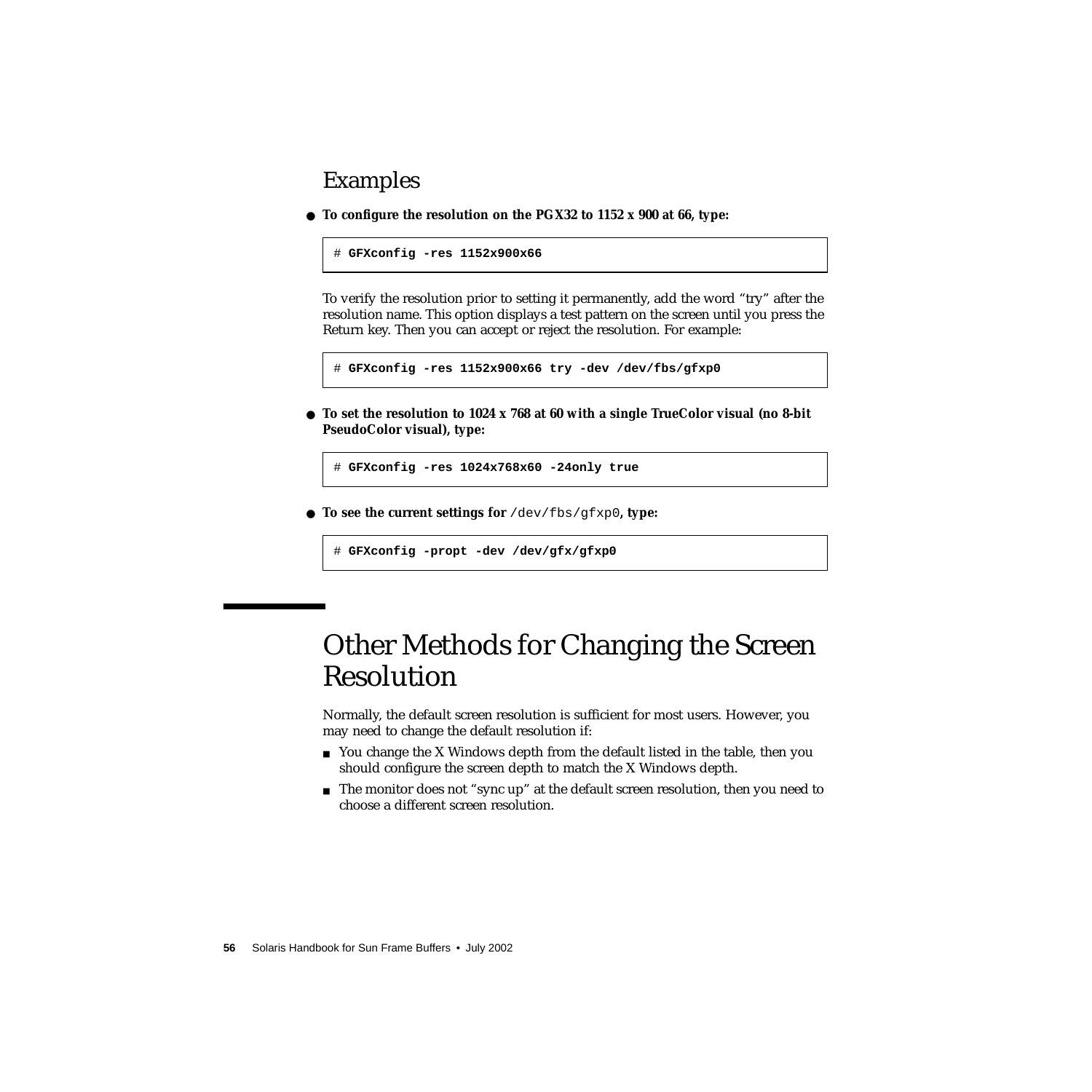### Guidelines

The general guidelines to follow when changing the default screen resolutions are:

- To run the X Windows environment in 8/24 mode, set the screen resolution to 24 bit-depth.
- By default, screen resolutions 1280 x 1024 and lower will automatically be set to 24 bit. Higher resolutions will default to 8-bit mode.
- Use  $GFXconfiq -i$  to test a resolution before configuring the screen to that resolution.

### **Methods**

The procedures for changing the screen resolution described in this chapter include:

- EDID Auto-Detect feature
- Output device method
- Video-Mode method
- Video-Timing method

#### EDID Auto-detect Feature for PGX32

If you are using a monitor with DDC2B/EDID protocol, the default resolution will be determined using the Auto-Detect feature. With this protocol, the GFX card first checks the Standard Timing Identifiers (taking the first one supported), then tries to match the Established Timings. Failing the above method, the card will default to 1152 x 900 x 66.

**Note –** The monitor must be turned *on* prior to booting the system in order for the PGX32 to communicate with it.

The methods described in this appendix will override any information obtained via EDID.

#### output-device Method

It is possible to specify the screen resolution of PGX32 card via the output-device environment variable by using the format screen:rAxBxC, where:A is the desired horizontal resolution. B is the desired vertical resolution, and  $\sigma$  is the desired refresh rate.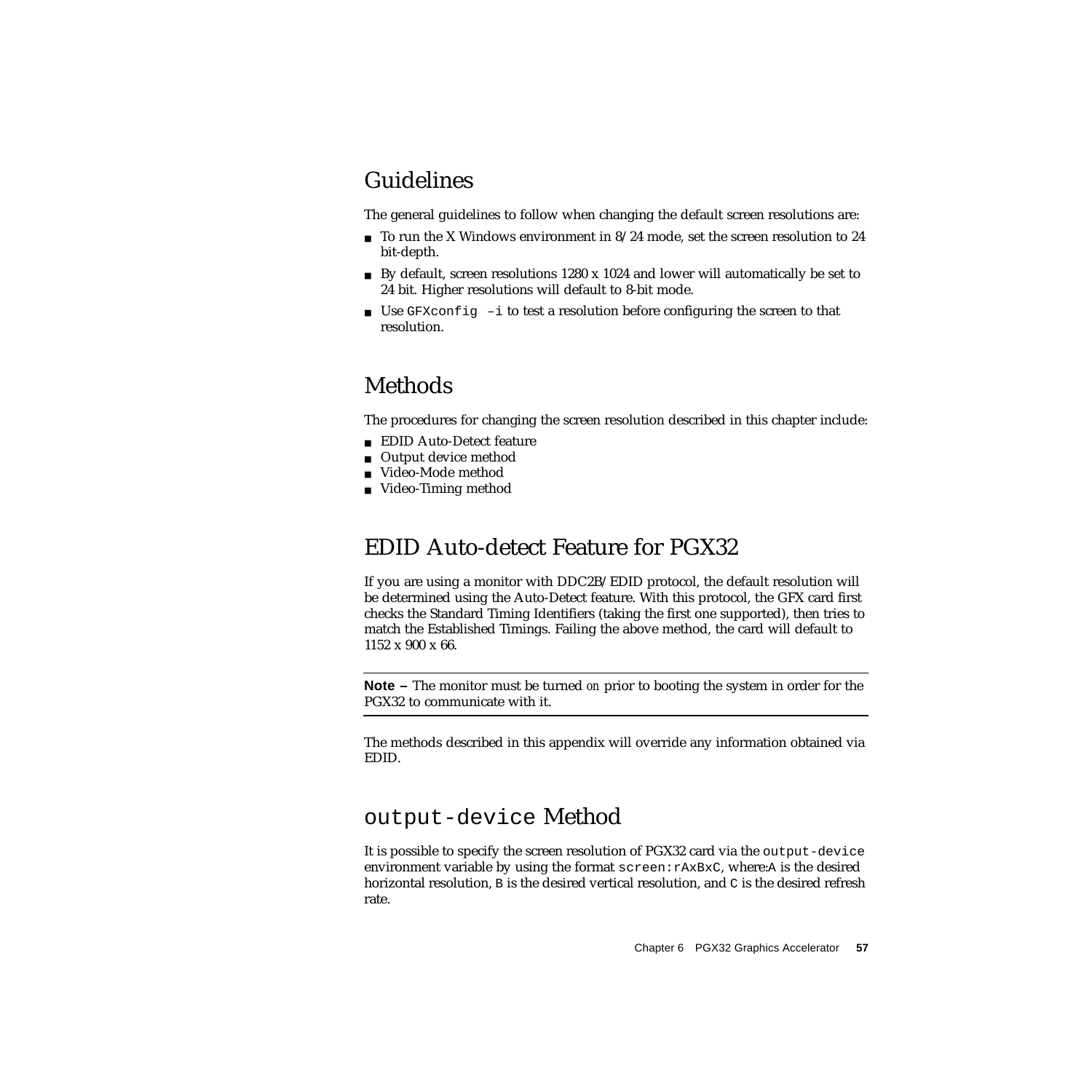The system will check these values against an internal list of resolutions (see [TABLE 6-3\)](#page-73-0), and use the corresponding entry as the screen resolution.

For example, to use VESA1024 x 768 at 75 as the screen resolution, type the following at the ok prompt:

```
ok setenv output-device screen:r1024x768x75
ok reset
```
**Note –** The new screen resolution will take effect following the reset, and will hold the resolution information until the output-device variable is changed manually.

#### Video Mode Method

At the ok prompt in Boot PROM mode, the screen resolution can be easily set on the PGX32 cards by using one of the 34 preinstalled resolution modes. These resolution settings are identified by video modes 0-33 ([TABLE 6-3\)](#page-73-0).

**Note –** Use video modes 0-25 to select a screen depth of 24 bits, or video modes 26- 33 to select a screen depth of 8 bits.

**TABLE 6-3** PGX32 Screen Resolutions

<span id="page-73-0"></span>

| Mode | <b>Resolution</b>                             |
|------|-----------------------------------------------|
| 0    | $640 \times 480 \text{ } \textcircled{6}60$   |
| 1    | 640 x 480 @ 72                                |
| 2    | 640 x 480 $@75$                               |
| 3    | 640 x 480 @ 85                                |
| 4    | $800 \times 600 \text{ } \textcircled{6} 60$  |
| 5    | $800 \times 600 \text{ @ } 72$                |
| 6    | $800 \times 600 \text{ @ } 75$                |
| 7    | $800 \times 600 \text{ } \textcircled{} 85$   |
| 8    | $1024 \times 768 \text{ } \textcircled{6}60$  |
| 9    | $1024 \times 768 \text{ } \textcircled{2} 70$ |
| 10   | $1024 \times 768 \text{ } \textcircled{2} 75$ |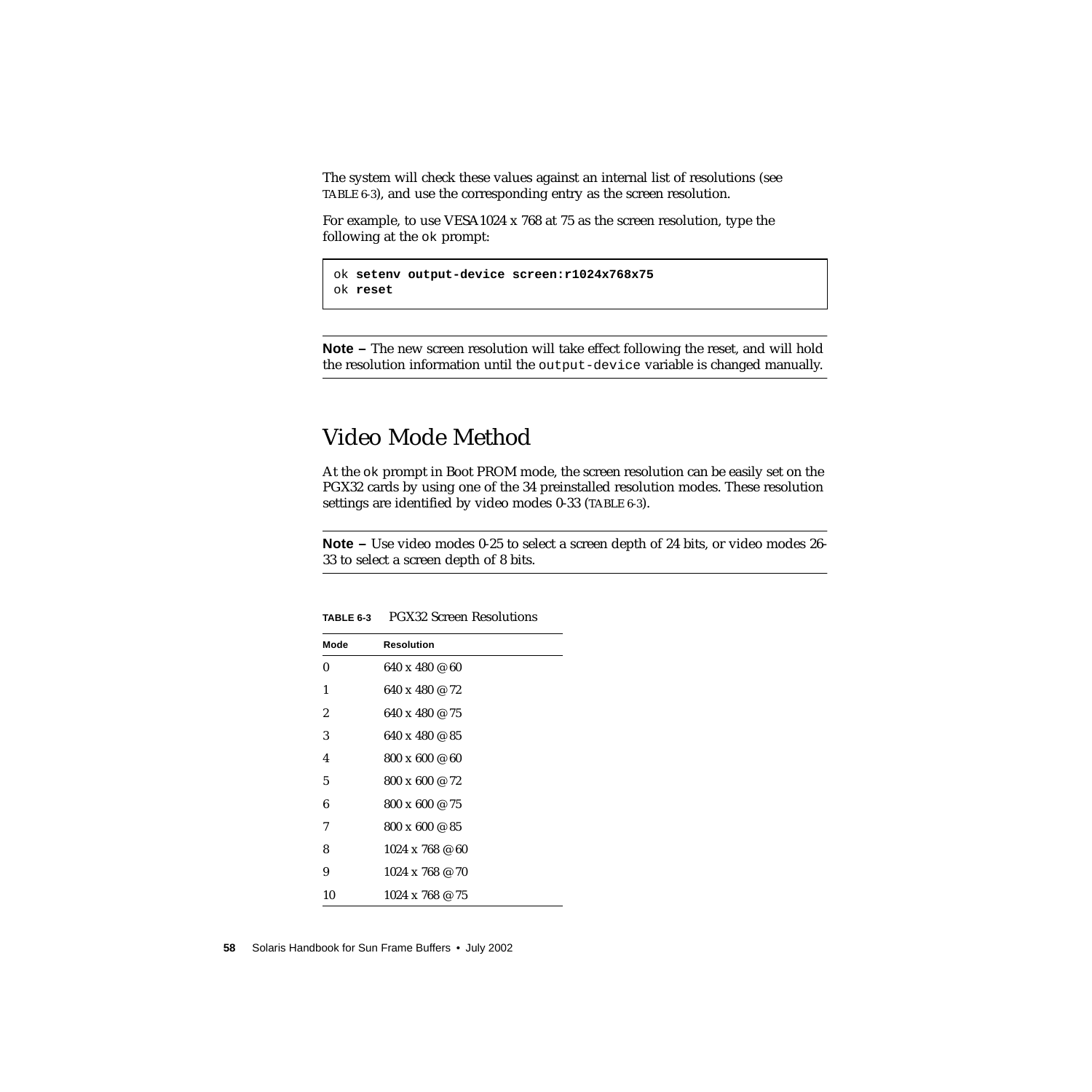| Mode | Resolution                                                   |
|------|--------------------------------------------------------------|
| 11   | $1024 \times 768$ @ 77 $*$                                   |
| 12   | $1024 \times 768 \text{ } \textcircled{}85$                  |
| 13   | $1024 \times 800 \text{ @ } 85$ *                            |
| 14   | $1152 \times 900 \text{ } \textcircled{e} 60$                |
| 15   | 1152 x 900 @ 66 $*$                                          |
| 16   | 1152 x 900 @ 70                                              |
| 17   | 1152 x 900 @ 75                                              |
| 18   | 1152 x 900 @ 76 $*$                                          |
| 19   | 1152 x 900 @ 85                                              |
| 20   | $1280 \times 800 \text{ @ } 76$ *                            |
| 21   | $1280 \times 1024 \text{ } \textcircled{6}60$                |
| 22   | 1280 x 1024 @ 67 *                                           |
| 23   | $1280 \times 1024 \text{ } \textcircled{2} 75$               |
| 24   | 1280 x 1024 @ 76 $*$                                         |
| 25   | 1280 x 1024 @ 85                                             |
| 26   | 1600 x 1200 @ 66 $*$                                         |
| 27   | 1600 x 1200 @ 76 $*$                                         |
| 28   | $1600 \times 1200 \text{ } \textcircled{e} 60$               |
| 29   | 1600 x 1200 @ 65                                             |
| 30   | $1600 \times 1200 \text{ } \textcircled{2}$ 70               |
| 31   | $1600 \times 1200 \text{ } \textcircled{2}$ 75               |
| 32   | $1600 \times 1200 \text{ } \textcircled{} \textcircled{} 76$ |
| 33   | $1600 \times 1200 \text{ } \textcircled{e}$ 80 *             |

**TABLE 6-3** PGX32 Screen Resolutions *(Continued)*

**Note –** See "Using nvedit [to Modify NVRAM" on page 67](#page-82-0) for a description of nvedit commands.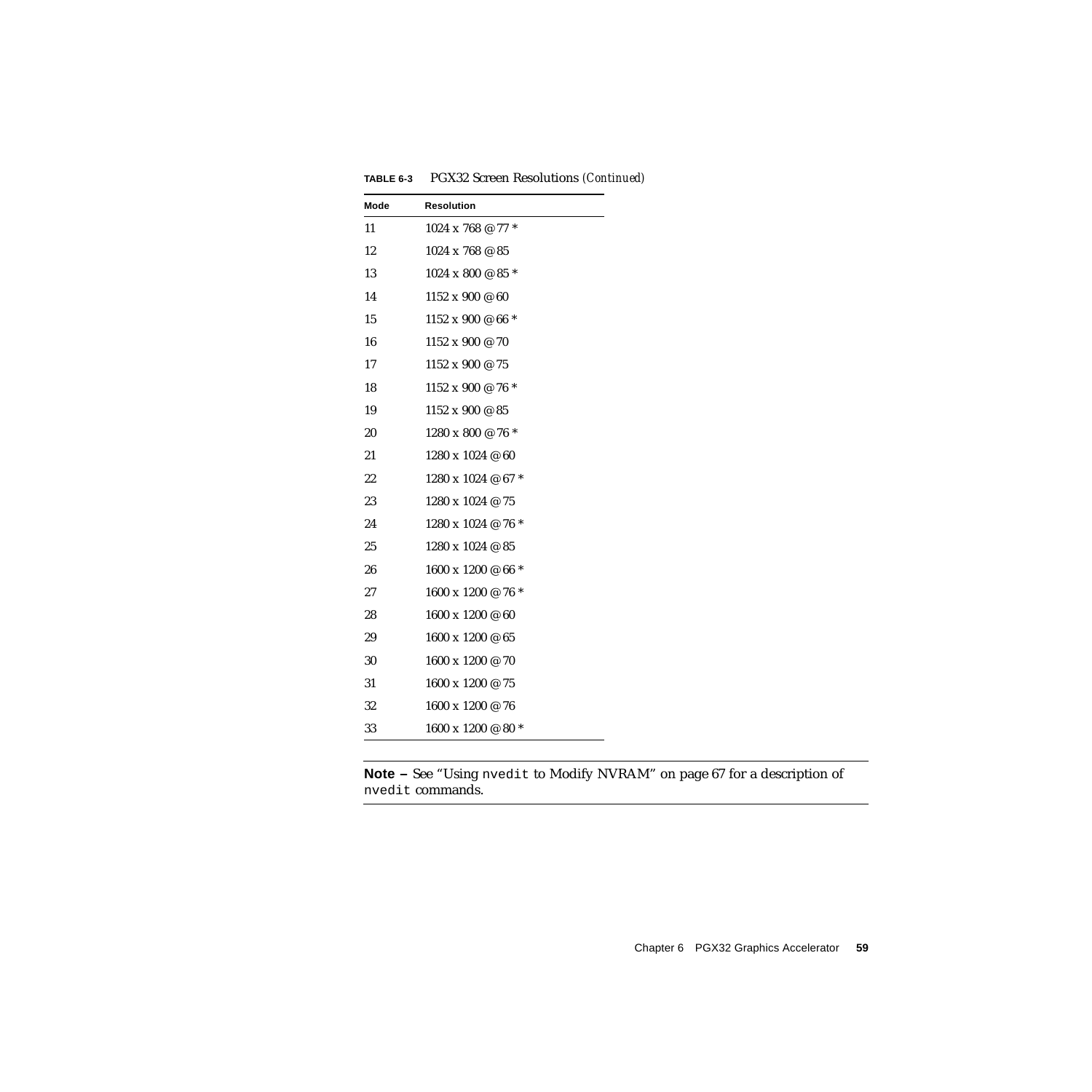For example, to set the screen resolution to 1024 x 768 at 60Hz, video-mode 8, type:

```
ok nvedit
  0: 8 value video-mode 1: <ctrl-c>
ok nvstore
ok setenv use-nvramrc? true
ok reset
```
**Note –** The last three commands enable the NVRAM. Without these lines, the changes you make with nvedit will be ignored.

#### <span id="page-75-0"></span>Video Timing Method

If all of the previously described methods fail for your configuration, it is possible to specify the exact timing numbers for a particular resolution. The last method for setting the screen resolution also uses nvedit. This method is more involved and requires knowledge of all timing parameters for the desired resolution. Therefore, this method is only meant for monitors whose resolutions are not available in the Video-Mode Method. See "Using nvedit [to Modify NVRAM" on page 67](#page-82-0) for a description of nvedit commands.

**Note –** You should use this method *only* if the previous methods have been unsuccessful.

For example, to set the screen resolution to 1280 x 1024 at 76 Hz:

```
ok nvedit
0: : video-timing " 1280, 384, 32, 64, \
   1024, 43, 3, 8, 135000000, 0" ;
1: <ctrl-c>
ok nvstore
ok setenv use-nvramrc? true
ok reset
```
**Note –** The syntax is very important. The spaces must be present exactly as they appear in the example.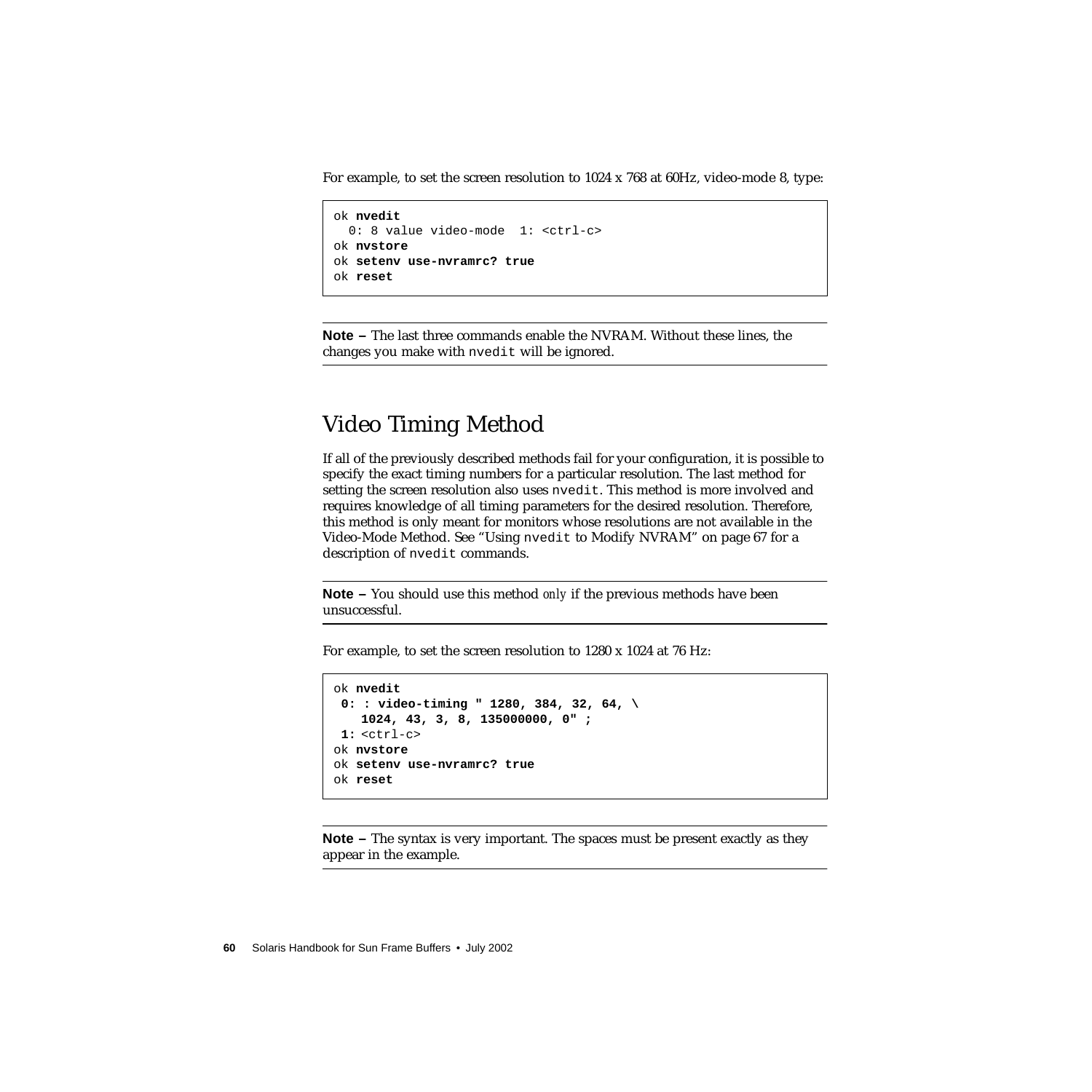**Note –** The last three commands enable the NVRAM. Without these lines, the changes you make with nvedit will be ignored.

Following is a brief description of the ten parameters used in this method.

- horizontal resolution (in pixels)
- horizontal blanking total
- horizontal front porch
- horizontal sync width
- vertical resolution (in lines)
- vertical blanking total
- vertical front porch
- vertical sync width
- dotclock in Hz
- sync value (see [TABLE 6-4](#page-76-0)). Add the values together to select more than one.

**TABLE 6-4** Sync Values

<span id="page-76-0"></span>

| Sync  |                                |
|-------|--------------------------------|
| Value | Meaning                        |
| 1     | separate sync                  |
| 1     | sync on green                  |
| 512   | positive vertical sync pulse   |
| 1024  | positive horizontal sync pulse |
| 2048  | composite sync                 |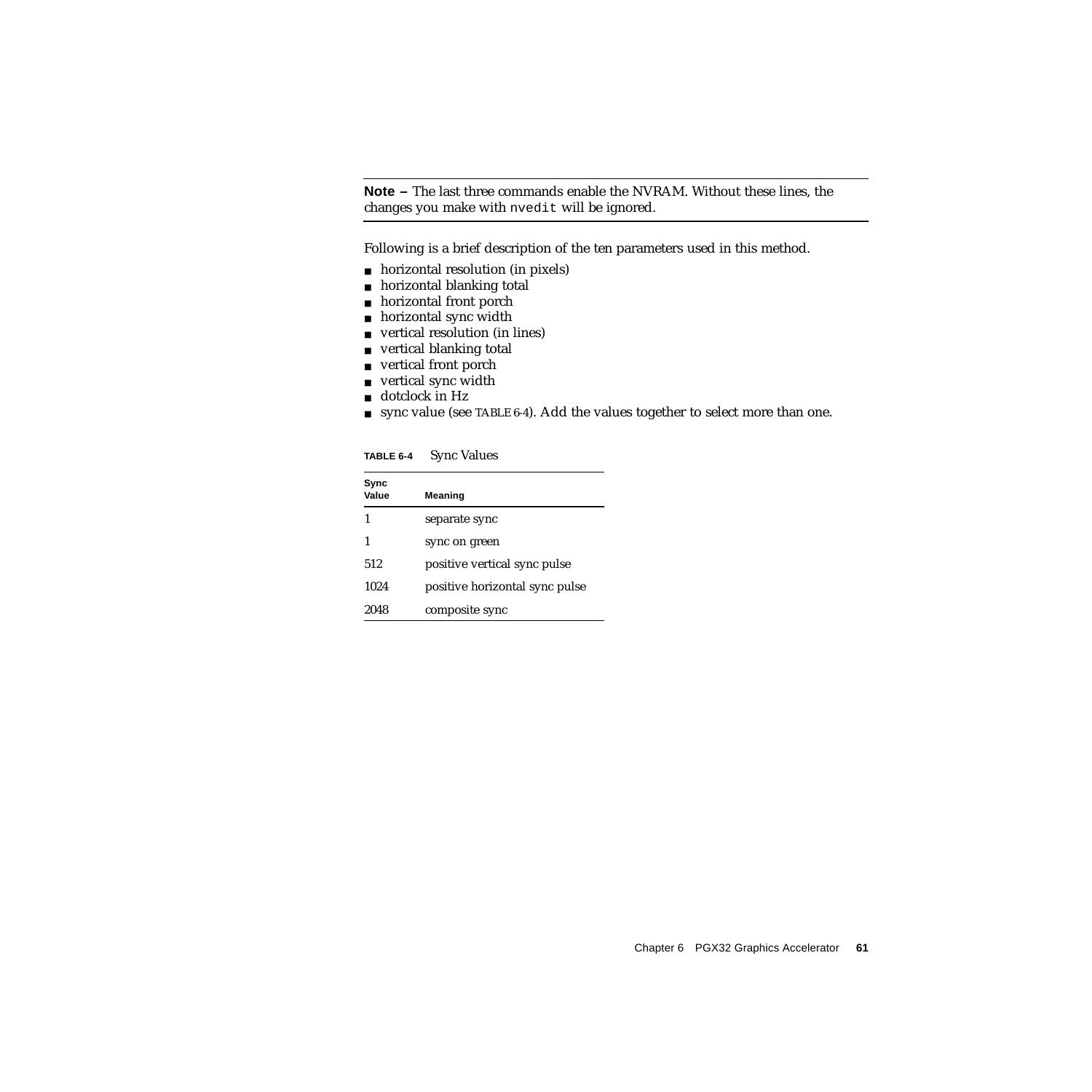**Note –** To obtain the timing parameters required to use this method, contact SunService at 1-800-USA-4SUN with your monitor requirements.

### Setting PGX32 as the Console (Optional)

To use the PGX32 software as the console device, use the procedures in the sections that follow.

#### <span id="page-77-0"></span>PGX32 Card as the Only Frame Buffer

Sun Ultra 5 and Sun Ultra 10 Systems

To use the PGX32 card as the system console in an Sun Ultra 5 or Sun Ultra 10 system as the only frame buffer, first disable the 8-bit or 24-bit onboard graphics, that comes standard with these systems.

● **To disable the 8-bit or 24-bit graphics device built into the motherboard, type:**

```
ok setenv pcib-probe-list 1,3
ok reset
```
Once the system is reset, all console messages are directed to the PGX32 card.

● **To restore the motherboard 8-bit or 24-bit graphics device as the console for any reason, simply add it back to** pcib-probe-list **by typing:**

```
ok setenv pcib-probe-list 1,2,3
ok reset
```
#### Sun Ultra 30 and Sun Ultra 60 Systems

If no other frame buffers are present in a Sun Ultra 30 or Sun Ultra 60, then the PGX32 card will be the console by default, provided that the board is in a valid probed PCI slot.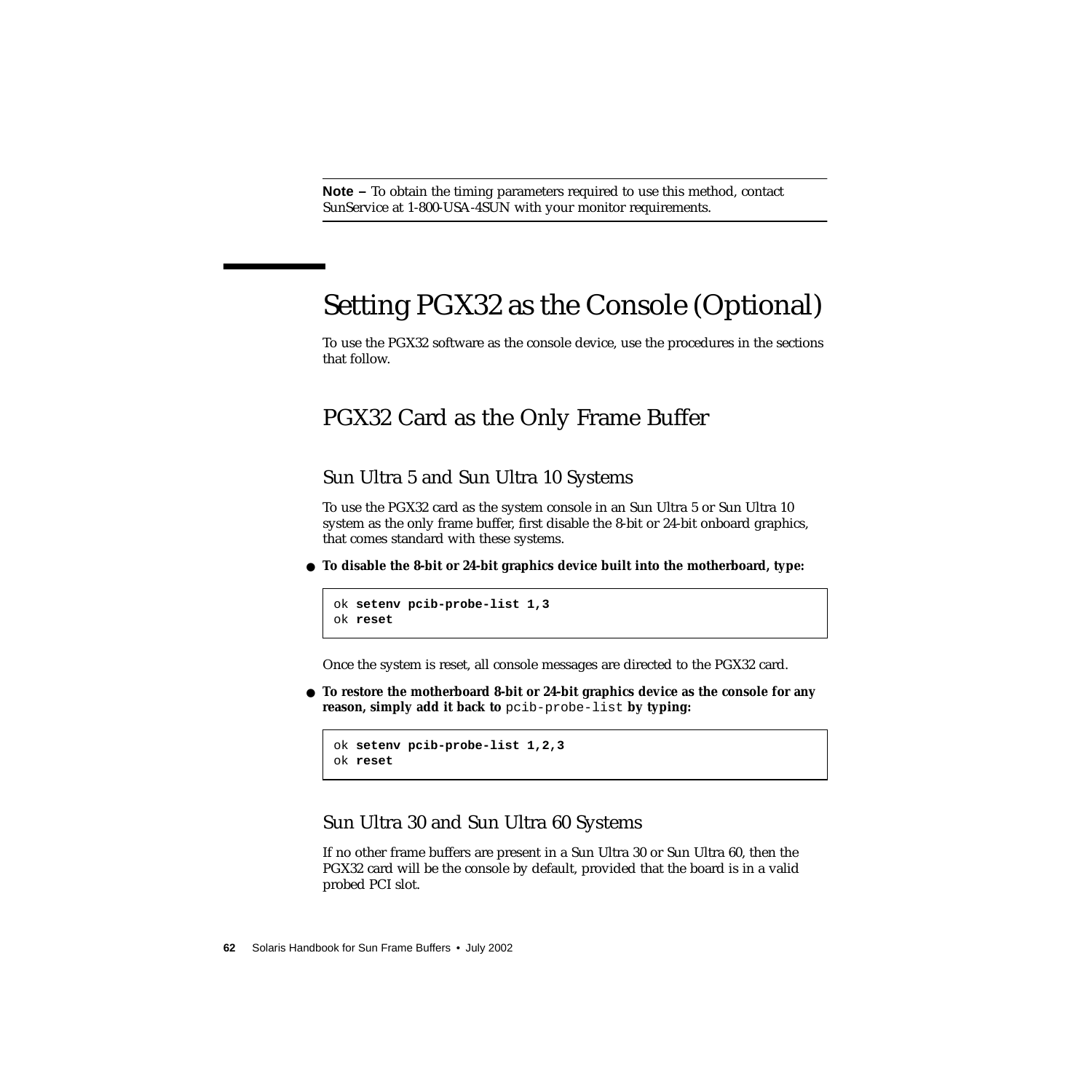#### PGX32 Card With a Secondary Frame Buffer

The PGX32 card can be made the console device when other secondary frame buffers are present in the system.

#### Onboard Graphics (Ultra 5 and Ultra 10 Only)

The Sun Ultra 5 and Sun Ultra 10 standard onboard graphics and PGX32 card(s) can only coexist in the system if the onboard graphics device is the console. Otherwise, the onboard graphics device must be disabled as described above in [""PGX32 Card](#page-77-0) [as the Only Frame Buffer" on page 62.](#page-77-0)"

#### Systems With UPA Bus Frame Buffers

To configure the PGX32 card as the console when UPA frame buffers are in the system, the output-device variable in NVRAM must be changed to the actual path of the desired PGX32 cards. This path can best be determined by searching for the string TSI in the / tree at the ok prompt.

For example, to find the pci devices, type:

```
ok cd /pci@1f,4000
ok ls
```
When you are in the correct location, you should see at least one entry containing the string  $TSI$  (that is,  $TSI$ ,  $qfxp@H$  where  $#$  is a digit representing your PGX32 slot location).

Use this entry as the console device for your desired PGX32 card. For example, if the path is /pcid@1f,4000 (as shown above) to the device  $TSI$ ,  $qfxp@$ #, type:

```
ok setenv output-device /pci@1f,4000/TSI,gfxp@#
ok reset
```
**Note –** Replace # with whatever your PGX32 device requires.

Once the system is reset, all console messages will be directed to that PGX32 card.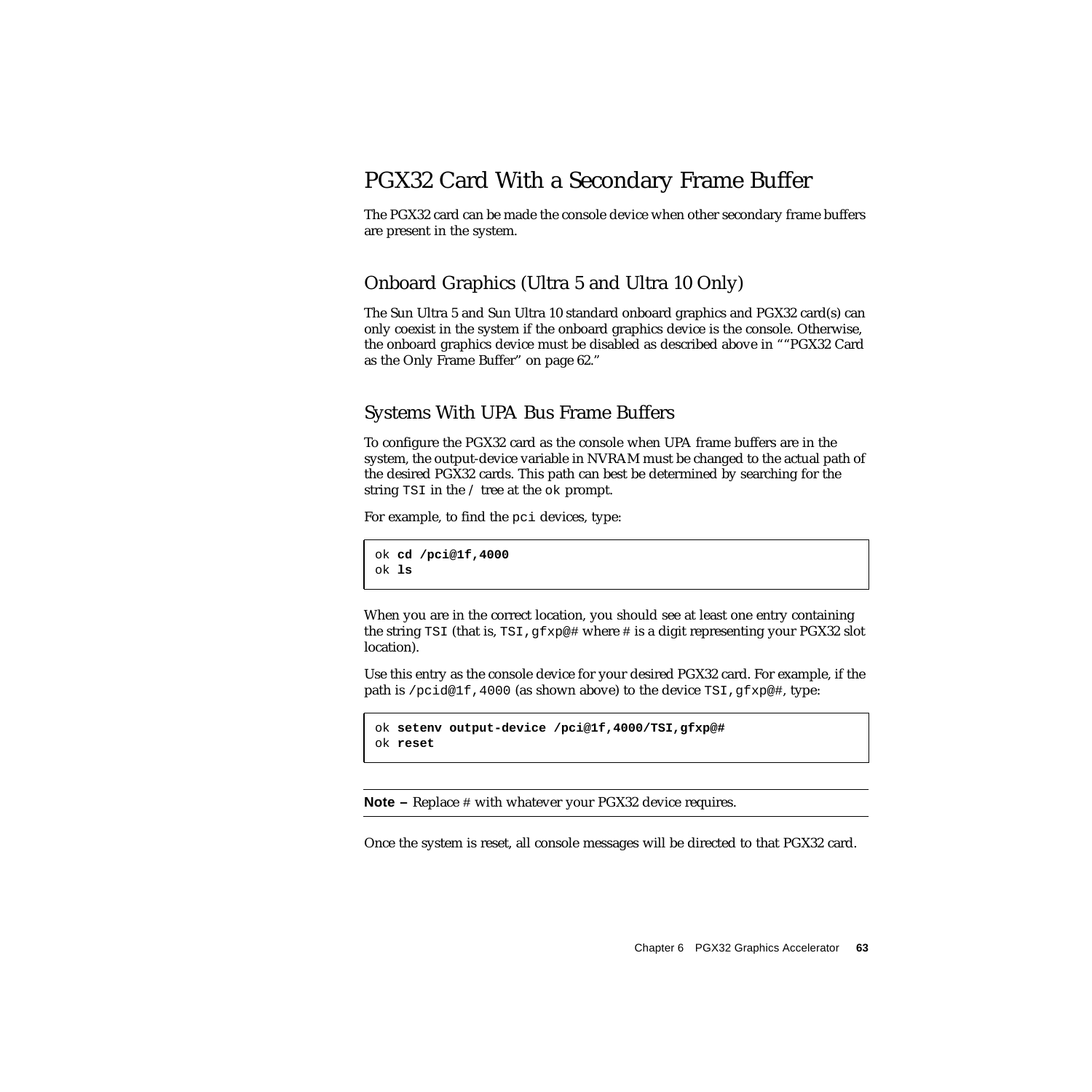To restore the default graphics device as the console for any reason, simply set the output-device variable back to its default value of the screen. To do this, type:

```
ok setenv output-device screen
ok reset
```
#### Other PCI Frame Buffers

To make the PGX32 the console device when other PCI frame buffers are present in the system, it may be necessary to change the pcia-probe-list to probe the PGX32 slot before that of the secondary frame buffer (in addition to the changes described above in [""PGX32 Card as the Only Frame Buffer" on page 62.](#page-77-0)")

● **Determine the slot numbers that correspond to these frame buffers, then ensure that the PGX32 slot number precedes that of the secondary frame buffer in the** pcia-probe-list**.**

For example, if the PGX32 is located in slot 3, and the secondary frame buffer is located in slot 1, then update the pcia-probe-list so that slot 3 is probed before slot 1. A possible configuration is:

```
ok setenv pcia-probe-list 3,2,1,4
ok reset
```
Once the system is reset, all console messages will be directed to the PGX32 card.

### Starting the Desktop Environment

This section describes how to start the OpenWindows environment, Common Desktop Environment (CDE), and the X Display Manager on the PGX32 card.

### OpenWindows Environment

The following sections describe how to start the OpenWindows environment as a console or with multiple PGX32 cards. The PGX32 device name is gfxp#.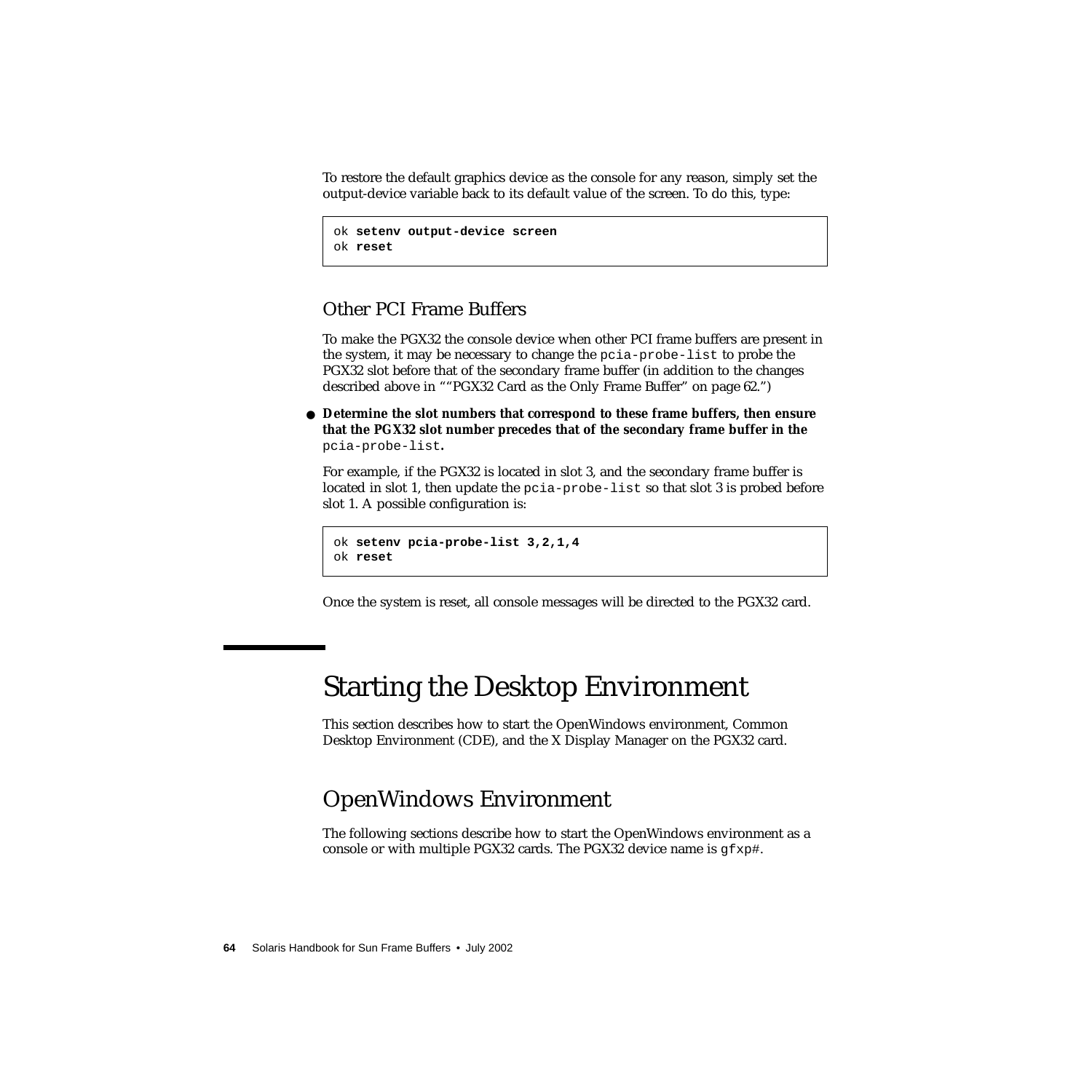Using the PGX32 Card as the Console

● **If the PGX32 card is the console, type:**

# **openwin**

ı

Г

#### Using Multiple PGX32 Cards

● **To start the OpenWindows environment on two PGX32 devices,** gfxp0 **and** gfxp1, **type:**

# **openwin -dev /dev/fbs/gfxp0 -dev /dev/fbs/gfxp1**

**Note –** In the above example, the gfxp device numbers are 0 and 1. These may be different in your configuration. Please check /dev/fbs/ or dmesg for correct device numbers.

#### Common Desktop Environment (CDE)

If you have installed CDE and would like CDE to appear on the PGX32 display, you need to modify your /etc/dt/config/Xservers file. If the PGX32 card is the console device, you do not need to modify the Xservers file.

The following sample  $X$ servers.  $qfx$  file assumes that the Product Name card is the only frame buffer on which to start CDE:

```
:0 Local Local_uid@console root /usr/openwin/bin/Xsun \
:0 -dev /dev/fbs/gfxp0 -nobanner
```
**Note –** If for some reason the name of your PGX32 device is something other than gfxp0, you need to substitute the correct name in the file.

You can add any other desired command line arguments to the end of this line. For example, you can start CDE on multiple displays.

● **To do this, list each display device following the convention above.**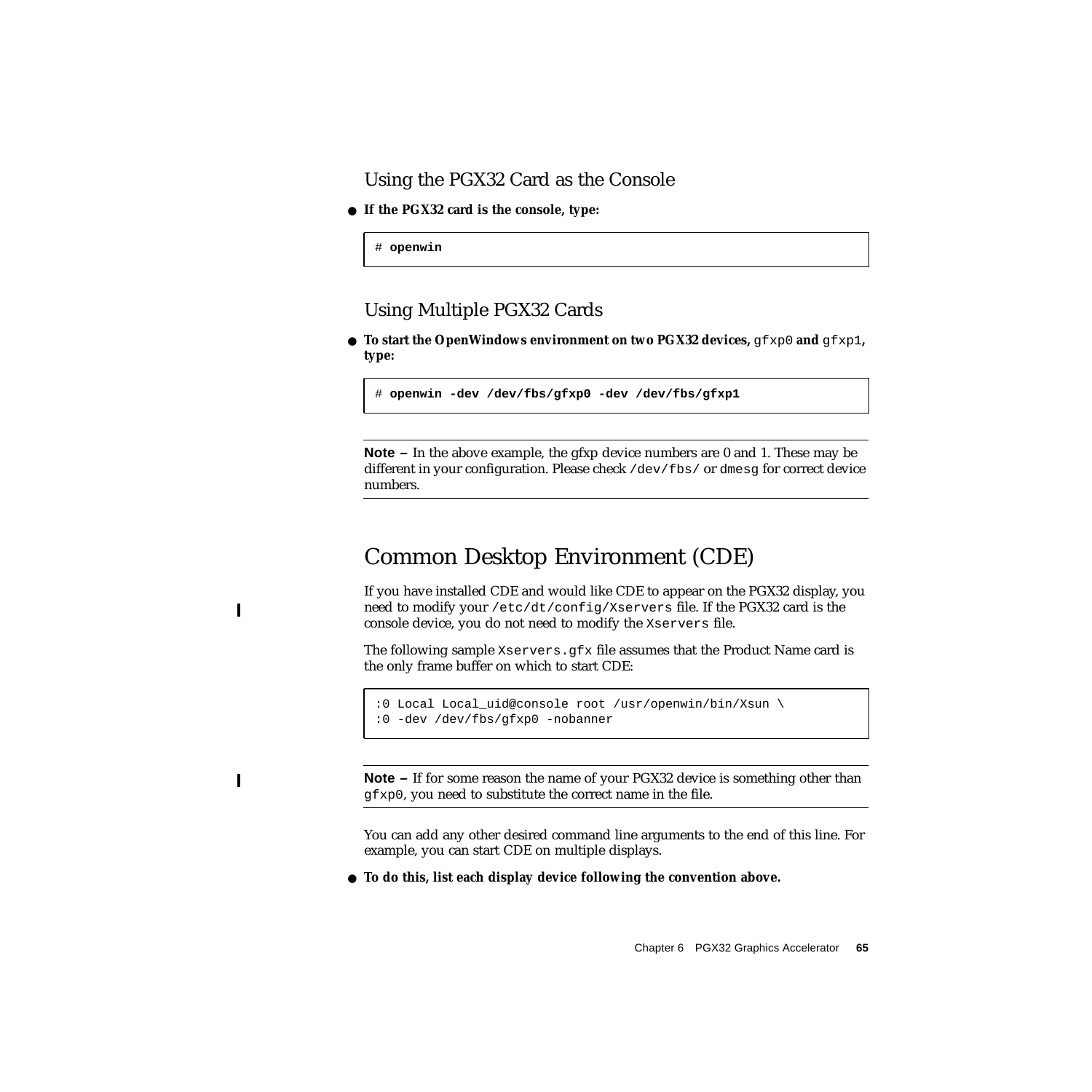The following example configuration displays CDE on the display named /dev/fbs/gfxp0 and uses the device named /dev/fbs/m640 (the built-in graphics device on the Sun Ultra 5 and Sun Ultra 10 systems) as a secondary frame buffer.

```
:0 Local Local_uid@console root /usr/openwin/bin/Xsun \
:0 -dev /dev/fbs/gfxp0 -dev /dev/fbs/m640
```
#### X Display Manager

The PGX32 card also supports the X display manager  $(xdm)$ . A simple configuration file is provided as /usr/openwin/lib/X11/xdm/Xservers.

If you had an Xservers file already in place, the PGX32 software installation will have saved it as /usr/openwin/lib/X11/xdm/Xservers.nogfx.

By default, the installation will have added the following line, which assumes that the Product Name is the only frame buffer on which to start xdm:

```
:0 Local Local /usr/openwin/lib/xdm/StartOW \
:0 -dev /dev/fbs/gfxp0
```
You can add any other desired command line arguments to the end of this line. For example, you can start xdm on multiple displays.

● **To do this, list each display device following the convention above.**

The following example configuration displays xdm on the display named /dev/fbs/gfxp0 and uses the device named /dev/fbs/m640 (the built-in graphics device on the Sun Ultra 5 and Sun Ultra 10 systems) as a secondary frame buffer:

```
:0 Local Local_uid@console root /usr/openwin/bin/Xsun \
:0 -dev /dev/fbs/gfxp0 -dev /dev/fbs/m640
```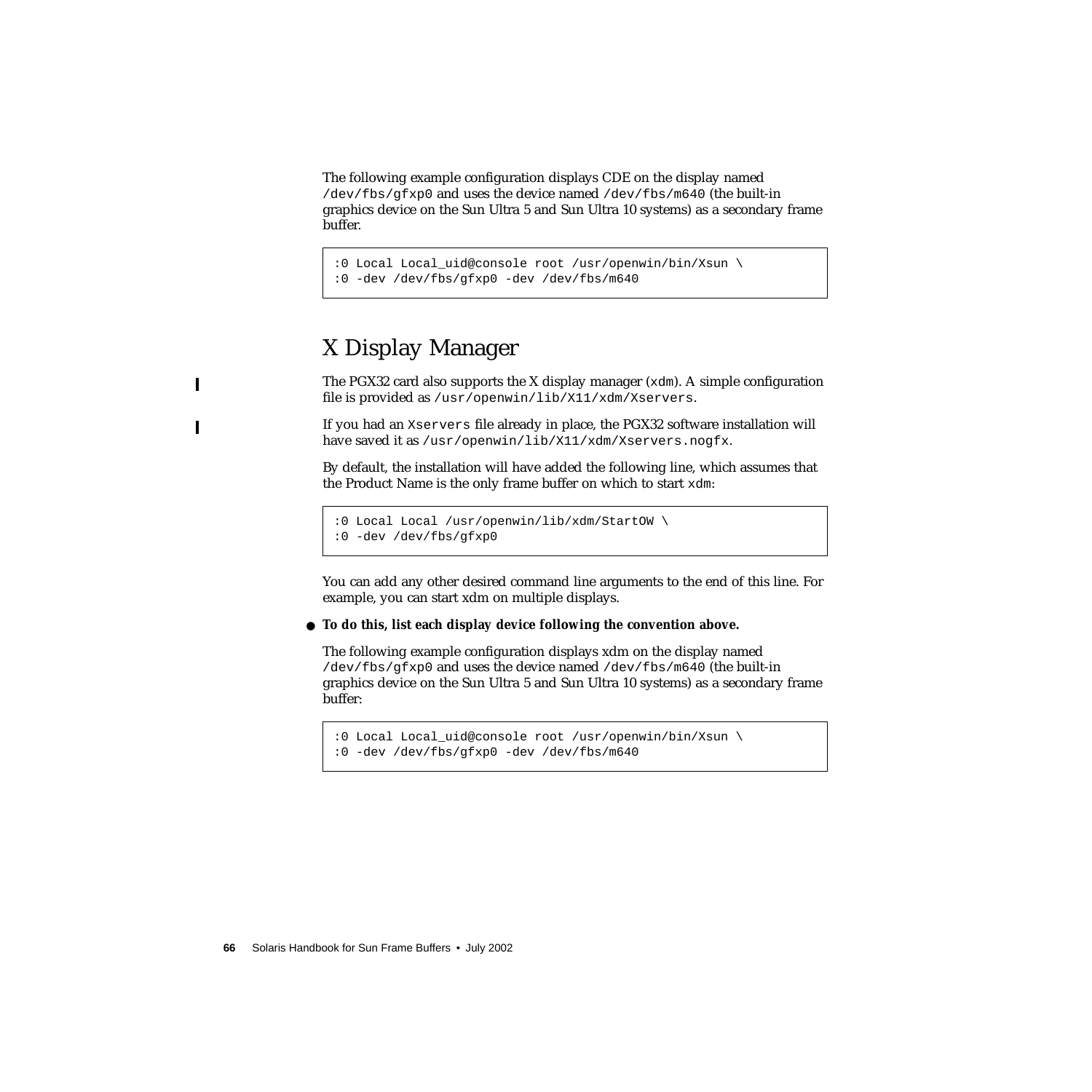# Using nvedit to Modify NVRAM

<span id="page-82-0"></span>● **To edit the NVRAM, begin the** nvedit **editor at the** ok **prompt:**

ok **nvedit**

See ["Video Timing Method" on page 60](#page-75-0) for using the nvedit editor. There are several key sequences that you must use to edit the variables in NVRAM:

**TABLE 6-5** NVRAM Editor

| <b>Key Sequence</b> | <b>Description</b>                        |  |
|---------------------|-------------------------------------------|--|
| <b>Backspace</b>    | Delete the character preceding the cursor |  |
| $ctrl-1$            | List NVRAM current values                 |  |
| ctrl-p              | Move to the previous line.                |  |
| ctrl-n              | Move to the next line                     |  |
| ctrl-b              | Move to the previous character            |  |
| ctrl-l              | Delete to the beginning of the line       |  |
| ctrl-k              | Join the current and next line            |  |
| ctrl-u              | Delete the current line                   |  |
| ctrl-c              | Exit nvram editor (return to ok prompt)   |  |

The changes will take effect only if they are stored using the nvstore command, entered at the ok prompt. Once the changes are stored, the NVRAM must be enabled before the system will execute it. This is done by setting the environment variable use-nvramrc? to true.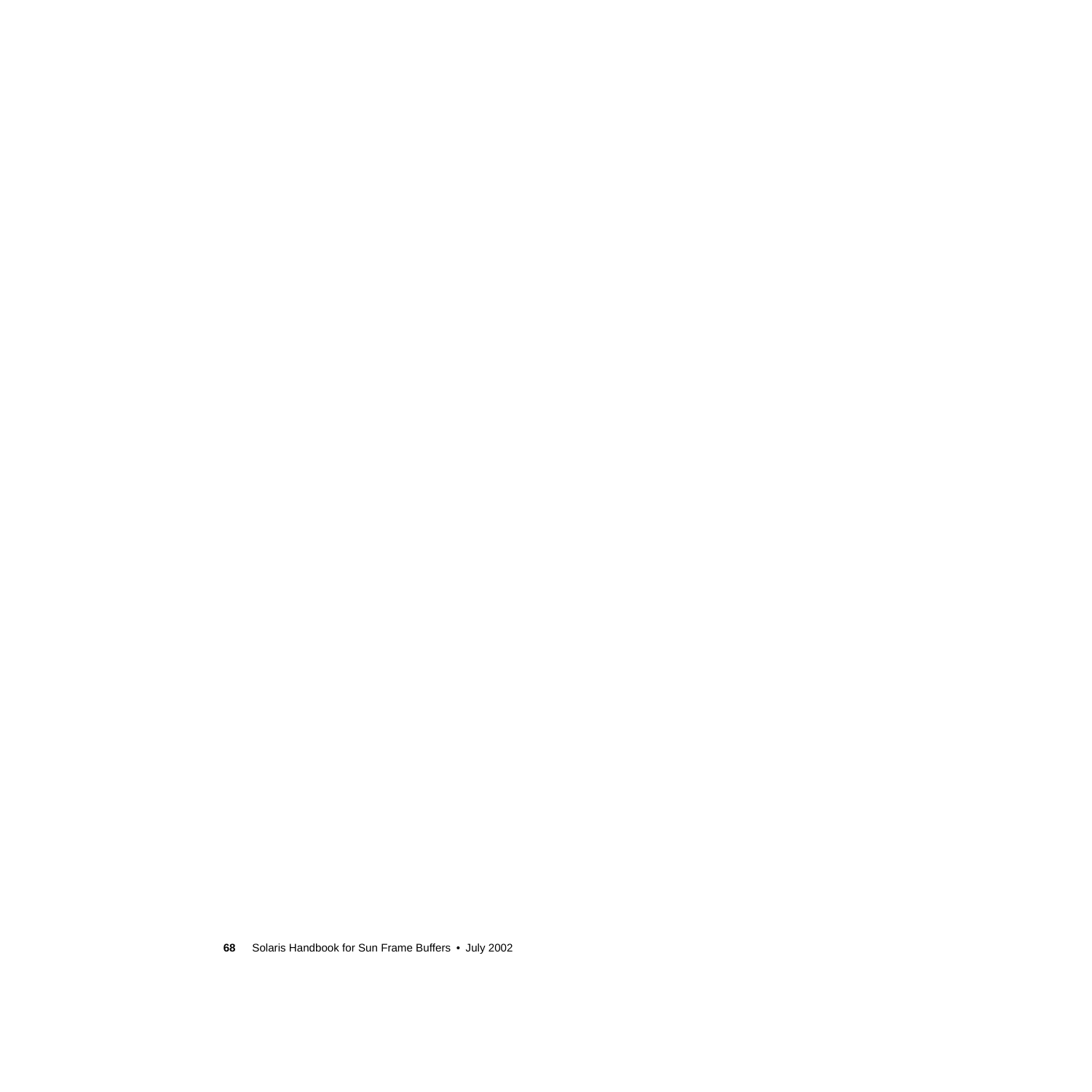# PGX64 Graphics Accelerator

The Sun PGX64 graphics accelerator is a 24-bit high-resolution PCI-based graphics frame buffer. The Sun PGX64 gra2phics accelerator runs on all Sun PCI-based system platforms.

This chapter provides PGX64 graphics accelerator screen resolutions and software installation and patch information for the various supported releases of Solaris.

The device name for PGX64 is m64. The m64 device man page is bundled in SUNWman. The man page for the m64 device on systems with Solaris 2.5.1 operating environment only is SUNWm64mn.

### Man Pages

The Sun PGX64 graphics accelerator man pages describe how you can query and set frame buffer attributes such as screen resolutions and visual configurations. The man pages are included in the Solaris SUNWman packages bundled with the Solaris operating environment.

Use the  $m64$ config(1M) man page for configuring Sun graphics accelerators.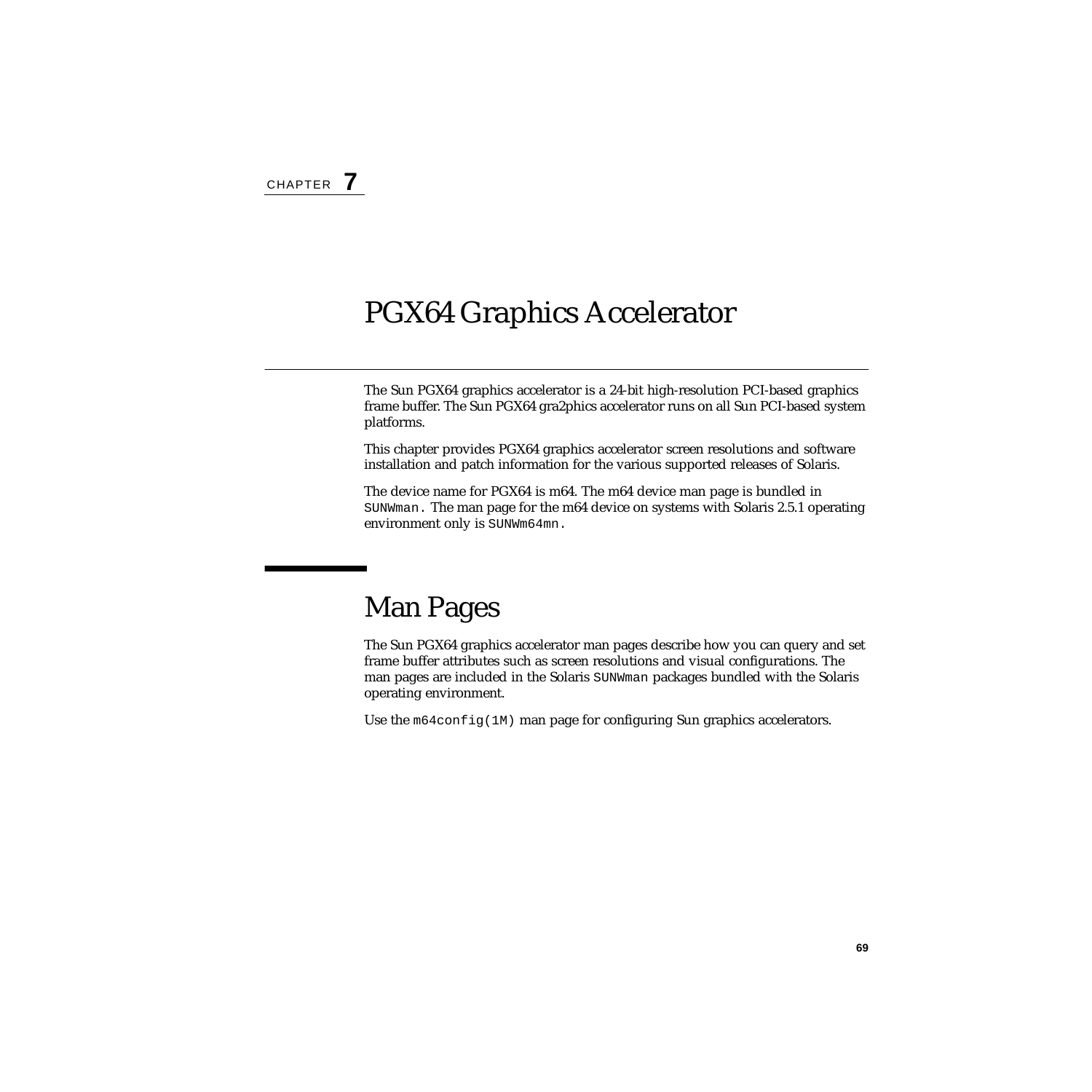# Sun PGX64 Default Console Display

To set the Sun PGX64 graphics card as the default monitor console display:

**1. At the** ok **prompt, type:**

ok **show-displays**

The following shows how to set the console device:

```
a) /pci@1f,0/pci@5/TSI,gfxp@2
b) /pci@1f,0/pci@5/SUNW,m64B@1
c) /pci@1f,0/pci@5/SUNW,Expert3D-Lite@0
q) NO SELECTION
```
**2. Select the graphics card you want to be the default console display.**

In this example, you would select b for the Sun PGX64 card.

```
Enter Selection, q to quit: b
/pci@1f,0/pci@5/SUNW,m64B@1 has been selected.
Type ^Y ( Control-Y ) to insert it in the command line.
e.g. ok nvalias mydev ^Y
     for creating devalias mydev for /pci@1f,0/pci@5/SUNW,m64B@1
```
**3. Create an alias name for the Sun PGX64 device.**

This example shows mydev as the alias device name.

ok **nvalias mydev <Control-Y> <ENTER>**

#### **4. Set the device you selected to be the console device.**

ok **setenv output-device mydev**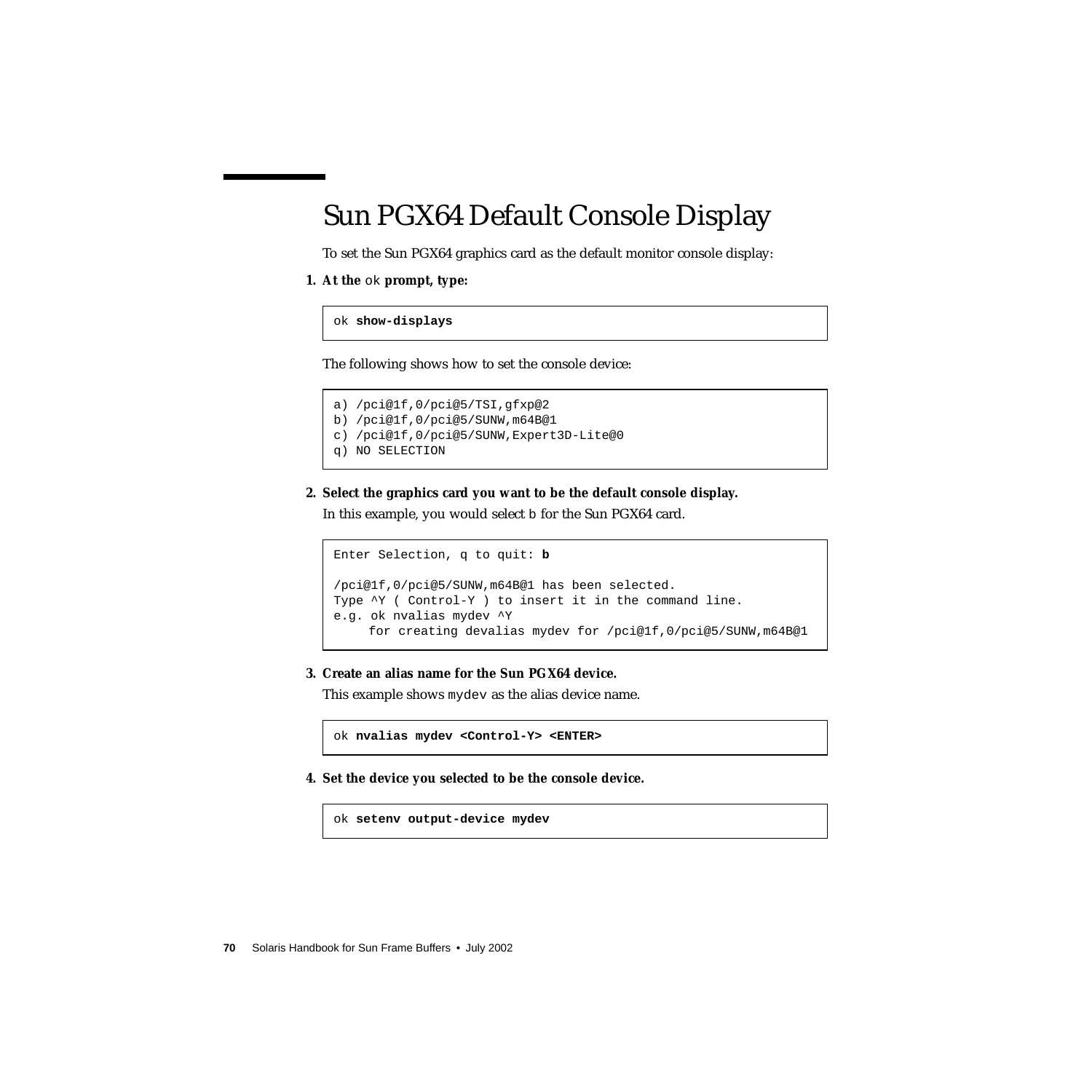**5. Store the alias name that you have created.**

ok **setenv use-nvramrc? true**

**6. Reset the output-device environment:**

ok **reset**

**7. Connect your monitor cable to the Sun PGX64 card on your system back panel.**

### Sun PGX64 Screen Resolutions

[TABLE 7-1](#page-86-0) lists the monitor screen resolutions and video formats supported by the Sun PGX64 graphics board:

| Display           |                              |                      | <b>Aspect Ratio</b> |                    |
|-------------------|------------------------------|----------------------|---------------------|--------------------|
| <b>Resolution</b> | <b>Vertical Refresh Rate</b> | <b>Sync Standard</b> | Format              | <b>Color Depth</b> |
| 1920 x 1200       | 70 Hz                        | Sun                  | 16:10               | 8-bit              |
| 1920 x 1080       | 72 Hz                        | Sun                  | 16:9                | 8-bit              |
| 1600 x 1280       | 76 Hz                        | Sun                  | 5:4                 | 8-bit              |
| 1600 x 1200       | 75 Hz                        | <b>VESA</b>          | 4:3                 | 24-bit             |
| 1600 x 1000       | 66, 76 Hz                    | Sun                  | 16:10               | 24-bit             |
| 1440 x 900        | 76 Hz                        | Sun                  | 16:10               | 24-bit             |
| 1280 x 1024       | 60, 75, 85 Hz                | <b>VESA</b>          | 5:4                 | 24-bit             |
| 1280 x 1024       | 67, 76 Hz                    | Sun                  | 5:4                 | 24-bit             |
| 1280 x 800        | 76 Hz                        | Sun                  | 16:10               | 24-bit             |
| 1152 x 900        | 66, 76 Hz                    | Sun                  | 5:4                 | 24-bit             |
| 1152 x 864        | 75 Hz                        | <b>VESA</b>          | 4:3                 | 24-bit             |
| 1024 x 768        | 60, 70, 75, 85 Hz            | <b>VESA</b>          | 4:3                 | 24-bit             |
| 800 x 600         | 56, 60, 72, 75, 85 Hz        | <b>VESA</b>          | 4:3                 | 24-bit             |
| 720 x 400         | 85 Hz                        | VESA                 | 9:5                 | 24-bit             |
| 640 x 480         | 60, 72, 75, 85 Hz            | <b>VESA</b>          | 4:3                 | 24-bit             |

<span id="page-86-0"></span>**TABLE 7-1** Sun PGX64 Monitor Screen Resolutions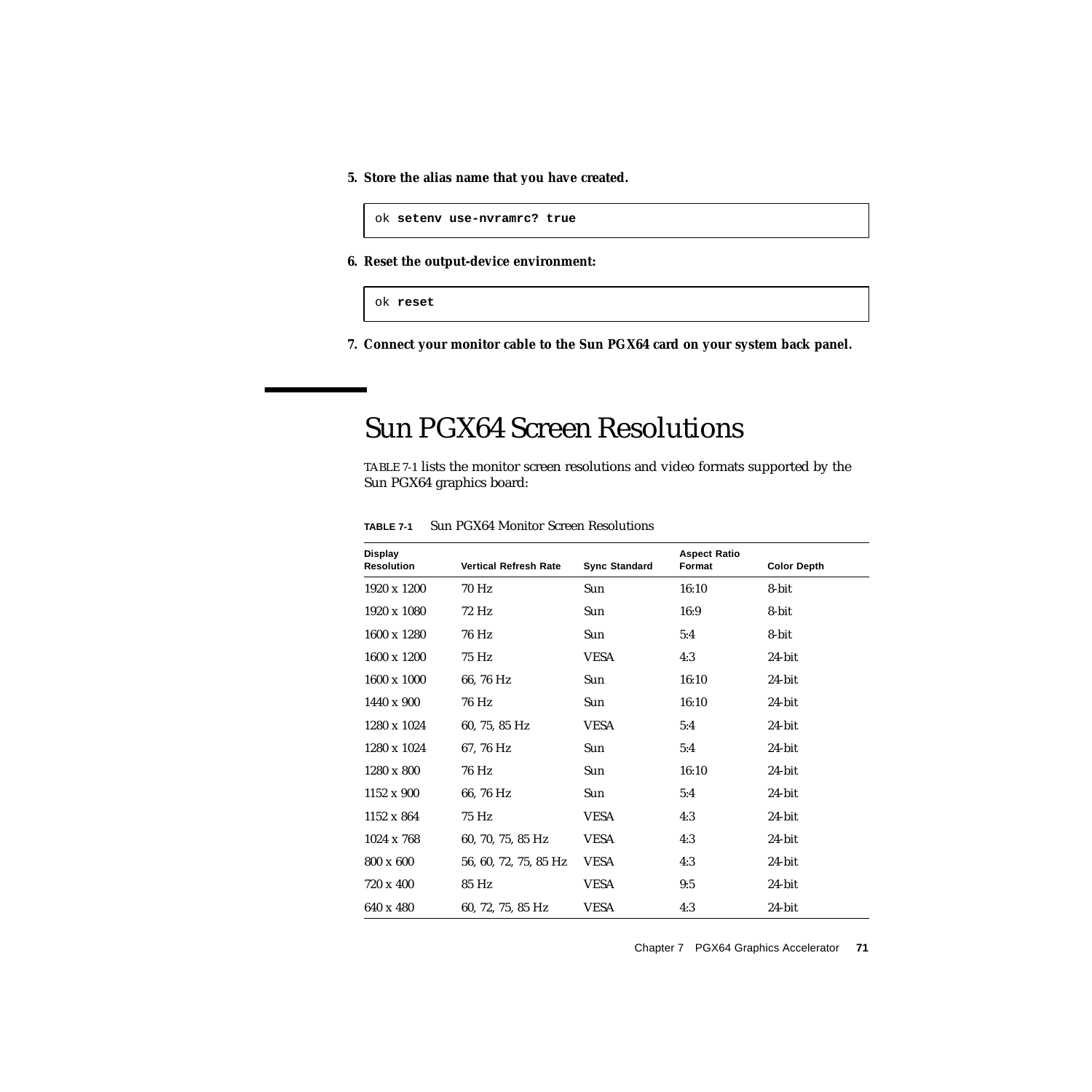### Sun PGX64 Software Patches

[TABLE 7-2](#page-87-0) lists the Sun PGX64 software patches required for Solaris 2.5.1, Solaris 2.6, Solaris 7 and Solaris 8 operating environments.

| <b>Solaris Operating</b><br>Environment | Patch     | <b>Directory Location</b>           |
|-----------------------------------------|-----------|-------------------------------------|
| Solaris 2.5.1                           | 103792-29 | /cdrom/cdrom0/Solaris 2.5.1/Patches |
| Solaris 2.6                             | 105362-31 | /cdrom/cdrom0/Solaris 2.6/Patches   |
| Solaris 7                               | 106146-17 | /cdrom/cdrom0/Solaris 7/Patches     |
| Solaris 8                               | 108606-08 | /cdrom/cdrom0/Solaris 8/Patches     |

<span id="page-87-0"></span>**TABLE 7-2** Sun PGX64 for Solaris Software Patches

#### Patching Network Installation Image

**Note –** The following instructions are intended for experienced system administrators only. For more details, contact SunService at http://www.sun.com/service/online/

These instructions describe how to apply PGX64 patches to network images for Solaris 2.5.1, Solaris 2.6, Solaris 7, and Solaris 8 operating environments.

#### **1. After installing the Sun PGX64 card into your system, boot your system at the** ok **prompt:**

ok **boot -r**

#### **2. Log in as superuser.**

**3. Insert the PGX64 CD-ROM into the drive.**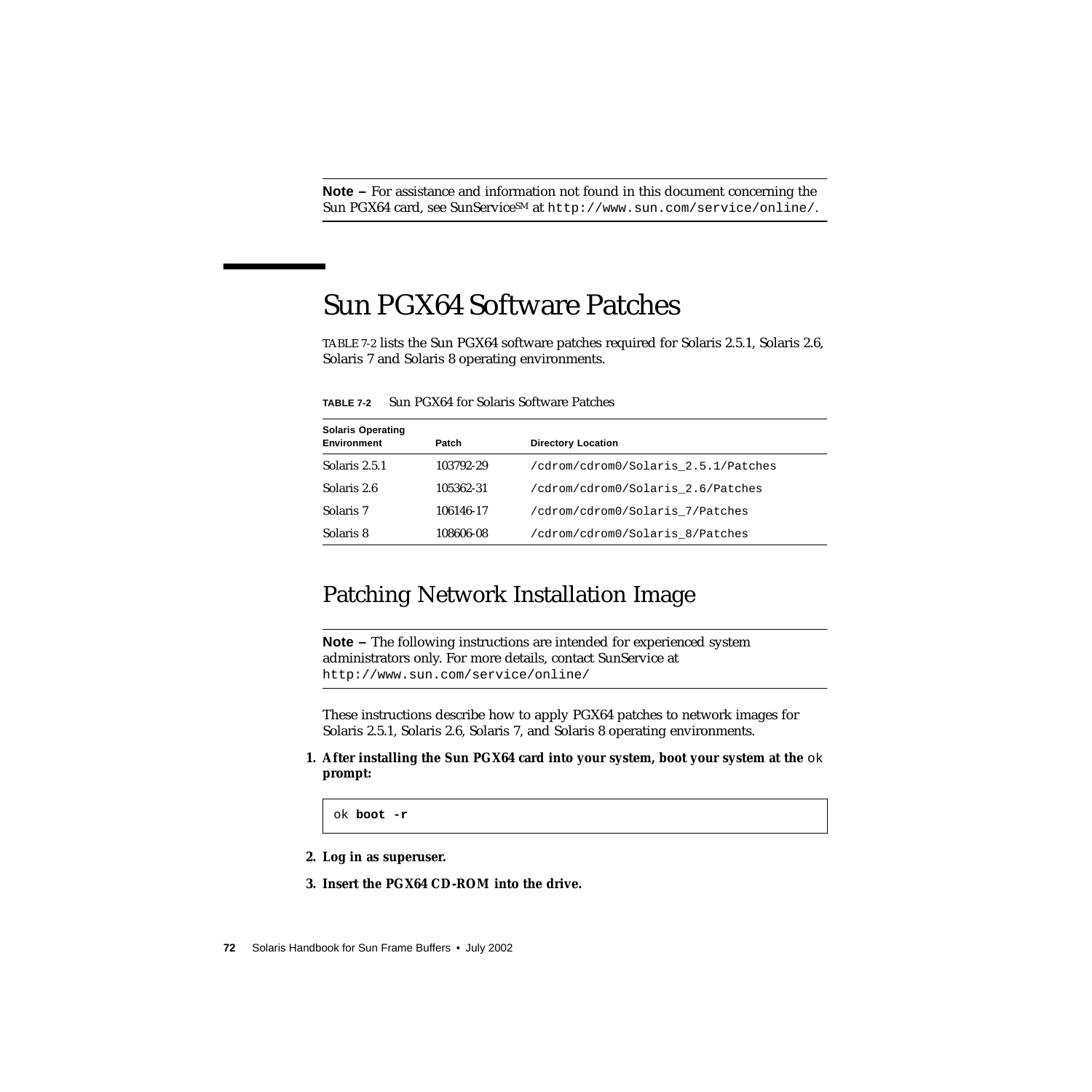- **4. Choose the correct Solaris operating environment where you will apply the patch to network install image.**
- **5. To apply the PGX64 software patches for the network install image, go to the PGX64** Tools **directory location and set the path to the network image directory:**

```
# cd /cdrom/cdrom0/Tools
# ./pgx64_patch_netimage -r x.x -d path to net image directory
```
where *x.x* is the Solaris operating environment on your system by revision number only (for example, type "2.6" and not "Solaris 2.6"), and *path to net image directory* is the directory to the network image directory.

**6. Continue to perform the standard network installation procedure.**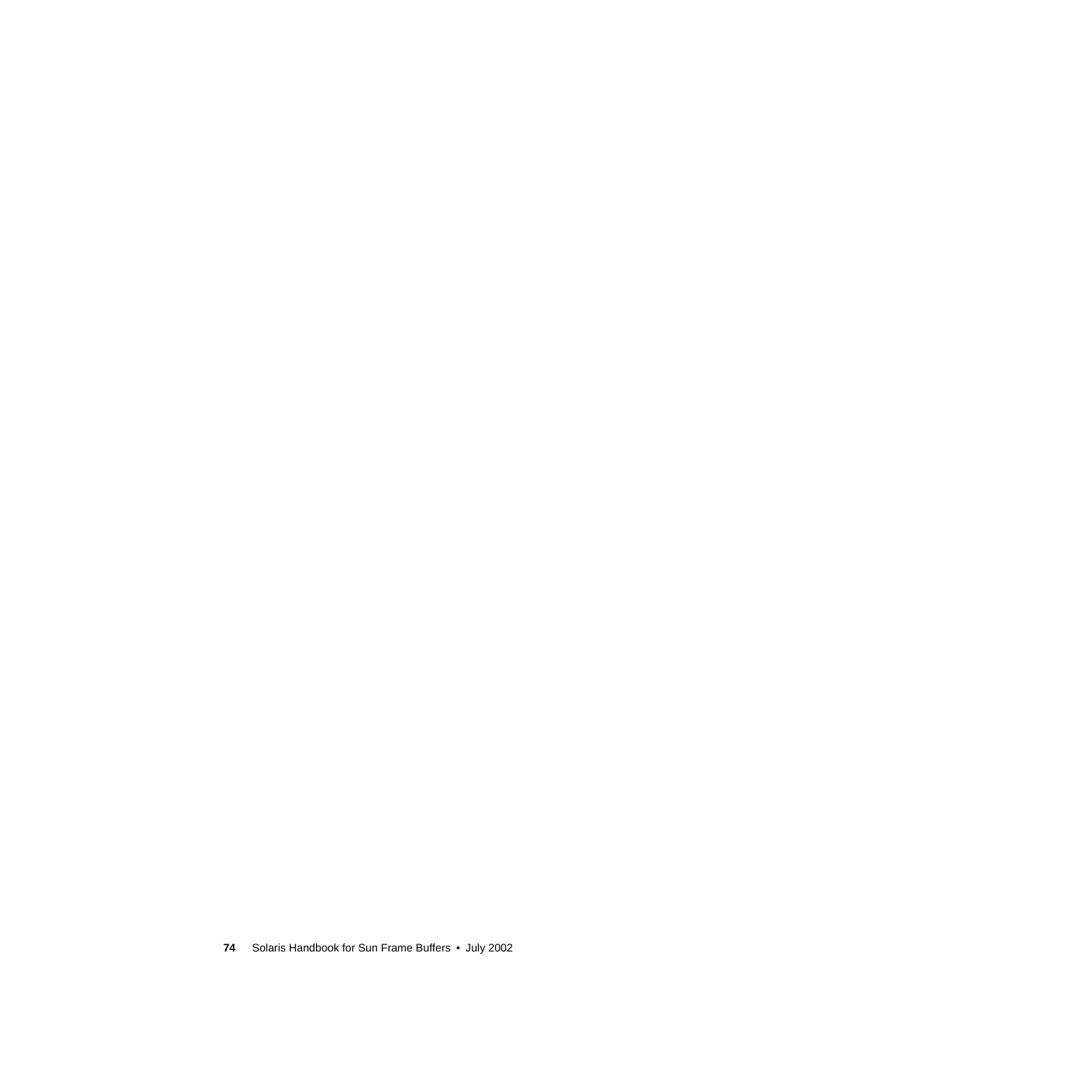## Elite3D Graphics Accelerator

This chapter describes how to change the Elite3D Graphics Accelerator screen resolution to work properly with different monitors.

You can change the Elite3D X11 screen and associated graphics hardware through the afbconfig utility. Options are specified on the command line. The specified options are stored in the OWconfig file. You use these options to initialize the Elite3D device the next time Xsun is run on that device. Updating options in the OWconfig file provides persistence of these options across Xsun sessions and system reboots.

**Note –** afb is the UNIX device name for the Elite3D family of graphics accelerators.

Use the afbconfig utility to specify the following:

- Video mode (screen resolution and refresh rate)
- Type of visuals (linear or nonlinear)
- Whether to use 8-bit pseudocolor visual (overlay visual)
- Whether linear visuals will be reported before their nonlinear counterparts in the screen visuals list
- How to set the default screen visual
- How OpenGL visuals will be supported
- Whether Server Overlay Visuals (SOV) will be available
- The maximum number of Elite3D X channel pixels reserved for use as WIDs
- Whether the pseudocolor overlay visual will come before the pseudocolor underlay visual in the screen visuals list
- Configurable gamma correction by specifying a gamma value or a file containing a gamma-correction table
- Extended overlay option enables a full 256-color overlay and hardwareaccelerated transparency visuals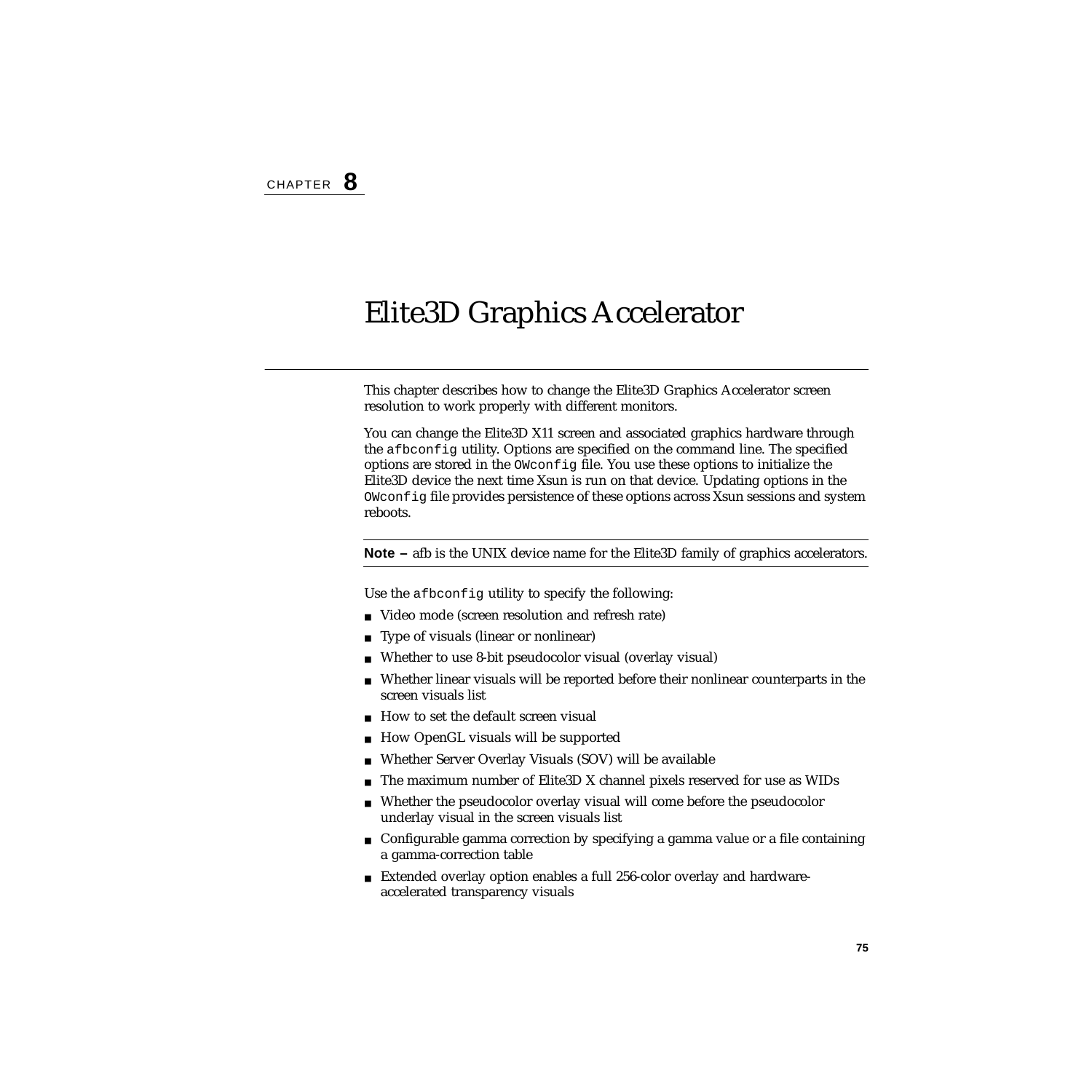# Default Screen Resolutions

The Elite3D system reads the VESA standard Extended Display Identification Data (EDID) from the monitor to determine the default screen resolution. If the EDID data is not available for the monitor, the monitor ID sense code is used to determine the default screen resolution.

[TABLE 8-1](#page-91-0) lists the default screen resolutions by monitor ID sense code.

<span id="page-91-0"></span>

| Code           | <b>Screen Resolution</b>    |
|----------------|-----------------------------|
| 7              | 1152 x 900 at 66 Hz         |
| 6              | 1152 x 900 at 76 Hz         |
| 5              | 1024 x 768 at 60 Hz         |
| 4              | $1280 \times 1024$ at 67 Hz |
| 3              | $1152 \times 900$ at 66 Hz  |
| $\overline{2}$ | 1280 x 1024 at 76 Hz        |
| 1              | $1152 \times 900$ at 66 Hz  |
| O              | 1024 x 768 at 77Hz          |

**TABLE 8-1** Elite 3D Graphics Accelerator Monitor Sense Codes

If the Elite3D system is unable to determine the monitor type, such as for non-Sun monitors, it defaults to a resolution of 1152 x 900 at 66 Hz.

# Supported Screen Resolutions

[TABLE 8-2](#page-91-1) lists the Elite3D-supported screen resolutions.

<span id="page-91-1"></span>

| <b>Screen</b><br><b>Resolution</b> | Vertical<br><b>Refresh Rate</b> | <b>Description</b> | Video Mode<br>Format | Symbolic<br>Name |
|------------------------------------|---------------------------------|--------------------|----------------------|------------------|
| 1280 x 1024                        | 76 Hz                           | Non-interlaced     | 1280x1024x76         | 1280             |
| 1280 x 1024                        | 67 Hz                           | Non-interlaced     | 1280x1024x67         |                  |
| 1280 x 1024                        | $60$ Hz                         | Non-interlaced     | 1280x1024x60         |                  |

**TABLE 8-2** Elite 3D-supported Screen Resolutions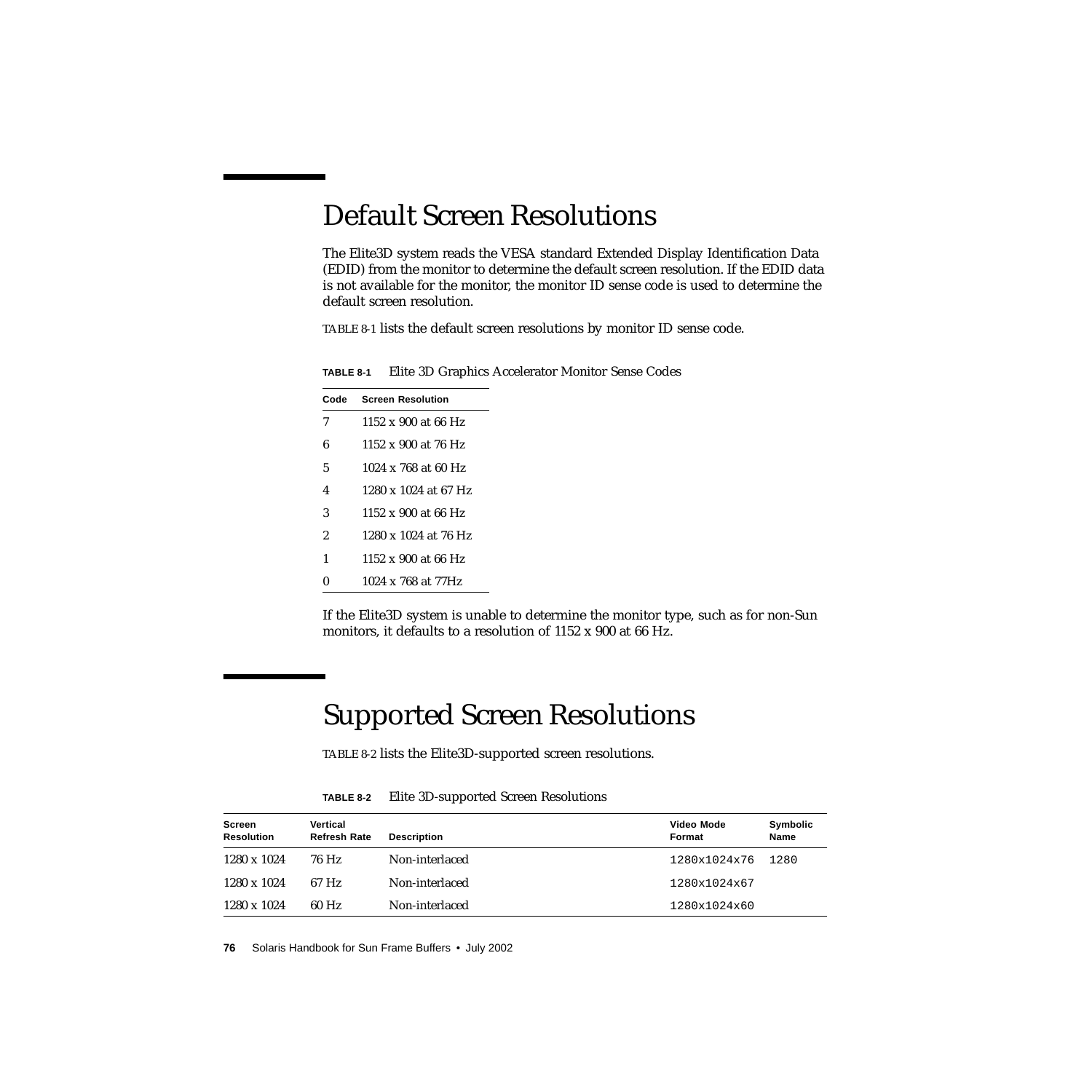| <b>Screen</b><br><b>Resolution</b> | Vertical<br><b>Refresh Rate</b> | <b>Description</b>                               | Video Mode<br>Format | Symbolic<br>Name |
|------------------------------------|---------------------------------|--------------------------------------------------|----------------------|------------------|
| 1280 x 1024                        | 85 Hz                           | Non-interlaced                                   | 1280x1024x85         |                  |
| $1280 \times 800$                  | 76 Hz                           | Non-interlaced                                   | 1280x800x76          |                  |
| $1152 \times 900$                  | 76 Hz                           | Non-interlaced                                   | 1152x900x76          | 1152             |
| $1152 \times 900$                  | 66 Hz                           | Non-interlaced                                   | 1152x900x66          |                  |
| $1024 \times 800$                  | 84 Hz                           | Non-interlaced                                   | 1024x800x84          |                  |
| 1024 x 768                         | 77 Hz                           | Non-interlaced                                   | 1024x768x77          |                  |
| $1024 \times 768$                  | 75 Hz                           | Non-interlaced                                   | 1024x768x75          |                  |
| $1024 \times 768$                  | 70 Hz                           | Non-interlaced                                   | 1024x768x70          |                  |
| $1024 \times 768$                  | $60$ Hz                         | <b>SVGA</b>                                      | 1024x768x60          | svga             |
| 960 x 680                          | 112 Hz                          | Stereo, non-interlaced, 56 Hz field rate per eye | 960x680x112s         | stereo           |
| $960 \times 680$                   | 108 Hz                          | Stereo, non-interlaced, 54 Hz field rate per eye | 960x680x108s         |                  |
| 768 x 575                          | 50 Hz                           | Interlaced - PAL                                 | 768x575x50i          | pal              |
| $640 \times 480$                   | $60$ Hz                         | Interlaced - NTSC                                | 640x480x60i          | ntsc             |
| 640 x 480                          | 60 Hz                           | Non-interlaced                                   | 640x480x60           |                  |

**TABLE 8-2** Elite 3D-supported Screen Resolutions *(Continued)*

Some monitors may not support some the resolutions supported by the Elite3D system. You can get the list of resolutions supported by the Elite3D and the connected monitor using the afbconfig command.

To assure monitor synchronization of supported resolutions, you must install the following Solaris patches before running afbconfig. [TABLE 8-3](#page-92-0) lists the required patches:

<span id="page-92-0"></span>

| <b>Solaris Release</b>                | Patch                  |  |
|---------------------------------------|------------------------|--|
| Solaris 2.5.1                         | 105791-30              |  |
| Solaris 2.6                           | 105363-29              |  |
| Solaris 2.7<br>afb patch<br>xfb patch | 106144-18<br>106148-11 |  |
| Solaris 8                             | N/A                    |  |
| Solaris 9                             | N/A                    |  |

**TABLE 8-3** Solaris Patches for Elite3D Monitor Synchronization

 $\blacksquare$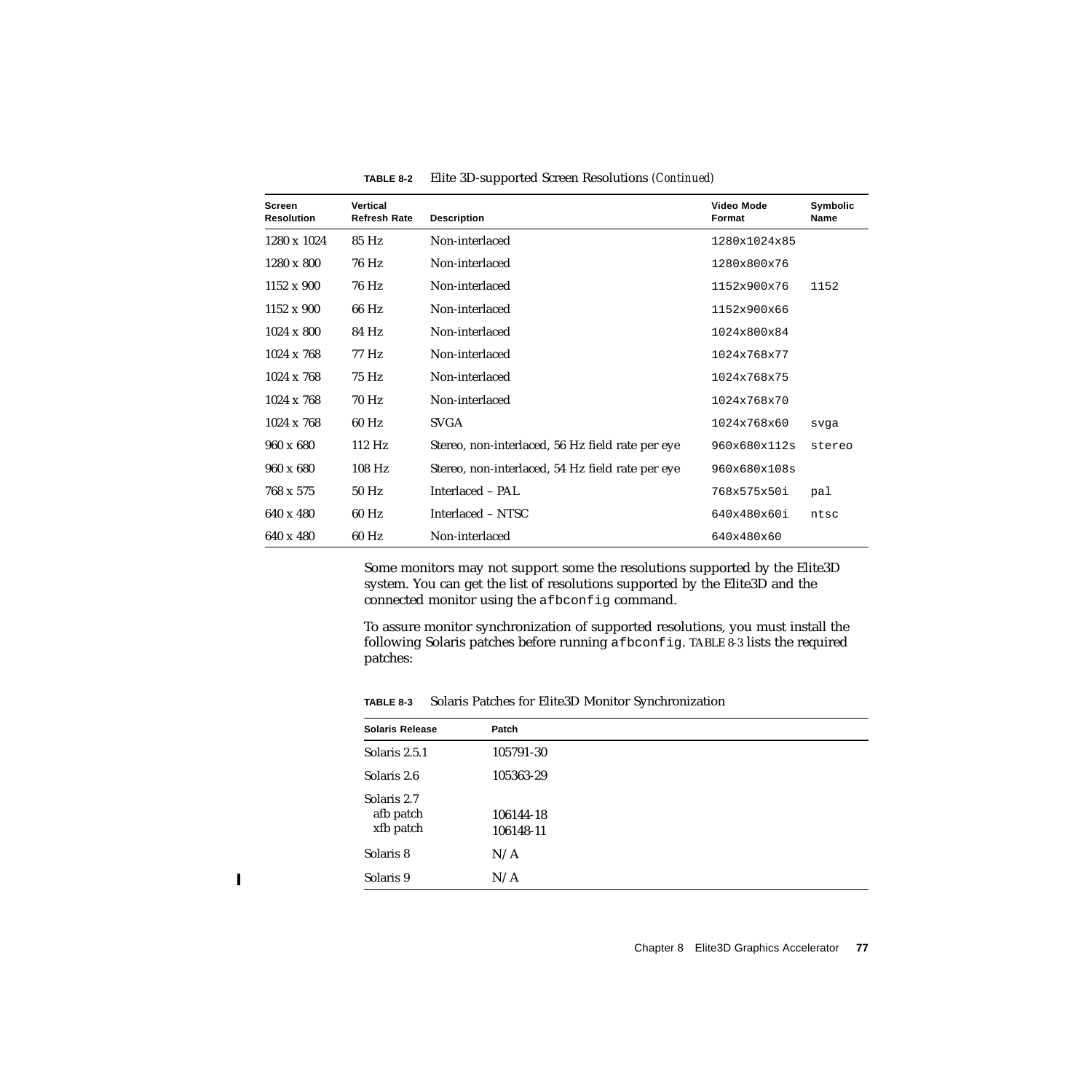**Note –** When the afb and xfb patches are required, you must install both patches as a pair.

# Changing Screen Resolutions (-res)

- ▼ To Find Resolutions Supported By Elite3D and the Connected Monitor
	- **Use the** afbconfig **command as follows:**

afbconfig -res \?

You can change the screen resolution temporarily as a test to determine if the monitor supports the specified resolution.



**Caution –** Do not change screen resolution while the window system is running. Changing screen resolution while the window system is running may put the screen display in an unusable state.

### ▼ To Change Screen Resolutions Temporarily

● **Use the** afbconfig **command as follows:**

afbconfig -res *video-mode* try

See [TABLE 8-2](#page-91-1) for the list of *video-mode* options (see the "Video Mode Format" and "Symbolic Name" columns in the table). You will have five seconds to confirm the video mode by typing **y**.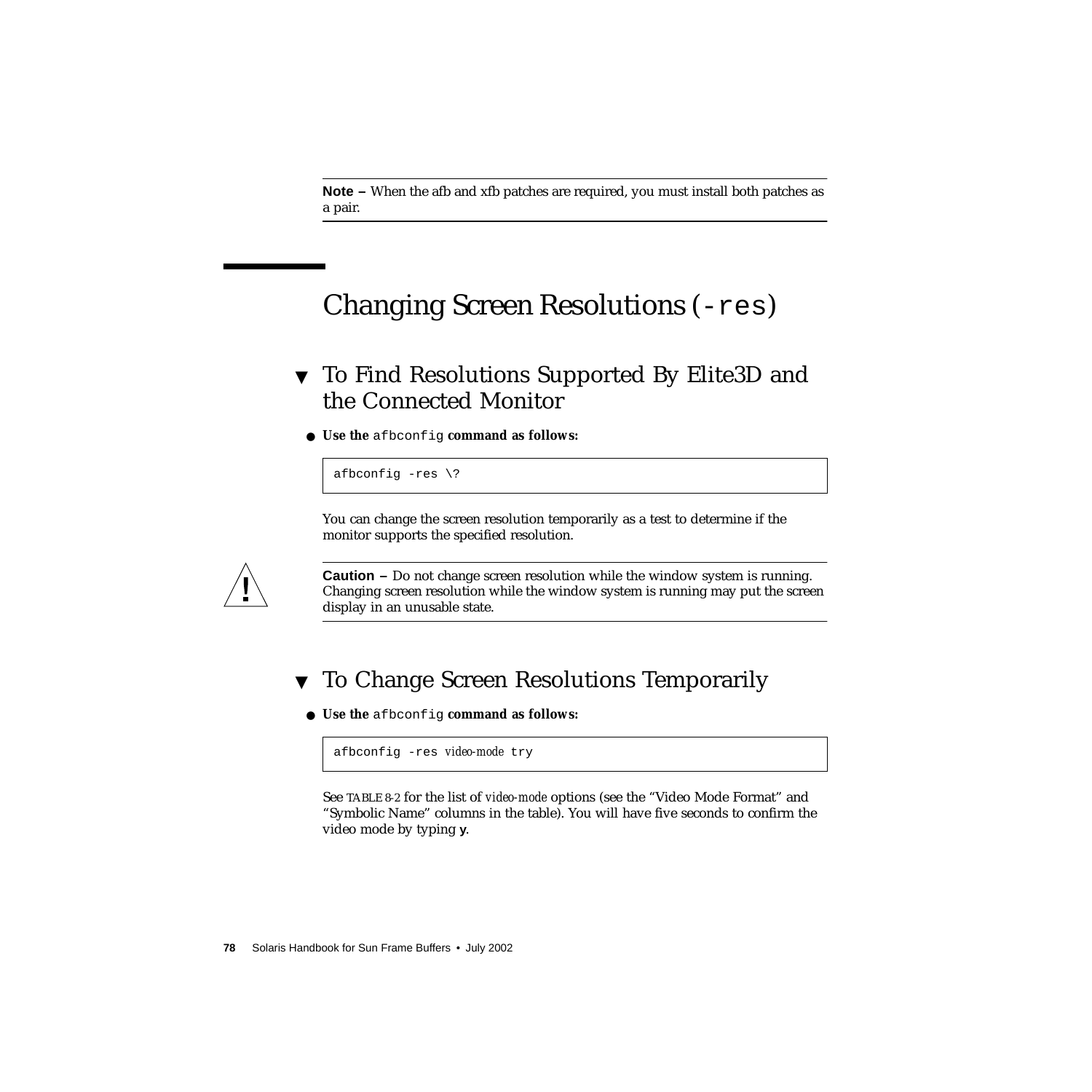#### ▼ To Change the Screen Resolution to Stereo

● **Enter the following:**

afbconfig -res stereo

This changes the resolution to 960 x 680 at 112 Hz stereo the next time Xsun is run.

### Changing Screen Visuals List

The X server screen visuals list can be altered through afbconfig. The afbconfig options in [TABLE 8-3](#page-92-0) can be used to configure the list of the exported visuals for the specified device.

<span id="page-94-0"></span>

| Name         | <b>Possible Values</b> | Defaults in<br>Solaris 2.5.1/<br><b>2.5.1 SHWP</b> | Defaults in<br>Solaris 2.6 |
|--------------|------------------------|----------------------------------------------------|----------------------------|
| linearorder  | first/last             | last                                               | last                       |
| deflinear    | true/false             | false                                              | false                      |
| overlayorder | first/last             | last                                               | last                       |
| defoverlay   | true/false             | false                                              | false                      |
| expvis       | enable/disable         | disable                                            | enable                     |
| SOV          | enable/disable         | disable                                            | enable                     |

**TABLE 8-4** The Default Settings of the afbconfig Visual Flags

#### Changing the Visual List Order (-linearorder, -overlayorder)

By default, the nonlinear visual comes before the linear visual on the screen visual list. You can modify the order of the visual list by using the afbconfig command.

Most 3D applications require a linear visual. Some 3D applications do not search for a linear visual using XSolarisGetVisualGamma(3). Instead, these applications search the screen visual list for the first 24-bit TrueColor visual they find. To enable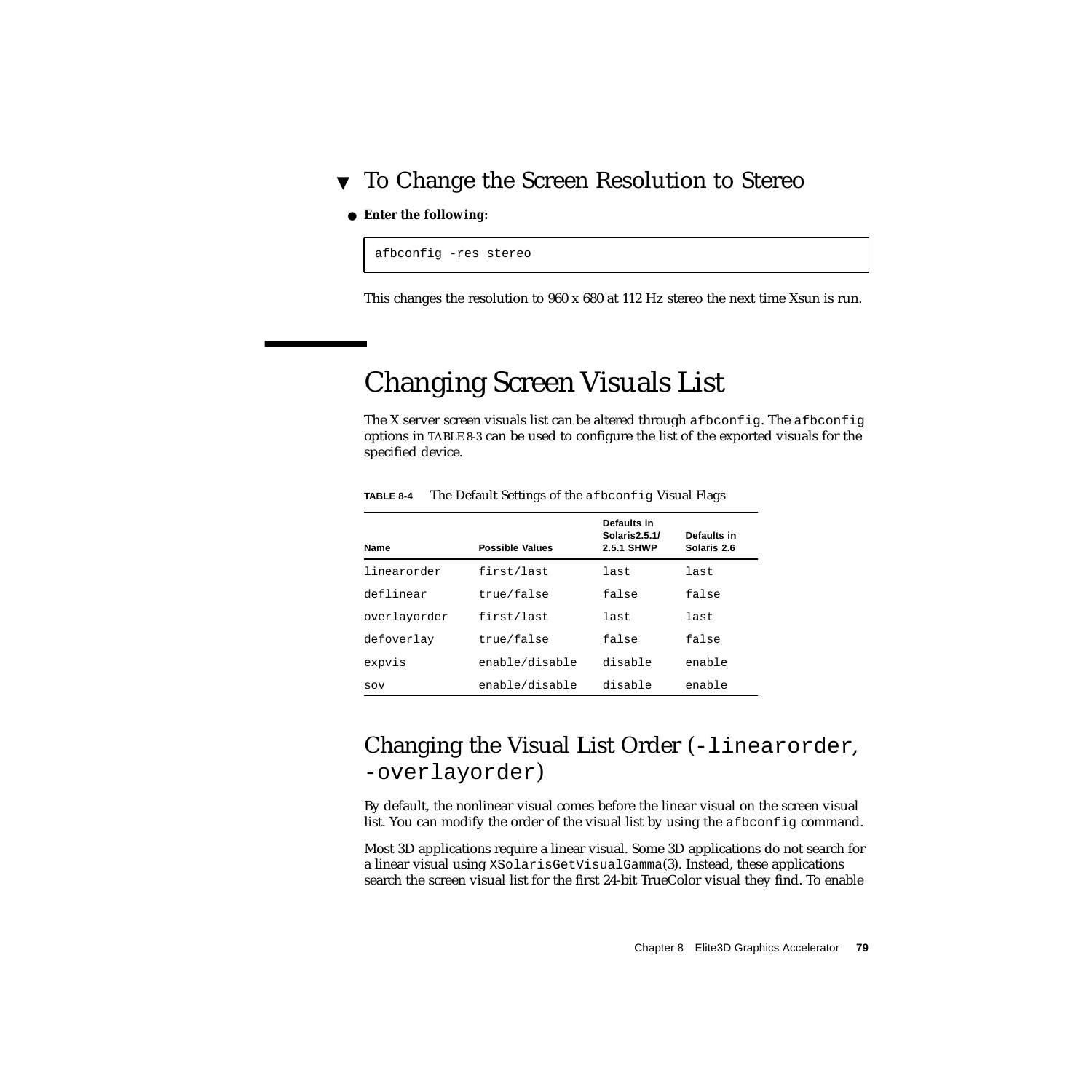these applications to run with the correct visual, use the -linearorder option to change the visual list order so that the linear 24-bit TrueColor visual is the first one the application finds.

The desired visual ordering in the screen visuals list will be available whenever the window system is restarted.

● **To change the setting, enter the** afbconfig **command with one of the** -linearorder **options.**

For example:

afbconfig -linearorder first

By default, the 8-bit PseudoColor visual comes before the 8-bit PseudoColor Overlay visual on the screen visual list. You can modify the order of the visual list by using the afbconfig command.

Some applications that use the 8-bit PseudoColor Overlay visual, search the visual list for the first 8-bit PseudoColor visual they find. To enable these applications to run with the correct visual, use the -overlayorder option to change the visual list order so that the 8-bit PseudoColor Overlay visual is the first 8-bit PseudoColor visual the application finds.

The desired visual ordering in the screen visuals list will be available whenever the window system is restarted.

● **To change the setting, enter the** afbconfig **command with one of the** -overlayorder **options.**

For example:

```
afbconfig -overlayorder first
```
#### Changing the Default Visual (-deflinear, -defoverlay)

By default, the 8-bit PseudoColor underlay visual is the default visual of the screen. The default visual can be changed to either a linear underlay visual or an overlay visual through afbconfig.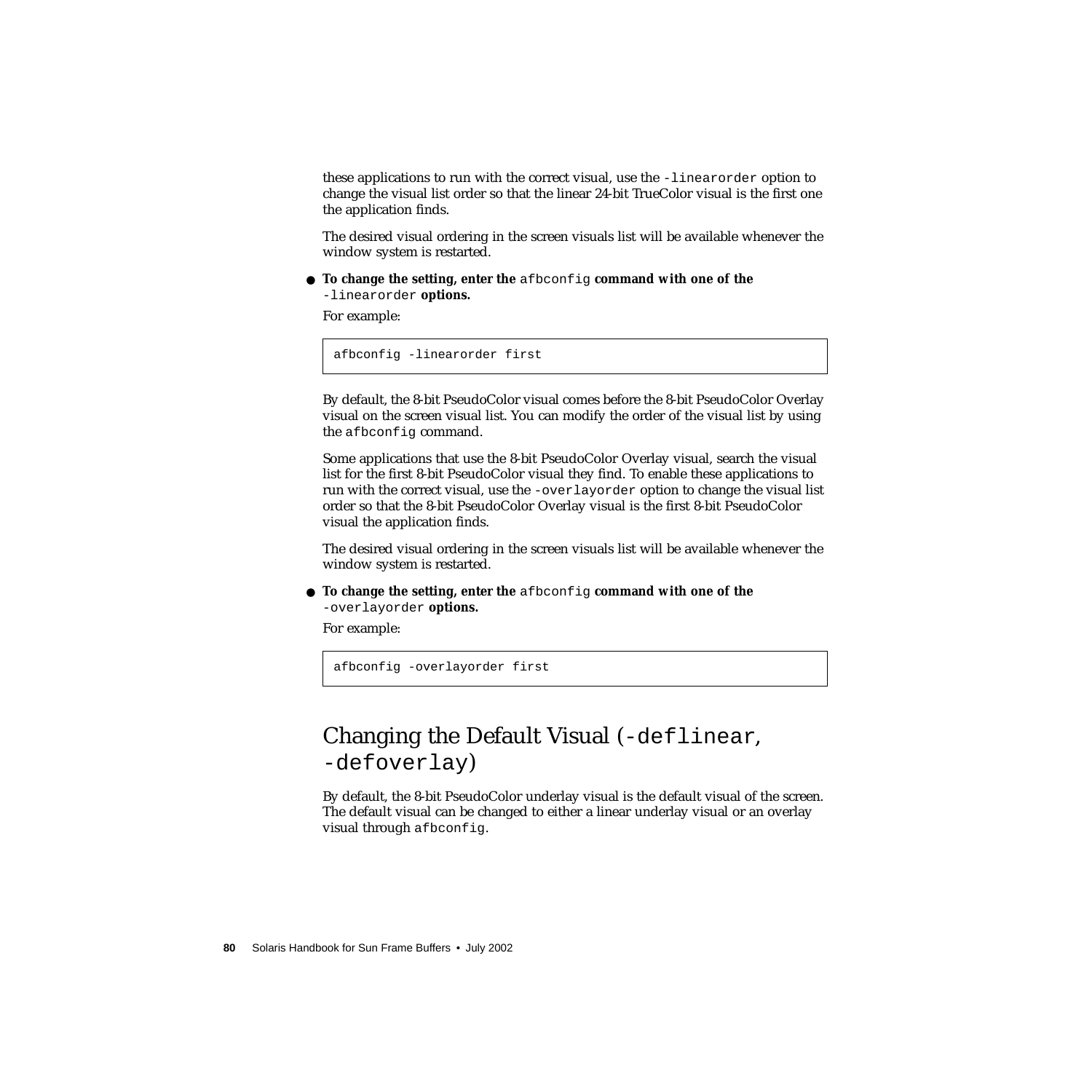● **To set the default visual to be a linear visual, enter the** afbconfig **command as follows:**

afbconfig -deflinear true

● **To set the default visual to be an overlay visual, enter the** afbconfig **command as follows:**

```
afbconfig -defoverlay true
```


**Caution –** Since there is no linear overlay visual, the user should not specify both " deflinear true" and "-defoverlay true" simultaneously, or the result will be undefined.



**Caution –** Note that the visual ordering options (overlayorder and linearorder) are independent of the default visual options (defoverlay and deflinear). Moving the overlay visual groups, for example, to the front does not automatically make it a default visual. Some applications make this assumption and hence receive a "BADMATCH" X error when they try to match the colormap created by the default visual and the first 8-bit PseudoColor visual they can find.

### Changing OpenGL Visual Support (-expvis)

Solaris 2.6 SHWP supports the OpenGL visual expansion. With visual expansion, five visual groups: the 8-bit PseudoColor, 24-bit TrueColor (Linear and Non-Linear), 24-bit DirectColor, and 8-bit PseudoColor Overlay, are expanded from a single visual to multiple visual instances of the same visual type. Different instances of the same visual groups represent different GLX capabilities (e.g., single-buffer or doublebuffer capable, monoscopic or stereoscopic capable, or a combination of both). The number of visual instances depends on whether the X server is started in monoscopic or stereoscopic mode.

#### To Activate OpenGL Visual Support (Visual Expansion)

● **Enter the following:**

```
afbconfig -expvis enable
```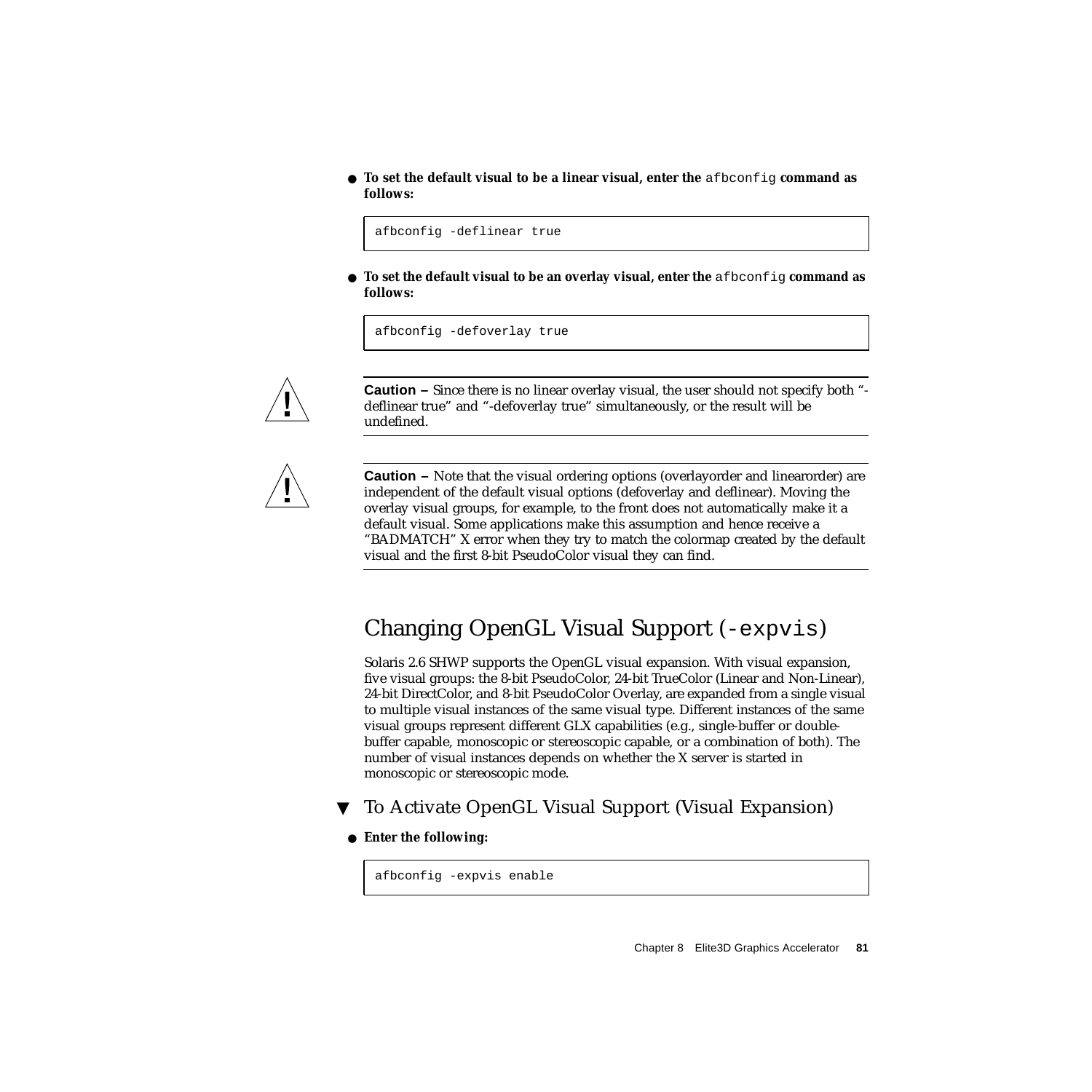### Changing SERVER\_OVERLAY\_VISUALS Support  $(-sov)$

SERVER\_OVERLAY\_VISUALS is one of the root window's properties that contains the visual ID, transparent type, transparent value, and layer of the server overlay visuals (SOV) of the screen. You can toggle the advertisement of this property and the export of the transparent server overlay visuals using afbconfig.

#### ▼ To Advertise SERVER\_OVERLAY\_PROPERTY and Export SOV

● **Enter the following:**

afbconfig -sov enable

#### Setting Gamma Correction (-g, -gfile)

Gamma correction may be set by specifying a gamma correction value or by specifying a file that contains a gamma table.

The -g option will set the gamma table entries based on the gamma value specified. A gamma value of 2.22 represents linear gamma correction and matches the fixed value on the Elite3D products. This value is a per-screen value and therefore all gamma corrected or linear visuals will use this value.

#### ▼ To Set the Gamma Correction Using a Value

#### ● **Enter the following:**

afbconfig -g 2.22

The -gfile option will set the gamma table entries explicitly from a file containing three columns of 256 integers ranging from 0 to 255. The format is three integers separated by a newline character. Each line contains the RGB value to be put in the table for that entry. This value is a per-screen value and therefore all gammacorrected or linear visuals will use this value.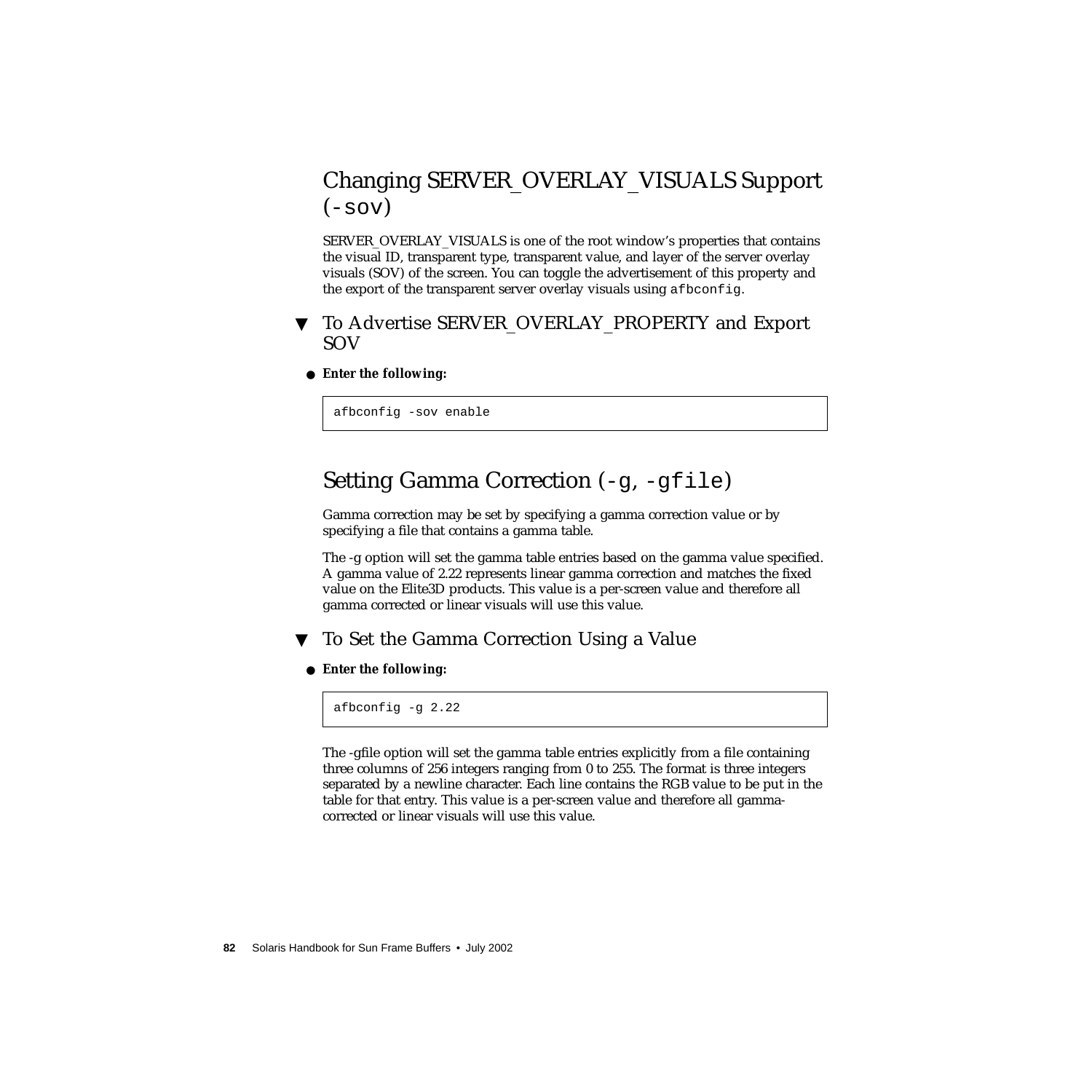#### ▼ To Set the Gamma Correction Using a File

● **Enter the following:**

afbconfig -gfile filename

### Choosing Extended Overlay (-extovl)

In extended overlay mode, the overlay visuals will have 256 opaque colors. The server overlay visuals (SOV) will have 255 opaque colors and one transparent color. The extended overlay mode also enables hardware-accelerated transparency, which provides better performance for windows using the SOV visuals. In extended overlay mode, there are 64 WindowIDs (WIDs) for windows using non-overlay visuals and three WIDs for windows using the overlay visuals.

If extended overlay mode is disabled, the number of colors for overlay visuals is 256 minus the value set for the maxwids option (default 32). The SOV-capable visuals also have (256 – maxwids) colors and a software emulation of transparency.

#### ▼ To Select Extended Overlay Mode

● **Enter the following:**

afbconfig -extovl enable

[TABLE 8-4](#page-94-0) lists the default settings for the afbconfig -extovl. options.

<span id="page-98-0"></span>**TABLE 8-5** Default Settings for afbconfig -extovl Options

| <b>Possible Values</b> | Defaults in<br>Solaris 2.5.1 | Defaults in<br>Solaris 2.6 |
|------------------------|------------------------------|----------------------------|
| enable/disable         | disable                      | enable                     |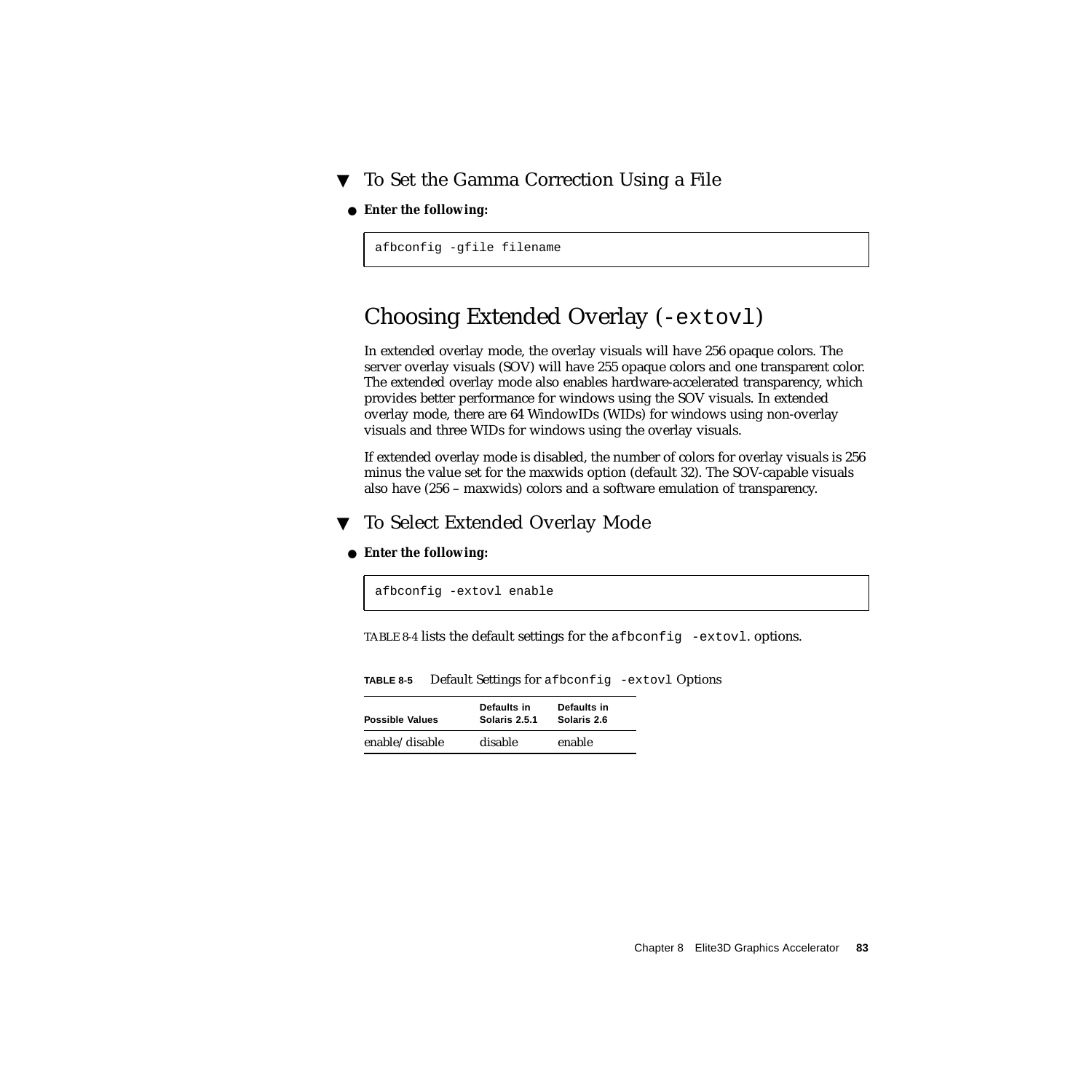### Choosing the Number of WIDs and Colors in the Overlay (-maxwids)

This option is available only if the extended overlay mode is disabled. This maxwids option specifies the maximum number of Elite3D X channel pixel values that are reserved for use as window IDs (WIDs). The remaining pixel values are the number of colors available for overlay windows. The legal values for the maxwids option are 1, 2, 4, 8, 16, 32, or 64.

#### ▼ To Select the Number of WIDs

#### ● **Enter the following:**

afbconfig -maxwids *number\_of\_WIDs*

[TABLE 8-5](#page-98-0) lists the default settings for afbconfig -maxwids options.

**TABLE 8-6** Default Settings for afbconfig -maxwids Options

| <b>Possible Values</b> | Defaults in<br>Solaris 2.5.1 | Defaults in<br>Solaris 2.6 |
|------------------------|------------------------------|----------------------------|
| 1, 2, 4, 8, 16, 32, 64 | 32                           | Not available              |

# Impact on Screen Visual List by Various afbconfig Visual Flags

### Effect on the Default Visual and the Visual Group Ordering

In summary, the appearance of the X server screen visual list can be changed to fit the user's needs using any of the afbconfig visual flags (e.g., linearorder, overlayorder, expvis, sov, etc.). This section briefly shows the effect of these visual options on the visual list.

Without any alteration using afbconfig, the X server screen visual list can roughly be categorized in the following visual groups and order: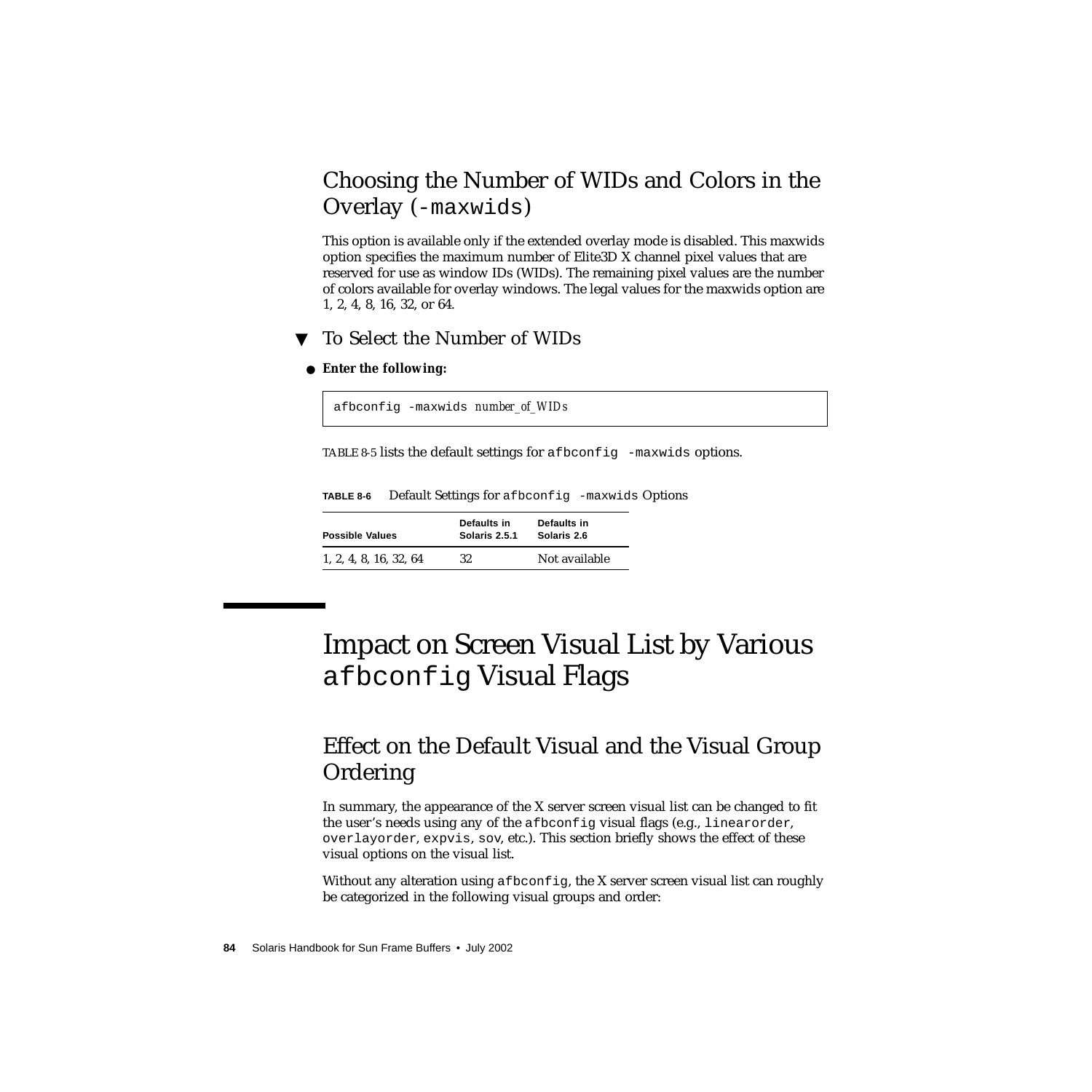- 8-bit PseudoColor
- 8-bit Miscellaneous (StaticColor, Non-linear StaticGray, etc)
- 8-bit Linear StaticGray
- 8-bit PseudoColor Overlay
- 24-bit Non-linear TrueColor
- 24-bit DirectColor
- 24-bit Linear TrueColor

The default screen visual will be the 8-bit PseudoColor visual. The deflinear and defoverlay options will alter this pointer to point to the first 8- or 24-bit linear visual, depending on the X server depth when it starts up, and the first 8-bit overlay visual, respectively. You can rearrange the entire "8-bit PseudoColor Overlay" group, the "8-bit Linear StaticGray" group, and the "24-bit Linear TrueColor" group to be ahead of all other visual groups of the same depth by using the linearorder and overlayorder flags. For example, if you specify the following:

afbconfig -overlayorder first

The screen visuals list will be rearranged in the following order:

- 8-bit PseudoColor Overlay
- 8-bit PseudoColor
- 8-bit Miscellaneous (StaticColor, Non-linear StaticGray, etc.)
- 8-bit Linear StaticGray
- 24-bit Non-linear TrueColor
- 24-bit DirectColor
- 24-bit Linear TrueColor

### Effect on the Number of Visual Instances Within Selected Groups

The expvis flag will change the number of visual instances in the following visual groups:

- 8-bit PseudoColor
- 8-bit PseudoColor Overlay
- 24-bit Non-linear TrueColor
- 24-bit DirectColor
- 24-bit Linear TrueColor

The number of instances that expvis will alter depends on whether the monitor is in monoscopic or stereoscopic resolution. In monoscopic resolution, if expvis is enabled, the order of the screen visual groups will be preserved, but within each group mentioned above, a "double-buffer capable" visual instance will be added. In stereoscopic resolution, two additional visual instances: "double-buffer, stereo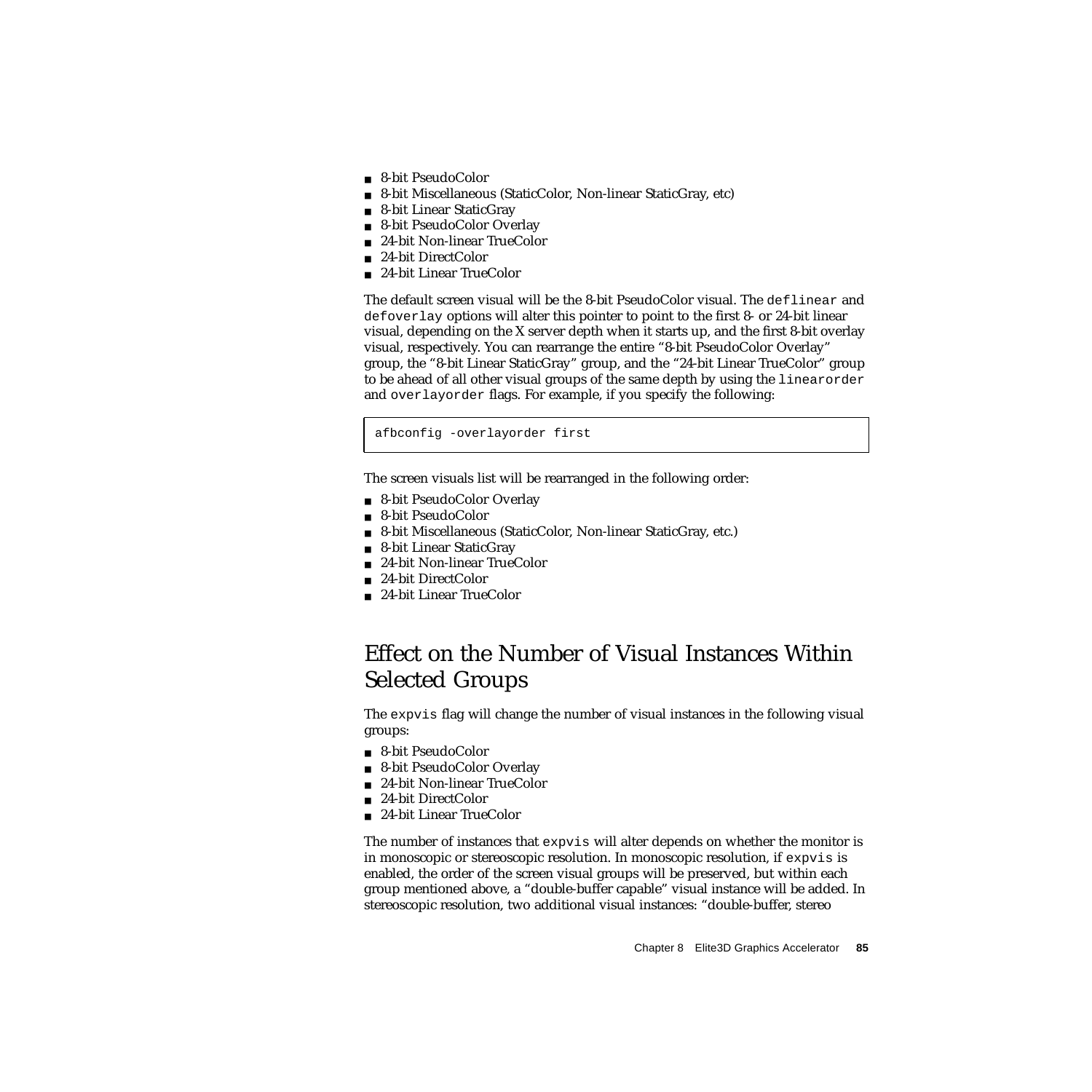capable" and "single-buffer, stereo capable", will be added. The "double-buffer capable" visual instances, if present, will always come ahead of the "single-buffer capable" visual instances, and the monoscopic visual instances will always come ahead of the stereoscopic ones.

For example, if you specify the following in stereoscopic resolution:

afbconfig -overlayorder first -expvis enable

the screen visual list will be:

- 8-bit PseudoColor Overlay (Mono, Stereo)
- 8-bit PseudoColor (DB Mono, SB Mono, DB Stereo, SB Stereo)
- 8-bit Miscellaneous (StaticColor, Non-linear StaticGray... etc)
- 8-bit Linear StaticGrav
- 24-bit Linear TrueColor (DB Mono, SB Mono, DB Stereo, SB Stereo)
- 24-bit Non-linear TrueColor (DB Mono, SB Mono, DB Stereo, SB Stereo)
- 24-bit DirectColor (DB Mono, SB Mono, DB Stereo, SB Stereo)

**Note –** There is no double-buffer capable overlay visual instance.

### Addition of the SERVER\_OVERLAY\_VISUALS Property and the Transparent SOV Visuals in the 8-bit Overlay Group

Without the sov option being enabled, the only overlay visuals available are the ones without transparency. Enabling the sov option will add the transparent SOV visual instances into the screen visual list and also add the SERVER\_OVERLAY\_VISUALS property to the root window property. The transparent SOV visual instances belong to the "8-bit PseudoColor Overlay" visual group. The SERVER\_OVERLAY\_VISUALS property will contain the visuals' ID, transparent type, value, and layer of all available overlay visuals of the screen.

For example, if you specify the following in stereoscopic resolution:

afbconfig -overlayorder first -expvis enable -sov enable

the screen visuals list will be:

- 8-bit PseudoColor Overlay (Mono, Stereo, Mono SOV, Stereo SOV)
- 8-bit PseudoColor (DB Mono, SB Mono, DB Stereo, SB Stereo)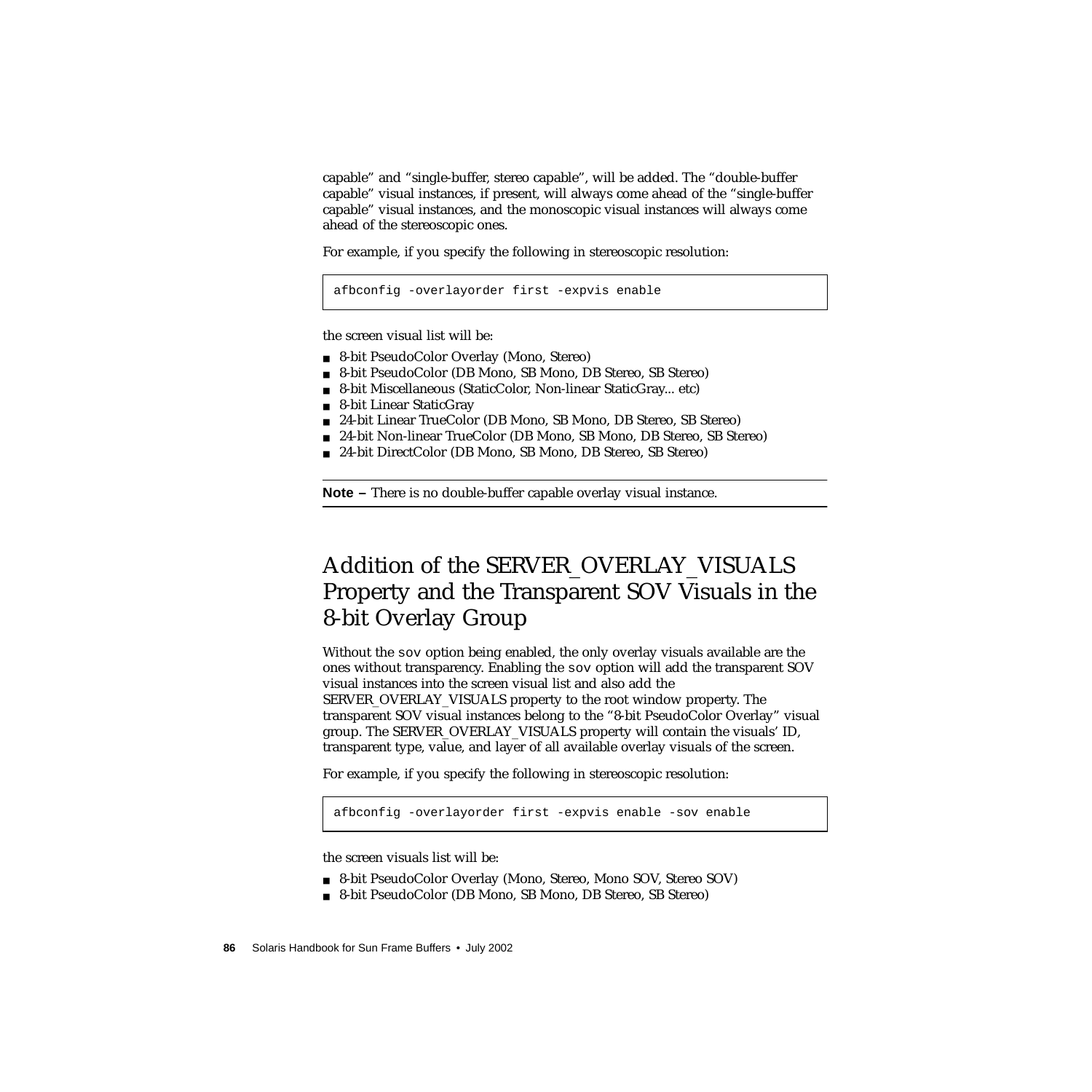- 8-bit Miscellaneous (StaticColor, Non-linear StaticGray, etc.)
- 8-bit Linear StaticGray
- 24-bit Linear TrueColor (DB Mono, SB Mono, DB Stereo, SB Stereo)
- 24-bit Non-linear TrueColor (DB Mono, SB Mono, DB Stereo, SB Stereo)
- 24-bit DirectColor (DB Mono, SB Mono, DB Stereo, SB Stereo)

and the SERVER\_OVERLAY\_VISUALS property will contain the following information:

```
===========================================================
               SERVER OVERLAY VISUALS (SOV) Info
===========================================================
No. of SOV visuals = 4
SOV #0,ID 0x36, TRANSPARENT_TYPE 0, VALUE 0, LAYER 1
SOV #1,ID 0x37, TRANSPARENT_TYPE 0, VALUE 0, LAYER 1
SOV #2,ID 0x38, TRANSPARENT_TYPE 1, VALUE 255, LAYER 1
SOV #3,ID 0x39, TRANSPARENT_TYPE 1, VALUE 255, LAYER 1
===========================================================
```
### Stereo Connector

The stereo connector allows connection of stereo goggles to the Elite3D Graphics Accelerator. The stereo connector for the Elite3D board is a seven-pin DIN connector as shown in [FIGURE 8-1](#page-103-0).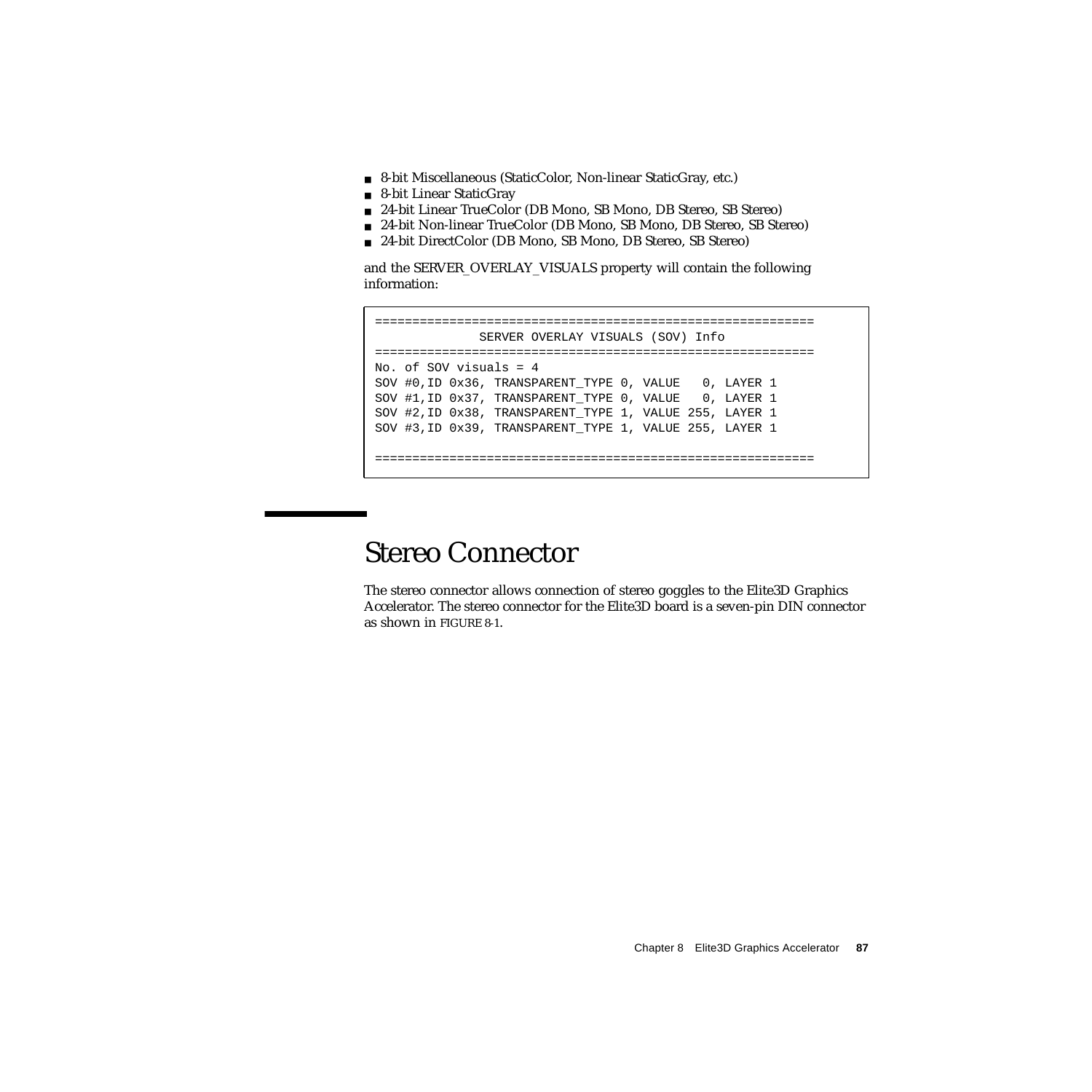

<span id="page-103-0"></span>**FIGURE 8-1** Elite3D Stereo Connector

[TABLE 8-7](#page-103-1) lists the stereo cable signals.

#### <span id="page-103-1"></span>**TABLE 8-7** Elite3D Stereo Connector Signals

| Pin | <b>Description</b> |
|-----|--------------------|
| 1   | Ground             |
| 2   | No connection      |
| 3   | $+12V$             |
| 4   | STEREO signal      |
| 5   | No connection      |
| 6   | No connection      |
|     | No connection      |

### Stereo Signal

The STEREO signal is a TTL-level, 50 percent duty cycle signal that switches between left and right stereo shutters, as shown in [FIGURE 8-2.](#page-104-0)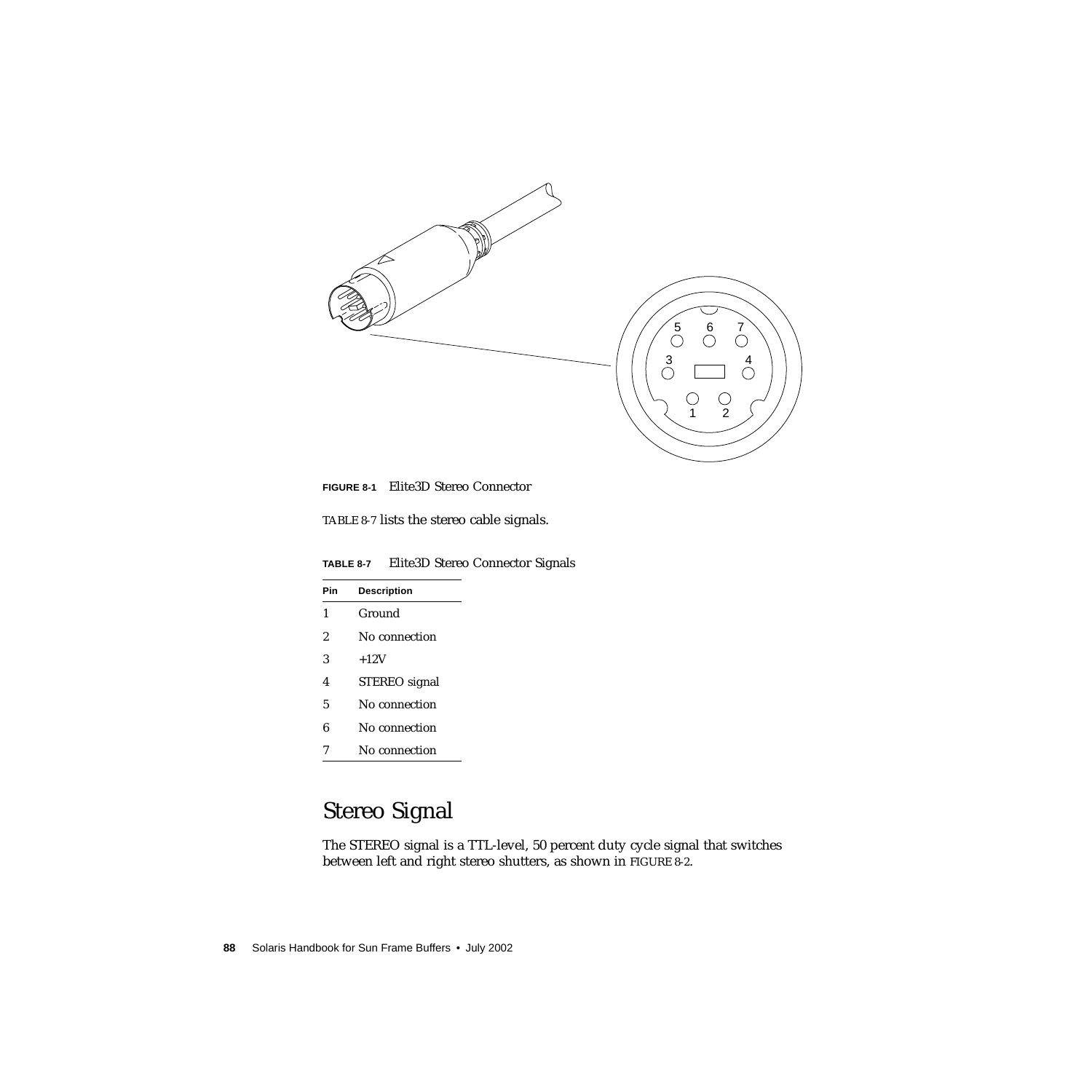

<span id="page-104-0"></span>**FIGURE 8-2** Elite3D Stereo Signal

A stereo cable and goggles for use with the Elite3D Graphics Accelerator are available from the following source:

StereoGraphics Corporation 2171–H East Francisco Blvd. San Rafael, CA 94901 (415) 459-4500 FAX: 415-459-3020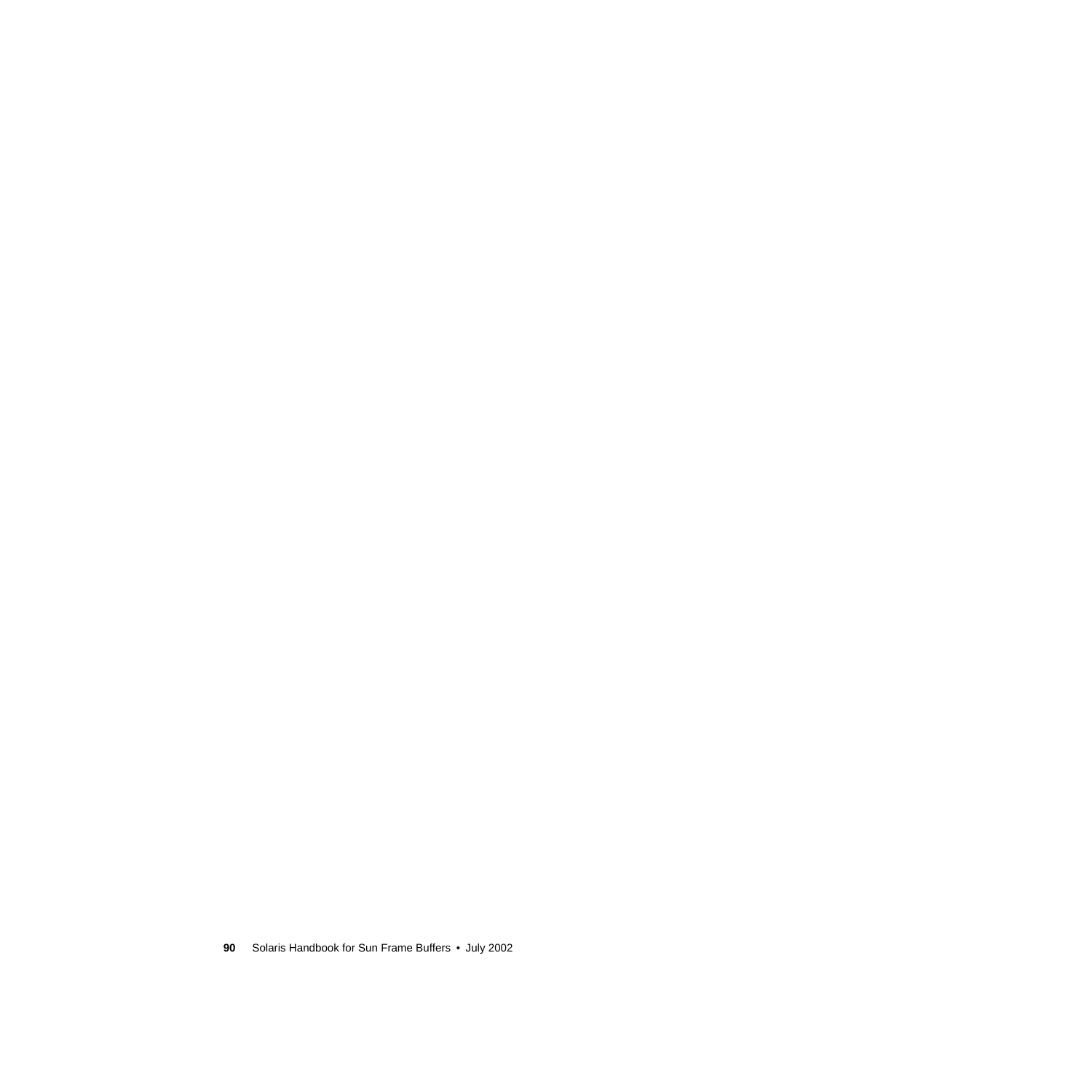# Expert3D and Expert3D-Lite Graphics Accelerator

This chapter describes how to change the Sun Expert3D and Expert3D-Lite graphics accelerators screen resolutions to work properly with different monitors. It also describes the internal and external connectors and their use.

**Note –** The Expert3D-Lite software packages and configuration utilities are the same as the Expert3D graphics card. Expert3D information in this chapter, therefore, also pertains to the Expert3D-Lite graphics accelerator devices.

The Expert3D graphics accelerator is a high-resolution, high-performance graphics frame buffer that provides hardware texture mapping. The Expert3D system only, supports screen resolutions up to 1920 x 1200, double-buffered, z-buffered, and 1280 x 1024 stereo.

**Note –** if the UNIX device name for the Expert3D and Expert3D-Lite graphics accelerators.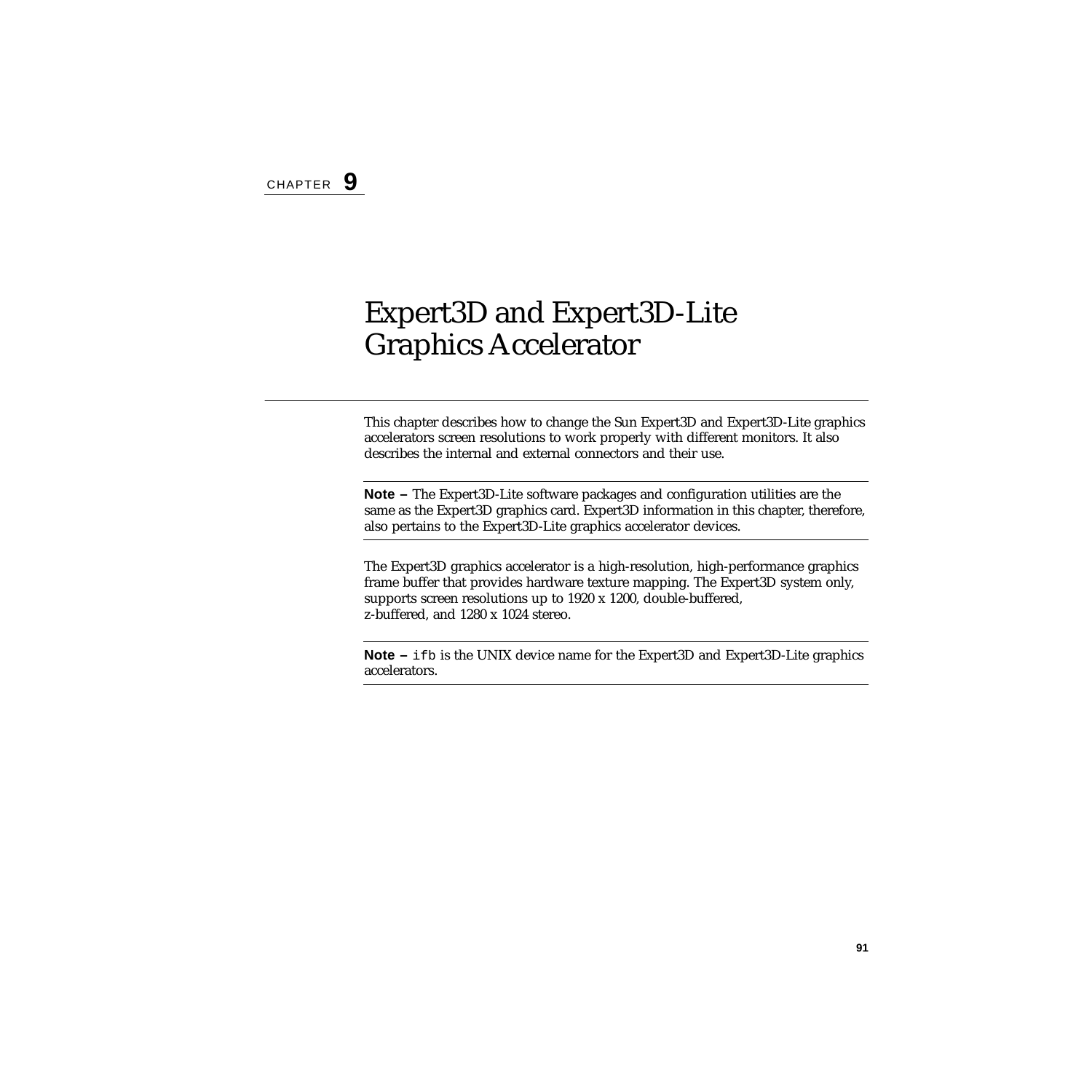# Configuration Utilities

Two configuration utilities are available for the Expert3D and Expert3D-Lite graphics accelerators: fbconfig and SUNWifb\_config. References to Expert3D also applies to Expert3D-Lite.

### The fbconfig Utility

The fbconfig utility is a generic command line interface to query and configure frame buffer attributes. fbconfig works with the Creator3D and Elite3D graphics accelerators, in addition to the Expert3D.

The fbconfig utility can be used to do the following:

- Print a list of the installed frame buffers and the associated device-specific configuration utilities that can be used
- Any of the uses described for the SUNWifb config utility.

For more information on fbconfig, see the fbconfig man page.

### The SUNWifb\_config Utility

The SUNWifb config utility is specific to Expert3D; it cannot be used with any other frame buffers. You can use the SUNWifb\_config utility to:

- Specify a different screen resolution
- Type of visuals (linear or nonlinear
- Whether to use 8-bit pseudocolor visual (overlay visual)
- Whether linear visuals will be reported before their nonlinear counterparts in the screen visuals list
- How to set the default screen visual
- How OpenGL visuals will be supported
- Specify whether Server Overlay Visuals (SOV) will be available
- Enable slave mode so that the video from this frame buffer will be synced with the video of the display that is connected to it
- Enable stereo mode
- Enable frame buffer memory to be allocated for accelerated accumulation buffer for windows
- Configurable gamma correction by specifying a gamma value or a file containing a gamma-correction table

For more information, see the SUNWifb\_config man page.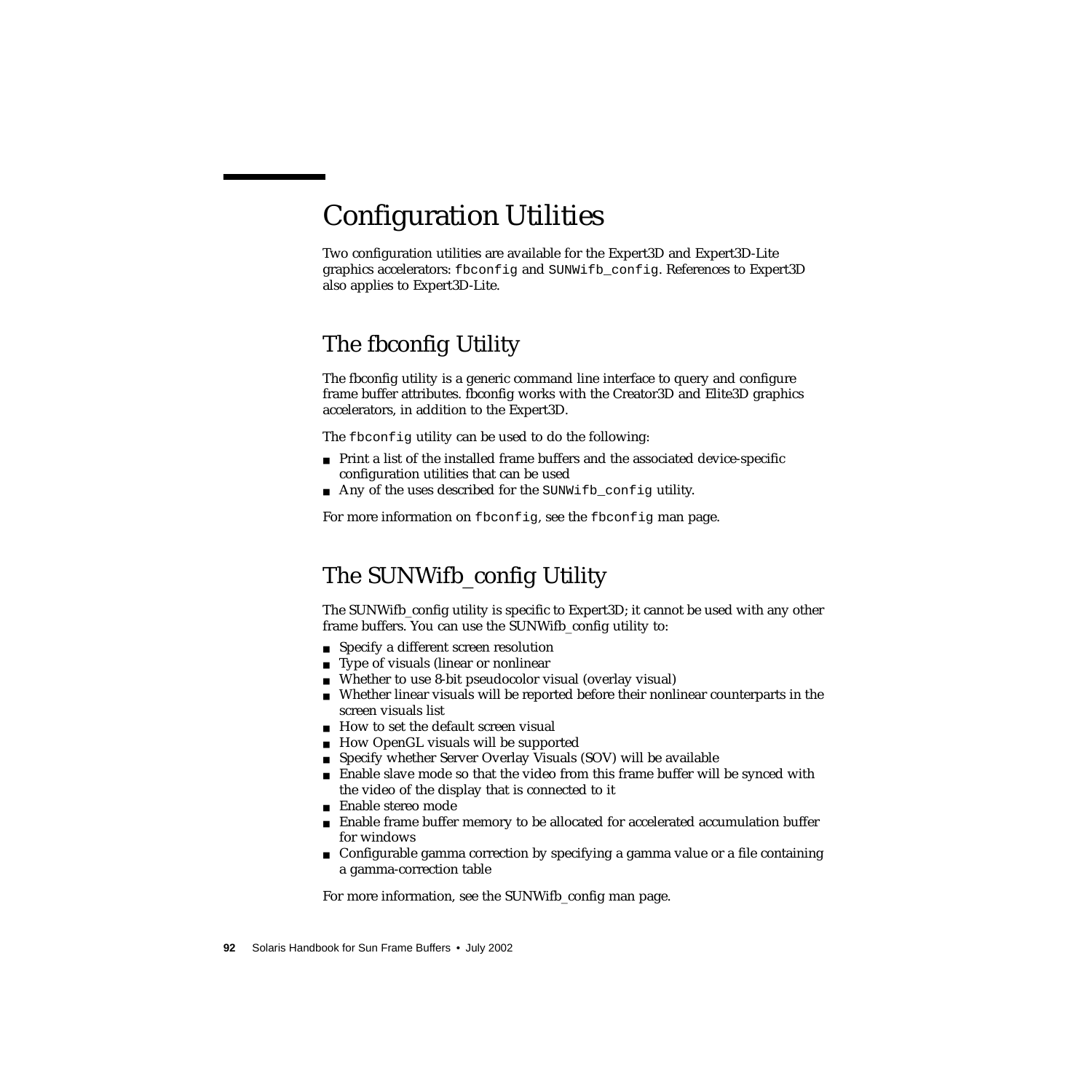## Default Screen Resolutions

For most installations, the Expert3D automatically configures itself to the proper screen resolution and refresh rate for the attached monitor. However, if a non-Sun monitor is attached to the Expert3D, the monitor may not have the proper screen resolution.

[TABLE 9-1](#page-108-0) lists the default screen resolutions by monitor sense code.

<span id="page-108-0"></span>

| Code           | <b>Screen Resolution</b>   |
|----------------|----------------------------|
| 7              | $1152 \times 900$ at 66 Hz |
| 6              | 1152 x 900 at 76 Hz        |
| 5              | 1024 x 768 at 60 Hz        |
| 4              | 1280 x 1024 at 67 Hz       |
| 3              | $1152 \times 900$ at 66 Hz |
| $\overline{2}$ | 1280 x 1024 at 76 Hz       |
| 1              | $1152 \times 900$ at 66 Hz |
|                | 1024 x 768 at 77Hz         |

**TABLE 9-1** Expert3D Graphics Accelerator Monitor Sense Codes

If the Expert3D system is unable to determine the monitor type, such as for non-Sun monitors, it defaults to a resolution of 1152 x 900 at 66 Hz.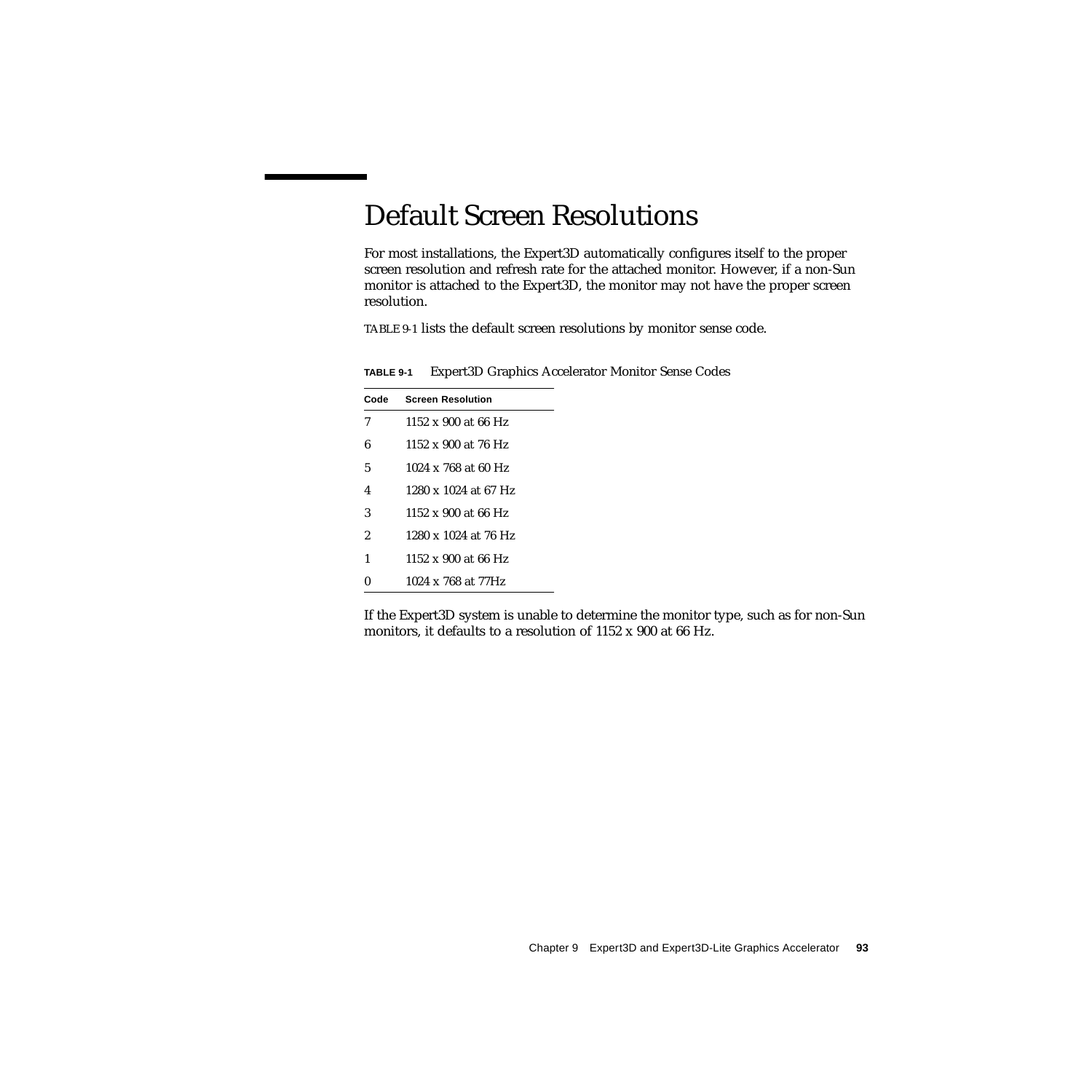## Supported Screen Resolutions

[TABLE 9-2](#page-109-0) lists the Expert3D-supported screen resolutions. The fbconfig or SUNWifb\_config utilities can be used to set the Expert3D system to any one of these resolutions.

<span id="page-109-0"></span>

| <b>Screen</b><br><b>Resolution</b> | Vertical<br><b>Refresh Rate</b> | <b>Description</b>                               | Video Mode<br>Format | Symbolic<br>Name |
|------------------------------------|---------------------------------|--------------------------------------------------|----------------------|------------------|
| 1920 x 1200                        | 75 Hz                           | Non-interlaced                                   | 1920x1200x75         |                  |
| 1920 x 1200                        | 70 Hz                           | Non-interlaced                                   | 1920x1200x70         |                  |
| 1920 x 1080                        | 76 Hz                           | Non-interlaced                                   | 1920x1080x76         |                  |
| 1920 x 1080                        | 72 Hz                           | Non-interlaced                                   | 1920x1080x72         |                  |
| 1792 x 1344                        | 75 Hz                           | Non-interlaced                                   | 1792x1344x75         |                  |
| 1600 x 1280                        | 76 Hz                           | Non-interlaced                                   | 1600x1280x76         |                  |
| $1600 \times 1000$                 | 76 Hz                           | Non-interlaced                                   | 1600x1000x76         |                  |
| $1600 \times 1000$                 | 66 Hz                           | Non-interlaced                                   | 1600x1000x66         |                  |
| 1440 x 900                         | 76 Hz                           | Non-interlaced                                   | 1440x900x76          |                  |
| 1280 x 1024                        | 112 Hz                          | Stereo, non-interlaced, 56 Hz field rate per eye | 1280x1024x112        |                  |
| 1280 x 1024                        | 85 Hz                           | Non-interlaced                                   | 1280x1024x85         |                  |
| 1280 x 800                         | 76 Hz                           | Non-interlaced                                   | 1280x800x76          | 1280             |
| 1280 x 1024                        | 67 Hz                           | Non-interlaced                                   | 1280x1024x67         |                  |
| 1280 x 1024                        | 60 Hz                           | Non-interlaced                                   | 1280x1024x60         |                  |
| 1280 x 800                         | 76 Hz                           | Non-interlaced, Creator                          | 1280x800x76          |                  |
| 1152 x 900                         | 76 Hz                           | Non-interlaced                                   | 1152x900x76          | 1152             |
| 1152 x 900                         | 66 Hz                           | Non-interlaced                                   | 1152x900x66          |                  |
| 1024 x 768                         | 77 Hz                           | Non-interlaced                                   | 1024x768x77          |                  |
| 1024 x 768                         | 75 Hz                           | Non-interlaced                                   | 1024x768x75          |                  |
| 1024 x 768                         | 70 Hz                           | Non-interlaced                                   | 1024x768x70          |                  |
| 1024 x 768                         | 60 Hz                           | <b>SVGA</b>                                      | 1024x768x60          | svga             |
| 960 x 680                          | $112$ Hz                        | Stereo, non-interlaced, 56 Hz field rate per eye | 960x680x112s         | stereo           |
| 960 x 680                          | 108 Hz                          | Stereo, non-interlaced, 54 Hz field rate per eye | 960x680x108s         |                  |

#### **TABLE 9-2** Expert3D-supported Screen Resolutions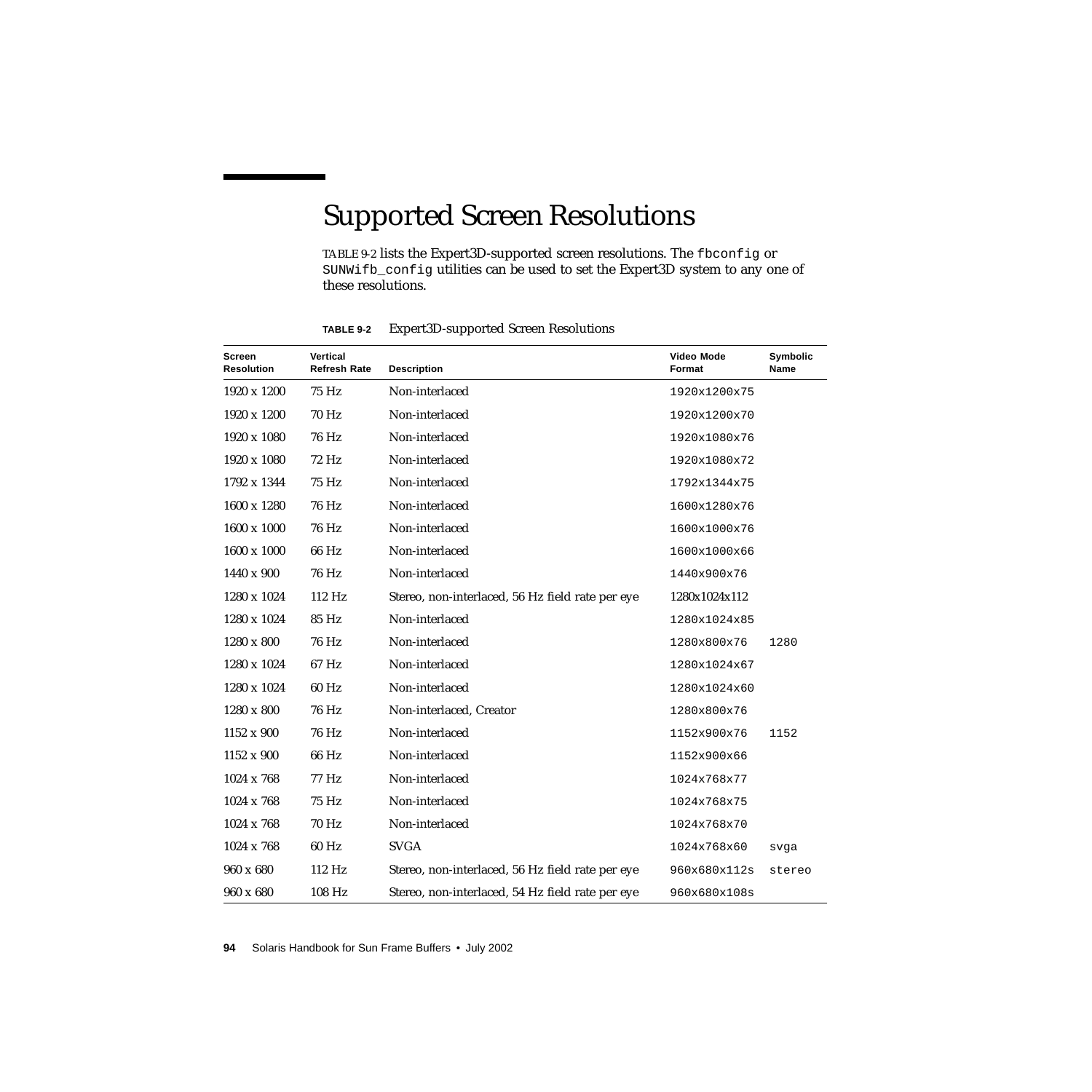| Vertical<br><b>Refresh Rate</b> | <b>Description</b> | Video Mode<br>Format | Symbolic<br>Name |
|---------------------------------|--------------------|----------------------|------------------|
| $50$ Hz                         | Interlaced - PAL   | 768x575x50i          | pal              |
| $60$ Hz                         | Interlaced - NTSC  | 640x480x60i          | ntsc             |
| $60$ Hz                         | Non-interlaced     | 640x480x60           |                  |
|                                 |                    |                      |                  |

**TABLE 9-2** Expert3D-supported Screen Resolutions *(Continued)*

### Changing Screen Resolutions (-res)

- ▼ To Find Resolutions Supported By Expert3D and the Connected Monitor
	- **Use the** SUNWifb\_config **command as follows:**

SUNWifb\_config -res *\?*

You can change the screen resolution temporarily as a test to determine if the monitor supports the specified resolution.

**Caution –** Do not change screen resolution while the window system is running. Changing screen resolution while the window system is running may put the screen display in an unusable state.

### ▼ To Change Screen Resolutions Temporarily

● **Use the** SUNWifb\_config **command as follows:**

SUNWifb\_config -res *video-mode* try

See [TABLE 9-2](#page-109-0) for the list of *video-mode* options (see the "Video Mode Format" and "Symbolic Name" columns in the table). You will have five seconds to confirm the video mode by typing **y**.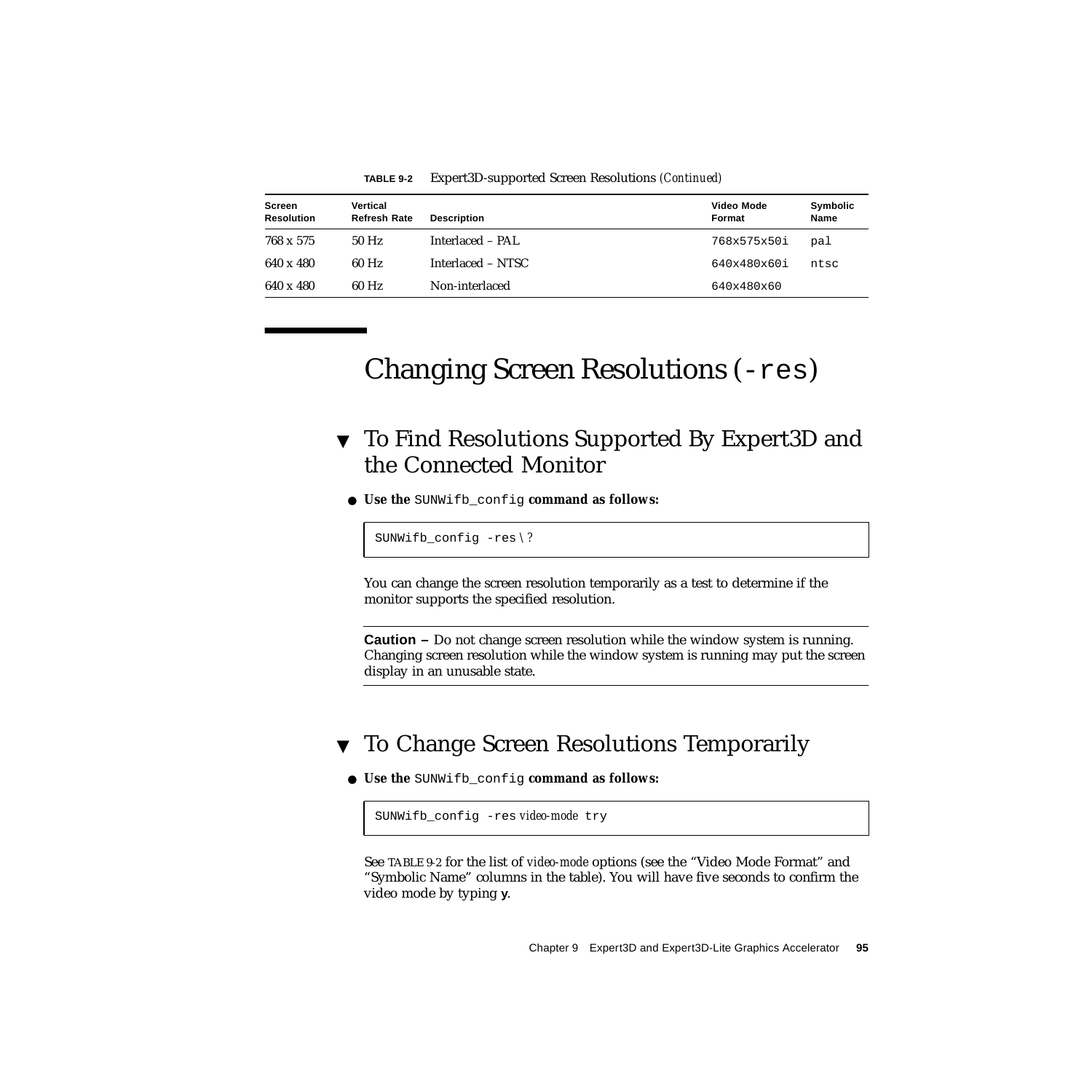### ▼ To Change the Screen Resolution to Stereo

#### ● **Enter the following:**

SUNWifb\_config -res stereo

This changes the resolution to 960 x 680 at 112 Hz stereo the next time Xsun is run.

## Changing Screen Visuals List

The X server screen visuals list can be altered through SUNWifb\_config. The SUNWifb config options in [TABLE 9-3](#page-111-0) can be used to configure the list of the exported visuals for the specified device.

| Name         | <b>Possible Values</b> | <b>Defaults</b> |
|--------------|------------------------|-----------------|
| linearorder  | first/last             | last            |
| deflinear    | true/false             | false           |
| overlayorder | first/last             | last            |
| defoverlay   | true/false             | false           |
| expvis       | enable/disable         | enable          |
| sov          | enable/disable         | enable          |

<span id="page-111-0"></span>**TABLE 9-3** The Default Settings of the SUNWifb\_config Visual Flags

### Changing the Visual List Order (-linearorder, -overlayorder)

By default, the nonlinear visual comes before the linear visual on the screen visual list. You can modify the order of the visual list by using the SUNWifb\_config command.

Most 3D applications require a linear visual. Some 3D applications do not search for a linear visual using XSolarisGetVisualGamma(3). Instead, these applications search the screen visual list for the first 24-bit TrueColor visual they find. To enable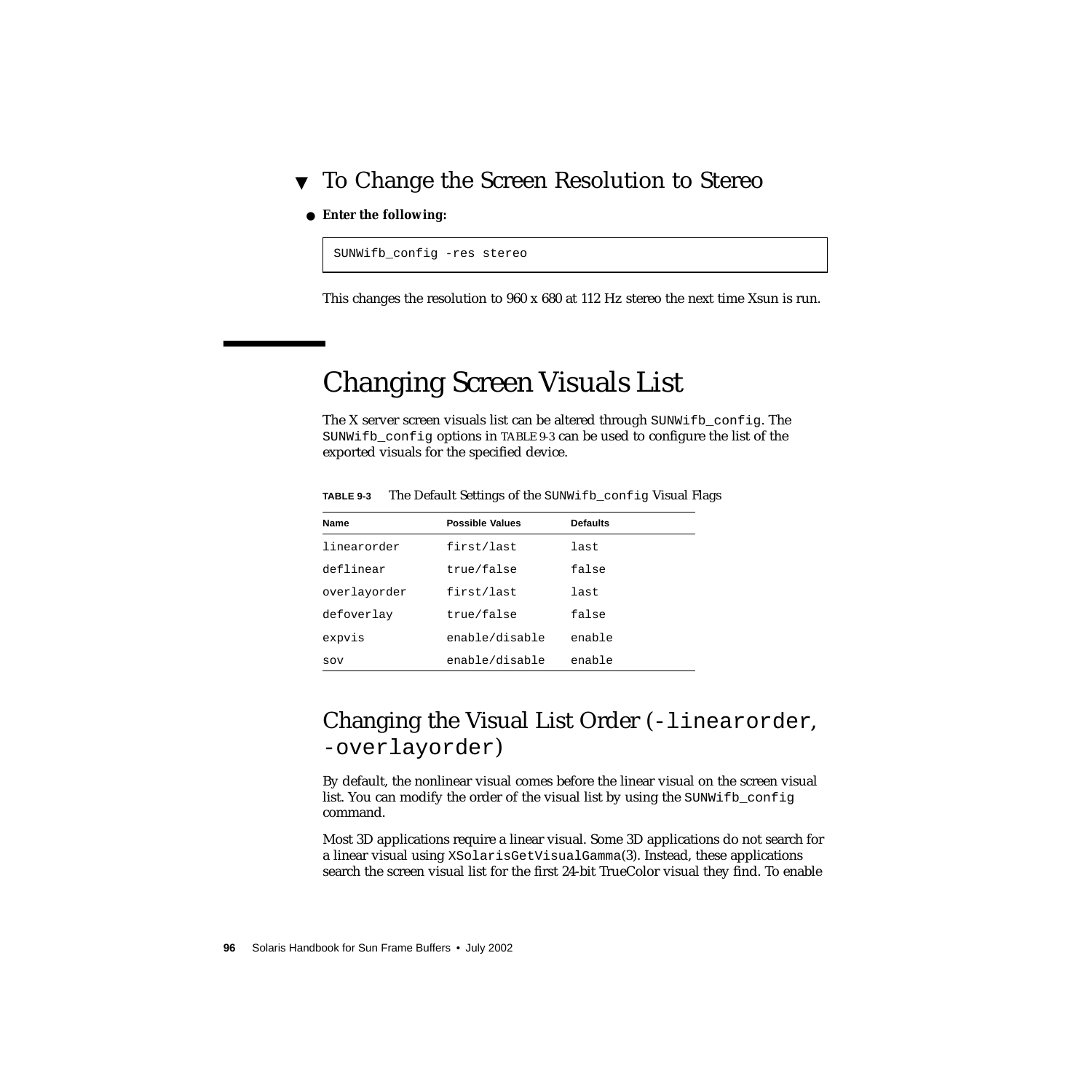these applications to run with the correct visual, use the -linearorder option to change the visual list order so that the linear 24-bit TrueColor visual is the first one the application finds.

The desired visual ordering in the screen visuals list will be available whenever the window system is restarted.

● **To change the setting, enter the** SUNWifb\_config **command with one of the** -linearorder **options.**

For example:

SUNWifb\_config -linearorder first

By default, the 8-bit PseudoColor visual comes before the 8-bit PseudoColor Overlay visual on the screen visual list. You can modify the order of the visual list by using the SUNWifb\_config command.

Some applications that use the 8-bit PseudoColor Overlay visual, search the visual list for the first 8-bit PseudoColor visual they find. To enable these applications to run with the correct visual, use the -overlayorder option to change the visual list order so that the 8-bit PseudoColor Overlay visual is the first 8-bit PseudoColor visual the application finds.

The desired visual ordering in the screen visuals list will be available whenever the window system is restarted.

● **To change the setting, enter the** SUNWifb\_config **command with one of the** -overlayorder **options.**

For example:

SUNWifb\_config -overlayorder first

### Changing the Default Visual (-deflinear, -defoverlay)

By default, the 8-bit PseudoColor underlay visual is the default visual of the screen. The default visual can be changed to either a linear underlay visual or an overlay visual through SUNWifb\_config.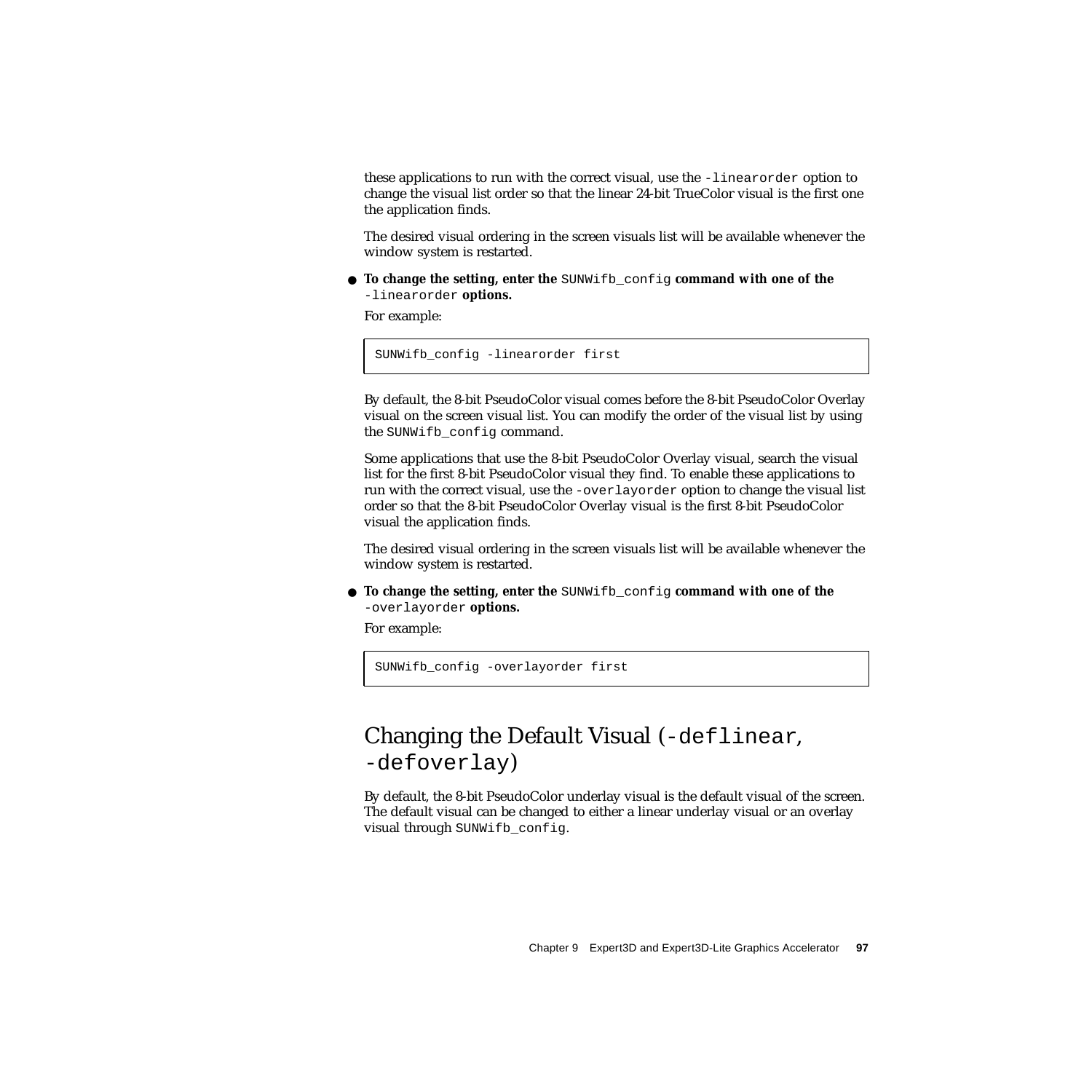● **To set the default visual to be a linear visual, enter the** SUNWifb\_config **command as follows:**

SUNWifb\_config -deflinear true

**• To set the default visual to be an overlay visual, enter the** SUNWifb config **command as follows:**

```
SUNWifb_config -defoverlay true
```


**Caution** – Since there is no linear overlay visual, the user should not specify both "deflinear true" and "-defoverlay true" simultaneously, or the result will be undefined.



**Caution –** Note that the visual ordering options (overlayorder and linearorder) are independent of the default visual options (defoverlay and deflinear). Moving the overlay visual groups, for example, to the front does not automatically make it a default visual. Some applications make this assumption and hence receive a "BADMATCH" X error when they try to match the colormap created by the default visual and the first 8-bit PseudoColor visual they can find.

### Changing OpenGL Visual Support (-expvis)

Solaris supports the OpenGL visual expansion. With visual expansion, five visual groups: the 8-bit PseudoColor, 24-bit TrueColor (Linear and Non-Linear), 24-bit DirectColor, and 8-bit PseudoColor Overlay, are expanded from a single visual to multiple visual instances of the same visual type. Different instances of the same visual groups represent different GLX capabilities (e.g. single-buffer or double-buffer capable, monoscopic or stereoscopic capable, or a combination of both). The number of visual instances depends on whether the X server is started in monoscopic or stereoscopic mode.

- ▼ To Activate OpenGL Visual Support (Visual Expansion)
	- **Enter the following:**

SUNWifb\_config -expvis enable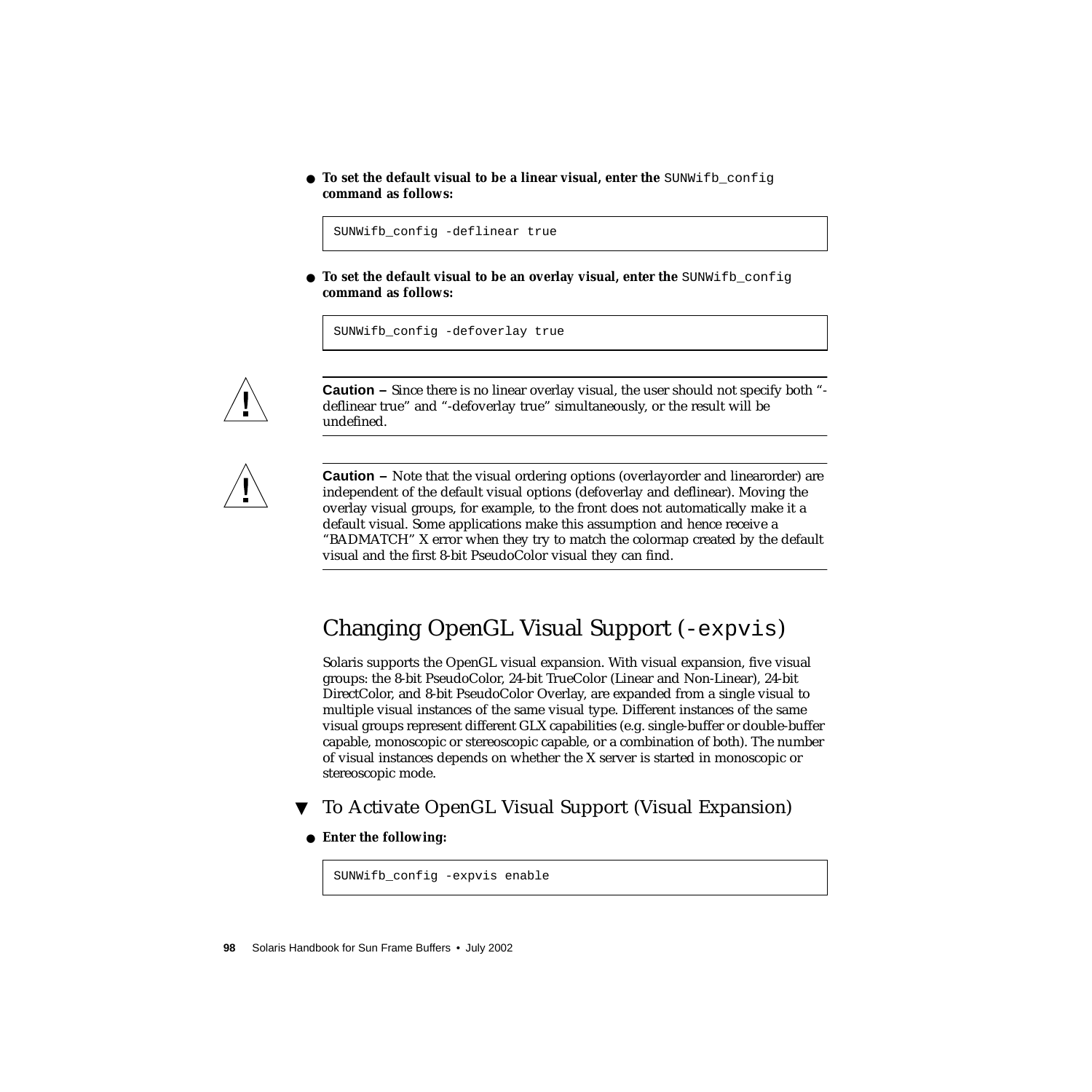### Changing SERVER\_OVERLAY\_VISUALS Support  $(-\text{sov})$

SERVER\_OVERLAY\_VISUALS is one of the root window's properties that contains the visual ID, transparent type, transparent value, and layer of the server overlay visuals (SOV) of the screen. You can toggle the advertisement of this property and the export of the transparent server overlay visuals using SUNWifb\_config.

- ▼ To Advertise SERVER\_OVERLAY\_PROPERTY and Export SOV
	- **Enter the following:**

SUNWifb\_config -sov enable

## Setting Gamma Correction (-g, -gfile)

Gamma correction may be set by specifying a gamma correction value or by specifying a file that contains a gamma table.

The -g option will set the gamma table entries based on the gamma value specified. A gamma value of 2.22 represents linear gamma correction and matches the fixed value on the Expert3D system. This value is a per-screen value and therefore all gamma corrected or linear visuals will use this value.

### ▼ To Set the Gamma Correction Using a Value

#### ● **Enter the following:**

SUNWifb\_config -g 2.22

The -gfile option will set the gamma table entries explicitly from a file containing three columns of 256 integers ranging from 0 to 255. The format is three integers separated by a newline character. Each line contains the RGB value to be put in the table for that entry. This value is a per-screen value and therefore all gammacorrected or linear visuals will use this value.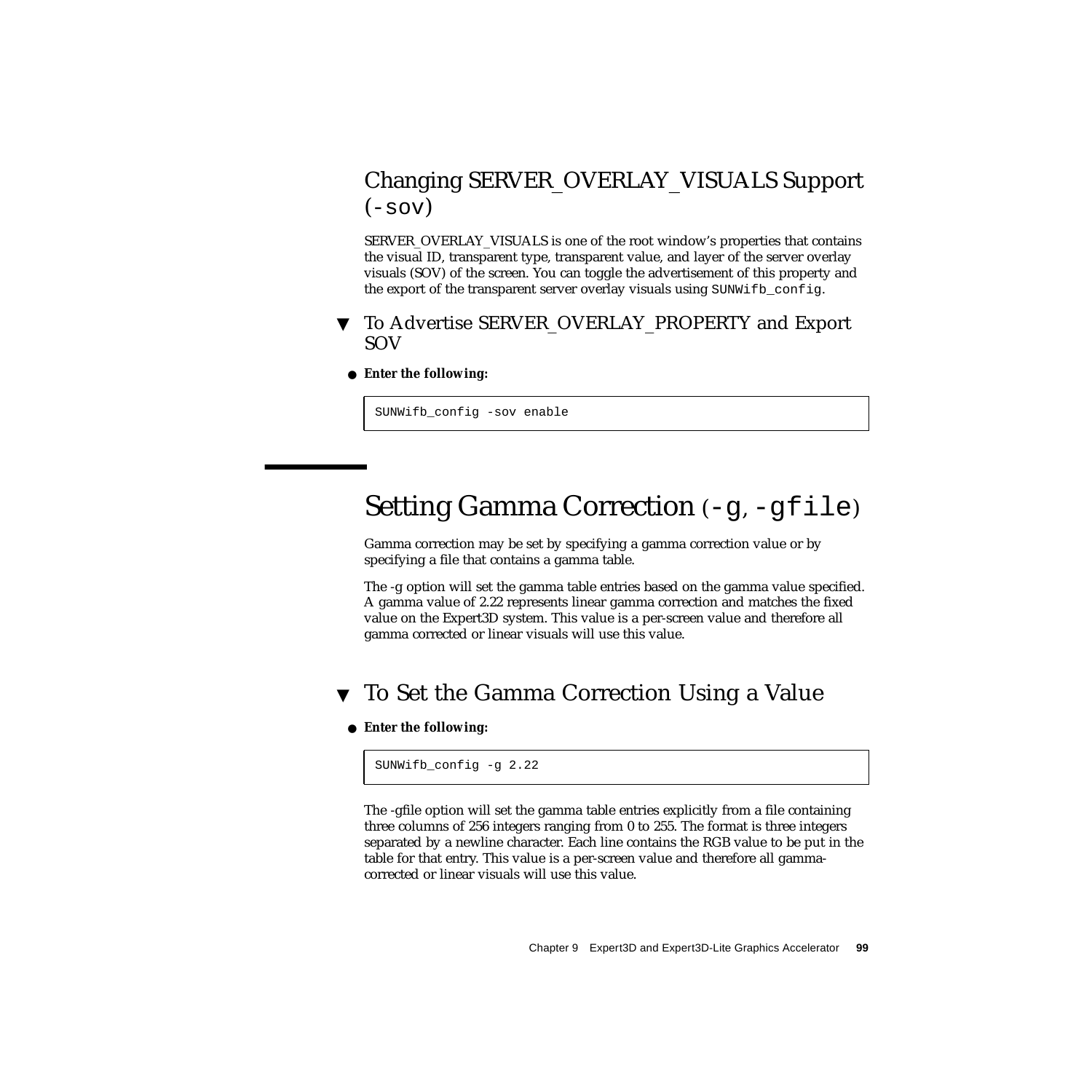▼ To Set the Gamma Correction Using a File

#### ● **Enter the following:**

SUNWifb\_config -gfile filename

### Choosing Extended Overlay (-extovl)

Enabling the extended overlay option will switch the Expert3D system to the extended overlay functionality. The extended overlay mode enables full 256-color overlays and hardware-accelerated Server Overlay Visuals. The maximum number of underlay Window IDs (WIDs) is increased from 32 to 64 and three new overlay WIDs are provided.

▼ To Configure for Extended Overlay Mode

● **Enter the following:**

SUNWifb\_config -extovl enable

### Multiple Monitor Configuration

To run more than one frame buffer, you need to modify your /etc/config/Xservers file. The Expert3D device is identified as ifb*x* (for example, ifb0 and ifb1 for two Expert3D devices. To do this:

**1. Become superuser and open the** /etc/dt/config/Xservers **file.**

```
# cd /etc/dt/config
# vi Xservers
```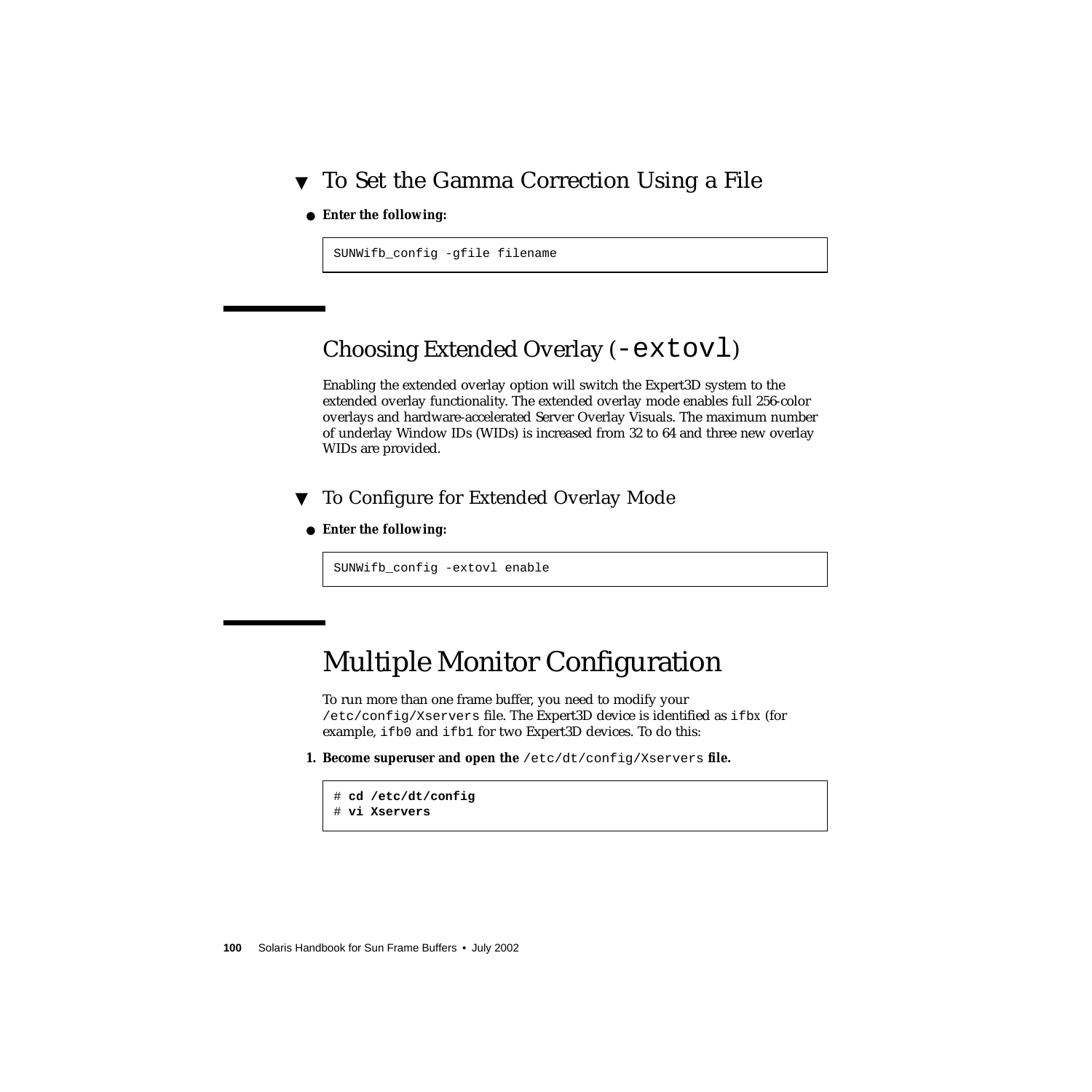**2. Modify the file by adding the device locations for the applicable frame buffers being used.**

The following example shows the Xservers configuration file modified for one Creator card and two Expert3D cards:

```
:0 Local local_uid@console root /usr/openwin/bin/Xsun :0 -dev /dev/fbs/ffb0
-dev /dev/fbs/ifb1 -dev /dev/fbs/ifb0 -nobanner
```
See ["Multiview Ports" on page 103](#page-118-0) for information on configuring multiple Expert3D cards in a single system.

## Defining the Expert3D Card as the Default Console

On a multiple-monitor system, you may wish to define which of the monitors is your default console. To make your Expert3D card be the default console displa

**1. At the OpenBoot prompt, type the following:**

ok **show\_displays**

The Expert3D system will output a list of the available frame buffers, similar to the following:

```
a) /PCI@@l1, 2000/SUNW,Expert3D@1
b) /PCI@@l5, 2000/SUNW,afb@1
```

```
q) NO SELECTION
```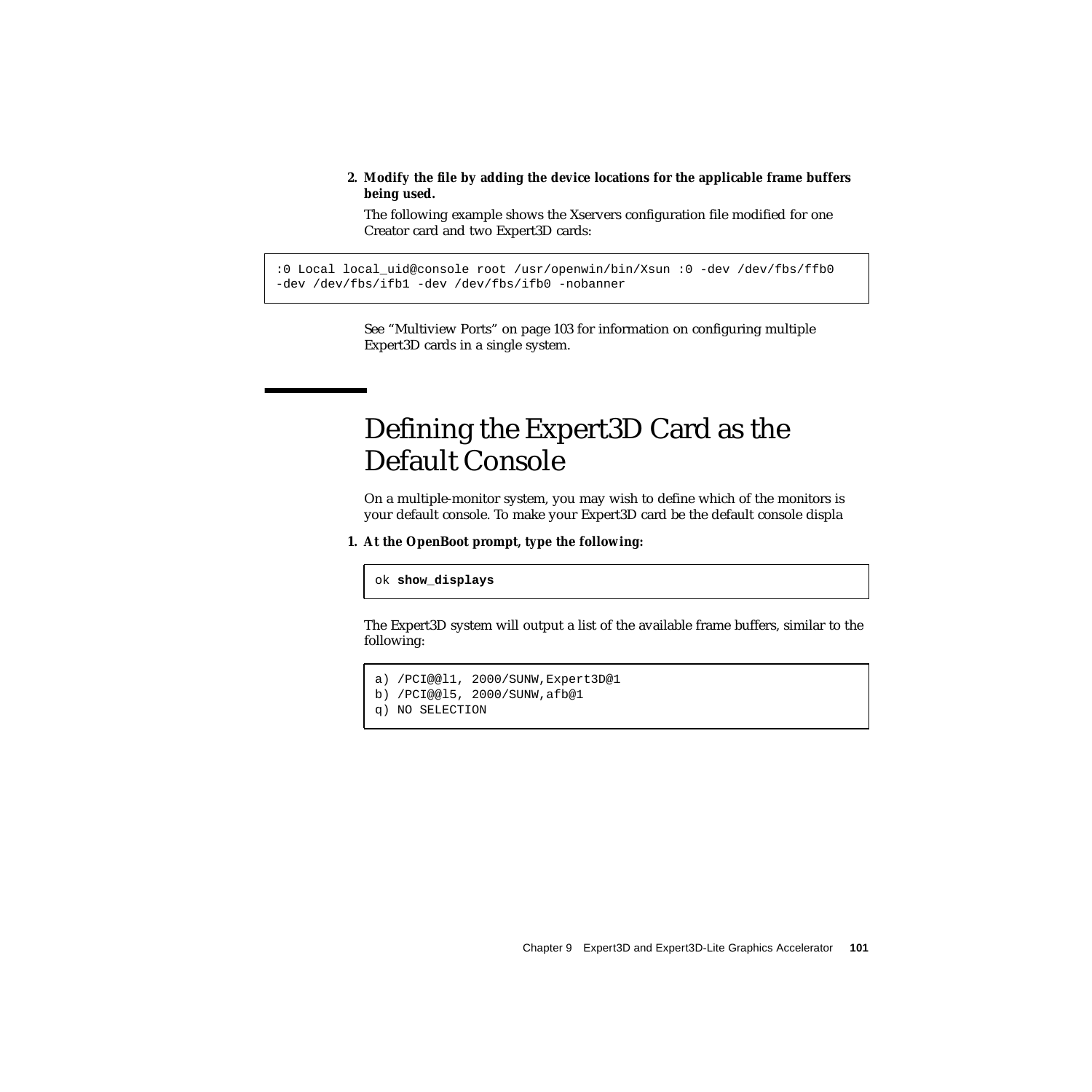The Expert3D-Lite system will output a list of the available frame buffers, similar to the following:

```
a) /pci@1f,0/SUNW,m64B@13
b) /pci@1f,0/pci@5/SUNW,Expert3D@1
q) NO SELECTION
Enter Selection, q to quit: b
/pci@1f,0/pci@5/SUNW,Expert3D@1 has been selected.
Type ^Y ( Control-Y ) to insert it in the command line.
e.g. ok nvalias mydev ^Y
    for creating devalias mydev for
/pci@1f,0/pci@5/SUNW,Expert3D@1
ok nvalias myscreen /pci@1f,0/pci@5/SUNW,Expert3D@1
ok setenv output-device myscreen
output-device = myscreen
```
**2. Select the option for the device you want to use as the console.**

In the above example, you would select option **a** if you want to make the Expert3D device be the console.

**3. Set this device to be the console device.**

At the OpenBoot prompt, enter the following:

```
ok setenv output-device <Control-Y> <ENTER>
ok reset
```
You can also create an alias for the Expert3D system to simplify future OpenBoot commands. After running the show-displays command and choosing the Expert3D device from the menu, type the following:

```
ok nvalias screen1 <Control-Y>
ok nvstore
```
To verify that this alias is correctly set, type the following:

ok **devaliases**

You can then refer to screen1 for the Expert3D device. For example:

```
ok setenv output-device screen1
```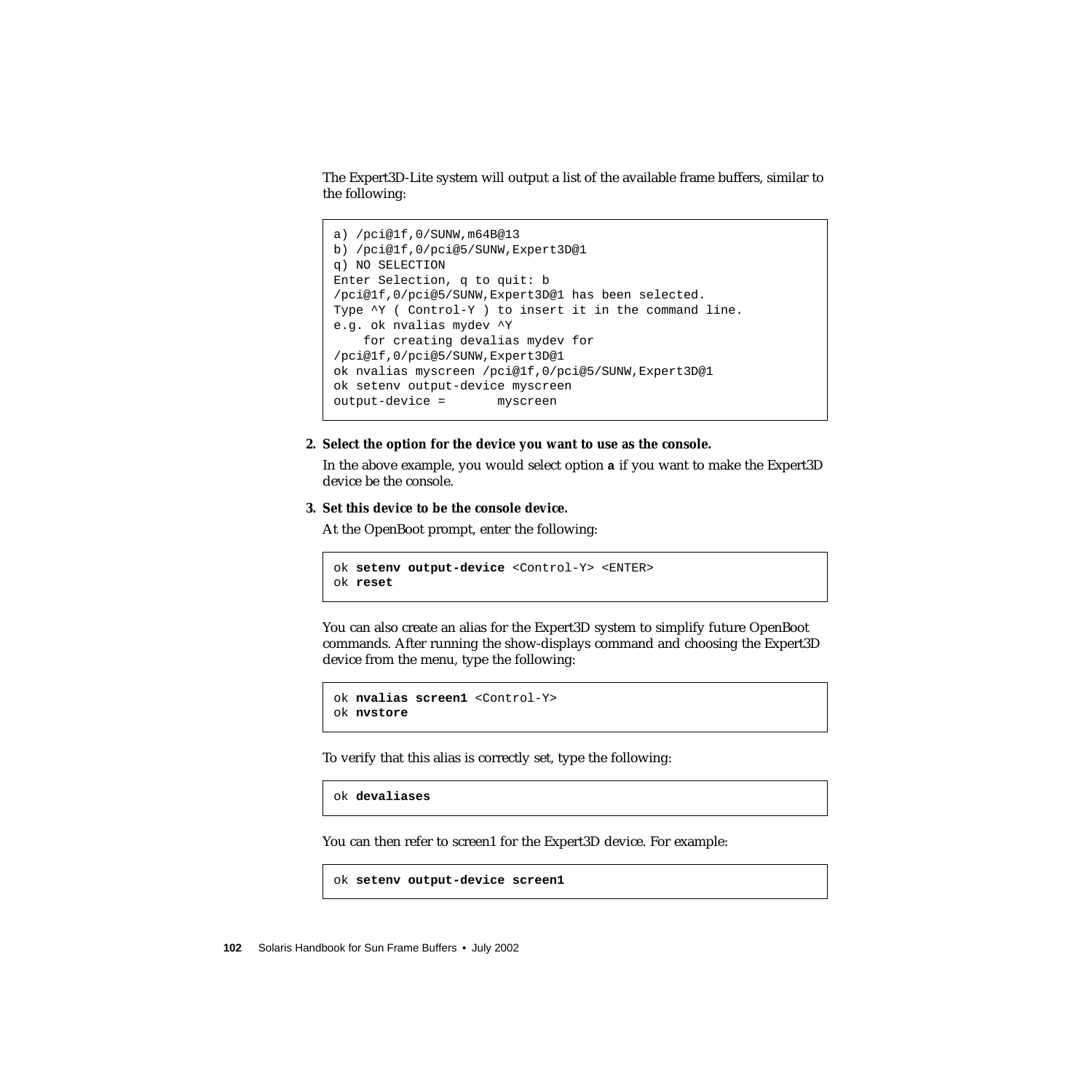### <span id="page-118-0"></span>Multiview Ports

The internal Multiview In and Multiview Out ports on the Expert3D card, shown as J1 and J2 in [FIGURE 9-1](#page-118-1), are used for cable connections from one Expert3D card to another. These ports are accessible only inside the system chassis.



<span id="page-118-1"></span>**FIGURE 9-1** Expert3D Multiview In and Multiview Out Connectors

### Configuring Multiple Expert3D Graphics Cards

You can frame lock only two Expert3D cards for multiviewing. When two Expert3D cards are used in a multiviewing configuration, one of the cards is designated as the *master* and the other as the *slave*.

- When your system is first started, Solaris places all Expert3D cards in the system in master mode. To use the Expert3D cards for multiviewing, use the SUNWifb config utility to set one of the cards to be the slave.
- There can only be one master Expert3D card in a system.
- You must choose a screen resolution supported by Expert3D and assure that each Expert3D monitor in frame lock is set to that resolution.
- Refer to the boot man page for device location and device numbering information for how devices are numbered based on their physical location. You may select any device (that is, ifb0 or ifb1) to be the master Expert3D device.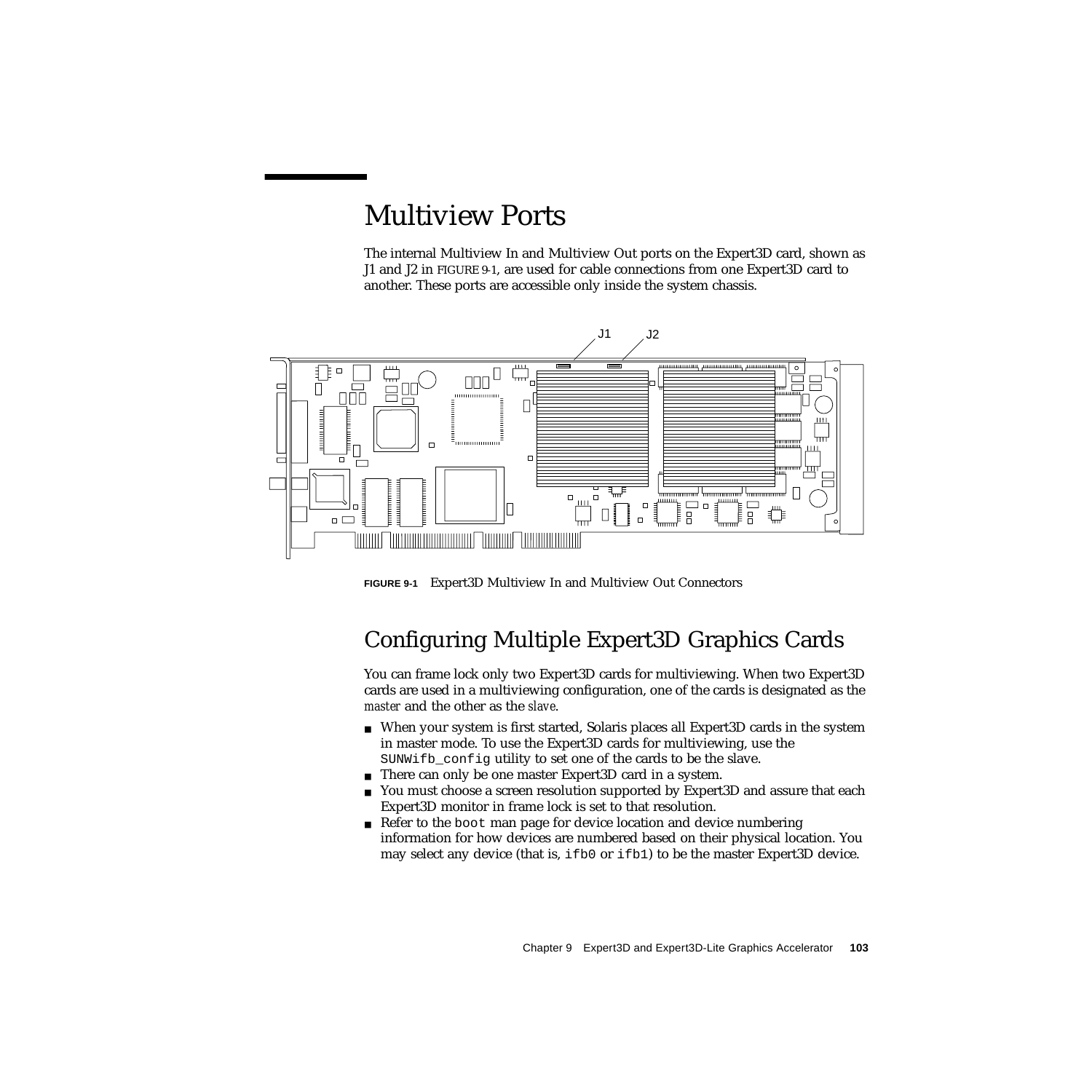To configure two Expert3D cards for multiviewing through frame locking:

**1. Select an Expert3D card to designate as the master for the system.**

One solution for designating an Expert3D to be the master is to use the Expert3D card that serves as the boot/console head for the system.

**2. Make sure that each Expert3D card installed has the same screen resolution as the Expert3D in the master mode.**

If the resolution on each Expert3D card is not the same, you must change it to match the Expert3D in master mode.

To check the resolution of an Expert3D card, use the SUNWifb\_config utility. For example:

```
% SUNWifb_config -dev /dev/fbs/ifb0 -prconf
```
You must repeat this command for each Expert3D card in the system.

The SUNWifb config utility displays the current screen resolution setting. It also displays additional information, such as whether the Expert3D card is a master or a slave.

If you need to change the resolution of an Expert3D card, use the SUNWifb config utility. For example:

% **SUNWifb\_config -dev /dev/fbs/ifb1 -res 1280x1024x76 now nocheck**

**3. Connect the frame lock multiview cable to each Expert3D card.**

See [FIGURE 9-1.](#page-118-1)

- **a. Connect the top of the multiview frame lock cable assembly to the Multiviewout J2 connector of the master Expert3D card.**
- **b. Connect the other end of the multiview frame lock cable to the Multiview-in J1 connector of the slave Expert3D card.**
- **4. From the master Expert3D card display window, configure the other Expert3D card in slave mode.**

To do this, use the SUNWifb\_config utility.

% **SUNWifb\_config -dev /dev/fbs/ifb1 -slave on**

You must configure each card separately.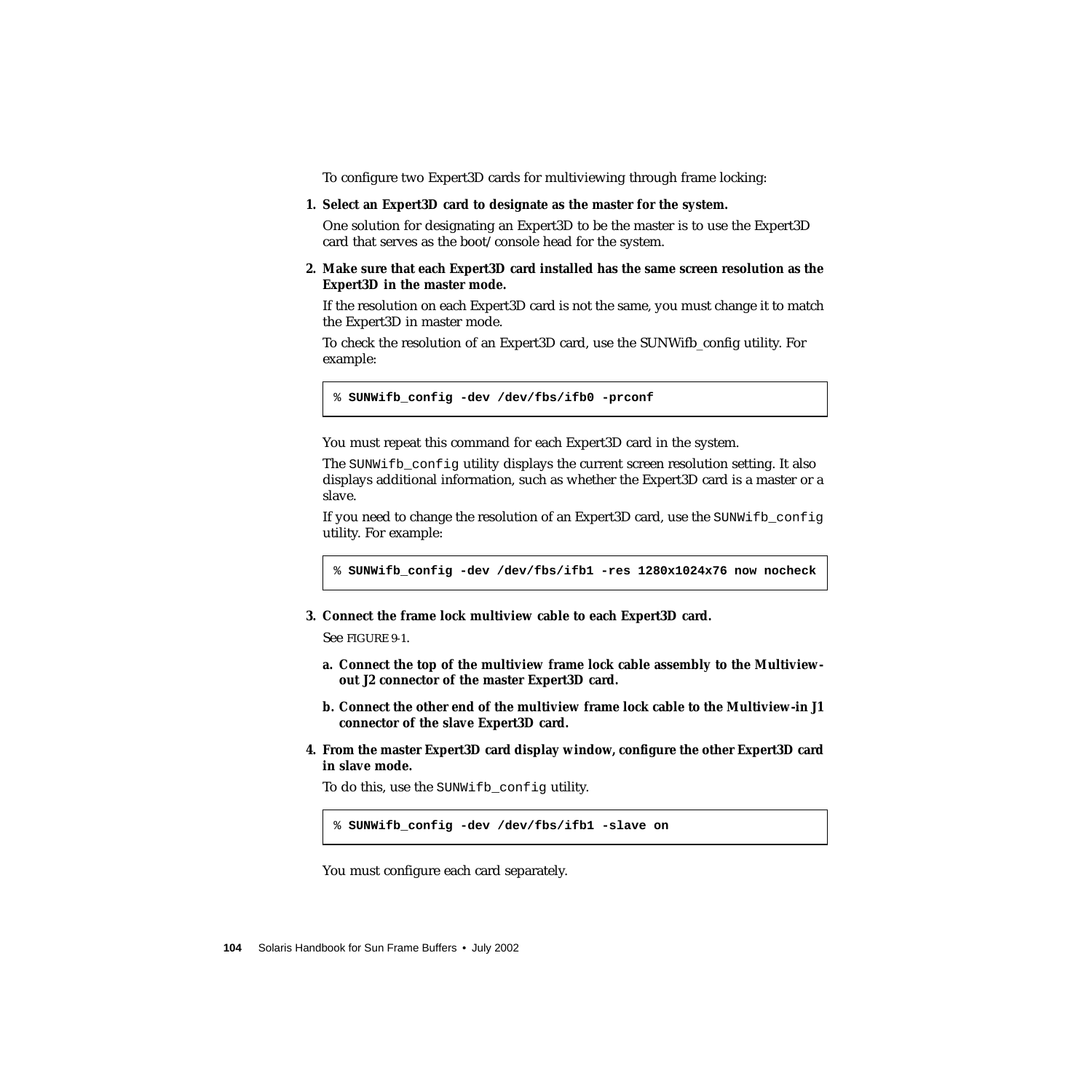Your system is now ready for frame lock and buffer swap synchronization software applications.

To reconfigure your Expert3D card from slave mode back to master mode, do one of the following:

- Power cycle the system.
- Use the SUNWifb\_config utility. For example:

```
% SUNWifb_config -dev /dev/fbs/ifb1 -slave off
```
You must configure each card in slave mode separately.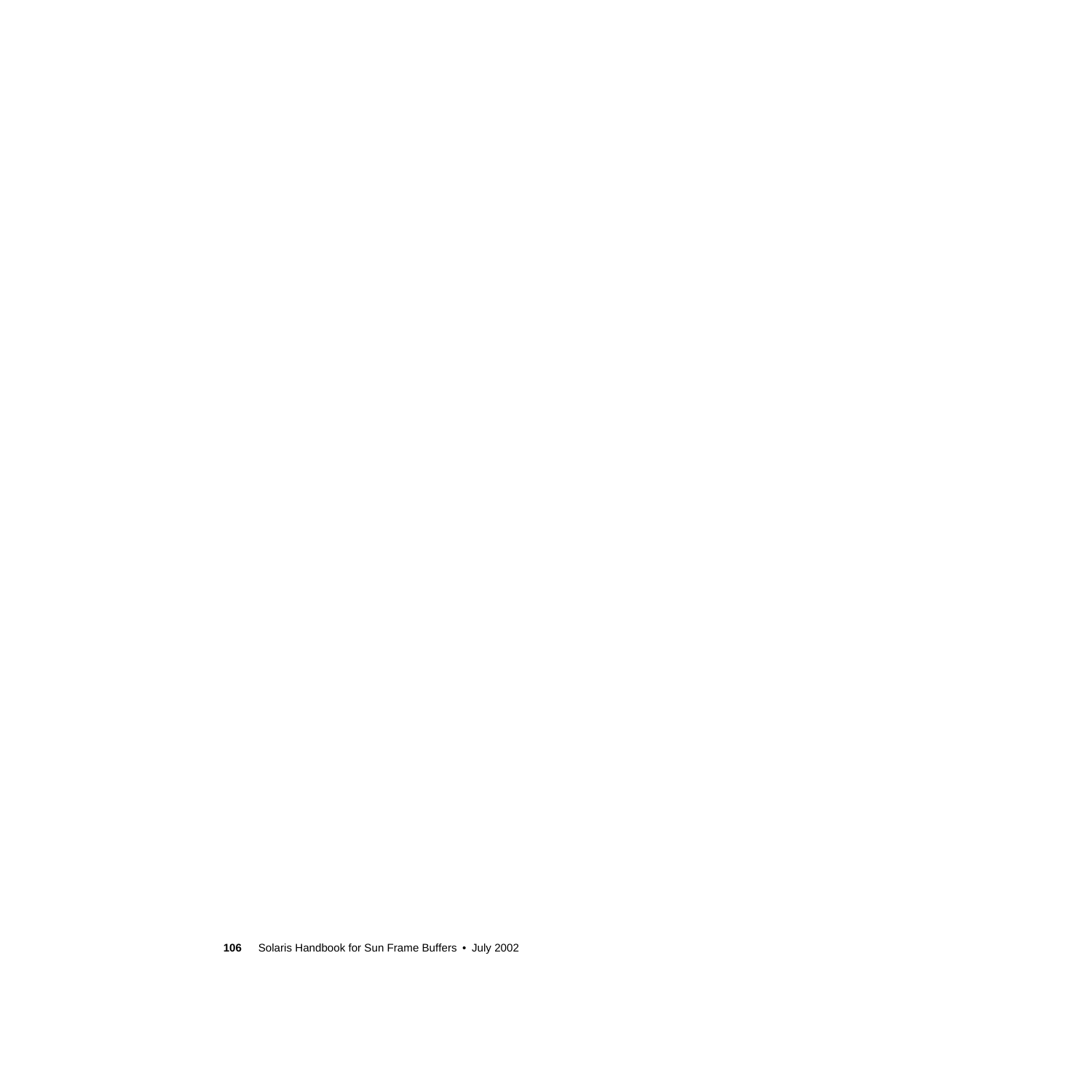## Sun XVR-500 Graphics Accelerator

The Sun XVR-500 graphics accelerator is a high-resolution, high-performance graphics frame buffer that provides hardware texture mapping.

This chapter lists the screen resolutions and video formats for the Sun XVR-500 graphics accelerator, in addition to other related software information.

### Changing the Monitor Screen Resolution

For most installations, the Sun XVR-500 graphics accelerator automatically configures itself to the proper screen resolution and refresh rate for your monitor. If a Sun monitor, however, is not connected to the Sun XVR-500 graphics accelerator, the monitor may have the wrong screen resolution. To change the screen resolution, use the fbconfig utility.

### Man Pages

The Sun XVR-500 graphics accelerator man pages describe how you can query and set frame buffer attributes such as screen resolutions and visual configurations. The man pages are included in the Solaris SUNWman packages bundled with the Solaris operating environment.

Use the fbconfig(1M) man page for configuring Sun graphics accelerators. SUNWifb\_config contains Sun XVR-500 graphics accelerator device-specific configuration information. fbconfig and SUNWifb\_config is included in the Solaris 8 and Solaris 9 operating environments.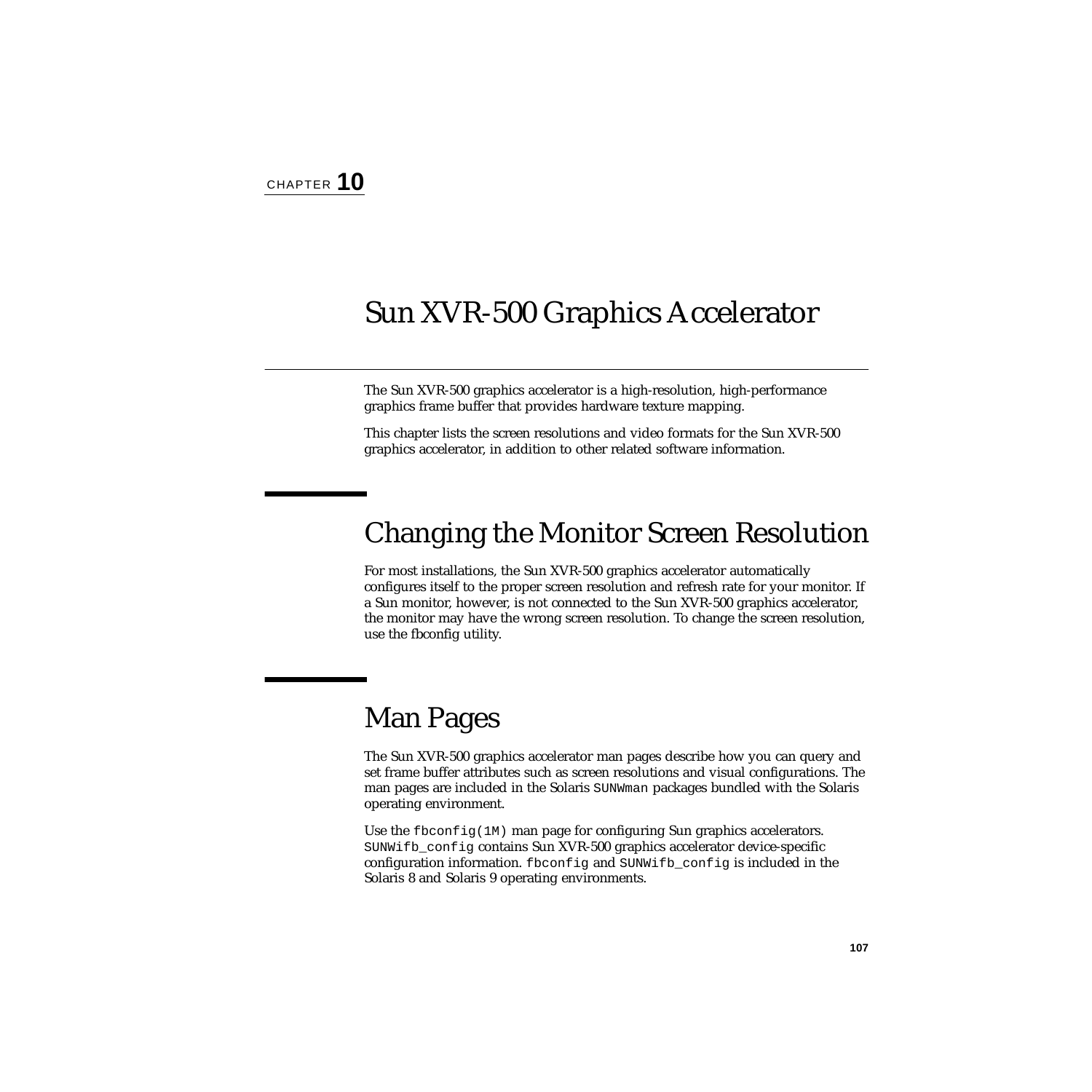Use the help option to display the attributes and parameters information of the man page.

● **To access the** fbconfig **man page, type:**

# **man fbconfig**

● **To access the** SUNWifb\_config **man page, type:**

# **man SUNWifb\_config**

## Important Note for JumpStart Users

If you are adding the Sun XVR-500 graphics accelerator Solaris 8 operating environment software to a JumpStartTM server, add the following patches (located on the installation kit CD-ROM in XVR-500/Solaris\_8/Patches) in the following order:

111310-01 112334-02 111293-01 108528-13 110460-07 109888-16 108576-30

If you are adding these patches to a Solaris 8 2/02 operating environment JumpStart image, only patches 109888-16 and 108576-30 are required. No patches are required for the Solaris 9 operating environment.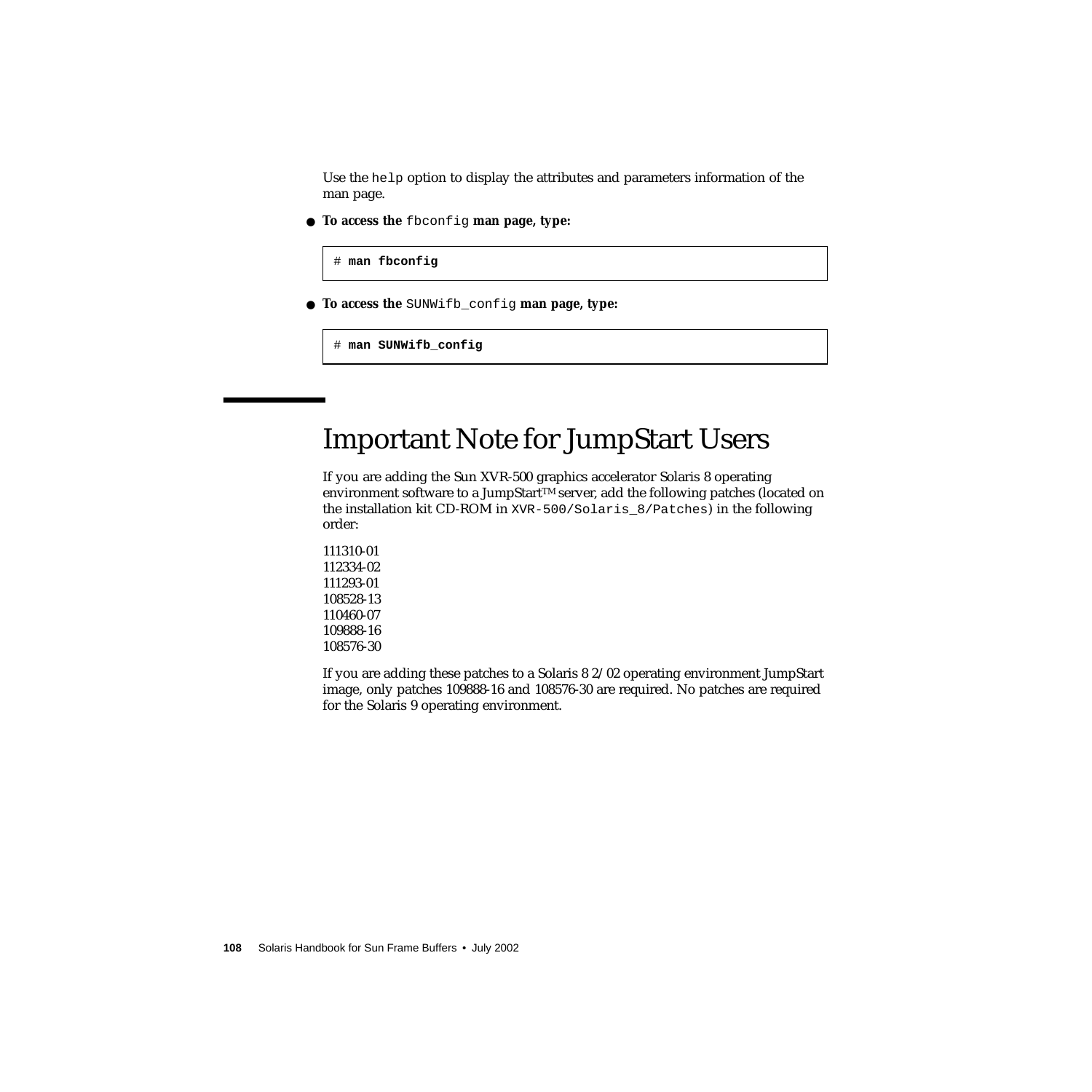### Screen Resolutions

[TABLE 10-1](#page-124-0) lists the monitor screen resolutions and video formats supported by the Sun XVR-500 graphics accelerator:

| <b>Display Resolution</b> | Vertical Refresh Rate | <b>Sync Standard</b> | <b>Aspect Ratio Format</b> |
|---------------------------|-----------------------|----------------------|----------------------------|
| 1920 x 1080               | 72 Hz                 | Sun                  | 16:9                       |
| 1600 x 1280               | 76 Hz                 | Sun                  | 5:4                        |
| 1600 x 1200               | 75 Hz                 | <b>VESA</b>          | 4:3                        |
| 1600 x 1000               | 66, 76 Hz             | Sun                  | 16:10                      |
| 1440 x 900                | 76 Hz                 | Sun                  | 16:10                      |
| 1280 x 800                | 112Hz                 | Sun-stereo           | 16:10                      |
| 1280 x 800                | 76 Hz                 | Sun                  | 16:10                      |
| 1280 x 1024               | 60, 75, 85 Hz         | VESA                 | 5:4                        |
| 1280 x 1024               | 67, 76 Hz             | Sun                  | 5:4                        |
| $1152 \times 900$         | 112, 120 Hz           | Sun-stereo           | 5:4                        |
| $1152 \times 900$         | 66, 76 Hz             | Sun                  | 5:4                        |
| 1024 x 800                | 84 Hz                 | Sun                  | 5:4                        |
| 1024 x 768                | 75 Hz                 | <b>VESA</b>          | 4:3                        |
| 1024 x 768                | 60, 70, 77 Hz         | Sun                  | 4:3                        |
| 960 x 680                 | 108, 112 Hz           | Sun-stereo           | Sun-Stereo                 |
| 768 x 575                 | 50i Hz                | PAL                  | PAL                        |
| 640 x 480                 | 60 Hz                 | VESA                 | 4:3                        |
| 640 x 480                 | 60i Hz                | <b>NTSC</b>          | <b>NTSC</b>                |

<span id="page-124-0"></span>**TABLE 10-1** Sun XVR-500 Graphics Accelerator Screen Resolutions

**Note –** The 640 x 480 resolutions support Sun OpenGL for Solaris multisampling capable of two samples per pixel. You can find configuration details with fbconfig -help, /usr/lib/fbconfig/SUNWifb\_config -help, or in the SUNWifb\_config man page.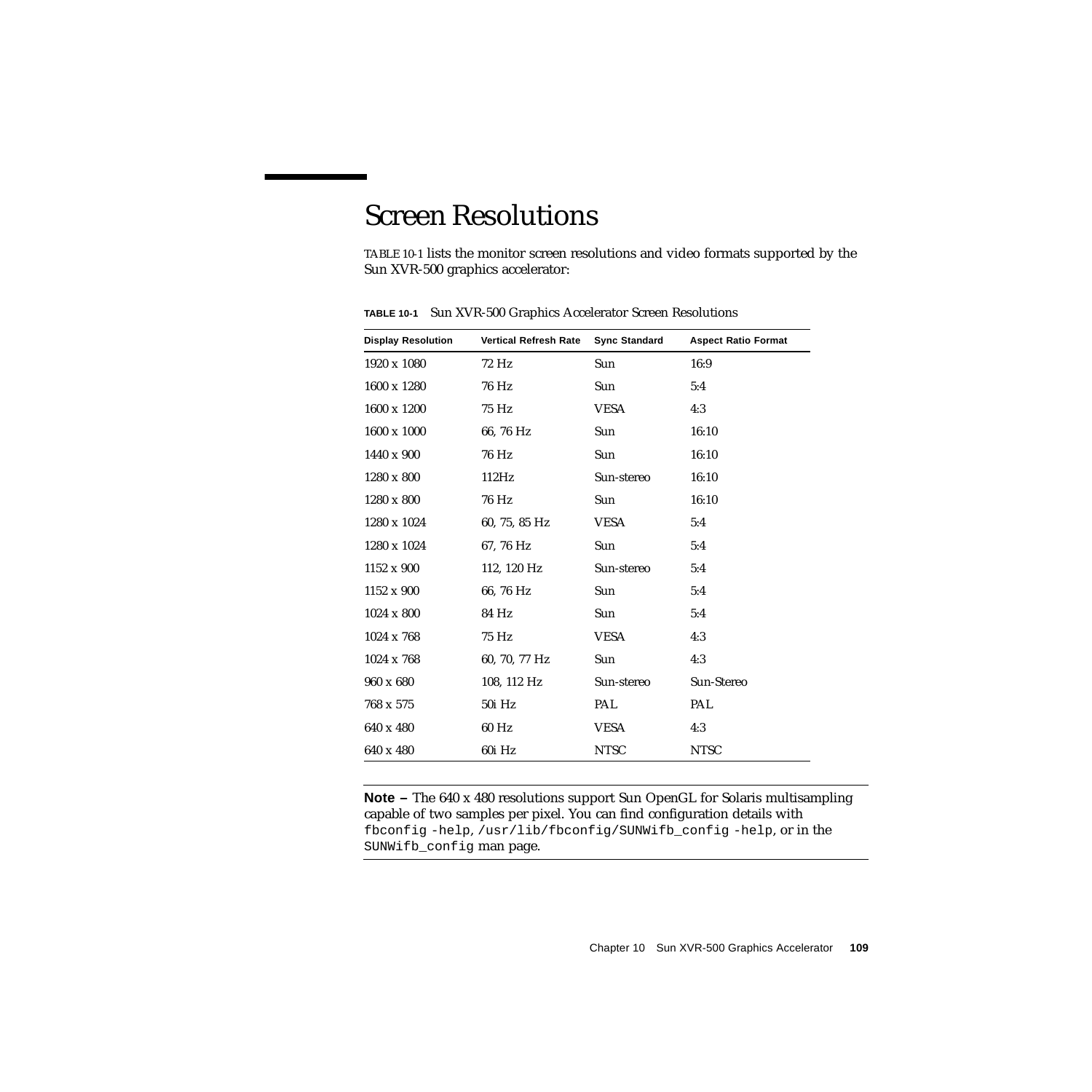# Configuring Multiple Frame Buffers

To run more than one frame buffer, you must modify your /etc/dt/config/Xservers file. The Sun XVR-500 graphics accelerator device is identified as ifb*x* (for example, ifb0 and ifb1 for two Sun XVR-500 graphics accelerator devices). To modify the file:

**1. Become superuser and open the** /etc/dt/config/Xservers **file.**

# **cd /etc/dt/config** # **vi Xservers**

If the /etc/dt/config/Xservers file does not exist, create the /etc/dt/config directory and copy the Xservers file from /usr/dt/config/Xservers to /etc/dt/config.

# **mkdir -p /etc/dt/config** # **cp /usr/dt/config/Xservers /etc/dt/config** # **cd /etc/dt/config** # **vi Xservers**

**2. Modify the file by adding the device locations for the applicable frame buffers being used.**

The following example shows the Xservers configuration file modified for one Sun Creator board and two Sun XVR-500 graphics accelerators:

:0 Local local\_uid@console root /usr/openwin/bin/Xsun -dev /dev/fbs/ffb0 -dev /dev/fbs/ifb1 -dev /dev/fbs/ifb0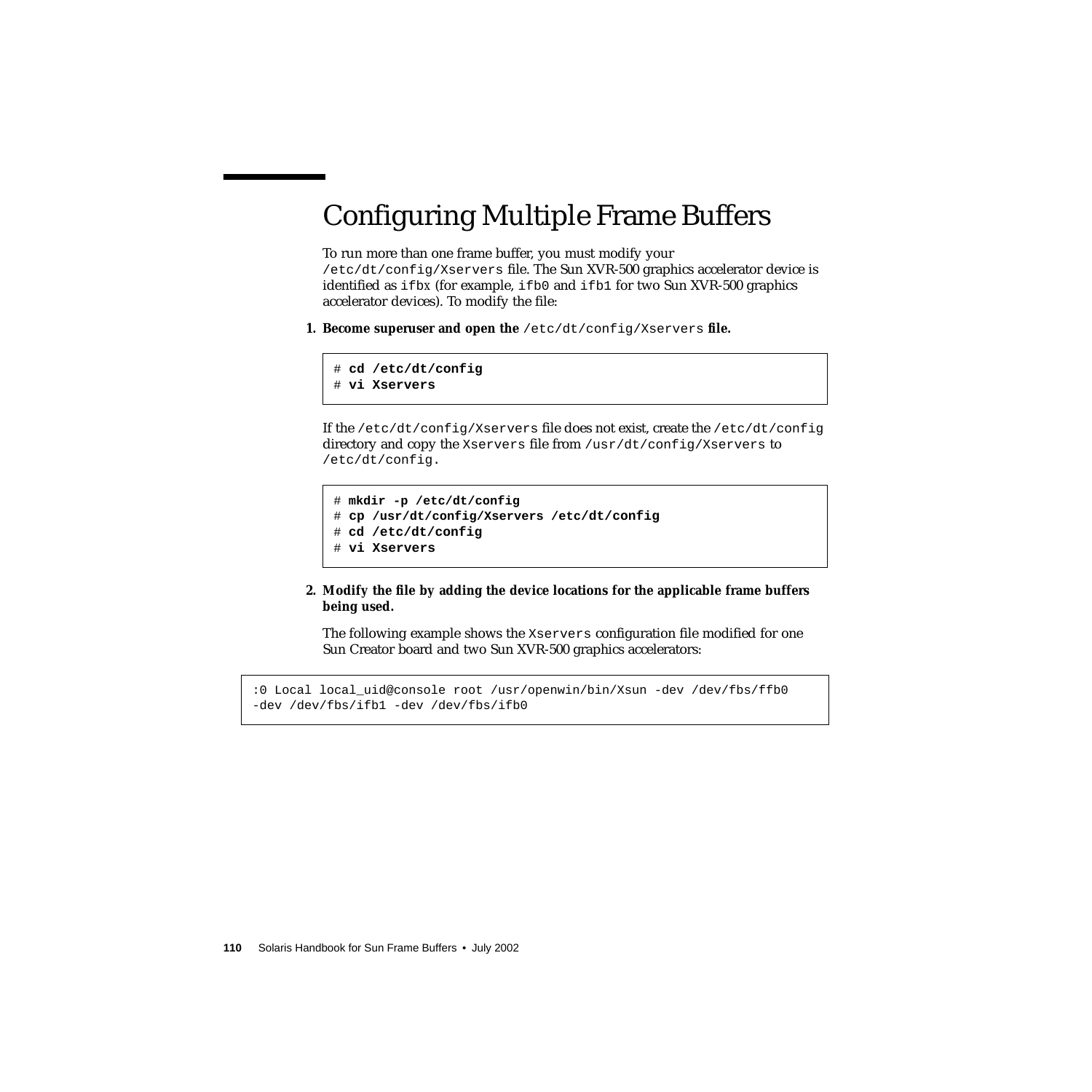# Setting the Default Console Display for the Sun Blade 1000 and 2000 Systems

These instructions describe how to set the Sun XVR-500 graphics accelerator as the default monitor console display for Sun Blade 1000 and Sun Blade 2000 systems only.

**1. At the** ok **prompt, type:**

ok **show-displays**

Information similar to the text below will be displayed:

```
a) /pci@1f,0/SUNW,m64B@13
b) /pci@1f,0/pci@5/SUNW,XVR-500@1
q) NO SELECTION
Enter Selection, q to quit: b
/pci@1f,0/pci@5/SUNW,XVR-500@1 has been selected.
Type ^Y ( Control-Y ) to insert it in the command line.
e.g. ok nvalias mydev ^Y
    for creating devalias mydev for
/pci@1f,0/pci@5/SUNW,XVR-500@1
ok nvalias mydev /pci@1f,0/pci@5/SUNW,XVR-500@1
ok setenv output-device mydev
output-device = mydev
```
**2. Select the graphics board you want to be the default console display.** In the above example, you type **b** for the Sun XVR-500 graphics accelerator.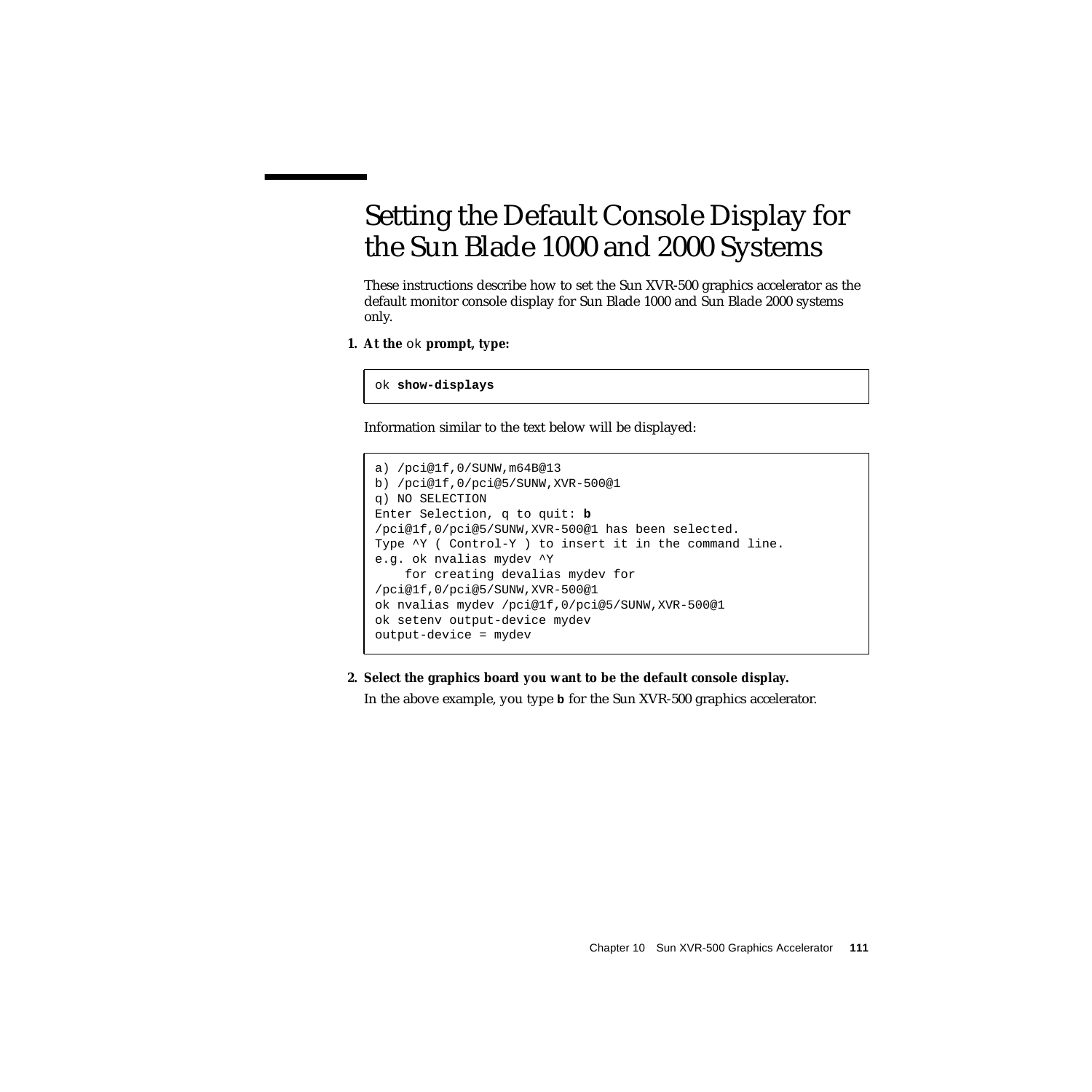#### **3. Create an alias name for the Sun XVR-500 device:**

This step is optional for all other systems. Creating the alias, however, will simplify future OpenBoot™ PROM commands.

**a. Select the Sun XVR-500 graphics accelerator device from the** show-displays **menu.**

#### **b. Name the Sun XVR-500 graphics accelerator device.**

**i. Use** nvalias **to name the device.**

This example shows mydev as the device.

ok **nvalias mydev**

#### **ii. Press Control-Y on your keyboard and then Enter.**

**c. Verify the alias.**

ok **devalias**

The selected alias is then displayed.

You can now refer to mydev for the Sun XVR-500 graphics accelerator device. For example,

```
ok setenv output-device mydev
```
**4. Reset the output-device environment:**

ok **reset-all**

**5. Connect your monitor cable to the Sun XVR-500 graphics accelerator on your system back panel.**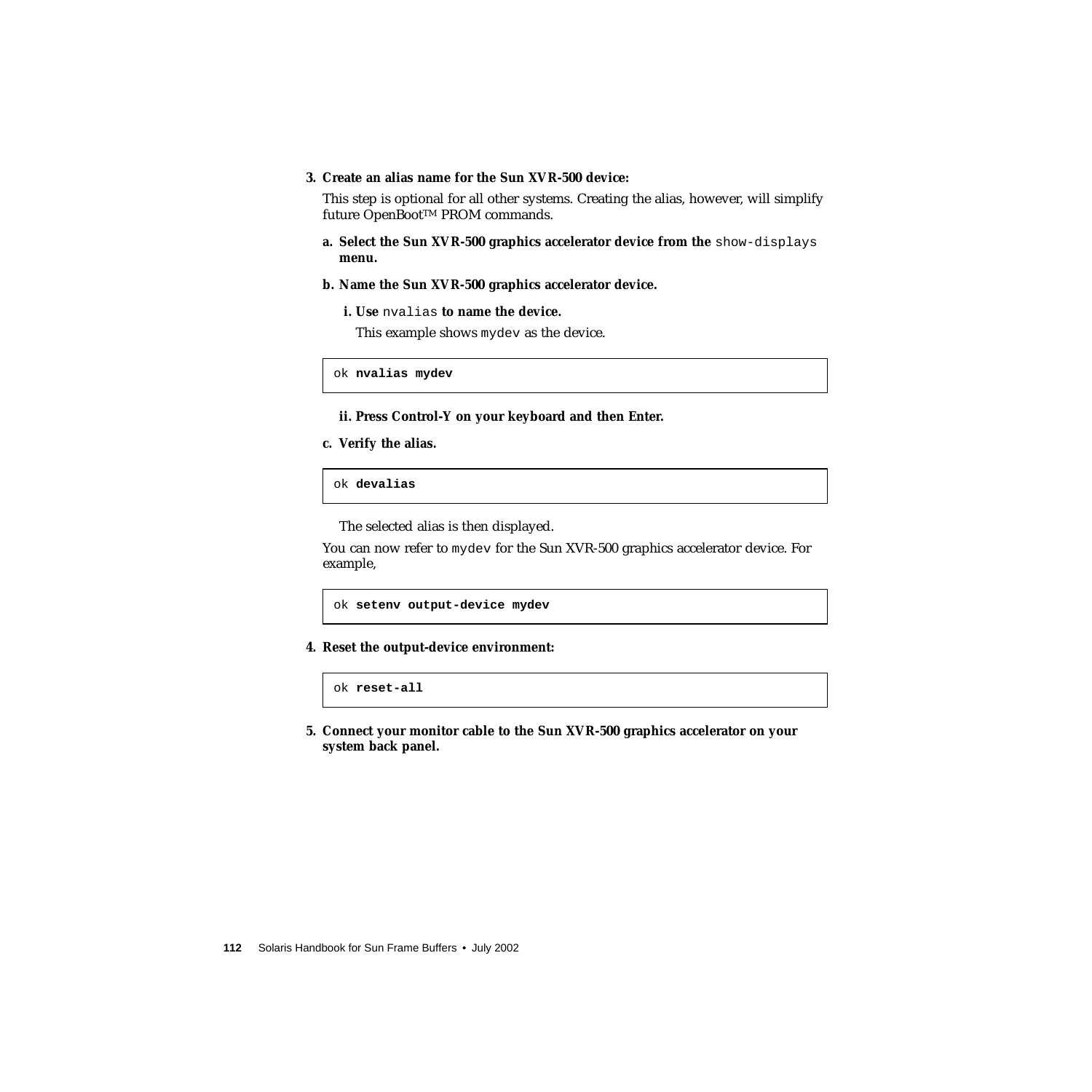## Sun XVR-1000 Graphics Accelerator

The Sun XVR-1000 graphics accelerator is an UltraSPARCTM port architecture (UPA) bus high-resolution, high-performance graphics frame buffer that provides 30-bit color and 3D acceleration. The graphics board has full hardware support for 2D and 3D texture mapping, as well as dynamic multisample antialiasing and an S-video port.

This chapter lists the screen resolutions and video formats for the Sun XVR-1000 graphics accelerator, in addition to man page and other related software information.

### Changing the Monitor Screen Resolution

For most installations, the Sun XVR-1000 graphics accelerator device automatically configures itself to the proper screen resolution and refresh rate for your monitor. If it is not a Sun monitor, however, that is connected to the Sun XVR-1000 graphics accelerator device, the monitor might have the wrong screen resolution. To change the screen resolution, use the fbconfig utilities.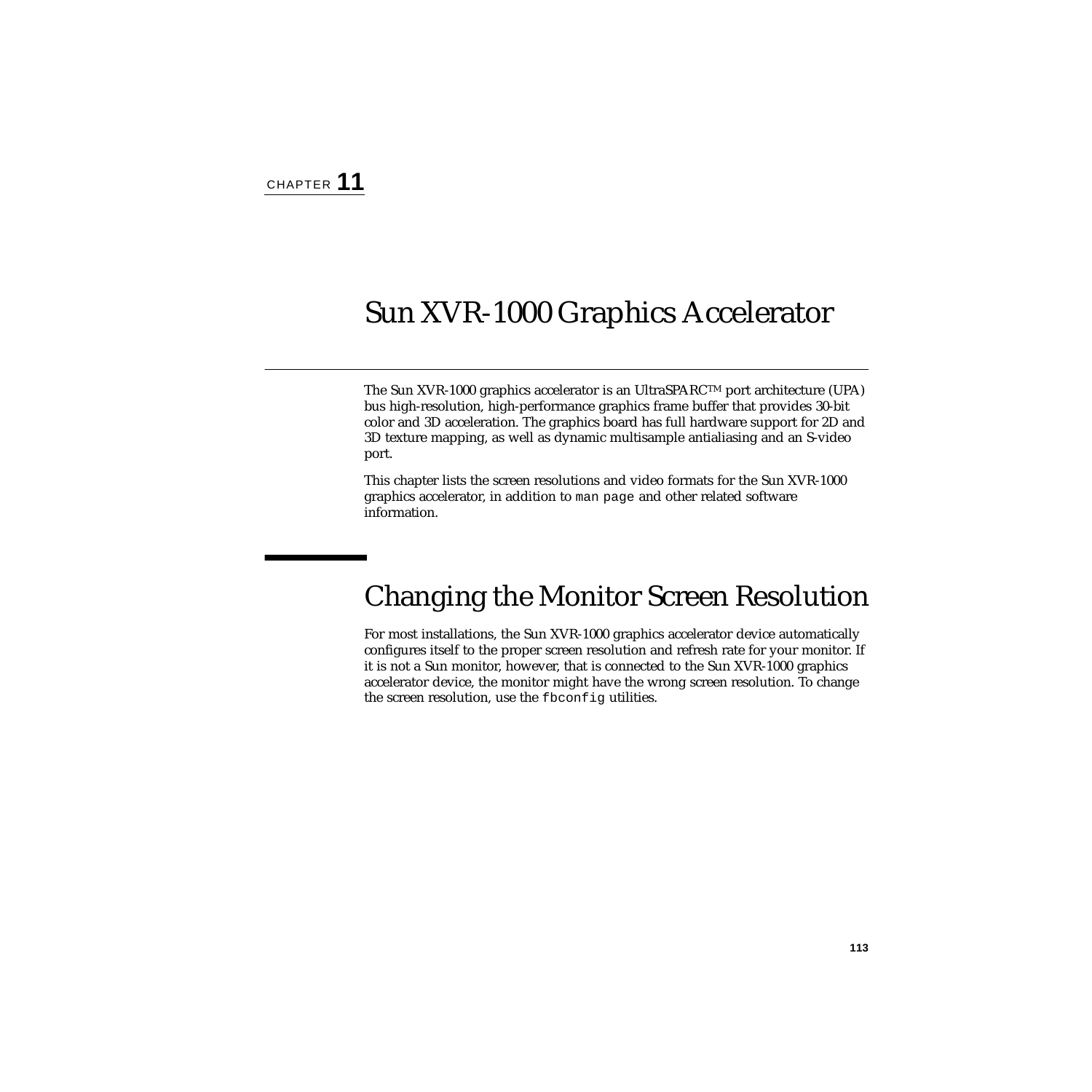# Man Pages

The Sun XVR-1000 graphics accelerator man pages describe how you can query and set frame buffer attributes such as screen resolutions and visual configurations.

Use the fbconfig(1M) man page for configuring all Sun graphics accelerators. SUNWgfb config(1M) contains Sun XVR-1000 device-specific configuration information. fbconfig is included in the Solaris 8 and Solaris 9 operating environments. SUNWgfb\_config is included in the Solaris 9 operating environment. For operating environments prior to the Solaris 9 operating environment, refer to the postscript file SUNWgfb\_config.ps on the Sun XVR-1000 graphics accelerator CD.

Use the help option to display the attributes and parameters information of the man page.

● **To access the** fbconfig **man page, type:**

```
# man fbconfig
```
● **To access the** SUNWgfb\_config **man page, type:**

# **man SUNWgfb\_config**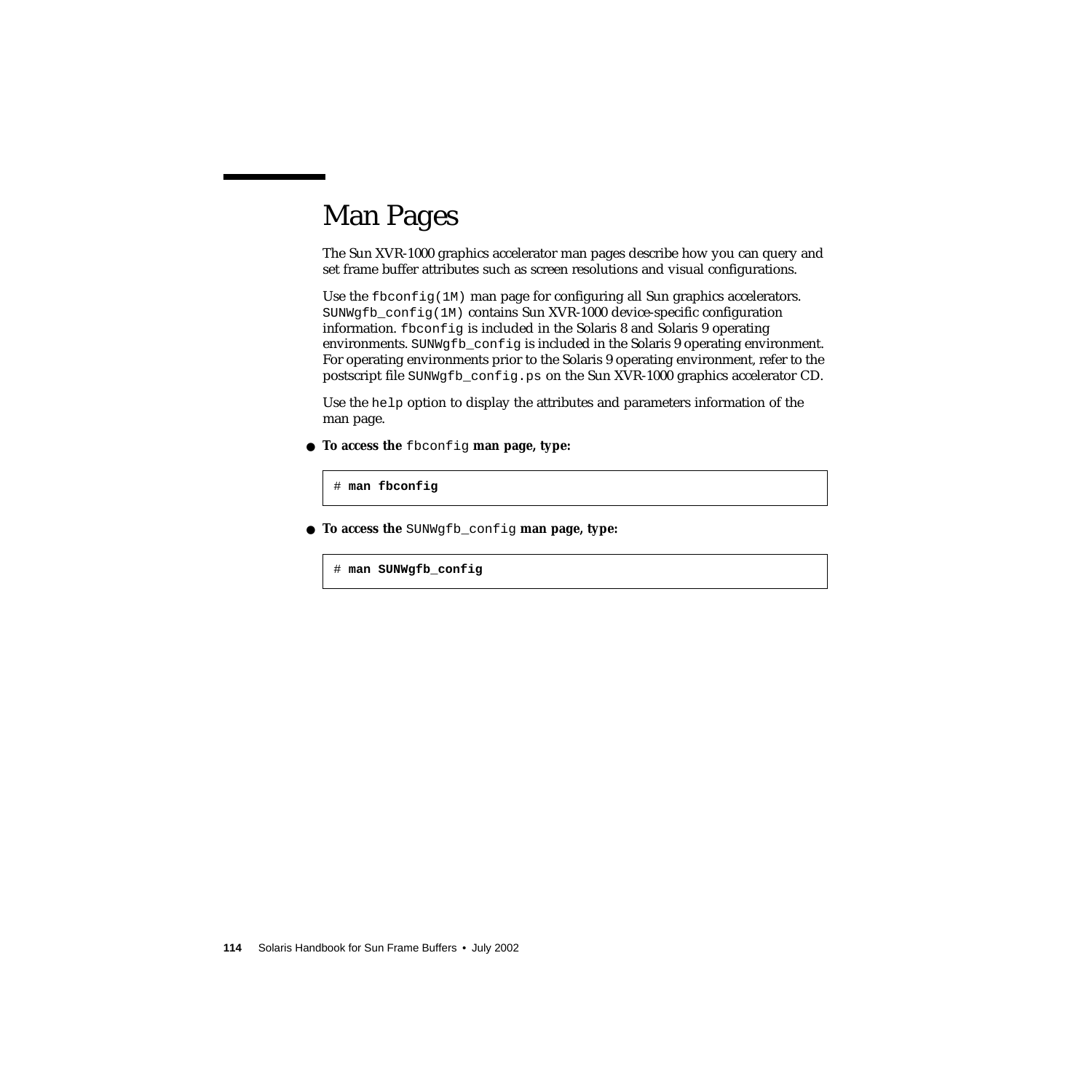## Important Note for JumpStart Users

If you are adding the Sun XVR-1000 graphics accelerator Solaris 8 operating environment packages to a JumpStartTM server, you *must* first add the following patches (located on the installation kit CD-ROM in

XVR-1000/Solaris\_8/Patches) in the following order:

- 1. 112334-01
- 2. 108528-13
- 3. 109888-16

If you are adding these packages to a Solaris 8 2/02 operating environment JumpStart image, only patch 109888-16 is required. No patches are required for the Solaris 9 operating environment. After you have applied the required patches, install the Sun XVR-1000 graphics accelerator packages in the following order:

- 1. SUNWgfb.u
- 2. SUNWgfbx.u
- 3. SUNWgfbw
- 4. SUNWgfbr
- 5. SUNWgfbcf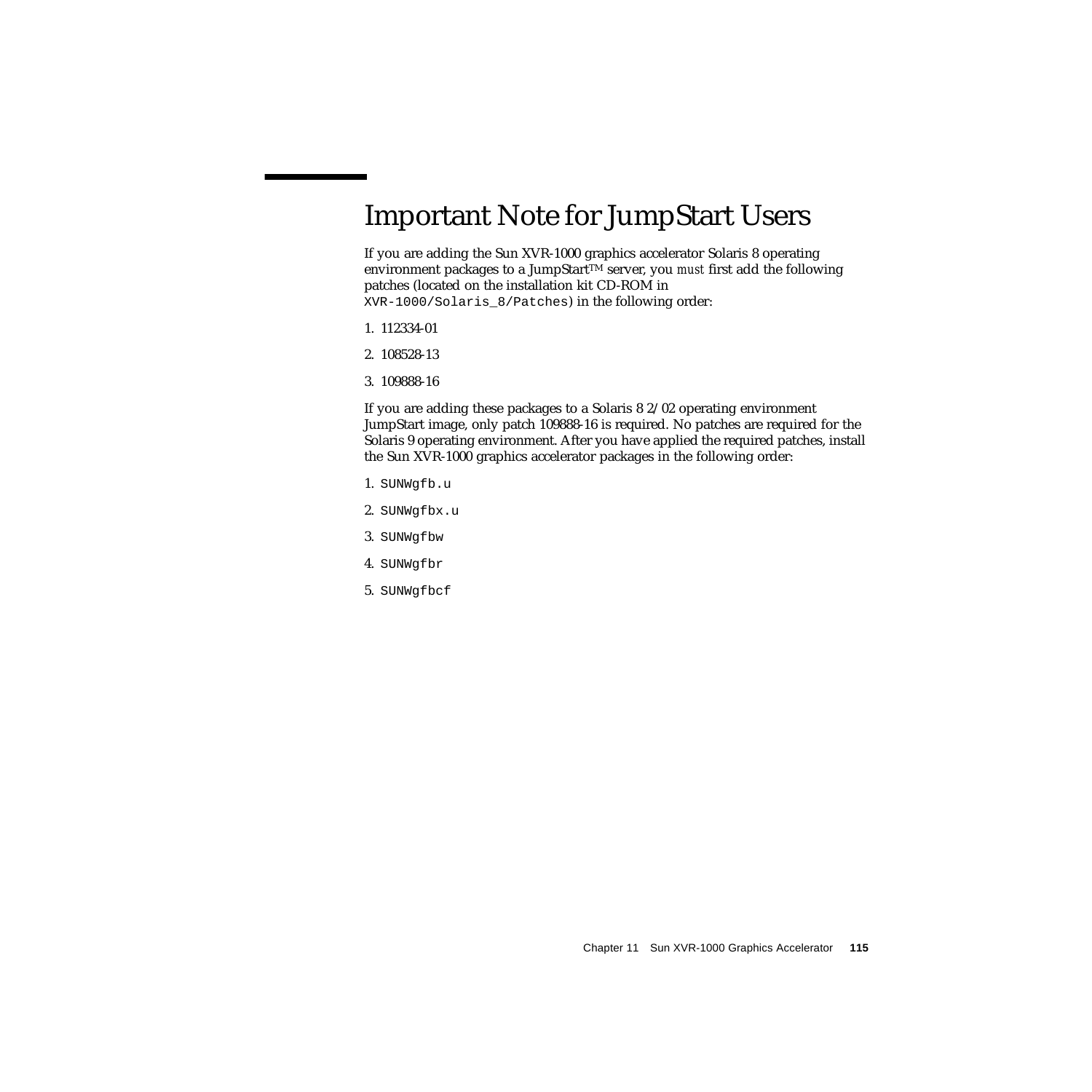## Screen Resolutions

Sun XVR-1000 graphics accelerator supports full 30-bit 3D (double/z-buffered) graphics at all supported resolutions. [TABLE 11-1](#page-131-0) lists the supported screen resolutions for the Sun XVR-1000 graphics accelerator. To get a list of available resolutions for your display device, type

fbconfig -dev /dev/fbs/gfb0 -res \? at the command line.

| Display<br>resolution | Refresh rate (Hz)   | <b>Standard</b> | Aspect format |
|-----------------------|---------------------|-----------------|---------------|
| $1920 \times 1200$    | 60d                 | Sun             | 16:10         |
| $1920 \times 1200$    | 70, 75              | Sun             | 16:10         |
| $1920 \times 1080$    | 60d                 | Sun             | 16:9          |
| $1920 \times 1080$    | 72                  | Sun             | 16:9          |
| $1792 \times 1344$    | 60, 75              | <b>VESA</b>     | 4:3           |
| $1600 \times 1280$    | 76                  | Sun             | 5:4           |
| $1600 \times 1200$    | 60d                 | Sun             | 4:3           |
| $1600 \times 1200$    | 60, 75              | <b>VESA</b>     | 4:3           |
| $1600 \times 1024$    | 60                  | Sun             | 16:10         |
| $1600 \times 1000$    | 66, 76              | Sun             | 16:10         |
| $1440\times900$       | 76                  | Sun             | 16:10         |
| $1280 \times 1024$    | 96s, 112s           | Sun stereo      | 5:4           |
| $1280 \times 1024$    | 108s (digital only) | Sun stereo      | 5:4           |
| $1280 \times 1024$    | 60, 75, 85          | <b>VESA</b>     | 5:4           |
| $1280 \times 1024$    | 67,76               | Sun             | 5:4           |
| $1280\times800$       | 112s                | Sun stereo      | 16:10         |
| $1280\times800$       | 76                  | Sun             | 16:10         |
| $1280 \times 768$     | 56                  | Sun             | 5:3           |
| $1152\times900$       | 120s                | Sun stereo      | 5:4           |
| $1152\times900$       | 66, 76              | Sun             | 5:4           |
| $1024\times800$       | 84                  | Sun             | 4:3           |

#### <span id="page-131-0"></span>**TABLE 11-1** Sun XVR-1000 Graphics Accelerator Screen Resolutions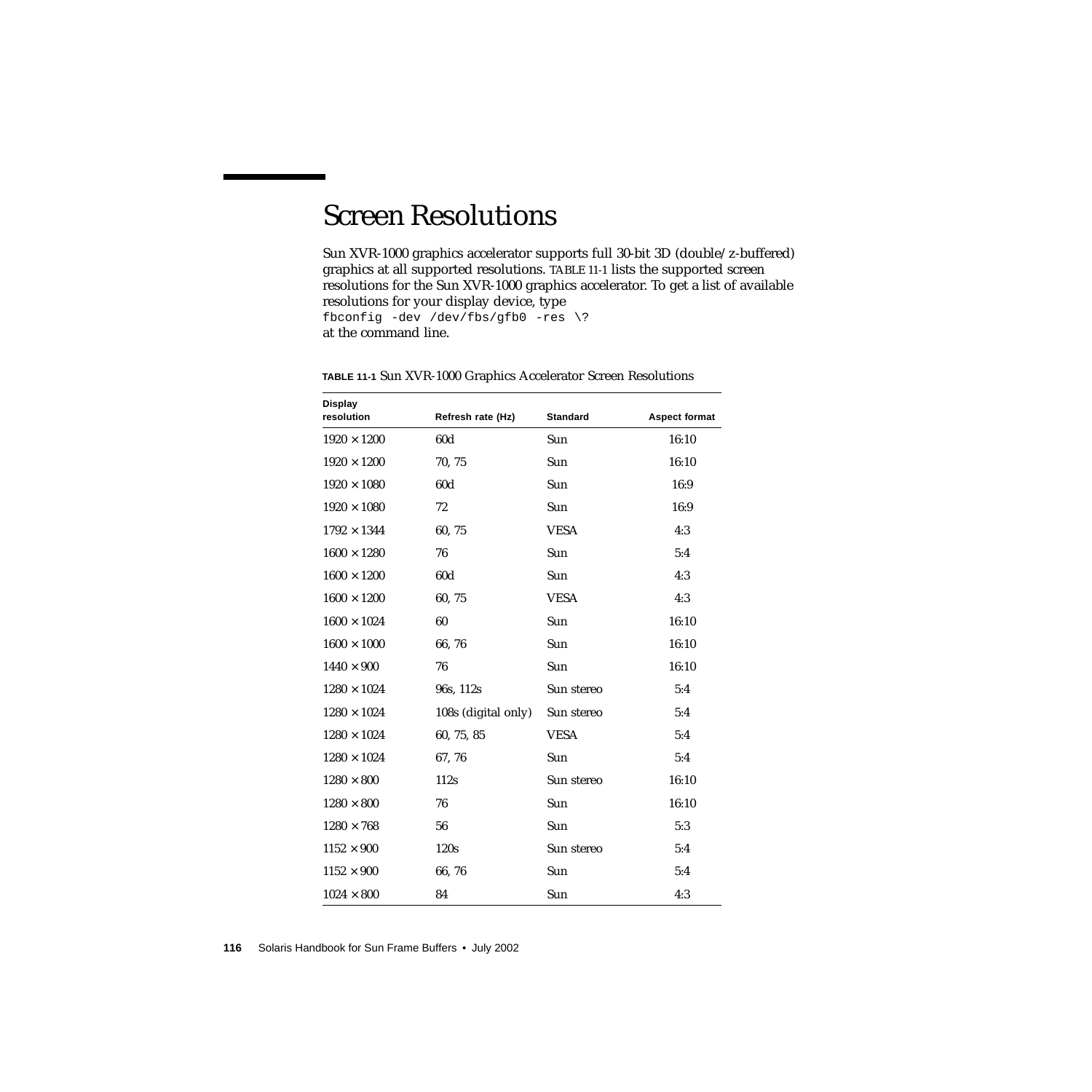| <b>Display</b><br>resolution | Refresh rate (Hz) | <b>Standard</b> | Aspect format |
|------------------------------|-------------------|-----------------|---------------|
| $1024 \times 768$            | 77                | Sun             | 4:3           |
| $1024 \times 768$            | 60, 70, 75        | <b>VESA</b>     | 4:3           |
| $960 \times 680$             | 108s, 112s        | Sun stereo      | 14:10         |
| $800\times600$               | 75                | <b>VESA</b>     | 4:3           |
| $768 \times 575$             | 50i               | PAL (RGB)       | 4:3           |
| $640 \times 480$             | 180fsc            | Sun             | 4:3           |
| $640 \times 480$             | 60, 72, 75        | <b>VESA</b>     | 4:3           |
| $640 \times 480$             | 60i               | NTSC (RGB)      | 4:3           |
| $640 \times 480$             | 60i               | NTSC (Comp)     | 4:3           |
| $640 \times 480$             | 50i               | PAL (Comp)      | 4:3           |

**TABLE 11-1** Sun XVR-1000 Graphics Accelerator Screen Resolutions *(Continued)*

**Note –** Resolutions with refresh rates marked "d" are only suitable for LCDs and other digital devices. These refresh rates have reduced blanking times which are unsuitable for CRTs and other analog devices.

Resolutions with refresh rates marked "fsc" are only used for special "field sequential color" displays.

**Note –** The Sun XVR-1000 graphics accelerator supports two streams of video information.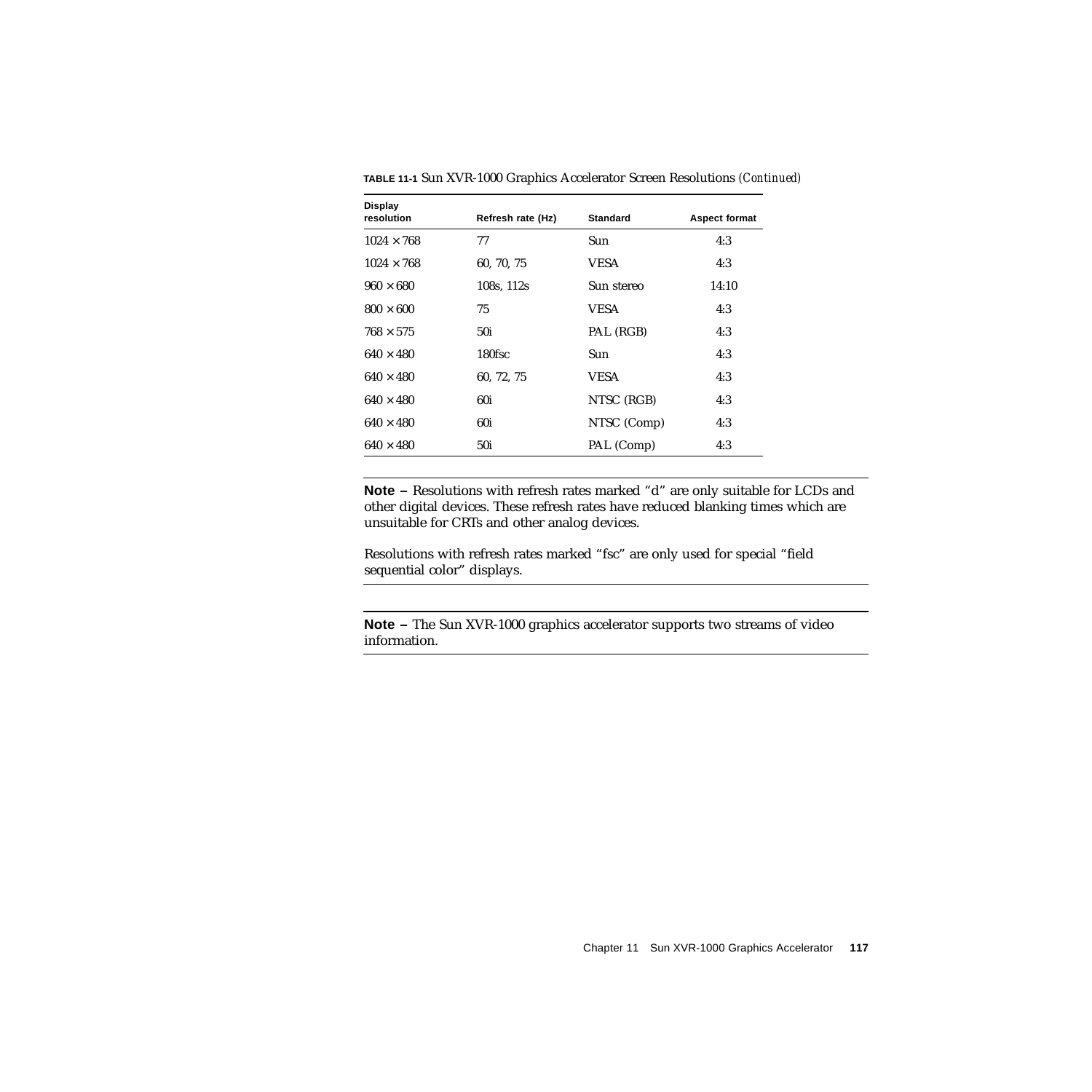# Configuring Multiple Frame Buffers

To run more than one frame buffer, you must modify your /etc/dt/config/Xservers file. The Sun XVR-1000 graphics accelerator device is identified as  $qfbx$  (for example,  $qfba$ ) and  $qfba$  for two Sun XVR-1000 graphics accelerator devices). To do this:

**1. Become superuser and open the** /etc/dt/config/Xservers **file.**

```
# cd /etc/dt/config
# vi Xservers
```
If the /etc/dt/config/Xservers file does not exist, create the /etc/dt/config directory and copy the Xservers file from /usr/dt/config/Xservers to /etc/dt/config.

```
# mkdir -p /etc/dt/config
# cp /usr/dt/config/Xservers /etc/dt/config
# cd /etc/dt/config
# vi Xservers
```
- **2. Modify the file by adding the device locations for the applicable frame buffers being used. See the following examples:**
	- This example shows the Xservers configuration file modified for one Sun Creator board and one Sun XVR-1000 graphics accelerator:

```
:0 Local local_uid@console root /usr/openwin/bin/Xsun -dev /dev/fbs/ffb0
-dev /dev/fbs/gfb0
```
- This example shows how to remove two Creator3D boards and add one Sun XVR-1000 graphics accelerator in the Xservers configuration file.
	- Old Xservers configuration file with two Creator3D boards:

```
:0 Local local_uid@console root /usr/openwin/bin/X -dev /dev/fb0 defdepth 24
-dev /dev/fb1 defdepth 24
```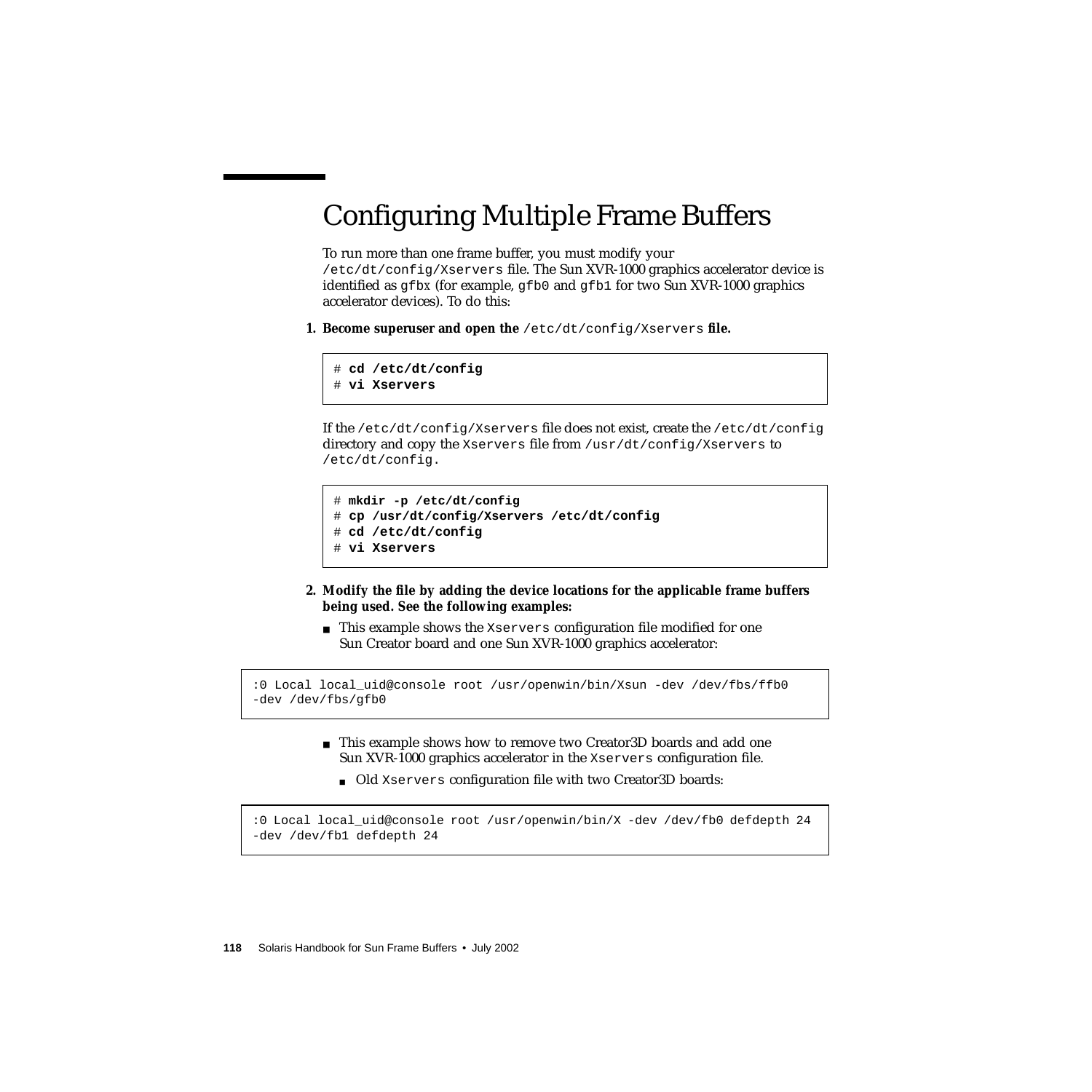■ New Xservers configuration file with one Sun XVR-1000 graphics accelerator:

:0 Local local\_uid@console root /usr/openwin/bin/X -dev /dev/fb

Note that the defdepth 24 was removed from the Xservers file so that the X server does not take performance away from applications.

#### **3. Install the Sun XVR-1000 graphics accelerator hardware.**

See the *Sun XVR-1000 Graphics Accelerator Installation and User's Guide*.

#### **4. Boot your system at the** ok **prompt:**

Halt (Stop-A) your system for the ok prompt.

ok **boot -r**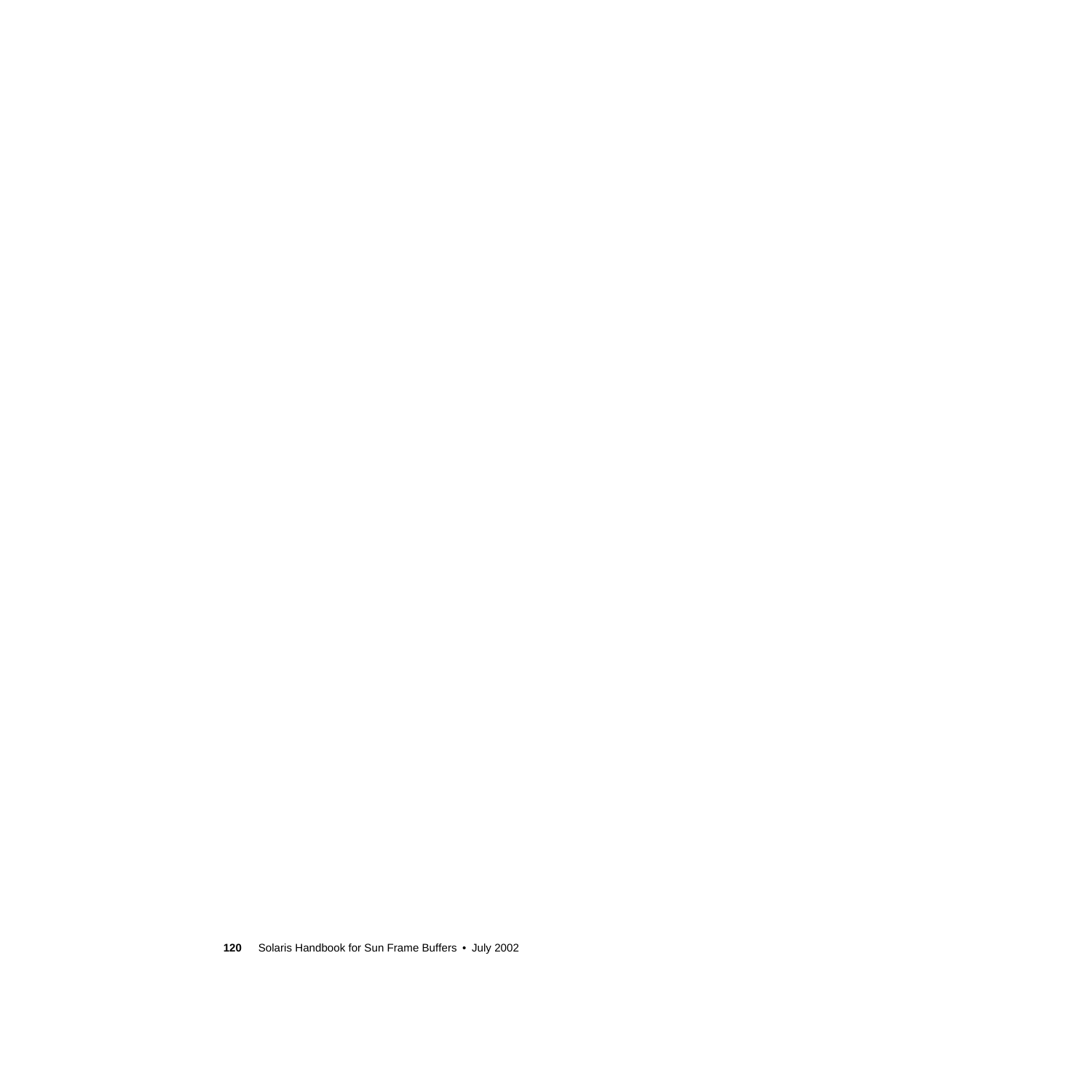## Multiple Monitors on a System

This chapter describes how to use multiple monitors on an Ultra or SPARCstation system. Skip this chapter if you do not run multiple monitors on your system.

Most UltraSPARC and SPARCstations systems support multiple monitor configurations, providing that additional SBus slots (or PCI slots for some systems) are available.

The procedures described in this chapter require some knowledge of UNIX and basic editing tools such as vi or emacs.

## Multiple Monitor Configuration

### Sun Ultra Systems

To run more than one frame buffer, you need to modify your /etc/dt/config/Xservers file. Identify the device name for the frame buffers you are using. To do this:

**1. Become superuser and open the** /etc/dt/config/Xservers **file.**

```
# cd /etc/dt/config
# vi Xservers
```
**2. Modify the file by adding the device locations for the applicable frame buffers being used.**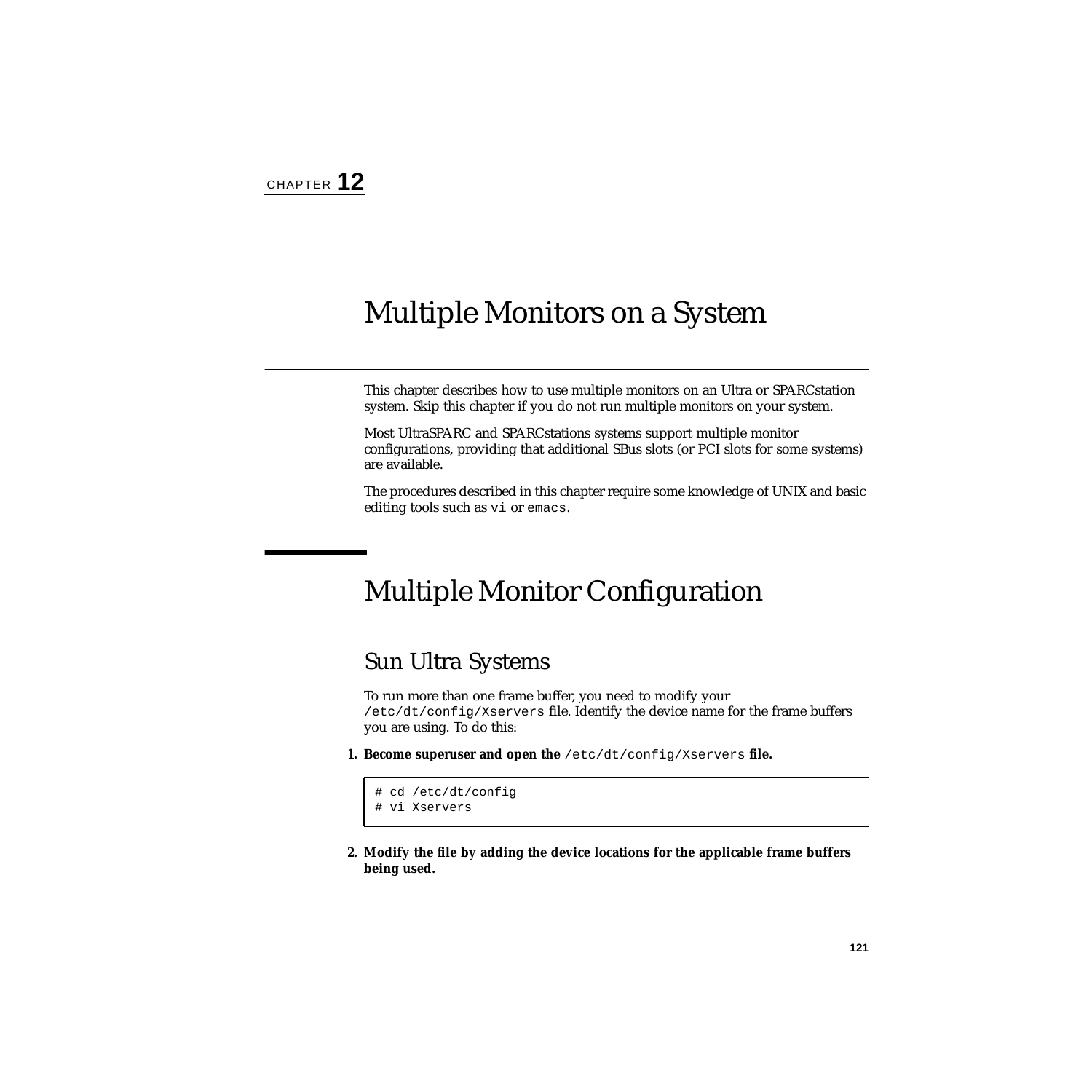The following example shows the Xservers configuration file modified for one Creator (ffb0) card and two Expert3D cards (ifb0 and ifb1):

```
:0 Local local_uid@console root /usr/openwin/bin/Xsun :0 -dev /dev/fbs/ffb0
-dev /dev/fbs/ifb1 -dev /dev/fbs/ifb0 -nobanner
```
### Sun SPARCstation SBus Systems

When the system is booted, it looks for the sbus-probe-list, which determines the order in which the SBus devices are addressed. For the SPARCstation 10, SBus address f is reserved for the CPU and should always be the first address in the sbus-probe-list.

To determine the system information and sbus-probe-list, type:

```
% eeprom
 .
 .
 .
sbue-probe-list=0123
 .
 .
```
The addressing numbers are 0, 1, 2, and 3. However, 0 is reserved for the CPU and should always be the first address in the sbus-probe-list for all SPARCstation systems except the SPARCstation 10 system.

The following system information and  $\frac{1}{2}$  sbus-probe-list (starting with f) will be displayed if you have a SPARCstation 10 system:

```
% eeprom
 .
 .
 .
sbus-probe-list=f0123
 .
 .
```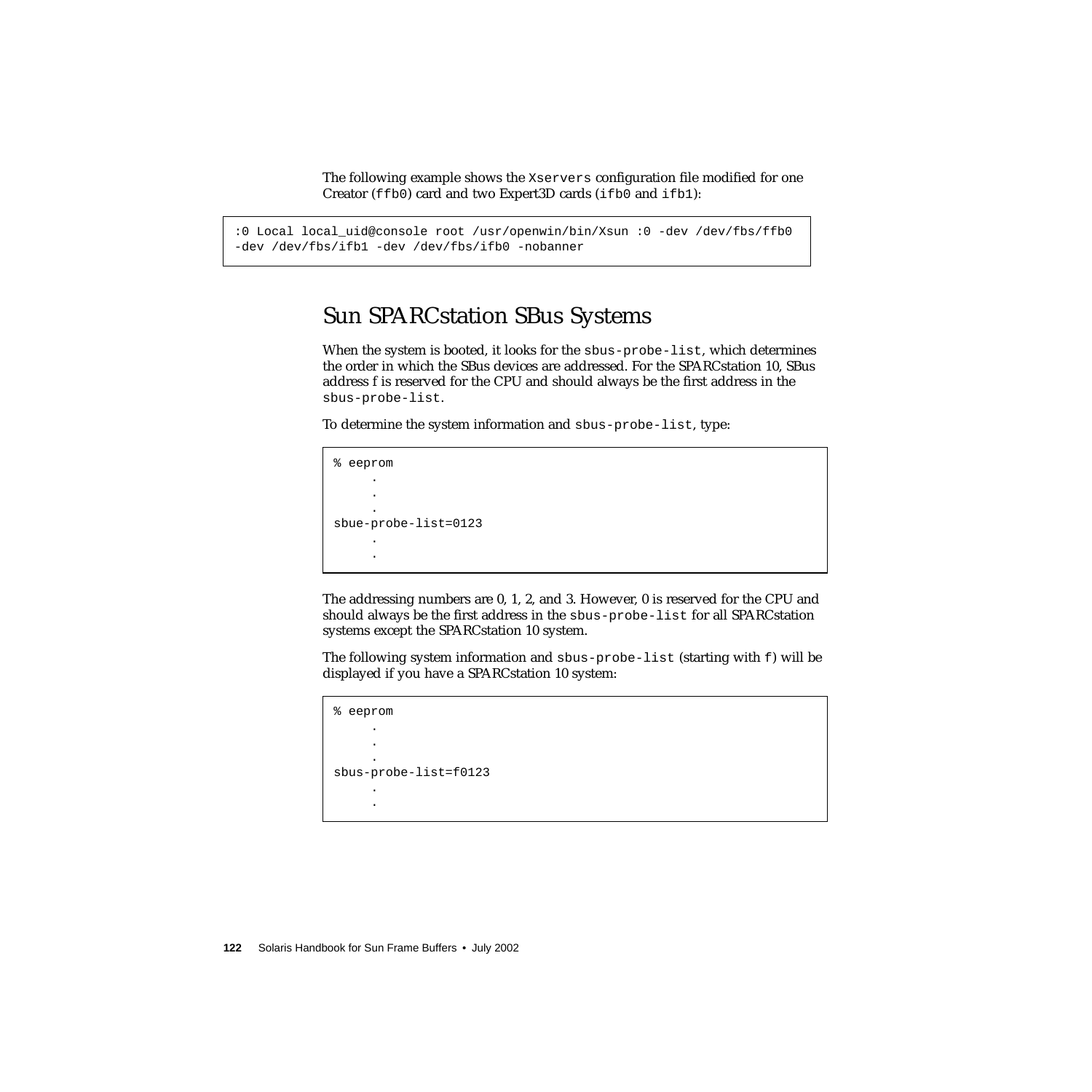## Device File Names

If you are using OpenWindows™ software on multiple monitors, you should be familiar with the way frame buffer devices are assigned to UNIX device file names. Multiple frame buffers used with OpenWindows software require that you supply UNIX device file names for frame buffers on the command line when either is started.

The UNIX boot messages identify the frame buffer as  $/$  dev/fb (where fb is the type of frame buffer). The  $/$ dev $/$ f $\frac{1}{2}$  usually has another device file name such as /dev/fbs/cgsix0, /dev/fbs/bwtwo0, or /dev/fbs/leo0, depending on the type of frame buffer. When a second frame buffer is added, the system decides which is /dev/fb based on the SBus slot number of each frame buffer and the sbus-probe-list EEPROM variable. The /dev/fb is the frame buffer in the first SBus slot defined in the sbus-probe-list.

If a TurboGXplus card is added to the system with an existing GX frame buffer, the sbus-probe-list also determines which is /dev/fbs/cgsix0 and which is /dev/fbs/cgsix1.

For example, assume that the sbus-probe-list on a SPARCstation 10 system has the default value of f0123 and that SBus slots 2 and 3 contain TurboGXplus cards. The TurboGXplus card in slot 2 will be known as  $/$ dev/fb and  $/$ dev/fbs/ $czsize$ ; the TurboGXplus card in slot 3 will be known as /dev/fbs/cgsix1.

The command line examples shown in this chapter use possible device file names to refer to frame buffers. Substitute the device file name that is appropriate for your system.

# Checking the Available Frame Buffers

If you do not know the names of the frame buffer devices in your system, check them by entering:

```
% /etc/dmesg | more
```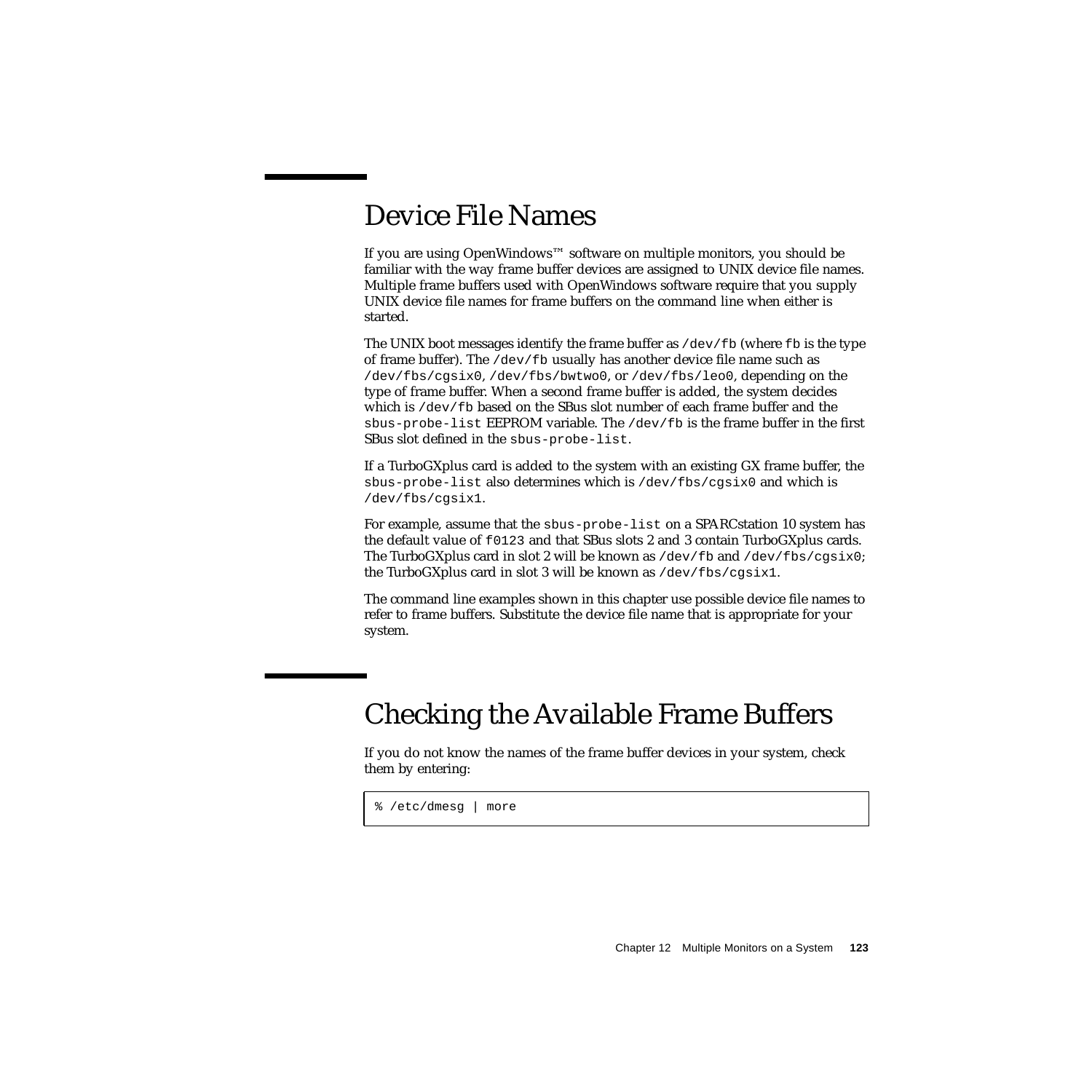The system configuration is displayed, including the types of available frame buffers in your system and the slots they occupy. The list of messages might be lengthy. Look for the lines that start with  $\alpha q$  or leo (for color frame buffers) and bw (for black and white frame buffers).

```
 .
 .
cgsix0 at SBus0: SBus slot 1 0x0 SBus level 5 sparc ipl 7
cgsix0 is /sbus@1,f8000000/chsix@1,0
cgsix0: screen 1152x900, single buffered, 1M mappable, rev1
 .
 .
```
**Note –** Executing the dmesg command may result in numerous messages. The system configuration messages shown below may not even be displayed. In this case, reboot your system. After rebooting, repeat the command shown previously.

## Starting OpenWindows from the Console

The following is an example of a .  $login$  file configured to start OpenWindows from the console.

```
#
# if possible, start the windows system. Give user a chance to bail out
#
if ( `tty` == "/dev/console" && $TERM == "sun" ) then
   if (S{?OPENWINHOME} == 0 ) then
       setenv OPENWINHOME /usr/openwin
   endif
   echo ""
   echo -n "Starting OpenWindows in 5 seconds (type Control-C to interrupt)"
   sleep 5
   echo ""
   $OPENWINHOME/bin/openwin
   clear # get rid of annoying cursor rectangle
   logout # logout after leaving windows system
endif
```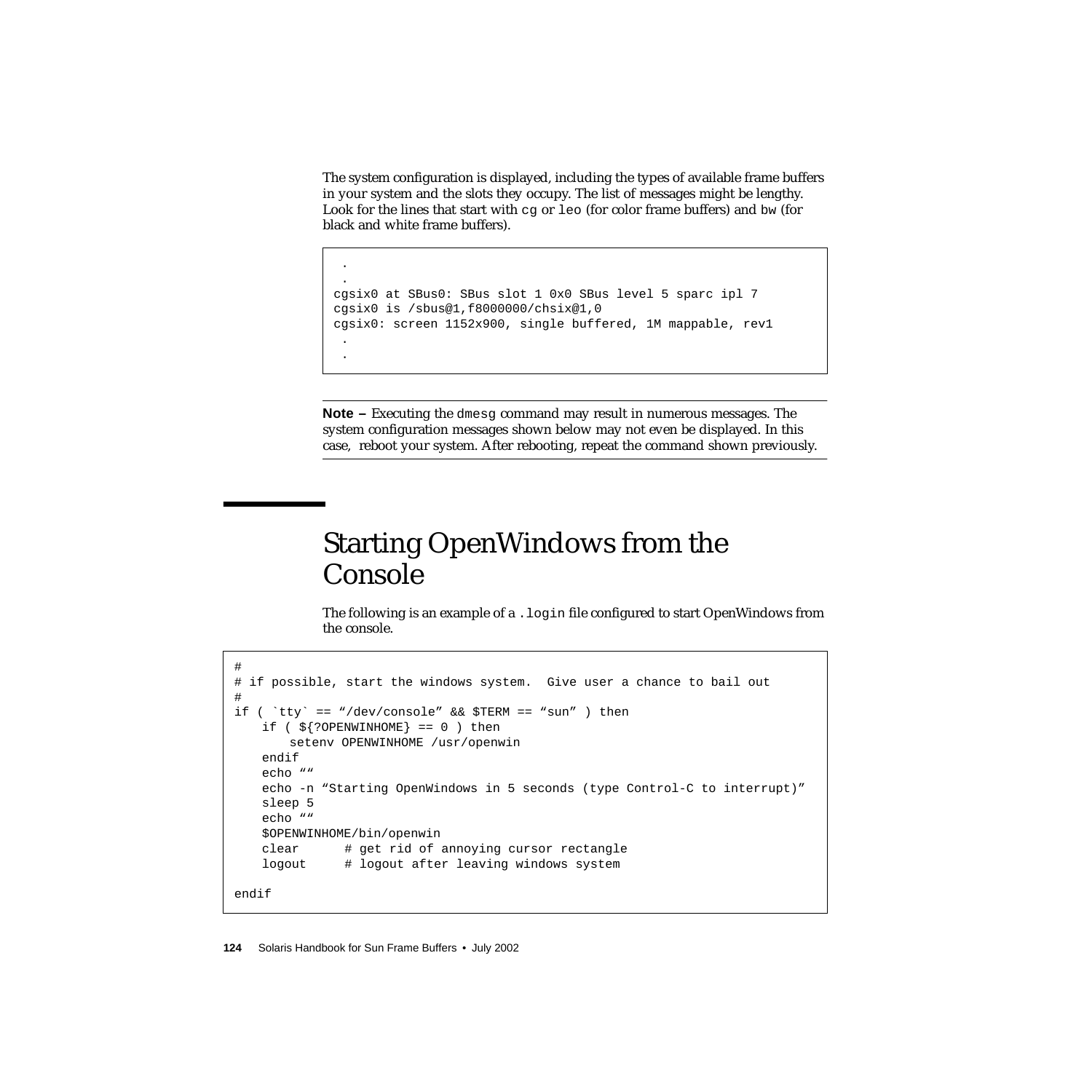### Running OpenWindows on Multiple **Monitors**

- **To run multiple monitors with OpenWindows Version 3**
- **1. Set up the OpenWindows Version 3 environment by typing the following command (use the actual pathname for** /usr/local **where OpenWindows Version 3 software is located):**

% setenv OPENWINHOME [/usr/local/openwin]

**2. Verify that a device file already exists for the desired frame buffer by typing:**

# ls -l /dev/fbs/cgsix1

If the device file already exists, a message similar to the one shown below is displayed. If so, skip Steps 3, 4, and 5 and go to Step 6. If the "not found" message is displayed, continue to Step 3.

 $crw-rw-rw-1$  root 67, 0 Jan 10 1991 /dev/fbs/cqsix1

**3. Become superuser, halt the system, and perform a reconfiguration boot, as follows:**

# **boot -r**

The system probes all of the attached hardware devices and creates the device file for the second frame buffer.

**4. Verify the newly created file by typing:**

# ls -l /dev/fbs/cgsix1

A message similar to the following is displayed, indicating that the device file was successfully created:

crw-rw-rw- 1 root 67, 0 Jan 10 1991 /dev/fbs/cgsix1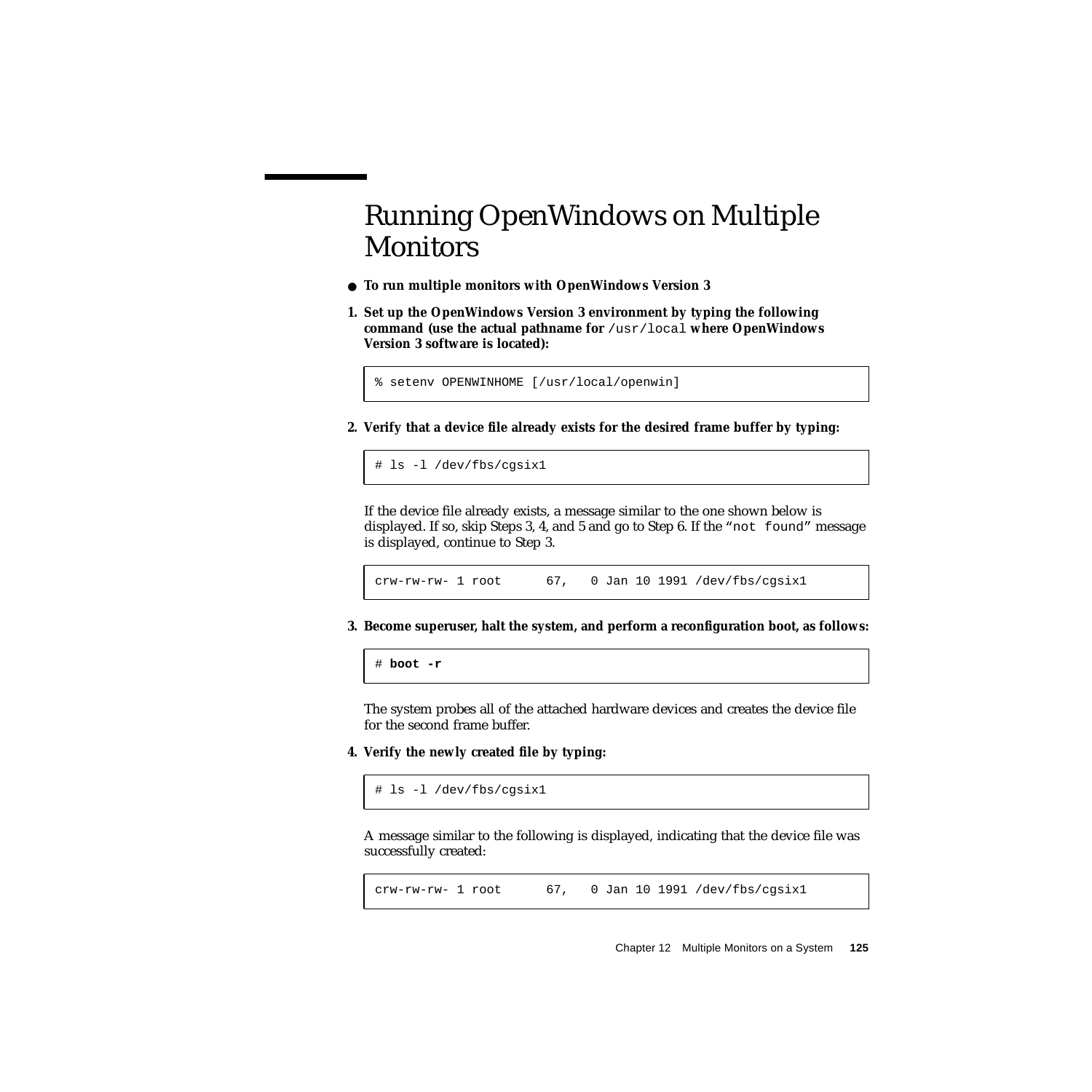- **5. Exit the superuser mode.**
- **6. Specify the screens that you want to run by typing:**

% \$OPENWINHOME/bin/openwin -dev /dev/fb -dev /dev/fbs/cgsix1

**Note –** The order in which the devices are listed is important. The first device corresponds to the left screen; the second device corresponds to the right screen. The names of your devices (for example, /dev/fbs/cqsix1) may differ. Use the device file name that is appropriate for your system.

### Changing the Polling Order

This section provides information about the SBus polling order and how to change it. Skip this section if you know the order in which the SBus devices are addressed, or if you do not want to change the current order.

### SBus Addresses

Two-slot SPARCstation systems, such as the SPARCstation IPX and LX, have four SBus addresses: 0, 1, 2, and 3. SBus address 0 is located on the main logic board and is reserved for system use. SBus slots (SBus addresses) 1 and 2 are for customerinstallable SBus cards. SBus slots 1 and 2 are the only physical slots. SBus address 3 is the frame buffer on the main logic board.

The SPARCstation 2 system has no on-board frame buffer. Slots 1, 2, and 3 in this system are used to install SBus cards.

There is also no on-board frame buffer on the SPARCstation 10 and SPARCstation 20 systems. SBus address f is reserved for the CPU and should always be the first address in the sbus-probe-list. In SPARCstation 10 and 20 systems, SBus address lines 0, 1, 2, and 3 are used for customer-installable SBus cards.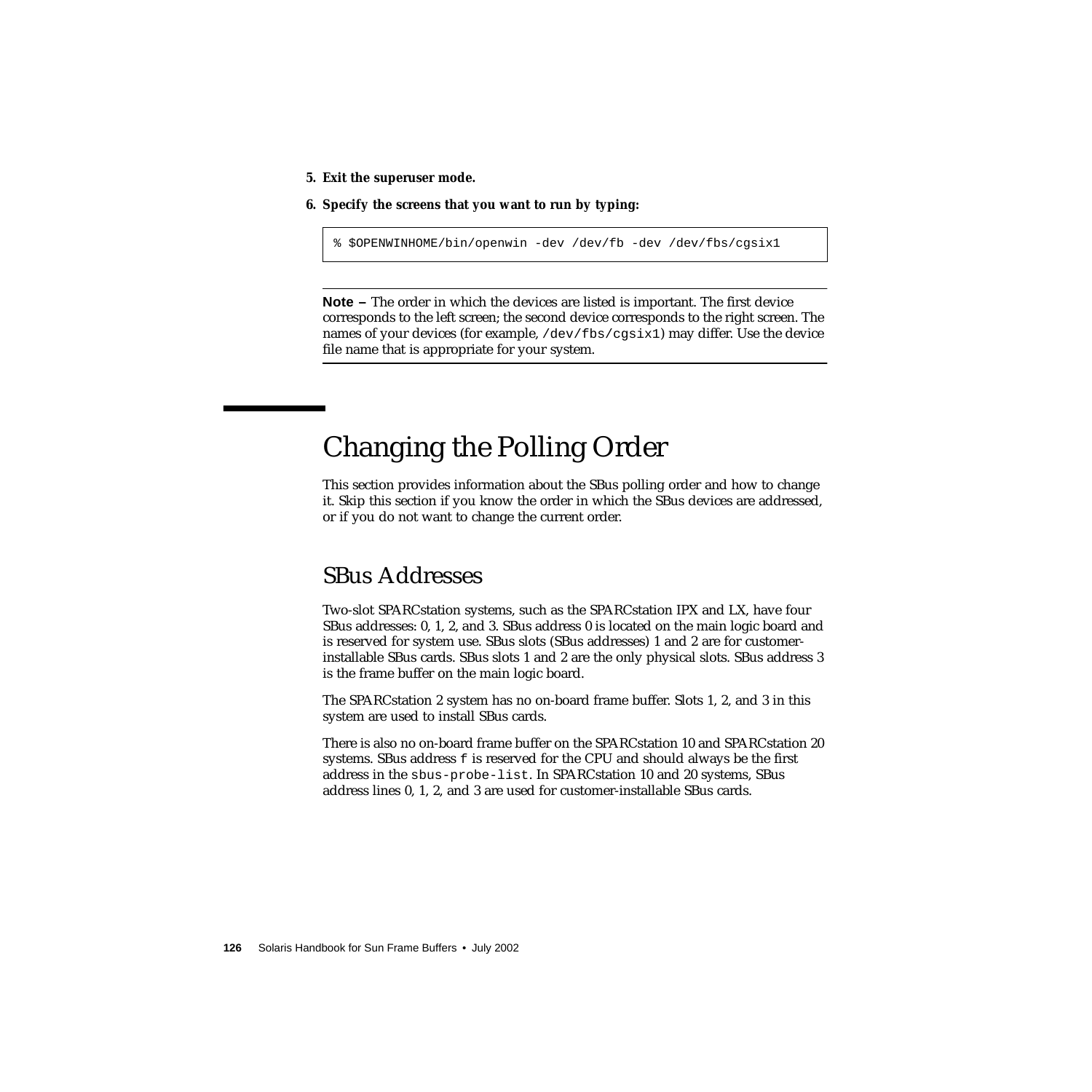### Polling Order

The polling order is determined by the sbus-probe-list parameter in the system OpenBoot™ PROM. For the SPARCstation 10 and 20 systems, you must begin with f. This parameter is set up to poll the slots in order from 0 to 3. You can change the order of slots 1, 2, and 3, but you must begin with slot 0.

For example, if you install a frame buffer card into an SBus slot in SPARCclassic™, SPARCstation IPX, and SPARCstation LX systems, the system looks first for the frame buffer at the SBus slot rather than on the on-board frame buffer. If it finds a frame buffer at an SBus slot, the system establishes the video connection at that slot and looks no further. To have the system look first at the on-board frame buffer, you have to change the polling order to 0, 3, 1, 2.

**Note –** If you change the sbus-probe-list in a SPARCstation IPX or LX system and select 3 as the console device, make sure that a monitor is attached to the onboard frame buffer. Otherwise, the system will not recognize any other monitor regardless of polling order.

### Changing the sbus-probe-list

The following procedure describes how to change the sbus-probe-list.



**Caution –** The procedure described in this section is for experienced SunOS™ software users only. If you have only one monitor or do not need to change the probe list, do not follow this procedure. Any changes made to the system information displayed after typing the eeprom command will alter the system configuration.

● **To change the** sbus-probe-list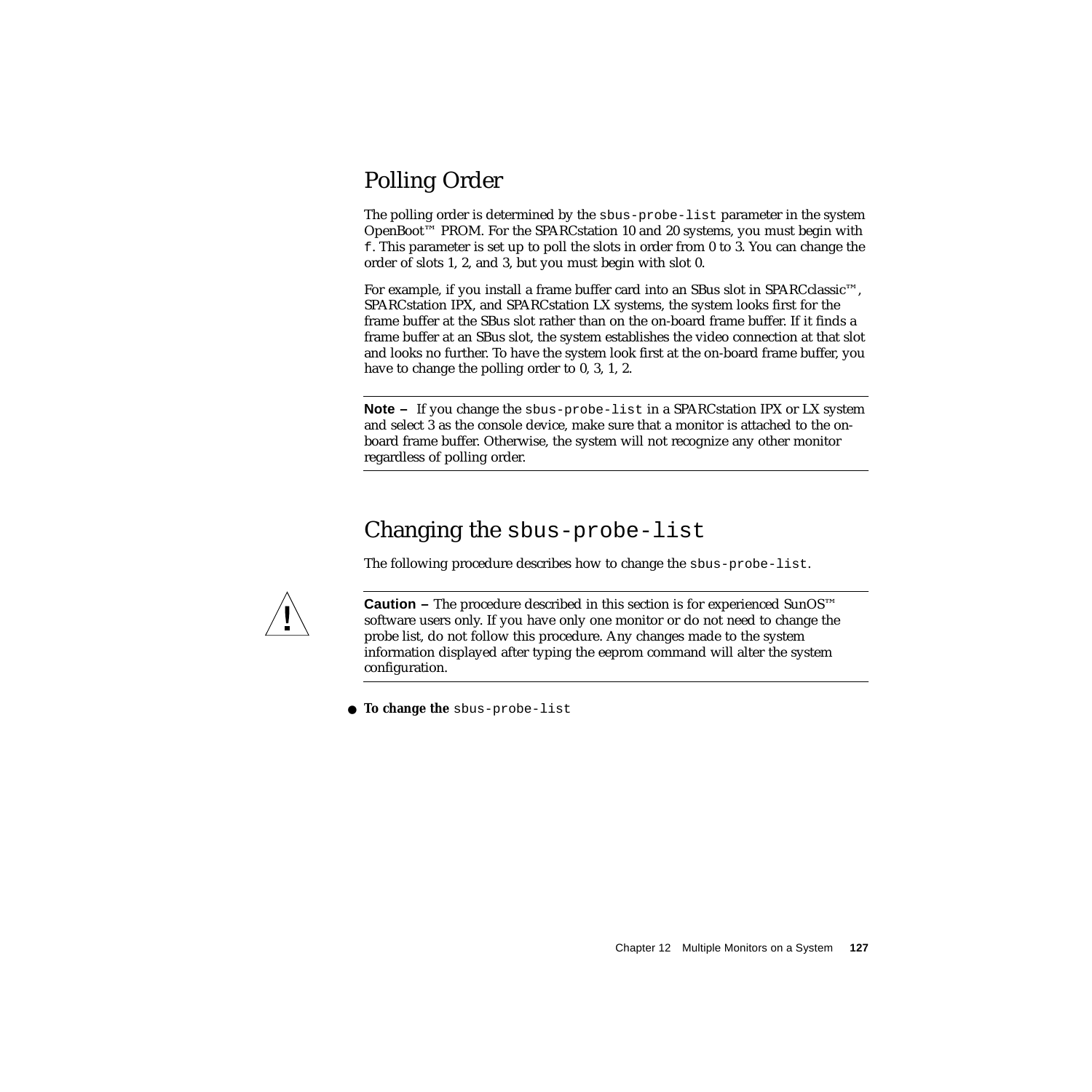# eeprom sbus-probe-list=0xyz (or fwxyz for a SPARCstation 10 system)

where xyz or wxyz is the order of SBus slots to be probed.

For example, in a SPARCclassic, SPARCstation IPX, and SPARCstation LX configuration, 0312 would cause SBus slot 3 (on-board frame buffer) to be probed first. After slot 3 is probed, SBus slots 1 and 2 will be probed, respectively. Here is what you would type for this example





**FIGURE 12-1** SBus Probe List Explanation

The leftmost character, except 0, in eeprom sbus-probe-list indicates the device that will be probed first. This will be the console device, regardless of its physical location.

**Note –** If you are using a SPARCstation 10 or 20 system, the leftmost character in sbus-probe-list will be f (not 0) which is reserved for the CPU.

- **1. Be sure a monitor is connected to the frame buffer identified as the console.**
- **2. Reboot the system.**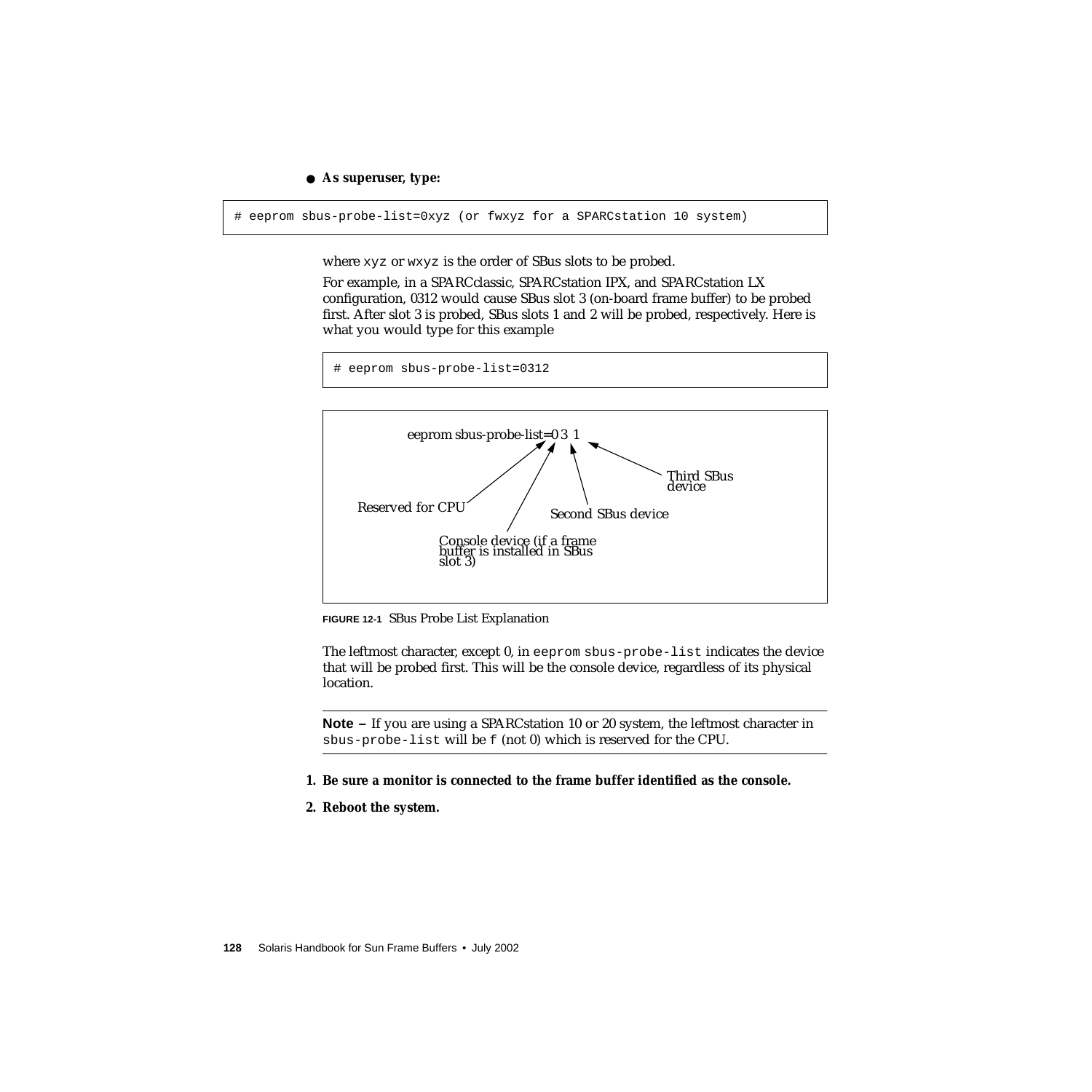# Index

#### **NUMERICS**

[24-bit TrueColor Linear Visual, 29](#page-44-0) [24-bit TrueColor Visual, 26,](#page-41-0) [31](#page-46-0) [8-bit PseudoColor, 26](#page-41-1) [8-bit StaticGray Linear Visual, 29](#page-44-1) [8R visual, 28](#page-43-0) [8X visual, 28](#page-43-1)

# **A**

[accelerated XIL functions, 40](#page-55-0) [afbconfig utility, 75](#page-90-0) [available frame buffers, 123](#page-138-0)

#### **B**

[BadAlloc failure, 34](#page-49-0)

# **C**

[CDE, running on Creator Graphics Accelerator, 32](#page-47-0) [cgsix frame buffer, 4](#page-19-0) [changing the polling order, 126](#page-141-0) [checking available frame buffers, 123](#page-138-1) [color LUT, 29](#page-44-2) [colormap flashing, 31](#page-46-1) [colormap flashing, reducing, 26](#page-41-2)

[Common Desktop Environment \(CDE\) on](#page-80-0) PGX32, 65 [configuring monitors using a UNIX script](#page-20-0) (TurboGXplus Frame Buffer), 5 [creating a device file name, 125](#page-140-0) [Creator Graphics Accelerator, 9 to](#page-24-0) [24](#page-39-0) [cursor management, 34](#page-49-1) [default screen resolutions, 10](#page-25-0) [default visual, 32](#page-47-1) [overlay/underlay structure, 28](#page-43-2) [performance notes, 36](#page-51-0) [stereo connector, 22](#page-37-0) [visuals, 26 to](#page-41-3) [27](#page-42-0) [window manager implications, 30](#page-45-0) [window system, 25 to](#page-40-0) [38](#page-53-0) [XIL acceleration on, 39 to](#page-54-0) [45](#page-60-0) [cursor management \(Creator Graphics](#page-49-2) Accelerator), 34

# **D**

[DBZ \(Creator 3D\), 25](#page-40-1) default screen resolutions [Creator Graphics Accelerator, 10](#page-25-0) [Elite3D Graphics Accelerator, 76](#page-91-0) [TurboGXplus Frame Buffer, 2](#page-17-0) [default visual, 26](#page-41-4) [Creator Graphics Accelerator, 32](#page-47-1) [defdepth modes, 33](#page-48-0) [device file names, 123,](#page-138-2) [125](#page-140-0)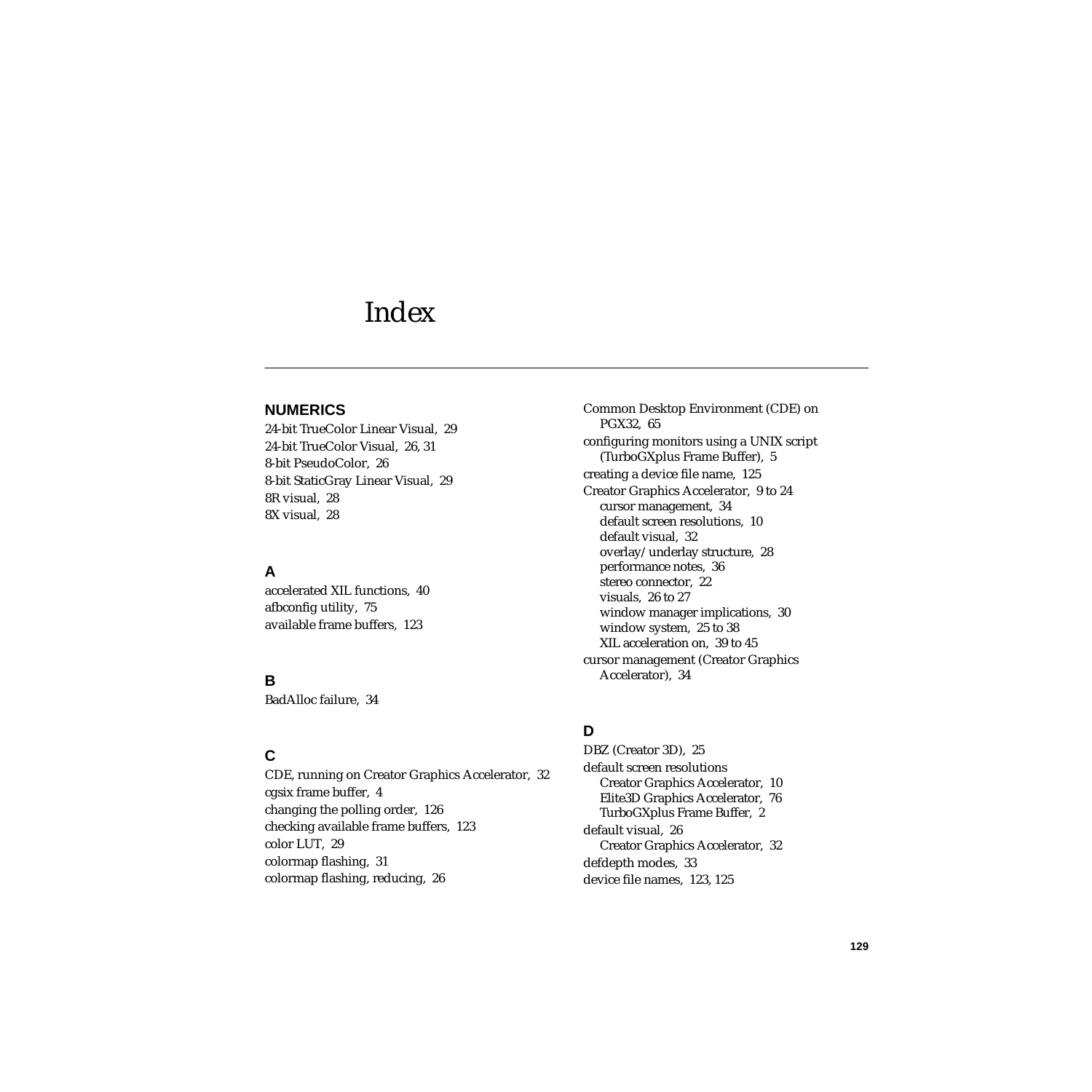[Direct Xlib, not supported on Creator Graphics](#page-51-1) Accelerator, 36 [display molecules, 40](#page-55-1) [double buffer support on Creator, 43](#page-58-0) [double buffering, hardware, 35](#page-50-0)

# **E**

Elite3D Graphics Accelerator [default screen resolutions, 76](#page-91-0) [stereo connector, 87](#page-102-0) [Expert3D Graphics Accelerator, 91 to](#page-106-0) [105](#page-120-0) [changing screen resolution, 95](#page-110-0) [configuration utilities, 92](#page-107-0) [default screen resolutions, 93](#page-108-0) [default visual, 97](#page-112-0) [extended overlay, 100](#page-115-0) [gamma correction, 99](#page-114-0) [multiple monitors, 100](#page-115-1) [OpenGL visual support, 98](#page-113-0) [screen visuals list, 96](#page-111-0) [stereo, 96](#page-111-1) [supported screen resolutions, 94](#page-109-0) [visual list order, 96](#page-111-2)

#### **F**

[fbconfig utility, 92](#page-107-1) [FFB \(Fast Frame Buffer\), 26](#page-41-5) [ffbconfig utility, 9,](#page-24-1) [28,](#page-43-3) [35](#page-50-1)

#### **G**

[gamma correction, 29](#page-44-3) [GFXconfig utility, 53 to](#page-68-0) [67](#page-82-0)

#### **H**

[hardware cursor, 34](#page-49-1) [hardware double buffering, 35](#page-50-0) [hardware Window ID \(WID\), 33](#page-48-1)

# **I**

[ifbconfig utility, 92](#page-107-2)

# **L**

[linear visual, 14,](#page-29-0) [15,](#page-30-0) [29,](#page-44-4) [79,](#page-94-0) [80,](#page-95-0) [96](#page-111-3)

#### **M**

[m640, built-in graphics device, 66](#page-81-0) [m64config utility, 47 to](#page-62-0) [51](#page-66-0) [maxwids, 28,](#page-43-4) [34](#page-49-3) [MBX hardware double buffering support, 35](#page-50-2) [MITSHM extension, 36](#page-51-2) [monitor ID sense code, 10,](#page-25-1) [76](#page-91-1) [monitors supported by TurboGXplus Frame](#page-16-0) Buffer, 1 [multiple monitors, 121 to](#page-136-0) [128](#page-143-0) [configuration, 110,](#page-125-0) [118,](#page-133-0) [121](#page-136-1) [OpenWindows on, 125](#page-140-1) [programming screen resolution on TurboGXplus](#page-18-0) Frame Buffer, 3

# **N**

[nonlinear visual, 14,](#page-29-1) [15,](#page-30-1) [79,](#page-94-1) [80,](#page-95-1) [96](#page-111-4) non-Sun monitor [on Creator Graphics Accelerator, 10](#page-25-2) [on Elite3D Graphics Accelerator, 76](#page-91-2) [on TurboGXplus Frame Buffer, 2](#page-17-1) [nvedit, using to modify NVRAM, 60,](#page-75-0) [67](#page-82-1) [NVRAM, modifying with nvedit, 60,](#page-75-0) [67](#page-82-1) [nvramrc, 3](#page-18-1)

# **O**

[opaque pixels, 33](#page-48-2) [OpenBoot PROM, 127](#page-142-0) [OpenWindows on multiple monitors, 125](#page-140-1) [overlay 8-bit PseudoColor visual, 28](#page-43-5) [overlay pixel codes, 33](#page-48-3) [OWconfig file, 9,](#page-24-2) [75](#page-90-1)